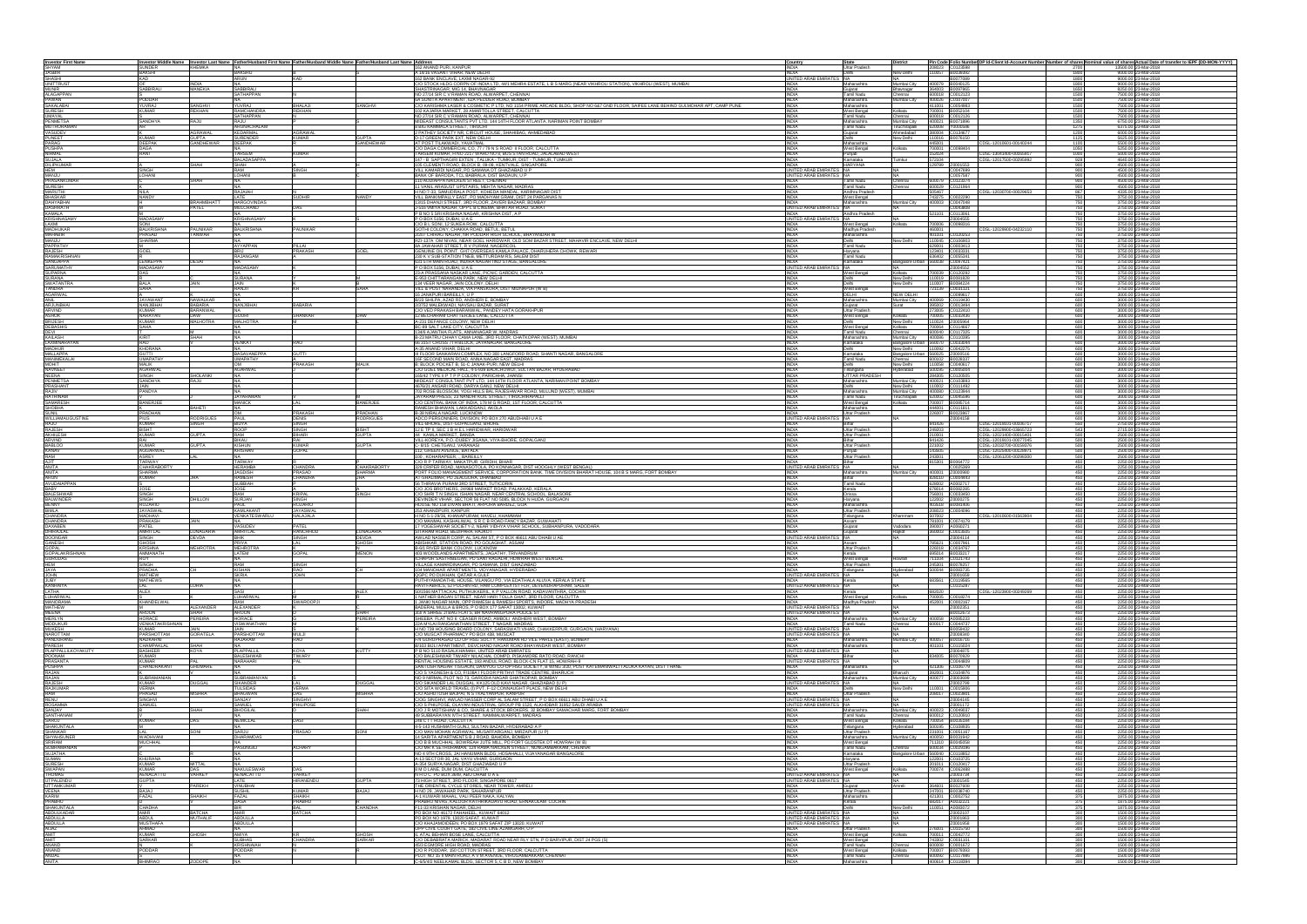| <b>Investor First Name</b><br>ANJAN                       | <b>SENGUPTA</b>                                  |                                  |                                                   |                              | Investor Middle Name Investor Last Name Father/Husband First Name Father/Husband Middle Name Father/Husband Last Name Address<br>SENGUPTA | 30 BAISHNAB PARA LANE, P O KHURUT, DIST HOWRAH                                                                                                                                                                              | Country<br>INDIA                                   | <b>State</b><br>West Bengal                        | <b>District</b><br>Howrah                                      |        | 711101 C0050422                                                          |                         | Pin Code Folio Number DP Id-Client Id-Account Number Number of shares Nominal value of shares Actual Date of transfer to IEPF (DD-MON-YYYY)<br>1500.00 23-Mar-2018 |
|-----------------------------------------------------------|--------------------------------------------------|----------------------------------|---------------------------------------------------|------------------------------|-------------------------------------------------------------------------------------------------------------------------------------------|-----------------------------------------------------------------------------------------------------------------------------------------------------------------------------------------------------------------------------|----------------------------------------------------|----------------------------------------------------|----------------------------------------------------------------|--------|--------------------------------------------------------------------------|-------------------------|--------------------------------------------------------------------------------------------------------------------------------------------------------------------|
| ANNIE<br>ARATI<br>ARUMUGAM                                | KURYAN<br>DEBNATH                                |                                  | <b>MAMMEN</b><br><b>DEBNATH</b><br>CHANDRASEKARAN |                              |                                                                                                                                           | B/24 VRINDAVAN COLONY, CHEVAYOOR, KOZHIKODE, KERALA<br>125/A EAST KODALIA SCHOOL ROAD, PO NEW BARRACKPORE, DIST 24 PRGS (N)<br>SPIC LTD, 97 MOUNT ROAD GUINDY, MADRAS                                                       | <b>INDIA</b><br>INDIA<br>INDIA                     | Kerala<br>West Bengal<br>Tamil Nadu                | hennai                                                         |        | 673017 C0027597<br>743276 C0041935<br>600032 A0001037                    |                         | 1500.00 23-Mar-2018<br>1500.00 23-Mar-2018<br>1500.00 23-Mar-2018                                                                                                  |
| <b>ARUMUGAM</b><br>ASHA                                   | PALIWA                                           |                                  | <b>PALIWA</b>                                     |                              |                                                                                                                                           | STATE BANK OF SAURASHTRA, 27 WOODS ROAD MOUNT ROAD, MADRAS<br>G-53 IIP COLONY, MOHKAMPUR, DEHRA DUN                                                                                                                         | INDIA<br><b>INDIA</b>                              | Tamil Nadu<br>Uttar Pradesh                        | hennai                                                         |        | 600002 C0121238<br>248005 C0050206                                       |                         | 1500.00 23-Mar-2018<br>1500.00 23-Mar-2018                                                                                                                         |
| ASHOK<br><b>ASIS</b>                                      | KUMAR<br><b>MONDAL</b>                           |                                  | <b>SHKIRAT</b><br><b>ASHUTOSH</b>                 | <b>HAND</b><br><b>MONDAL</b> |                                                                                                                                           | 3/5 JAIKRANDA ROAD, SHIPRA SUNCITY, INDRAPURAM, GHAZIABAD<br>C/O B D BASU, 235 PRINCE ANWARSHAW ROAD, CALCUTTA                                                                                                              | <b>INDIA</b><br><b>INDIA</b>                       | Uttar Pradesh<br>West Bengal                       | .olkata                                                        | 201010 | SL-12059000-00001652<br>700033 C0055031                                  | 300                     | 1500.00 23-Mar-2018<br>1500.00 23-Mar-2018                                                                                                                         |
| ATAL<br><b>BABITA</b>                                     | <b>PRAKASH</b><br>KUMARI                         | <b>BHARGAVA</b>                  |                                                   |                              |                                                                                                                                           | ATAL PRAKASH BHARGAVA, PLOT NO 61 OPP DURLABHJI FARM, JAIPUR<br>13/15 ANANTWADI BHULESHWAR, ROOM NO 31 3RD FLOOR, BOMBAY                                                                                                    | <b>INDIA</b><br>INDIA                              | Rajasthan<br>Maharashtra                           | fumbai City                                                    |        | 302019 C0112285<br>400002 C0098776<br>833222 C0046346                    | 300                     | 1500.00 23-Mar-2018<br>1500.00 23-Mar-2018<br>1500.00 23-Mar-2018                                                                                                  |
| BABITA<br>BATESHWAR<br>BHOOMA                             | MANDAL<br>RAMCHANDRA                             | <b>HAF</b>                       | <b>BASUDEV</b><br>JAYJIVANDE'                     | MANDAL<br>ιНΑΗ               |                                                                                                                                           | <b>IT PROJECT CENTRAL SCHOOL, PO KIRIBURU, SINGHBHUM</b><br>STATE BANK OF INDIA, BOMBAY MAIN BR NRI SEC (418), BOMBAY<br>1 SKY LINE APTS B/H RADHIKA APTS, SUBHANPURA, BARODA                                               | INDIA<br><b>INDIA</b><br>INDIA                     | Maharashtra                                        | Mumbai City<br>/adodara                                        |        | 400023 Z0010953                                                          |                         | 1500.00 23-Mar-2018<br>1500.00 23-Mar-2018<br>1500.00 23-Mar-2018                                                                                                  |
| BHUPENDRA<br>BHUPENDRA<br>BINOD                           | <b>NATH</b><br><b>BIHARI</b>                     | <b>GUHA</b><br>SINHA             | <b>BANSHIDHAR</b>                                 | <b>PRASAD</b>                |                                                                                                                                           | 251/A/25 NETAJI SUBHASH CHANDRA, BOSE ROAD, CALCUTTA<br>QRS NO G/38 DVC COLONY, PO CHANDRAPURA, DIST BOKARO                                                                                                                 | <b>INDIA</b><br><b>INDIA</b>                       | Gujarat<br>West Bengal                             | Kolkata                                                        |        | 390007 B0014441<br>700047 C0091769<br>825303 C0037025                    | 300                     | 1500.00 23-Mar-2018                                                                                                                                                |
| CHAMA<br>CHANCHAL                                         | <b>KAPOOR</b><br>KUMAR                           | NANDA                            | <b>KAPOOR</b><br>LATE                             | SAILENDRANATH                | NANDA                                                                                                                                     | C/O M/S G K & CO, KUCHA SITARAM, BAREILLY<br>C/O MAHARAJA LODGE, AT CONTAI BAZAR, PO P S CONTAI DIST MIDNAPORE                                                                                                              | INDIA<br><b>INDIA</b>                              | Uttar Pradesh<br>West Bengal                       |                                                                |        | 243003 A0080335                                                          | 300<br>300              | 1500.00 23-Mar-2018                                                                                                                                                |
| CHANDRA<br>CHANDRA                                        | PRAKASH<br><b>SEKHAR</b>                         | <b>BANSA</b><br>BANERJEE         |                                                   | <b>PRAKASH</b>               | ANSAL                                                                                                                                     | H NO 162 SECTOR 6, PANCHKULA, HARYANA<br>6-G ATAL BEHARI BOSE LANE, CALCUTTA                                                                                                                                                | INDIA<br>INDIA                                     | Haryana<br>West Bengal                             | .olkata                                                        |        | 721401 C0047563<br>134109 C0027608<br>700011 C0114945<br>421306 C0106780 |                         | 1500.00 23-Mar-2018<br>1500.00 23-Mar-2018<br>1500.00 23-Mar-2018<br>1500.00 23-Mar-2018                                                                           |
| CHANDRAKAN<br>CHEVULA                                     | PANDURANG<br>VFNKATA                             | GHUMARE<br>RAMUDU                |                                                   |                              |                                                                                                                                           | O TOTAL SENDARI TOSLADA I SUNDARI SOCIETY, B WING 3/20, POST KATEMANIWALI TALUKA KAYAN, DIST THANE KUNDARI ANG THANE KUNDARI TOSLADA I DIST THANE                                                                           | <b>INDIA</b><br><b>INDIA</b>                       | Maharashtra<br>Andhra Pradesh                      |                                                                |        | 518467 C0114627                                                          |                         | 1500.00 23-Mar-2018                                                                                                                                                |
| DAMAYANTI<br>DAYARAM<br>DEEPAK                            | RAI                                              | SHAH                             | MANSUKHLAL<br>PATEL                               |                              |                                                                                                                                           | 4 ANANT VILLA, KALANALA, BHAVNAGAR<br>397 D D A FLATS, NEW RANJIT NAGAR, NEW DELHI<br>A 9 KIRTI NAGAR, N DELHI                                                                                                              | <b>INDIA</b><br><b>INDIA</b><br><b>INDIA</b>       | Gujarat                                            | Ihavnagar<br>√ew Delhi<br>New Delhi                            |        | 364002 B0092275<br>110008 B0038876<br>110015 C0122244                    | 300                     | 1500.00 23-Mar-2018<br>1500.00 23-Mar-2018                                                                                                                         |
| DEVARAJULU<br><b>DEVDAS</b>                               | <b>REDDY</b><br>PRABAKARAM                       | NAIF                             | CHANDRA<br>NAIR                                   | REDDY                        |                                                                                                                                           | C/O RAJA RAJESWARI MEDICALS, PILLARIGUDI STREET, NAIDUPET, NELLORE DIST<br>MAHAPRABHU, MARVE ROAD, MALAD, BOMBAY                                                                                                            | UNITED ARAB EMIRATES NA<br><b>INDIA</b>            | Maharashtra                                        | Mumbai City                                                    |        | C0057582<br>400064 C0035837                                              | 300                     | 1500.00 23-Mar-2018<br>1500.00 23-Mar-2018<br>1500.00 23-Mar-2018                                                                                                  |
| <b>DEVENDER</b><br>DHANDAPANI                             | <b>REDDY</b>                                     |                                  | <b>ARUNAGIR</b>                                   |                              |                                                                                                                                           | H NO 3-1-312 VAVILALA PALLY, KARIMNAGAR, ANDHRA PRADESH<br>S/O P ARUNAGIRI, 22/7 NAVITHER STREET, KALASAPAKKAM, POLUR (TK) T S D                                                                                            | INDIA<br><b>INDIA</b>                              | elangana<br>Tamil Nadu                             | arimnagar                                                      |        | 505002 C0098164<br>606751 C0012252                                       | 300                     | 1500.00 23-Mar-2018<br>1500.00 23-Mar-2018                                                                                                                         |
| DHARMARAJA<br>DHIRENDRA                                   | <b>PRASAD</b>                                    |                                  | RAMASAMY                                          | PILLAI                       |                                                                                                                                           | / FLOOR, SPIC CENTRE, 97 MOUNT ROAD, GUINDY, MADRAS<br>O DR R P SHRIVASTVA, 67 NIRLA NAGAR DIGHA, PATNA BIHAF                                                                                                               | <b>INDIA</b><br><b>INDIA</b>                       | <b>Tamil Nadu</b><br>Bihar                         | hennai                                                         |        | 600032 A0002748<br>800011 C0112218                                       |                         | 1500.00 23-Mar-2018<br>1500.00 23-Mar-2018<br>1500.00 23-Mar-2018                                                                                                  |
| DILIP<br><b>DILIP</b>                                     | KUMAR<br>PUNJABHI                                | <b>SARKAR</b><br>DEDHIA          | SISIR<br>PUNJABHAI                                | <b>KUMAR</b>                 | SARKAR                                                                                                                                    | C/O SONA LAXMI DHAM, 229 ALI HAIDER ROAD TITAGARH PO, 24 PARGANAS (N) WEST BENGAL<br>A-303 POOJA COMPLEX, OPP KASTURI IND ESTATE, HANUMAN NAGAR BHAYANDER (E), DIST THANA                                                   | <b>INDIA</b><br><b>INDIA</b>                       | West Bengal<br>Maharashtra                         |                                                                |        | 743188 A0069113<br>401105 C0058765                                       | 300<br>300              | 1500.00 23-Mar-2018                                                                                                                                                |
| <b>DINESHBHAI</b><br><b>DIPENDRA</b><br>DPSDEVELOPMENT    | HIMANLAI<br>KUMAR                                | PATEL<br>/ERMA                   | <u>CHIMANLAL</u>                                  | ATHIBHAI                     |                                                                                                                                           | 15 PATEL SOCIETY 1ST FLOOR, NR SABAR HOTEL KHANPUR, AHMEDABAD<br>97-A BORING CANAL ROAD EAST, PATNA<br>UPADHYAYA NIWAS, 41 BIREN ROY ROAD, EAST BEHALA, KOLKATA                                                             | INDIA<br><b>INDIA</b><br><b>INDIA</b>              | Gujarat<br>Bihar<br>West Bengal                    | medabad<br>Kolkata                                             |        | 380001 A0014383<br>800001 C0091843<br>700008 C0005705                    | 300<br>300              | 1500.00 23-Mar-2018<br>1500.00 23-Mar-2018<br>1500.00 23-Mar-2018                                                                                                  |
| <b>EBENEZER</b><br>EKNATH                                 | RIMBAKRAO                                        | PATIL                            | CHAIRMAN                                          | <b>DURAI</b>                 |                                                                                                                                           | H 10D TNHB HIG FLATS, 70 FEET ROAD, T NAGAR, CHENNAI<br>2 MAHADJI PARK, LASHKAR, GWALIOR M P                                                                                                                                | <b>INDIA</b><br><b>INDIA</b>                       | <b>Tamil Nadu</b><br>Madhya Pradesh                | hennai                                                         |        | 600017 C0133506<br>474009 B0022985                                       |                         | 1500.00 23-Mar-2018<br>1500.00 23-Mar-2018                                                                                                                         |
| ELANGOVAN<br><b>FREDERICK</b>                             |                                                  | MONTEIRO                         | SUNDARAM                                          |                              |                                                                                                                                           | 120 N S K NAGAR, ARUMBAKKAM, MADRAS<br>PO BOX 143, MANAMA, BAHRAIN A G                                                                                                                                                      | INDIA<br>UNITED ARAB EMIRA                         | Tamil Nadu                                         | Chennai                                                        |        | 600106 C0012260<br>Z0010365                                              | 300                     | 1500.00 23-Mar-2018<br>1500.00 23-Mar-2018                                                                                                                         |
| GAJANAN<br>GEETHA                                         | <b>MORESHWAR</b>                                 | <b>BHIDE</b>                     | <b>MORESHWAR</b>                                  |                              |                                                                                                                                           | 134 SHANIWAR PETH, PUNE<br>359/11 IYSHWARYA FLATS, ANNA NAGAR WEST, MADRAS                                                                                                                                                  | <b>INDIA</b><br><b>INDIA</b>                       | Maharashtra<br>Tamil Nadu                          | Chennai                                                        |        | 411030 C0037681<br>600040 A0066991                                       | 300<br>300              | 1500.00 23-Mar-2018<br>1500.00 23-Mar-2018                                                                                                                         |
| <b>GHEWARI</b><br><b>GOPALAKRISHNAM</b><br><b>SOPALAN</b> | DEVI                                             | GHOSAL                           | <b>MLIRTHYP</b>                                   | ANANTHAN                     | OTTY                                                                                                                                      | C/O ASHOK SANCHETI, 44/1 G.T.ROAD(UTTAR), 3RD FLOOR, GOLABARI<br>1 BIMA VIHAR, LAKHANPUR, KANPUR<br>59A 17-3/10, 2ND LANE, TEACHERS COLONY, VIJAYAWADA-8                                                                    | <b>INDIA</b><br>UNITED ARAB EMIRATE                | West Bengal<br><b>Jttar Pradesh</b>                | Howrah                                                         | 711101 | DSL-12034500-00026371<br>208024 B0073013<br>C0032419                     |                         | 1500.00 23-Mar-2018                                                                                                                                                |
| GOVIND<br><b>AUVINDA</b>                                  | PHADKE<br><b>BASAK</b>                           |                                  | DATTATRAY<br>MAKHANLA                             | BASAK                        |                                                                                                                                           | 215 GAYATRI SOCIETY, NEAR D D KADAM SHOP, PUNE<br>VILL KANTHALPULI, PO CHAKDAHA, DT NADIA                                                                                                                                   | <b>INDIA</b><br>INDIA                              | Maharashtra<br>West Bengal                         |                                                                |        | 411009 A0053644<br>741222 C0046137                                       | 300                     | 1500.00 23-Mar-2018<br>1500.00 23-Mar-2018<br>1500.00 23-Mar-2018<br>1500.00 23-Mar-2018                                                                           |
| <b>HANSABEN</b><br><b>HARBANS</b>                         | <b>JASHBHAI</b><br>SINGH                         | <b>THUKRAI</b>                   | JASHBHAI<br><b>GOKALCHAND</b>                     | PATEL<br>THUKRAL             |                                                                                                                                           | 2 VIJAY SOCIETY, NR KHANDERAO ROAD, BARODA<br>KOTHI NO 845, PHASE 4, SAS NAGAR, MAHALI                                                                                                                                      | INDIA<br><b>INDIA</b>                              | Gujarat<br>Chandigarh                              | /adodara<br>Chandigarh                                         |        | 390001 B0014922<br>160059 C0019102                                       | 300                     | 1500.00 23-Mar-2018<br>1500.00 23-Mar-2018                                                                                                                         |
| HAREN<br><b>HASMUKH</b>                                   | <b>BIPINKUMAR</b><br><b>СННОТАВНА</b>            | <b>COZDAR</b>                    | <b>BIPINKUMAR</b>                                 |                              |                                                                                                                                           | B-303 ANAND BHAVAN 3RD FLOOR, V P ROAD, BOMBAY<br>11 15 50ST 2D WOODSIDE, NEW YORK N Y 11377, U S A                                                                                                                         | <b>INDIA</b><br>UNITED ARAB EMIRA'                 | Maharashtra                                        | Mumbai City                                                    |        | 400004 B0018280<br>Z0009778                                              | 300                     | 1500.00 23-Mar-2018<br>1500.00 23-Mar-2018<br>1500.00 23-Mar-2018                                                                                                  |
| <b>INDRAJIT</b><br><b>JAGDISH</b>                         | HIMANLAL<br>PRASAD                               | MULLAJI<br>SHARMA                | CHIMANLAL                                         |                              |                                                                                                                                           | RAJA RAM MOHAN ROY RD, HIRA BHAVAN, OPP HARKISONDHS HOSPITAL, CHARNI ROAD BOMBAY                                                                                                                                            | INDIA<br><b>INDIA</b>                              | Maharashtra<br>Maharashtra                         | vlumbai City<br>Mumbai City 400023 Z0011566<br>713373 C0026967 |        | 400004 B0084361                                                          | 300                     | 1500.00 23-Mar-2018<br>1500.00 23-Mar-2018                                                                                                                         |
| IAINUI<br><b>JAYALAKSHMI</b><br><b>JAYANTIBHAI</b>        | HAQUE<br><b>VISWANATHA</b>                       |                                  | ABDUI<br>VISWANATHA                               | IDDIQUE                      | HEEMARAO                                                                                                                                  | CORPORATION BANK, 104 BHARAT HOUSE, B S MARG, BOMBAY<br>AT & PO SRIPUR BAZAR, DT BURDWAN<br>ANANDAVALLI NO 390, 13TH CROSS ROAD SADASHIVANAGAR, BANGALORE<br>C/O YAMUNA MEDICAL STORES, NR RADHAVIHAR HOSPITAL, MODASA, S K | <b>INDIA</b><br>INDIA<br>INDIA                     | West Bengal<br>Kamataka<br><b>UJARAT</b>           | Bangalore Urban 560080 A0069500                                |        | 383375 C0119067                                                          |                         | 1500.00 23-Mar-2018                                                                                                                                                |
| JESSIESUNDAR<br><b>JOEANTOALEX</b>                        | <b>ATMAN</b><br>PRADEEP                          |                                  | <b>SNDAR</b><br><b>EPHRAM</b>                     | ATMAN                        |                                                                                                                                           | NO 73 ATMAN ILLAM, NEAR MODERN THEATRE YERCAUD MAIN RD, SALEM<br>1ST FLOOR FLAT NO H, OLD NO 7 SIVANKOIL CROSS STREET, RAJESWARI APARTMENTS, OPP TO PDS KALYANA MANDAPAM, KODAMBAKKAM CHENNAI                               | INDIA<br><b>INDIA</b>                              | Tamil Nadu<br>Tamil Nadu                           | Chennai                                                        |        | 636008 B0042412<br>600024 C0010632                                       | 300<br>300              | 1500.00 23-Mar-2018<br>1500.00 23-Mar-2018                                                                                                                         |
|                                                           | <b>JOSEPH</b><br><b>EDICHARIA</b>                | <b>THONDALIL</b>                 | <b>JOSEPH</b><br>INA.                             |                              |                                                                                                                                           | LENGICKAL HOUSE, OPP MATHA THEATRE, KOTHAMANGALAM, KERALA<br>P O BOX 42284, SHUWAIKH 70653, KUWAIT                                                                                                                          | UNITED ARAB EMIRATES NA                            | Kerala                                             |                                                                |        | 686691 B0095784<br>Z0010568                                              | 300                     | 1500.00 23-Mar-2018<br>1500.00 23-Mar-2018<br>1500.00 23-Mar-2018                                                                                                  |
| <b>JYOTSNA</b>                                            | PRAKASH<br><b>DEY</b>                            | <b>SANDHI</b>                    | <b>SEKHAR</b>                                     |                              |                                                                                                                                           | KAPOL NIWAS, IST FLOOR, R NO 35 GAMDEVI ROAD, BOMBAY<br>26 KAMANI CENTER, MAIN ROAD, BISTUPUR, JAMSHEDPUR                                                                                                                   | INDIA<br>INDIA                                     | Maharashtra                                        | Mumbai City                                                    |        | 400007 C0120579<br>831001 C0002177                                       |                         | 1500.00 23-Mar-2018<br>1500.00 23-Mar-2018                                                                                                                         |
| KALYANASUNDARAVALLI<br>KAMALA                             | ANNAYYA                                          | <b>TIANKAR</b>                   | <b>ANNAYYA</b>                                    |                              |                                                                                                                                           | 15/2C CHETLA ROAD, B-10 KAMAL KUNJ, CHETLA, KOLKATA<br>PO BOX NO 27361, VEERA DESAI ROAD, ANDHERI (WEST), MUMBAI                                                                                                            | <b>INDIA</b><br>INDIA                              | West Bengal<br>Maharashtra                         | Kolkata<br>Mumbai City                                         |        | 700027 C0100899<br>400058 B0066905                                       |                         | 1500.00 23-Mar-2018<br>1500.00 23-Mar-2018                                                                                                                         |
| <b>KAMLESH</b><br>KANCHAN<br>KANTHAVEL                    | <b>MAKEN</b><br><b>GUPTA</b><br>SUNDARRAJ        |                                  | LATEV<br><b>GAURAV</b><br><b>PALANICHAM</b>       | KUMAR                        | MAKEN                                                                                                                                     | 10/464 INVERNESS, KHALASI LANE, KANPUR<br>B-828 LAJPAT NAGAR, MORADABAD<br>PLOT NO 2 SWARAM, MUTHU MOHAMED STREET, PUZHUTHIVAKKAM, CHENNAI                                                                                  | UNITED ARAB EMIRATES NA<br><b>INDIA</b><br>INDIA   | Uttar Pradesh                                      |                                                                |        | B0040438<br>244001 B0093313                                              | 300<br>300              | 1500.00 23-Mar-2018<br>1500.00 23-Mar-2018                                                                                                                         |
| KANTILAL<br>KRISHNA                                       | MOHANLAL<br>GUPTA                                |                                  |                                                   |                              |                                                                                                                                           | CO SHETH FAZIYA, MANGROL DT JUNAGDH, MANGROL<br>O AMARNATH ENT PTE LTD, 73 HIGH STREE #03-01, SINGAPORE 0617                                                                                                                | <b>INDIA</b><br>UNITED ARAB EMIRATES               | l'amil Nadu<br>iujarat                             | hennai:                                                        |        | 600091 Z0003922<br>362225 C0117137<br>Z0011661                           | 300<br>300              | 1500.00 23-Mar-2018<br>1500.00 23-Mar-2018<br>1500.00 23-Mar-2018                                                                                                  |
| KUNJBALA<br>KUSUM                                         | <b>AGARWAL</b>                                   |                                  | RAJENDRAKUMAR                                     |                              |                                                                                                                                           | C/O JAYANTILAL AMBALAL SHAH, 10 CHHOTABHA TERRACE OPP VIJAY SOC, BARODA<br>79 KAVERI KUNJ, PHASE II KAMLA NAGAR, AGRA U P                                                                                                   | UNITED ARAB EMIRATES                               | 3ujarat                                            | /adodara                                                       |        | 390001 B0014081                                                          |                         | 1500.00 23-Mar-2018<br>1500.00 23-Mar-2018                                                                                                                         |
| LAILA<br>LAKSHMI                                          | GHOSH<br>DEVARAJAN                               |                                  | DEVARAJAN                                         |                              |                                                                                                                                           | C/O KRISHNA CH GHOSH, M N ROY RD NEAR JUBILEE CLUB, PO RAJPUR VILL BARENDRAPARA, DT 24 PGS SOUTH<br>21 BALAKRISHNA ROAD, MYLAPORE, MADRAS                                                                                   | <b>INDIA</b><br><b>INDIA</b>                       | West Bengal<br>Tamil Nadu                          | Chennai                                                        |        | 743358 C0119048<br>600004 Y0001036                                       | 300<br>300              | 1500.00 23-Mar-2018<br>1500.00 23-Mar-2018                                                                                                                         |
| LAWRENCE<br><b>AXMI</b>                                   | MICHAEL<br><b>BASWANT</b>                        | <b>AVAD</b>                      | <b>BASWANT</b>                                    | MICHAEI<br>SAVADI            |                                                                                                                                           | VT HOUSE CONVENT LANE, PATTATHANAM QUILON, KERALA<br>896 SATWAI ROAD, NIPANI, DIST BELGAUM, KARNATAKA                                                                                                                       | <b>INDIA</b><br>INDIA                              | Kerala<br>Kamataka                                 |                                                                |        | 691001 A0057726<br>591237 C0029624                                       | 300                     | 1500.00 23-Mar-2018<br>1500.00 23-Mar-2018<br>1500.00 23-Mar-2018                                                                                                  |
| MAHENDRA<br>MALLAPA                                       | MANCHHUBH/<br>MUKLANIA                           | <b>MISTRY</b>                    | MANCHHUBHA<br><b>NAND</b>                         | <b>MISTRY</b>                | <b>MUKLANIA</b>                                                                                                                           | DABHOLI, HANUMAN FALIA, NEAR BUS STOP, SURAT<br>III FLOOR SANKARAN COMPLEX, NO 300 LANGFORD ROAD, SHANTINAGAR, BANGALORE<br>7A CLIVE ROW, CALCUTTA                                                                          | <b>INDIA</b><br>INDIA<br><b>INDIA</b>              | Gujarat<br>Kamataka                                | Surat<br>Bangalore Urban 560025 Z0010310                       |        | 395004 C0002646<br>700001 A0068010                                       |                         | 1500.00 23-Mar-2018                                                                                                                                                |
| UL/AM<br><b>MANOHAR</b><br>MANOHAR                        | <b>KSHIRSAGAR</b><br>SINGH                       | <b>HARMA</b>                     | PAUL                                              | BEHAR<br><b>KSHIRSAGAR</b>   |                                                                                                                                           | 502 DINBANDHU AWAS, BHATAR ROAD, SURAT<br>197A-1 HARJINDER NAGAR I, KANPUR                                                                                                                                                  | <b>INDIA</b><br>INDIA                              | West Bengal<br>Gujarat<br>Uttar Pradesh            | Kolkata<br>Surat                                               |        | 395001 C0050858<br>208007 C0114336                                       | 300                     | 1500.00 23-Mar-2018<br>1500.00 23-Mar-2018<br>1500.00 23-Mar-2018                                                                                                  |
| <b>MANOJ</b><br><b>LOVAM</b>                              | <b>BORAD</b>                                     |                                  | <b>BABULALL</b><br><b>DIVAKARAN</b>               | <b>BORAD</b>                 |                                                                                                                                           | C/O SHANKAR TEXTILES, 42 SHIBTOLLA STREET, CALCUTTA<br>NADUVILE VEEDU, THEVALAKARA WEST, KOLLAM                                                                                                                             | <b>INDIA</b><br>UNITED ARAB EMIRATES               | <b>West Bengal</b>                                 | Kolkata                                                        |        | 700001 B0093627<br>C0062146                                              | 300<br>300              | 1500.00 23-Mar-2018<br>1500.00 23-Mar-2018                                                                                                                         |
| <b>MATHUR</b><br>MELA                                     |                                                  | IHARADWAJ                        |                                                   |                              | <b>HETRAM</b>                                                                                                                             | 3938 ROSHAN PURA, NAI SARAK AMIR CHAND MARG, DELH<br>2/26 SHANTI NIKETAN, NEW DELHI                                                                                                                                         | INDIA<br><b>INDIA</b>                              |                                                    | <b>Vew Delhi</b><br>New Delhi                                  |        | 110006 C0103306<br>110021 B0052397<br>370105 B0072741                    | 300                     | 1500.00 23-Mar-2018<br>1500.00 23-Mar-2018<br>1500.00 23-Mar-2018                                                                                                  |
| MENABEN<br><b>MOHAIDEEN</b>                               | <b>KHODIDAS</b><br><b>ABDUL</b>                  | <b>KADHER</b>                    | <b>KHODIDAS</b><br><b>MOHD</b>                    | <b>IBRAHIM</b>               |                                                                                                                                           | PO KOTADA CHAKAR, TA BHUJ DIS KUTCH, VIA KUKAMA<br>PO BOX 4727, DOHA, QATAR                                                                                                                                                 | INDIA<br>UNITED ARAB EMIRATES NA                   | Gujarat                                            |                                                                |        | Z0005369                                                                 | 300                     | 1500.00 23-Mar-2018                                                                                                                                                |
| MOHAN<br>MOHAN<br>MOHANADASAN                             | CHARTAMKUNDATH<br><b>NAIR</b>                    | HUKLA                            | <b>KARAPPAN</b><br>CHINNANNAIR                    | PARSAD                       | <b>HUKLA</b>                                                                                                                              | <b>86 MADAN MOHAN BURMAN STREET, CALCUTTA</b><br>DUBAL P O BOX 3627, DUBAI U A E<br>REDIFFUSION ADVERTISING LTD, READY MONEY TERRACE, 167 DR A B ROAD, WORLI, BOMBAY                                                        | UNITED ARAB EMIRATES<br><b>INDIA</b>               | Vest Bengal<br>Maharashtra                         | Kolkata                                                        | 00007  | C0054413<br>Z0004217<br>400018 Z0004647                                  | 300                     | 1500.00 23-Mar-2018<br>1500.00 23-Mar-2018<br>1500.00 23-Mar-2018                                                                                                  |
| MUTHULAKSHMI<br>NALINIDEVI                                | RAMESHCHANDRA                                    | <b>MADIDI</b>                    | VASU                                              |                              |                                                                                                                                           | FLAT NO 4 KAUSIKAN, 2/3 UNA MALAI STREET, T NAGAR, MADRAS<br>5/44 NANIK NIWAS, DR DD SATHE MARG, BOMBAY                                                                                                                     | INDIA<br><b>INDIA</b>                              | Tamil Nadu<br><b>Maharashtra</b>                   | Mumbai City<br>Chennai<br>Mumbai City                          |        | 600017 C0021478<br>400004 Z0010909                                       | 300<br>300 <sup>1</sup> | 1500.00 23-Mar-2018<br>1500.00 23-Mar-2018                                                                                                                         |
| NAND<br>NANDINI<br>NARANG                                 |                                                  | MUNJAI<br>PATFI                  | LATEBODH<br><b>GOVINDLA</b>                       | <b>BHAICHANDBHA</b>          | MUNJAL<br>PATFI                                                                                                                           | DEPT OF SPACE ENGG AND ROCKETRY, B IT MESRA, RANCHI<br>NANDINI 12 INKILAB STREET, GULBAI TEKRA, AHMEDABAD                                                                                                                   | INDIA<br><b>INDIA</b>                              | Gujarat                                            | Ahmedabad                                                      |        | 835215 B0070112<br>380015 B0011800                                       |                         | 1500.00 23-Mar-2018<br>1500.00 23-Mar-2018                                                                                                                         |
| NASEEMUL                                                  | <b>HAQUE</b>                                     |                                  | RAVINDER<br>SHAMSUL                               | SINGH<br>HAQUE               | NARANG                                                                                                                                    | -3 FINE HOME APARTMENTS, MAYURVIHAR, PHASE-1 NEW DELHI<br>C/O GOPAL PRASAD, BARANWAL AT GANDHI NAGAR, BORING ROAD, PATNA                                                                                                    | INDIA<br><b>INDIA</b>                              |                                                    | Vew Delhi                                                      |        | 110092 B0025347<br>800001 C0044125                                       |                         | 1500.00 23-Mar-2018<br>1500.00 23-Mar-2018<br>1500.00 23-Mar-2018                                                                                                  |
| NASSER<br>NATHALAL<br>NATHMAL                             | <b>IQBAL</b><br>MANSUKHLAL<br><b>PREMCHANDJI</b> | <b>JEHTA</b>                     |                                                   |                              |                                                                                                                                           | 4-1 GEMS COURT, 14 K N KHAN RD, MADRAS<br>AT & PO GABAT, TA BAYAD, DT S K, GUJARAT                                                                                                                                          | <b>INDIA</b><br>INDIA<br>INDIA                     | <u>Tamil Nadu</u><br>Gujarat<br><b>Tamil Nadu</b>  | `hennai                                                        |        | 600006 C0119595<br>383335 C0119968                                       | 300<br>300              | 1500.00 23-Mar-2018                                                                                                                                                |
| NAVANEETHAM                                               | <b>STANIS</b><br>AGGARWAI                        |                                  | <b>STANIS</b>                                     | <b>IGNATIUS</b>              |                                                                                                                                           | 6 NAMMALWAR STREET I FLOOR, SOWCARPET, MADRAS<br>NO 67 12TH STREET, 2ND SECTOR, K K NAGAR, MADRAS<br>WZ 16 PUNJAB GARDEN, EAST PUNJABI BAGH, NEW DELH                                                                       | <b>INDIA</b><br><b>INDIA</b>                       | Tamil Nadu                                         | Chennai<br>Chennai<br>New Delhi                                |        | 600079 C0103947<br>600078 C0022097                                       | 300<br>300              | 1500.00 23-Mar-2018<br>1500.00 23-Mar-2018<br>1500.00 23-Mar-2018                                                                                                  |
| <b>NEM</b>                                                | CHAND                                            | <b>IORAR</b>                     | ASHKARAN                                          | <b>IORAR</b>                 |                                                                                                                                           | C/O JAIN JUTE CO, 2 INDIA EXCHANGE PLACE, CALCUTTA<br>8A VRUNDAVAN APT, 2ND JAGNATH PLOT, RAJKOT                                                                                                                            | <b>INDIA</b><br><b>INDIA</b>                       | West Bengal<br>Gujarat                             | Kolkata<br>Rajkot                                              |        | 110026 C0115486<br>700001 C0041539<br>360001 Z0010578                    |                         | 1500.00 23-Mar-2018<br>1500.00 23-Mar-2018                                                                                                                         |
| <b>NIMISH</b><br>NIRANJAN                                 | KUMAR                                            | BHA <sub>1</sub><br><b>KUNDU</b> | GHANSHYAM<br><b>NISHI</b>                         | KANTA                        | BHATT<br>KUNDU                                                                                                                            | 19/20 RAMESHVAR PARK, NEAR A U M SOC & JAIJALARAM NAGAR, MOTHERS SCH ROAD, GOTRI, VADODARA SHANTI NAGAR, (NEW CHECK POST), P O DK SEIKH LANE                                                                                | INDIA<br><b>INDIA</b>                              | Gujarat<br>West Bengal                             | Vadodara<br>łowrah                                             |        | 390021 C0046839<br>711109 C0030166                                       |                         | 1500.00 23-Mar-2018<br>1500.00 23-Mar-2018                                                                                                                         |
| <b>NIRMLA</b><br>OM                                       | <b>VISHNANI</b><br>PRAKASH                       | <b>JUPTA</b>                     | <b>NA</b><br><b>BISHWANATH</b>                    |                              | <b>UPTA</b>                                                                                                                               | H NO B-19-B JHULELAL COLONY, AJAY NAGAR, AJMER<br>C/O AJIT KESHRI, 86 DR R R ROAD, PO RANIGANJ, DT BURDWAN (W B)                                                                                                            | <b>INDIA</b><br><b>INDIA</b>                       | Rajasthan<br>West Bengal                           |                                                                |        | 305001 C0123005<br>713347 C0052385                                       | 300<br>300              | 1500.00 23-Mar-2018<br>1500.00 23-Mar-2018                                                                                                                         |
| PADMANABHAM<br><b>PANCHUMARTHI</b><br>PANEAM              | RAVIKUMAR<br><b><i>FHAYAGA</i></b>               |                                  | <b>VENKATESWARA</b><br>RUDRAMURTHY<br>BALA        | RAO                          | ANEAM                                                                                                                                     | 23-1-1 (3) GANDHI ROAD, ONGOLE, PRAKASHAM DT, A P<br>OLD PONNUR, PONNUR (PO), GUNTUR DISTRICT (AP)<br>23-1-1232, ARAVINDA NAGAR, NELLORE                                                                                    | <b>INDIA</b><br>INDIA<br><b>INDIA</b>              | Andhra Pradesh<br>Andhra Pradesh<br>Andhra Pradesh | vellore                                                        | 524003 | 523001 C0064804<br>522124 C0041542<br>OSL-12044700-03312460              | 300                     | 1500.00 23-Mar-2018<br>1500.00 23-Mar-2018<br>1500.00 23-Mar-2018<br>1500.00 23-Mar-2018<br>1500.00 23-Mar-2018                                                    |
| PANNALALI<br>PARTHASARATHY                                | <b>MAHESWARI</b>                                 |                                  | <b>MAHESWARI</b><br><b>UNDARARAJAN</b>            |                              |                                                                                                                                           | C/O PANNALALL NAVINKUMAR, 37 ARMENIAN STREET, 2ND FLOOR, CALCUTTA<br><b>1-77 ELLIS NAGAR, MADURAI</b>                                                                                                                       | <b>INDIA</b><br>NDIA                               | West Bengal<br><b>Tamil Nadu</b>                   | Kolkata<br>Madurai                                             |        | 700001 C0041088                                                          |                         |                                                                                                                                                                    |
| PASCALLESLIE                                              | CLIFORD                                          | ERNANDES                         | LAKSHMIKANTHAIAH                                  |                              |                                                                                                                                           | BOX 538, DAMMAM 31421, SAUDI ARABIA<br>NO 674 6TH MAIN, 2ND CROSS, VIJAYA NAGAR, BANGALORE                                                                                                                                  | UNITED ARAB EMIR<br><b>INDIA</b>                   | Kamataka                                           | Bangalore Urban 560040 C0031131                                |        | 625016 C0014770                                                          | 300                     | 1500.00 23-Mar-2018<br>1500.00 23-Mar-2018                                                                                                                         |
| PHALACHANDRA<br>PIJUSH<br>PRABHA                          | <b>NITTA</b>                                     |                                  | RAGHUBAR                                          |                              |                                                                                                                                           | RAILWAY QRS NO D S 31 A, PO PANDU, REST CAMP, GUWAHATI ASSAM<br>KANTA SADAN, OPP VIKRAM COLD STORAGE JHOTWARA, JAIPUR                                                                                                       | <b>INDIA</b><br>INDIA                              | Assam<br>Rajasthan                                 |                                                                |        | 781012 C0120969<br>302012 A0037485                                       | 300                     | 1500.00 23-Mar-2018<br>1500.00 23-Mar-2018<br>1500.00 23-Mar-2018                                                                                                  |
| PRADIP<br>PRANAB                                          | RANJAN<br><b>KUMAR</b>                           | SENCHAUDHUR<br><b>IRGHANGI</b>   | <b>HIRALA</b><br>LATEO                            | <b>ENCHAUDHURI</b>           | <b>IRGHANGI</b>                                                                                                                           | 104 MADAN MOHAN BURMAN STREET, CALCUTTA<br>C/O ROYAL MACHINERY CORPORATION, 227 MAHATMA GANDHI ROAD, CALCUTTA                                                                                                               | <b>INDIA</b><br>INDIA                              | West Bengal<br>West Bengal                         | Kolkata<br>Kolkata                                             |        | 700007 C0005863<br>700007 B0034998<br>600079 C0123410                    |                         | 1500.00 23-Mar-2018<br>1500.00 23-Mar-2018                                                                                                                         |
| PRASANKUMAR<br>PRATIBHA<br>PREM                           | <b>RAJESH</b>                                    | ιНΑΗ<br>ιНΑΗ<br>EWARY            | <b>RAJESH</b>                                     |                              | HAH                                                                                                                                       | 110 AUDIAPPA NAICKEN STREET, CHENNAI<br>C/O A M MODI ASSO 336 AJANTA, SHOPPING CENTRE NEAR AJANTA CINEMA, RING ROAD SURAT GUJ<br>58 RATAN SARKAR GARDEN ST, FIRST FLOOR, CALCUTTA                                           | <b>INDIA</b><br>INDIA                              | <b>Tamil Nadu</b><br>Gujarat<br>West Bengal        | Chennai<br>iurat                                               |        | 395002 A0060115                                                          | 300                     | 1500.00 23-Mar-2018                                                                                                                                                |
| PRIYA<br><b>PUSHPA</b>                                    | SAGAR<br>RANJAN<br><b>GUPTA</b>                  |                                  | <b>NA</b><br><b>RAM</b><br><b>NA</b>              | <b>BACHAN</b>                | SINGH                                                                                                                                     | C/O SHISHU RANJAN, POWER SUB STATION, KARYANAND NAGAR, LAKHISARAI<br>RAJKUMAR KIRANA STORES, 4-8-663/1 GOWLIGUDA, HYDERABAD                                                                                                 | INDIA<br><b>INDIA</b><br>INDIA                     | Bihar<br>Telangana                                 | Kolkata<br><b>Hyderabad</b>                                    |        | 700007 C0114458<br>811311 C0033915<br>500012 C0102893                    | 300<br>300              | 1500.00 23-Mar-2018<br>1500.00 23-Mar-2018<br>1500.00 23-Mar-2018                                                                                                  |
| PUSHPADEVI<br>RADHAKRISHNANNAI                            | <b>VYAS</b><br><b>KUTTAPPAN</b>                  |                                  | <b>BALDEV</b><br><b>KUTTAPPAN</b>                 | KUMAR<br>VAIR                | <b>YAS</b>                                                                                                                                | C/O B R VYAS, 5 BROJO DULAL STREET, CALCUTTA<br>MAKKULATHU HOUSE, VILAKKUVETTOM P O, PUNALUR QUILON DIST KERALA STATE                                                                                                       | INDIA<br><b>INDIA</b>                              | West Bengal<br>Kerala                              | olkata.                                                        |        | 700006 C0001706                                                          |                         | 1500.00 23-Mar-2018<br>1500.00 23-Mar-2018<br>1500.00 23-Mar-2018                                                                                                  |
|                                                           | <b>MITRO</b><br>KUMAR                            |                                  | <b>MITRA</b><br><b>TULSI</b>                      |                              | <b>ERMA</b>                                                                                                                               | 2 B NABAKAILASH, 55/4 BALLY GUNJ, CIRCULAR ROAD, KOLKATA<br>SITA WORLD TRAVEL (I) PVT LTD, F-12 CONNAUGHT PLACE, NEW DELH                                                                                                   | INDIA<br><b>INDIA</b>                              | West Bengal                                        | Kolkata<br>Vew Delhi                                           |        | 691305 Z0000822<br>700019 C0132376<br>110001 C0017112                    |                         |                                                                                                                                                                    |
| RAJENDRAKUMAR<br>RAJIB                                    | KANGTANI                                         |                                  | PRAKASH                                           | <b>HAND</b>                  | CANGTANI                                                                                                                                  | /O NOVA ELECTRIC CO, NO 92/7 A SHIVA COMPLEX, GROUND FLOOR, GOVINDAPPA STREET, CHENNAI<br>C/O JOYDEB KR DAS, VILL & PO JALESWAR, DIST 24 PARGANAS (W)                                                                       | INDIA<br><b>INDIA</b>                              | Tamil Nadu<br>West Bengal                          | Chennai                                                        |        | 600001 C0039515<br>743249 C0131475                                       | 300                     | 1500.00 23-Mar-2018<br>1500.00 23-Mar-2018<br>1500.00 23-Mar-2018                                                                                                  |
| RAJNIKANT<br>RAKESH<br><b>RAMADEVI</b>                    | <b>SUTARIA</b><br>CHANDRA                        | RASTOGI                          | SANKALCHAND<br>KAILASH<br><b>BALAKRISHNAN</b>     | <b>HANDRA</b>                | RASTOGI                                                                                                                                   | 7 JAIN MERCHANT SOCIETY, PALDI, AHMEDABAD<br>C/O RAKESH ELECTRONICS, KIRATPUR, BIJNOR                                                                                                                                       | <b>INDIA</b><br><b>INDIA</b>                       | Gujarat<br>Uttar Pradesh                           | hmedabad                                                       |        | 380007 B0011880<br>246731 C0040757                                       | 300<br>300              | 1500.00 23-Mar-2018<br>1500.00 23-Mar-2018                                                                                                                         |
| <b>RAMAKRISHNAM</b><br>RANCHHODBHAI                       | MAHIJIBHAI                                       |                                  | <b>SWAMINATHAN</b><br>MAHIJIBHAI                  |                              | PATEL                                                                                                                                     | UBES AND MALLEABLES LIMITED, 97 MOUNT ROAD, MADRAS<br>2 GOVINDAN ROAD, WEST MAMBALAM, MADRAS<br>CO AMBADI CHHAP BIDIWALA, AT & PO DAVOL TO BORSAD, DIST KAIRA                                                               | <b>INDIA</b><br>INDIA<br>INDIA                     | Tamil Nadu<br><b>Tamil Nadu</b><br>Gujarat         | Chennai<br>Chennai                                             |        | 600032 B0086543<br>600033 B0008652<br>388544 B0014023                    | 300                     | 1500.00 23-Mar-2018<br>1500.00 23-Mar-2018<br>1500.00 23-Mar-2018                                                                                                  |
| RANGASAMY<br>RANJIT                                       | SINGH                                            |                                  | <b>RAMANATHAN</b>                                 |                              |                                                                                                                                           | -36 KAMAKOTI STREET, FAIRLANDS, SALEM<br>MAHARAJ SAWANSINGH CHARITABLE HOSPI, BEAS, DIST AMRITSAR PUNJAB                                                                                                                    | NDIA<br>INDIA                                      | <b>Tamil Nadu</b><br>Punjab                        |                                                                |        | 636016 Y0001325<br>143201 C0106865                                       | 300                     | 1500.00 23-Mar-2018<br>1500.00 23-Mar-2018                                                                                                                         |
| RASHMI<br>RATAN                                           | <b>CHOUDHARY</b><br>LAI                          |                                  | ARVIND<br>INA.                                    | <b>KUMAR</b>                 | <b>HOUDHARY</b>                                                                                                                           | THE BANK OF RAJASTHAN LTD, PARIVAHAN MARG, JAIPUR<br>PO BOX 3325, DOHA QATAR                                                                                                                                                | UNITED ARAB EMIRATES NA<br>UNITED ARAB EMIRATES NA |                                                    |                                                                |        | B0056986<br>Z0010710                                                     | 300<br>300              | 1500.00 23-Mar-2018<br>1500.00 23-Mar-2018                                                                                                                         |
| RATILAL<br><b>RAVINDER</b>                                | <b>NARANDAS</b><br>KAPUR                         | <b>PATE</b>                      | NARANDAS                                          |                              |                                                                                                                                           | MITRA MANDAL SOCIETY, USMANPURA, AHMEDABAD<br>6393 RIYADH 11442, SAUDI ARABIA                                                                                                                                               | INDIA<br>JNITED ARAB EMIRATES NA                   | Gujarat                                            | Ahmedabad                                                      |        | 380013 B0049045<br>Z0011613                                              | 300                     | 1500.00 23-Mar-2018<br>1500.00 23-Mar-2018                                                                                                                         |
| RAVINDER                                                  | KAUR<br>SAXENA                                   | HOR A                            | DALBIR                                            | SINGH                        | HORA                                                                                                                                      | 195 IDA SCHEME NO 59, NEAR NEW SABJI MANDI, INDORE<br>C/O H B SAXENA, HUSAINI GALI, BUDAUN, U P                                                                                                                             | INDIA<br>INDIA                                     | Madhya Pradesł<br>Uttar Pradesh                    |                                                                |        | 452001 C0054457<br>243601 C0121554<br>400070 C0021799                    |                         | 1500.00 23-Mar-2018<br>1500.00 23-Mar-2018                                                                                                                         |
| REGO<br><b>RENUKA</b><br>SABITA                           | <b>BHATTACHARYA</b>                              |                                  | <b>REGO</b><br>NITYANANDASAIN<br>HIMANSHU         | UMAR)                        | HATTACHARYA                                                                                                                               | 7 SAT NAM, L B S MARG, KURLA, BOMBAY<br>17/A N L GOSWAMI STREET, SERAMPORE, HOOGHLY WEST BENGAL<br>FLAT NO C/32 RAJBARI APARTMENT, 26-A R K STREET, UTTARPARA                                                               | <b>INDIA</b><br><b>INDIA</b><br>INDIA              | Maharashtra<br>West Bengal                         | umbai City                                                     |        | 712201 B0036483<br>712258 C0038949                                       | 300<br>300              | 1500.00 23-Mar-2018<br>1500.00 23-Mar-2018<br>1500.00 23-Mar-2018                                                                                                  |
| <b>SABITA</b><br>SAJJAN                                   | GANGULY<br>KUMAR                                 | <b>AGRAWAI</b>                   | SANJAY                                            | <b>KUMAR</b>                 | ANGULY                                                                                                                                    | C/O SHYAMA PRASAD MUKHERJEE, 83 RAJA P N MALIAH ROAD, POST RANIGANJ, DIST BURDWAN (WEST BENGAL)<br>SAJAN KAPRA PATTI ROAD, PO DIST SAHARSA, BIHAR                                                                           | <b>INDIA</b><br><b>INDIA</b>                       | West Bengal<br>West Bengal<br>Bihar                |                                                                |        | 713347 C0043693<br>852201 C0106237                                       | 300<br>300              | 1500.00 23-Mar-2018<br>1500.00 23-Mar-2018                                                                                                                         |
| SAJJAN                                                    | KUMAR<br><b>BRATA</b>                            | MISHRA<br>BANDYOPADHYAY BANERJEE |                                                   |                              |                                                                                                                                           | M/S KUSUM PRODUCT LTD, PO RISHRA, DT HOOGHLY W B<br>C/O S K BANERJEE, VILL KHAPRAIL BAZAR, P O & DIST MIDNAPUR, W B                                                                                                         | <b>INDIA</b><br>INDIA                              | West Bengal<br>West Bengal                         |                                                                |        | 712248 C0109077<br>721101 C0069565                                       | 300                     | 1500.00 23-Mar-2018<br>1500.00 23-Mar-2018                                                                                                                         |
| <b>SAKTI</b>                                              | PADA                                             | BANERJEE                         | BANERJEE                                          |                              |                                                                                                                                           | PLOT NO 33 SURVEY NO 258/2B, KHESE PARK, LOHAGAON, PUNE                                                                                                                                                                     | <b>INDIA</b>                                       | Maharashtra                                        |                                                                |        | 411032 C0026226                                                          |                         | 1500.00 23-Mar-2018                                                                                                                                                |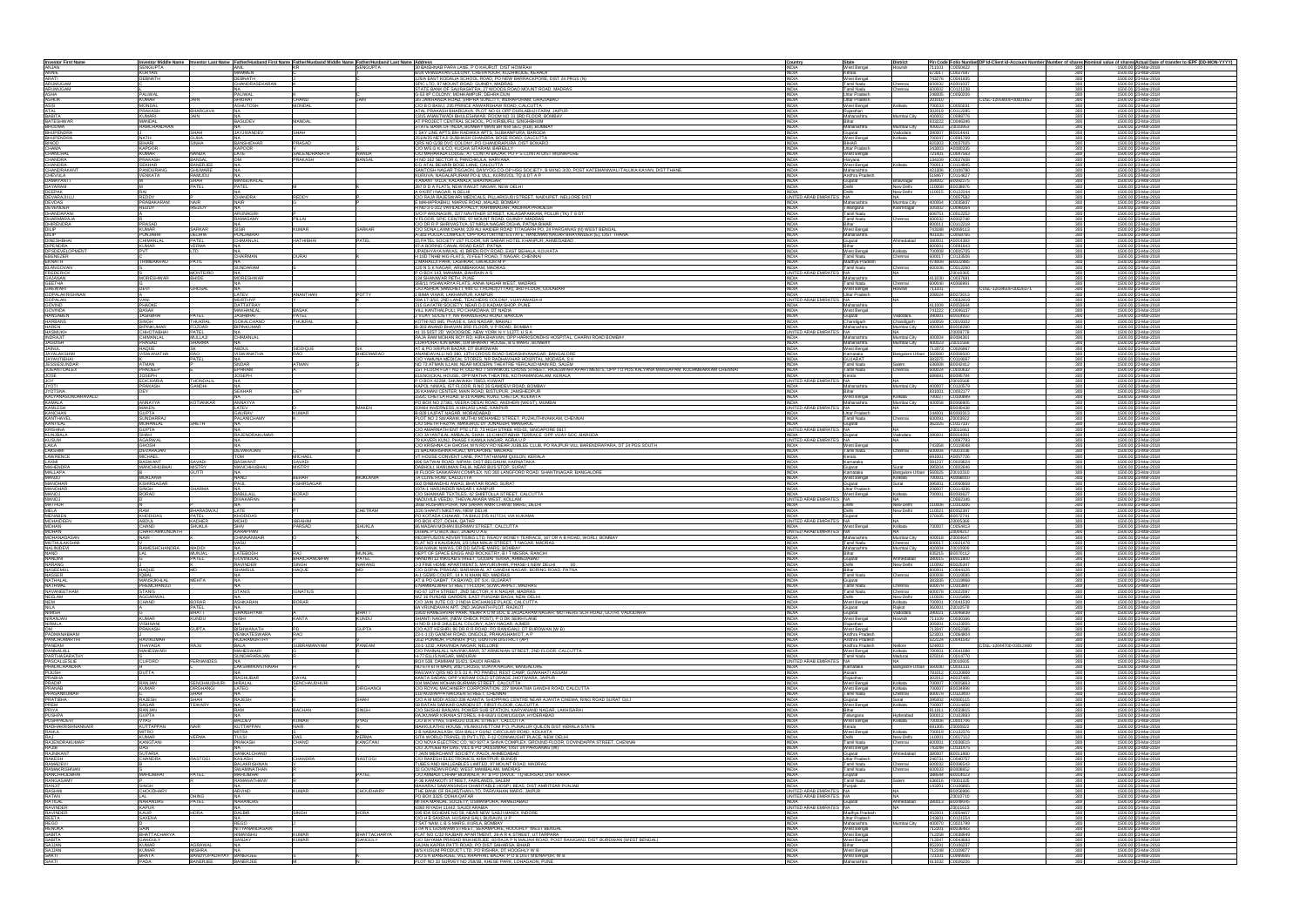| <b>Investor First Name</b><br>SALAM                                          | <b>MOLLICK</b>                                |                                                |                                                     | <b>MOLLICK</b>           | Investor Middle Name Investor Last Name Father/Husband First Name Father/Husband Middle Name Father/Husband Last Name Address | VILL KANAMONI, PO SARENGA, VIA DELTA, DIST HOWRAH (W.B<br>169B B B B GANGULI STREET, CALCUTTA                                                                                                                                                                                                                                                             | Country<br>INDIA                                   | <b>State</b><br>West Bengal                   | District                                                              | 711309 C0062029<br>700012 B0094511                    |                                                                        |            | 1500.00 23-Mar-201                                                | Pin Code Folio Number DP Id-Client Id-Account Number Number of shares Nominal value of shares Actual Date of transfer to IEPF (DD-MON-YYYY) |
|------------------------------------------------------------------------------|-----------------------------------------------|------------------------------------------------|-----------------------------------------------------|--------------------------|-------------------------------------------------------------------------------------------------------------------------------|-----------------------------------------------------------------------------------------------------------------------------------------------------------------------------------------------------------------------------------------------------------------------------------------------------------------------------------------------------------|----------------------------------------------------|-----------------------------------------------|-----------------------------------------------------------------------|-------------------------------------------------------|------------------------------------------------------------------------|------------|-------------------------------------------------------------------|---------------------------------------------------------------------------------------------------------------------------------------------|
| SAMARENDRA<br>SAMUEL<br>SANJAY                                               | <b>NATH</b><br>PHILIPOSE<br><b>BARMECHA</b>   | <b>JKHERJEE</b>                                | <b>SUKHMAI</b><br><b>FARACHAND</b>                  | MUKHERJEE<br>ARMECHA     |                                                                                                                               | G POST BOX 1520, ALKHOBAR, SAUDI ARABI/                                                                                                                                                                                                                                                                                                                   | INDIA<br><b>INDIA</b><br>INDIA                     | West Bengal<br>DELHI                          | NEW DELHI<br>Kolkata                                                  | 031952 Z0011688<br>700007 B0099391                    |                                                                        |            | 1500.00 23-Mar-201<br>1500.00 23-Mar-2018<br>1500.00 23-Mar-2018  |                                                                                                                                             |
| SAN.IAY<br><b>SARDHANA</b>                                                   | <b>SINGHVI</b>                                |                                                | PRATAP<br><b>BISHWANAT</b>                          | SINGH                    | SINGHVI                                                                                                                       | O S L BAID, 3A ADI BANSTOLLA LANE, GORUND FLOOR, CALCUTTA<br>O G SINGHVI, AWLAD NASSER CORP AL SALAM ST, P O BOX 46611 ABU DHABI U AE<br>1 SOVA BAZAR STREET, HATKHOLA, CALCUTTA<br>INDIA                                                                                                                                                                 | UNITED ARAB EMIRA                                  | West Bengal<br>Vest Bengal                    | Kolkata                                                               | Z0004072<br>700005 C0037157<br>700006 C0008695        |                                                                        |            | 1500.00 23-Mar-2018<br>1500.00 23-Mar-201                         |                                                                                                                                             |
| SATWANT<br>SHAMI<br>SHANKER                                                  | KAUR<br><b>KUMAR</b><br>LAL                   | SONI                                           | GULZAR<br><b>NEK</b><br><b>SARJU</b>                | SINGH<br>CHAND<br>PRASAD | SONI                                                                                                                          | 7 SIMLA STREET, CALCUTTA<br>1279-L T-2 SECTOR 3, TALWARA TOWN SHIP, DIST HOSHIARPUR<br><b>INDIA</b><br>C/O MANMOHAN AGARWAL, MUSAFFARGANJ, MIRZAPUR U P                                                                                                                                                                                                   | <b>INDIA</b><br><b>INDIA</b>                       | West Bengal<br>Punjab<br>Uttar Pradesh        | Kolkata                                                               | 144216 A0042839<br>231001 C0051780                    |                                                                        | 300<br>300 | 1500.00 23-Mar-2018<br>1500.00 23-Mar-2018<br>1500.00 23-Mar-2018 |                                                                                                                                             |
| SHANTA<br>SHANT                                                              |                                               | PARAKH                                         | <b>RAGHURAM</b><br>MAGAN                            |                          | PARAKH                                                                                                                        | 5 II MAIN ROAD, SESHADRIPURAM, BANGALORE<br>ATTI ROAD, NEAR BUDHENATH TEMPLE, MIRZAPUR                                                                                                                                                                                                                                                                    | INDIA<br>INDIA                                     | Kamataka<br>Uttar Pradesh                     | angalore Urban 560020 B0021514                                        | 231001 B0099307                                       |                                                                        |            | 1500.00 23-Mar-2018<br>1500.00 23-Mar-2018                        |                                                                                                                                             |
| SHARAD<br>SHARDABEN<br>SHASHI                                                | SAWARMA<br><b>JAGDISHBHAI</b><br>BHUSHAN      | PASARI<br><b>NAIK</b><br>SINGH                 | <b>JEVENDRA</b>                                     | INGH                     |                                                                                                                               | SHREE VENKATESH INVESTMENTS, ABOVE PRAVEEN PHOTOS, DHULE<br>3/3 CITIZEN PARK, ADARSH NAGAR ATHWA LINES, SURAT<br>6/561 HUDCO HANUMAN NAGAR, K-SECTOR KANKARBAGH, PATNA BIHAR                                                                                                                                                                              | <b>INDIA</b><br>UNITED ARAB EMIRATES               | Maharashtra                                   |                                                                       | 424001 C0107062<br>C0108991<br>800020 Z0007718        |                                                                        |            | 1500.00 23-Mar-2018<br>1500.00 23-Mar-201<br>1500.00 23-Mar-2018  |                                                                                                                                             |
| SHASHI<br>SHIVAJI                                                            | <b>MADHURI</b><br>DASGUPT/                    |                                                |                                                     |                          |                                                                                                                               | MIG 2 NAPIR RD, PART II LDA CLY, THAKURGANJ LUCKNOW<br>ARAMCO BOX 10723, DHAHRAN 31311, SAUDI ARABIA                                                                                                                                                                                                                                                      | UNITED ARAB EMIRATES NA<br>UNITED ARAB EMIRATES NA |                                               |                                                                       | C0115610                                              | Z0009338                                                               | 300<br>300 | 1500.00 23-Mar-2018<br>1500.00 23-Mar-2018                        |                                                                                                                                             |
| SHOBHA<br>SHOBHA                                                             | AGARWAL<br>MITTAL                             |                                                | AJAY                                                | NARAIN                   | AGARWAL                                                                                                                       | ISHWA VILAS, INDIRA GANDHI ROAD, ALIGARH U P<br>-354 SURYA NAGAR, DIST GHAZIABAD U P                                                                                                                                                                                                                                                                      | INDIA<br>INDIA                                     | Uttar Pradesh<br>Uttar Pradesh                |                                                                       | 202001 B0039693<br>201011 C0120418                    |                                                                        |            | 1500.00 23-Mar-2018<br>1500.00 23-Mar-2018                        |                                                                                                                                             |
| SHRIKANTH<br>SHYAM<br>SHYAMAL                                                | <b>SUNDER</b>                                 | PATAF                                          | <b>KRISHNAN</b><br>MULCHANDJI                       |                          | PATAR                                                                                                                         | /O P K RAMAMURTHY, 40 SRINIVASAPURAM, KARUR<br>C/O MULCHAND NATHMAL DALIA, GANDHI GUNJ, NIZAMABAD<br>VILL ANTISARA, POST ANTISARA, DIST HOOGHLY, W B                                                                                                                                                                                                      | <b>INDIA</b><br><b>INDIA</b><br><b>INDIA</b>       | Tamil Nadu<br>lelangana<br>West Bengal        | Karur<br>lizamabad                                                    | 639001 A0002838<br>503001 B0090044<br>712223 C0042387 |                                                                        | 300        | 1500.00 23-Mar-2018<br>1500.00 23-Mar-201<br>1500.00 23-Mar-2018  |                                                                                                                                             |
| SIVA                                                                         | SANKAR<br>SANKARA                             | REDDY<br>REDDY                                 | RAMALINGA<br>RAMALINGA                              | REDDY<br>REDDY           |                                                                                                                               | 128 5TH MAIN ROAD, JAYAMAHAL EXTN, BANGALORE<br>128 STH MAIN ROAD, JAYAMAHAL EXTN, BANGALORE                                                                                                                                                                                                                                                              | <b>INDIA</b><br>INDIA                              | Kamataka<br>Kamataka                          | langalore Urban 560046 B0071286<br>angalore Urban 560046 B0083108     |                                                       |                                                                        | 300        | 1500.00 23-Mar-2018<br>1500.00 23-Mar-2018                        |                                                                                                                                             |
| SONTOSH<br>SOREN<br>SOSAMMA                                                  |                                               | SAHA<br><b>JOY</b>                             | CHITTARANJAN<br>SHREE                               | SAHA<br>KARAN            | SOREN                                                                                                                         | 41/B KANKURGACHI 2ND LANE, CALCUTTA<br><b>INDIA</b><br>IBP COMPANY LIMITED, PO JAMNIPALI `KOBRA, DISTT BILASPUR (M P)<br>C/O T E JOY, P O BOX 42284 SHUWAIKH 70653, KUWAIT                                                                                                                                                                                | INDIA<br>UNITED ARAB EMIRATES NA                   | West Bengal<br>Madhya Prades                  | Kolkata                                                               | 700054 C0050274<br>495450 C0030999                    | Z0010566                                                               | 300<br>300 | 1500.00 23-Mar-2018<br>1500.00 23-Mar-2018<br>1500.00 23-Mar-2018 |                                                                                                                                             |
| SRIDARAN<br>SRINIVAS                                                         |                                               |                                                |                                                     |                          |                                                                                                                               | 5 KARIKALAMMAYARI LANE, BAZAAR STREET, POLLACH<br>NO 1685 A PRASANTHA NAGAR, T DASARA HALLI, BANGALORI                                                                                                                                                                                                                                                    | UNITED ARAB EMIRATES<br>INDIA                      | Kamataka                                      | Bangalore Urban 560057 C0091833                                       |                                                       | C0109955                                                               |            | 1500.00 23-Mar-201<br>1500.00 23-Mar-2018                         |                                                                                                                                             |
| STOCKHOLDINGCORPNOFINDIALTDACLIC MUTUA<br><b>SUBODHCHANDR</b><br>SUBRAMANIAN |                                               | FUND<br>MEHTA                                  | <b>BALUBHAI</b>                                     | MEHTA                    |                                                                                                                               | 44/1 MEHRA ESTATE, L B S MARG, NEAR VIKHROLI STATION, VIKHROLI (WEST), MUMBAI<br><b>INDIA</b><br>11 MAYUR SOCIETY, LALBALG ROAD, BARODA<br>25 MITHILA FLATS, 5 NORTON ROAD, MANDAVELI MADRAS                                                                                                                                                              | INDIA<br>INDIA                                     | Maharashtra<br>Gujarat<br>Tamil Nadu          | Mumbai City 400079 B0047372<br>/adodara<br>hennai                     | 390004 B0014335<br>600028 Z0010231                    |                                                                        | 300        | 1500.00 23-Mar-2018<br>1500.00 23-Mar-2018<br>1500.00 23-Mar-2018 |                                                                                                                                             |
| <b>AHTALUS</b><br>SUJIT                                                      | <b>KUMAR</b>                                  | <b>KHOWALA</b>                                 |                                                     |                          |                                                                                                                               | NO 28 PULLA AVENUE, SHENOY NAGAR, MADRAS<br><b>INDIA</b><br>M/S INDO CHEM AGENCY, 4 SYNAGOGUE STREET, 7TH FLOOR R NO 720 CALCUTTA                                                                                                                                                                                                                         | <b>INDIA</b>                                       | Tamil Nadu<br>West Bengal                     | Chennai<br>Kolkata                                                    | 600030 C0015928<br>700001 C0109158                    |                                                                        | 300<br>300 | 1500.00 23-Mar-2018<br>1500.00 23-Mar-2018                        |                                                                                                                                             |
| SUKHDEV<br><b>SUNDARAM</b>                                                   | SINGH                                         | <b>SHALLA</b>                                  | <b>CHINAPPA</b>                                     | MUDALIAR                 |                                                                                                                               | DAYANAND VIHAR, VIKAS MARG EXTN, DELHI<br>29 POONAMALLE HIGH ROAD, MADRAS                                                                                                                                                                                                                                                                                 | <b>INDIA</b><br><b>INDIA</b>                       | Tamil Nadu                                    | <b>Vew Delhi</b><br>Chennai                                           | 110092 C0104804<br>600084 B0029607                    |                                                                        |            | 1500.00 23-Mar-201<br>1500.00 23-Mar-2018                         |                                                                                                                                             |
| SUNDARESAN<br>SUNILKUMAR                                                     | <b>MURLIDHAR</b><br>PATRA                     | <b>JESHPANDE</b>                               | <b>MURL</b>                                         | <b>HAR</b>               |                                                                                                                               | C/O V J JAGADEESAN, 16 SEVENTH STREET, KUMARAN COLONY, VADAPALANI MADRAS.<br>25-B MAHARASHTRA SOCIETY, ELLISBRIDGE, AHMEDABAD<br>/O G N F C LTD, E-5/13A ARERA COLONY, BHOPAL M P                                                                                                                                                                         | <b>INDIA</b><br><b>INDIA</b><br>INDIA              | Tamil Nadu<br>Gujarat<br>Madhya Pradesh       | Chennai<br>hmedabad                                                   | 600026 C0026724<br>380006 B0013455<br>462016 C0095922 |                                                                        | 300        | 1500.00 23-Mar-2018<br>1500.00 23-Mar-2018<br>1500.00 23-Mar-2018 |                                                                                                                                             |
| <b>SURESH</b><br><u>SURESHCHANDRA</u>                                        | PANALAL                                       | KOTHARI                                        |                                                     |                          |                                                                                                                               | 1 VANIL ARASU ST UPSTAIRS, MEHTA NAGAR, MADRAS<br>119 EVELYN DRIVE, PINNER, MIDDLESEX HA5 4RN, UK                                                                                                                                                                                                                                                         | <b>INDIA</b><br><b>UNITED ARAB EMIRAT</b>          | <b>Tamil Nadu</b>                             | Chennai                                                               | 600029 C0122054<br>Z0009260                           |                                                                        | 300        | 1500.00 23-Mar-2018<br>1500.00 23-Mar-2018                        |                                                                                                                                             |
| <b>SWAMINATHAN</b>                                                           | SUNDARARAMAN<br>MOHAMMAD<br>YASSER            | ARAFAT                                         | <b>SWAMINATHAN</b><br>SYED                          | HAQUE<br>FAZLUL          | <b>KARIM</b>                                                                                                                  | NO 3 KARPAGAM AVENUE, JANAKI NAGAR, VALASARAVAKKAM, MADRAS<br><b>INDIA</b><br>SHEESH MAHAL, MILKI MOHALLA, AT PO ARRAH, DIST BHOJPUR BIHAF                                                                                                                                                                                                                | <b>INDIA</b><br><b>INDIA</b>                       | <b>Tamil Nadu</b><br>West Bengal              | Chennai                                                               | 600087 Z0003663<br>802301 C0024932<br>743508 C0037497 |                                                                        | 300        | 1500.00 23-Mar-2018<br>1500.00 23-Mar-2018<br>1500.00 23-Mar-2018 |                                                                                                                                             |
| HANA<br>THOMAS                                                               | <b>GEORGE</b>                                 |                                                | ARI OI                                              | :HAND                    |                                                                                                                               | VILL PASCHIM NISCHINTAPUR, PO BONHUGHLY VIA NARENDRAPUR, DIST 24 PARGANAS SOUTH H NO 447 BHATTEN STREET, NABHA (PB), DIST PATIALA<br>FINCON, 207 CSE BROKERS COMPLEX, KACHERIPADY KOCH                                                                                                                                                                    | <b>INDIA</b><br>INDIA                              | Punjab<br>Kerala                              |                                                                       | 147201 B0090246<br>682018 C0115066                    |                                                                        |            | 1500.00 23-Mar-2018<br>1500.00 23-Mar-2018                        |                                                                                                                                             |
| <b>UKARAM</b><br><b>USHAR</b>                                                | <b>NARAHAF</b><br>MAJUMDAR                    | GADAM<br>R <sub>AO</sub>                       | NARAHARI                                            | GADAM                    |                                                                                                                               | SAHYADARI FLATS CEMENT ROAD, 36 SHIVAJI NAGAR, NAGPUR<br><b>8/3 SEVEN TANKS LANE, CALCUTTA</b>                                                                                                                                                                                                                                                            | INDIA<br>INDIA                                     | Maharashtra<br>West Bengal                    | Kolkata                                                               | 440010 A0052284<br>700030 C0091768                    |                                                                        |            | 1500.00 23-Mar-201<br>1500.00 23-Mar-2018                         |                                                                                                                                             |
| <b>UPPUTURI</b>                                                              | VENKATA<br>MOHANLAL                           | <b>KOLADIYA</b>                                | <b>DHIRUBHAI</b><br>MOHANLAL                        | KOLADIYA                 |                                                                                                                               | C/O D RAMI REDDY, 7-113 SRINAGAR COLONY, NR DIST POLICE OFFICE, ONGOLE, A P<br>3-28-304 ANAND NAGAR, C S ROAD, DAHISAR (EAST), BOMBAY<br>2 AO MHANN NO MHANN NA BHUAIREAN NA NA BHUAIREAN NA BHUAIREAN NA BHUAIREAN NA BHUAIREAN NA BHUAIREAN NA BHUAIR<br>I GADHVI SOC. AMOLA APART. FLAT NO4, NEAR SWATI SOC ISHITA APPART. LANE, NAVRANGPURA AHMEDABAD | UNITED ARAB EMIRATES NA<br><b>INDIA</b><br>INDIA   | Maharashtra<br>Maharashtra                    | Mumbai City                                                           | C0102931<br>400068 C0055974                           |                                                                        | 300<br>300 | 1500.00 23-Mar-2018<br>1500.00 23-Mar-2018<br>1500.00 23-Mar-2018 |                                                                                                                                             |
| VASANTKUMAR<br>VELAYUDHANPILLA                                               | <b>BUDDHISCHANDR</b>                          |                                                | <b>JUDDHISHCHANDRA</b>                              | <b>SHAH</b>              |                                                                                                                               | O BOX 24027, 13101 SAFAT, KUWAIT                                                                                                                                                                                                                                                                                                                          | <b>INDIA</b><br>UNITED ARAB EMIRATES               | iujarat                                       |                                                                       | Z0010966                                              |                                                                        |            | 1500.00 23-Mar-2018<br>1500.00 23-Mar-2018                        |                                                                                                                                             |
| VENKATA<br>/I.IAY<br>/I.IAYA                                                 | <b>MANOHR</b><br>SIMHA                        | PURANIK                                        | ARNIS<br>SURYA                                      | NARAYANA                 |                                                                                                                               | A-10-9 VASANT VIHAR, NEW DELHI<br><b>B NAIR ROAD, JUHU, BOMBAY</b><br>27-49A RANGARAJU STREET, KURNOOL, AP                                                                                                                                                                                                                                                | INDIA<br><b>INDIA</b><br><b>INDIA</b>              | Maharashtra<br>Andhra Pradesh                 | <b>Vew Delhi</b><br>Mumbai City<br>urnool                             | 110057 B0024405<br>400049 Z0009614<br>518001 B0080426 |                                                                        | 300        | 1500.00 23-Mar-201<br>1500.00 23-Mar-2018<br>1500.00 23-Mar-2018  |                                                                                                                                             |
| VIJAYAKUMAR<br>VIKAS                                                         | SUBRAMANIAN<br><b>GUPTA</b>                   |                                                | SUBRAMANIAN<br>LATE                                 | SANTOSH                  | DAYAL                                                                                                                         | 316 SREEVILAS, EZHUPUNNA PO, ALLEPPEY DT, KERALA<br>GUPTA GIFT HOUSE, BAZAR THER, SAMBHAL, DIST MORADABAD U P<br>B-207 SHANTIVAN II, RAHEJA TOWNSHIP WESTERN EXPRESS HIG, MALAD EAST BOMBAY-97                                                                                                                                                            | <b>INDIA</b><br>INDIA                              | <b>KERALA</b><br>Uttar Pradesh                |                                                                       | 688548 C0040865<br>244302 C0038907                    |                                                                        | 300        | 1500.00 23-Mar-2018<br>1500.00 23-Mar-2018                        |                                                                                                                                             |
| /INFF1<br>VINOD<br>/INOD                                                     | MFHTA<br>KUMAR<br>KUMAR                       | HANDARI                                        | MANGAL                                              | SAIN                     |                                                                                                                               | 221 DDA FLATS (R PS) SHEIKH SARAI, PHASE-I, NEW DELHI<br>69-C I JARODA GATE, JAGADHRI, (HARYANA)                                                                                                                                                                                                                                                          | JNITED ARAB EMIRATE                                | Haryana                                       | <b>Vew Delhi</b>                                                      | C0110046<br>110017 B0025369                           |                                                                        |            | 1500.00 23-Mar-2018<br>1500.00 23-Mar-2018<br>1500.00 23-Mar-201  |                                                                                                                                             |
| <b>UNOD</b><br>VIRESHKUMAI                                                   | DAVE                                          | SOYAL<br>MATHUR                                | <b>HIMATI A</b>                                     | DAVE                     |                                                                                                                               | AWLAD NASSER CORP ALA SALAM ST, P O BOX 46611, ABU DHABI U A E<br>304-B RAJTARA BLDG, PIPELINE ROAD LUISWADI, THANE (W)                                                                                                                                                                                                                                   | JNITED ARAB EMIRATES NA<br><b>INDIA</b>            | Maharashtra                                   |                                                                       | 135003 C0005151<br>400602 B0027672                    |                                                                        | 300        | 1500.00 23-Mar-2018<br>1500.00 23-Mar-2018                        |                                                                                                                                             |
| /ISHNU<br>WALTER<br>ZARANA                                                   | PRASAD<br><b>GODFREY</b>                      | <b>AGARWAI</b><br><b>DSOUZA</b><br><b>VORA</b> |                                                     |                          | <b>VORA</b>                                                                                                                   | C/O GAURAV PRINTERS, STALL NO 47, NAVIN MARKET, KANPUF<br><u>P O 2194 AL KHOBAR 31952, SAUDI ARABIA</u><br><b>INDIA</b>                                                                                                                                                                                                                                   | INDIA<br>UNITED ARAB EMIRATES NA                   | Uttar Pradesh                                 | Kolkata                                                               | 208001 B0098009<br>Z0010513                           |                                                                        | 300<br>300 | 1500.00 23-Mar-2018<br>1500.00 23-Mar-2018                        |                                                                                                                                             |
| <b>EENA</b><br>PADMA                                                         | KATBAMNA                                      |                                                | <b>ISHVARLAL</b><br>HIMANSHU<br><b>MURALITHARAN</b> |                          |                                                                                                                               | 21-B J C M ROAD, CALCUTTA<br>16 VIJAY SOCIETY, DAL MILL ROAD, SURENDRANAGAR<br>1181/3 ANNA NAGAR WEST END COLONY , BEHIND DAV NAGAR BOYS HR. SEC. SCHOOL, MUGAPPAIR, CHENNAI<br>AT BAHADARPUR POST JAWALAKE, TAL KOPERGAON STATE MAHARASHTRA, DIST AHMEDNAGAR                                                                                             | INDIA<br>INDIA                                     | West Bengal<br><b>MADHYA PRADE</b>            | surendranagar 363001<br>LIRAJPUR<br>50                                | 700020 B0048744<br>50 A0065999<br>423601 A0063482     | DSL-12033200-00789644                                                  |            | 1500.00 23-Mar-2018<br>1440.00 23-Mar-2018<br>1310.00 23-Mar-201  |                                                                                                                                             |
| <b>SITARAM</b>                                                               | RAOSAHEE<br>WANZARF                           | RAHAN                                          | MEERA<br>SHANKAR<br>MANEKLAI                        | <b>ITARAM</b><br>WANZARE | RAHANE                                                                                                                        | 5/79 RAJENDRA NAGAR, DATTAPADA ROAD BORIVLI E, BOMBAY<br><b>INDIA</b>                                                                                                                                                                                                                                                                                     | <b>INDIA</b>                                       | Maharashtra<br>Maharashtra                    | fumbai City 400066 A0091458                                           |                                                       |                                                                        |            | 1310.00 23-Mar-201<br>1125.00 23-Mar-2018                         |                                                                                                                                             |
| ANUSUYA<br><b>JASHAVANT</b>                                                  | MANEKLAL<br>DEENADAYALAN                      | DARJI                                          | DEENADAYALAN<br>PARSOTAMDAS                         |                          | PATEL                                                                                                                         | PRINCIPAL QUARTERS, PHYSICAL COLLGE, ITOLA, DIST BARODA<br>NEW NO 24 WEST ROAD, WEST CIT NAGAR, CHENNAI<br><u>37 YASHKUNJ SOCIETY, GHATKODIYA, AHMEDABAD</u>                                                                                                                                                                                              | <b>INDIA</b><br>INDIA<br>INDIA                     | Gujarat<br>Tamil Nadu<br>Gujarat              | Chennai<br>hmedabad                                                   | 391240 B0086974<br>600035 A0064725<br>380061 B0095130 |                                                                        |            | 1125.00 23-Mar-2018<br>1125.00 23-Mar-2018<br>1125.00 23-Mar-2018 |                                                                                                                                             |
| JAYA<br><b>JAYENDRA</b>                                                      | RAGHUNATHAN                                   | MODY                                           | <b>RAGHUNATHAN</b><br>SHANTILAL                     |                          |                                                                                                                               | 19A BANNADURAI SANNATHI STREET, KUMBAKONAM, TAMILNADU<br>ASHIRWAD PLOT NO 335, 4TH FLOOR 12TH ROAD, KHAR (WEST), BOMBAY                                                                                                                                                                                                                                   | INDIA<br>INDIA                                     | Tamil Nadu<br>Maharashtra                     | vlumbai City                                                          | 612001 A0048821<br>400052 B0077981                    |                                                                        |            | 1125.00 23-Mar-2018<br>1125.00 23-Mar-2018                        |                                                                                                                                             |
| <b>KAMLESHBHAI</b><br>KFKA<br>KULATHU                                        | <b><i>FHANU</i></b>                           |                                                | <b>GOPALBHAI</b><br><b>RATHINDRA</b><br>KULATHU     | <b>NATH</b><br>/ER       | PATEL<br>SEAL                                                                                                                 | 2 BANSI FLATS JIVRAJ PARK, NEAR DARJI PARK, AHMEDABAD<br>7C MOHENDRA SARKAR STREET, CALCUTTA<br><b>INDIA</b><br>4 RAMASWAMI STREET, T NAGAR, MADRAS                                                                                                                                                                                                       | INDIA<br>INDIA                                     | Gujarat<br>West Bengal<br><b>Tamil Nadu</b>   | hmedabad 380051 A0014543<br>Kolkata<br>hennai                         | 700012 B0062612<br>600017 A0062476                    |                                                                        |            | 1125.00 23-Mar-2018<br>1125.00 23-Mar-2018<br>1125.00 23-Mar-201  |                                                                                                                                             |
| <b>CLIMAR</b><br>MAHESH                                                      | <b>IMODI</b>                                  |                                                | UBRAMANIA<br><b>SURYAKAN</b>                        | <b>MODI</b>              |                                                                                                                               | 93-A EAST RAJA STREET, KANCHEEPURAM, TAMIL NADU<br>102 SHRI HARI APARTMENTS, LAKKADPITHA ROAD, GAHUBAKARIS LANE BARODA<br><b>INDIA</b>                                                                                                                                                                                                                    | <b>INDIA</b>                                       | lamil Nadu<br>Gujarat                         | Kanchipuram 631502 A0064928<br>Vadodara                               | 390001 A0028558                                       |                                                                        |            | 1125.00 23-Mar-2018<br>1125.00 23-Mar-2018                        |                                                                                                                                             |
| MITESH<br>MURLIDHAR<br>NARAIN                                                | KANTILA<br>SHARDAPRASAI                       | <b>MODI</b><br>UPADHYAY<br>MATAI               | KANTILAL<br>SHARDA                                  | <b>MODI</b><br>PRASAD    |                                                                                                                               | <u>VEAR DR ARUN PARIKH HOSPITAL, HIMAT NAGAR, SABAR KANTHA</u><br><u>%206_SALIBHADRA REGENCY, NALLASOPARA LINK ROAD, NEAR RASHMI COLONYNALASOPARA(EAST), DIST.THANE</u><br>2 SHASTRI NAGAR, DADABARI, KOTA                                                                                                                                                | <b>INDIA</b><br>INDIA<br><b>INDIA</b>              | Gujarat<br>Maharashtra<br>Raiasthan           |                                                                       | 383001 C0066658<br>401209 C0004181<br>324009 A0035843 |                                                                        |            | 1125.00 23-Mar-2018<br>1125.00 23-Mar-2018<br>1125.00 23-Mar-2018 |                                                                                                                                             |
| NIRMAI A<br>PARMOD                                                           | WANZARI<br>KUMAR                              |                                                | SHANKAR                                             | WANZARE                  |                                                                                                                               | 79 RAJENDRA NAGAR, DATTAPADA ROAD BORIVLI E, BOMBAY<br>0-B-52-A TILAK NAGAR, N DELHI                                                                                                                                                                                                                                                                      | INDIA<br>INDIA                                     | Maharashtra                                   | Mumbai City 400066 A0091460<br>New Delhi 110018 A0082845<br>Vew Delhi |                                                       |                                                                        |            | 1125.00 23-Mar-2018<br>1125.00 23-Mar-201                         |                                                                                                                                             |
| PRAKASH<br>RAJASHEKARAN<br>RAMAN                                             | <b>JAIN</b>                                   |                                                | DHANRA.<br>RAMAKRISHNAUDUPA<br><b>AANIA</b>         | JAIN<br>OUNDER           |                                                                                                                               | O PARASMAL JAIN 3RD FLOOR, R NO 5 SARAF BLDG ANNEXE AT ROAD, GAUHATI ASSAM<br><b>INDIA</b><br>42 EAST CAR STREET, TUTICORIN                                                                                                                                                                                                                               | INDIA<br><b>INDIA</b>                              | Assam<br><b>Tamil Nadı</b>                    |                                                                       | 781001 A0047607<br>628002 B0030212                    |                                                                        |            | 1125.00 23-Mar-2018<br>1125.00 23-Mar-2018<br>1125.00 23-Mar-2018 |                                                                                                                                             |
| RAMANLAL<br>RAMESH                                                           | CHHOTALAL                                     | SHAH                                           | CHHOTALAL<br><b>SUBRAMANIAN</b>                     | <b>HARJIVANDAS</b>       | SHAH                                                                                                                          | -22 DR RATHAKRISHNAN ROAD, BLOCK 11, NEYVELI<br>422 AMRUTLALS POLE, KHADIA, AHMEDABAD<br>93-A EAST RAJA STREET, KANCHEEPURAM, TAMIL NADU                                                                                                                                                                                                                  | <b>INDIA</b><br><b>INDIA</b>                       | <b>Tamil Nadu</b><br>Gujarat<br>Tamil Nadu    | Ahmedabad 380001 C0000900<br>Kanchipuram 631502 A0064930              | 607801 B0099687                                       |                                                                        | 225<br>225 | 1125.00 23-Mar-2018<br>1125.00 23-Mar-2018                        |                                                                                                                                             |
| RENHKA<br>SANKARI                                                            |                                               |                                                | ADMAKARAN<br>SUBRAMANIAN                            |                          |                                                                                                                               | 3-A EAST RAJA STREET, KANCHEEPURAM, TAMIL NADU<br>INDIA                                                                                                                                                                                                                                                                                                   |                                                    | <b>Tamil Nadu</b>                             | mhai City -<br>Kanchipuram                                            | 631502 A0064927                                       |                                                                        |            | 1125.00 23-Mar-2018                                               |                                                                                                                                             |
| SAROJ<br>SAVITRI<br>SHANKAR                                                  | <b>ROHATG</b><br>JALAN<br>WANZARI             |                                                | <b>ROHATGI</b><br><b>NATHWAL</b><br>BABURAC         | VANZARE                  |                                                                                                                               | ALLU BABUS LANE, PATNA<br>O SATI PAPER TRADERS, LANGER TOLI, PATNA<br>79 RAJENRA NAGAR, DATTAPADA RD, BORIVALI E BOMBAY                                                                                                                                                                                                                                   | INDIA<br><b>INDIA</b><br>INDIA                     | Bihar<br>Bihar<br>Aaharashtra                 | Mumbai City                                                           | 800009 B0027394<br>800004 B0076570<br>400066 A0091397 |                                                                        |            | 1125.00 23-Mar-2018<br>1125.00 23-Mar-2018                        | 1125.00 23-Mar-2018                                                                                                                         |
| SHANTIBEN<br><b>SHIVKUMAR</b>                                                | GAUTAM<br><b>MISHRA</b>                       |                                                | GAUTAM<br>RAMESWARLAL                               | <b>MISHRA</b>            | <b>PATFI</b>                                                                                                                  | 3-1 SUBHLAXMI PALACE 3RD FLOOR, BHUYANGDEV CHAR RASTA, AHMEDABAD<br>B-2/9 PO DIGVIJAY NAGAR, AHMEDABAD                                                                                                                                                                                                                                                    | <b>INDIA</b><br><b>INDIA</b>                       | Gujarat<br>Gujarat                            | hmedabad                                                              | 380061 A0017213<br>382470 B0068167                    |                                                                        |            | 1125.00 23-Mar-2018<br>1125.00 23-Mar-2018                        |                                                                                                                                             |
| SORAJ<br>SUBRAMANIAM<br><b>SUDHA</b>                                         | PARKASH<br>SARDA                              | <b>MEHTA</b>                                   | <b>OVINDARAJAN</b>                                  |                          |                                                                                                                               | 78 JANKPURI ADARESH NAGA, AVAS VIKAS COLONY, BAREILLY (U P)<br>33-A EAST RAJA STREET, KANCHEEPURAM, TAMIL NADU<br><b>INDIA</b><br>40 SARAT BOSE ROAD, CALCUTTA<br><b>INDIA</b>                                                                                                                                                                            | UNITED ARAB EMIRATES                               | amil Nadu<br>West Bengal                      | 631502<br>Kanchipuram<br>Kolkata                                      | B0026345<br>A0064926<br>700020 B0035974               |                                                                        |            | 1125.00 23-Mar-2018<br>1125.00 23-Mar-2018<br>1125.00 23-Mar-2018 |                                                                                                                                             |
| <b>SUDHEERA</b><br>SURAJ.                                                    | PADMAKARAN<br>PARKASH                         | MFHTA                                          | PADMAKARAN                                          |                          |                                                                                                                               | /1 ANAND NAGAR, OPP USHA NAGAR, BHANDUP BOMBAY<br>78 JANKPURI ADARESH NAGA, AVAS VIKAS COLONY, BAREILLY (U P)                                                                                                                                                                                                                                             | UNITED ARAB EMIRAT                                 | Maharashtra                                   | Mumbai City                                                           | 400078 B0070813<br>B0026346                           |                                                                        |            |                                                                   | 1125.00 23-Mar-2018<br>1125.00 23-Mar-2018                                                                                                  |
| <b>IRMILA</b><br>ANIL<br><b>HARI</b>                                         | <b>KUMAR</b><br><b>SHANKER</b>                | BHATT<br><b>KEDIA</b><br><b>GUPTA</b>          | <b>JASHAVANTLA</b><br>NAND<br>GULAB.                | BHATT<br>ALL<br>CHANDRA  | KEDIA<br><b>GUPTA</b>                                                                                                         | KRISHNA NAGAR POLOGROUND, HIMATNAGAR, SABARKANTHA<br><b>INDIA</b><br>3ASERA 101/A GOSAIN BAGH, TEKARI ROAD, GAYA<br><u>2 1 CHAK, RAGHUNATH NAINI, ALLAHABAD</u><br><b>INDIA</b>                                                                                                                                                                           | INDIA                                              | Gujarat<br>Bihar<br>Uttar Pradesh             | 823001<br>211008                                                      | 383001 A0014686                                       | SL-12016403-00001013<br>CDSL-13041400-00422930                         | 200        | 1125.00 23-Mar-2018<br>1000.00 23-Mar-2018                        | 1000.00 23-Mar-2018                                                                                                                         |
| <b>JITENDRAKUMAR</b><br>MAHAVEER                                             | NATWARLAL<br><b>SINGH</b>                     | <b>JOSHI</b><br>SHAF                           | <b>NATWARLAL</b><br>ALAM                            | <b>SINGH</b>             | SHAH                                                                                                                          | 77 TIRUPATI TOWNSHIP, PART 1 ONE DEESA, HIGHWAY, PALANPUR<br>D P.S. SHAH, THASILDAR TANDA UJJAIN, H.NO.- 444 / 125, KASHIPUR                                                                                                                                                                                                                              | INDIA<br><b>NDIA</b>                               | Gujarat<br>Uttar Pradesh                      | 385001<br>244713                                                      |                                                       | CDSL-12033200-01489949<br>DSL-12034800-00012288                        | 200        | 1000.00 23-Mar-2018                                               | 1000.00 23-Mar-2018                                                                                                                         |
| MRUTYUNJAYARAC<br>PRADEEP<br>RAVINDER                                        | <b>NAGAIAH</b><br>KUMAR<br>KAUR               | KAKI<br><b>ARC</b>                             | NAGAIAH<br>GURDAYAL                                 | <b>NIWAS</b><br>SINGH    | GARG<br><b>BHATIA</b>                                                                                                         | O SUDHAKAR KOKATE, NEAR RAM MANDIR, KOKATE NAGAR., LATUR<br>ELW STATION ROAD, NAGINA<br>JAGTA PUR - 2, MADHAV RETI, SHEIKH DAHEEL, BAHRAICH                                                                                                                                                                                                               | <b>INDIA</b><br>INDIA<br>INDIA                     | Maharashtra<br>Uttar Pradesh<br>Uttar Pradesh | 413512<br>246762<br>271801                                            |                                                       | DSL-12017500-00119290<br>SL-12033200-01111053<br>DSL-12032700-00300338 |            | 1000.00 23-Mar-2018<br>1000.00 23-Mar-2018<br>1000.00 23-Mar-2018 |                                                                                                                                             |
| <b>UDAYKUMAR</b>                                                             | KOHLI<br><b>BABURAC</b>                       | <b>HAWANDE</b>                                 | <b>ANNA</b><br><b>BABURAO</b>                       | <b>JAGNATHAPPA</b>       | ANAND<br><b>CHAW ANDE</b>                                                                                                     | 33, HARGOBIND ENCLAVE, DELHI<br>RAJIV GANDHI CHOWK, TALUKA-DIST : LATUR, LATUR                                                                                                                                                                                                                                                                            | INDIA<br><b>INDIA</b>                              | Maharashtra                                   | 110092<br>vew Delhi<br>413512                                         |                                                       | DSL-12050700-00002017<br>DSL-12010600-01777881                         |            |                                                                   | 1000.00 23-Mar-2018<br>760.00 23-Mar-2018                                                                                                   |
| ABDUL<br>ABDULSALEEM<br>ABHAY                                                | AZEEZ<br><b>KUMAF</b>                         | VELLATHUR                                      | KUNHALAN<br>KAMALUDIN                               |                          |                                                                                                                               | VELLATHUR HOUSE, MUTHUR, TIRUR-I<br>PLOT NO 53 RAHMAN NAGAR, M C ROAD, THANJAVUR<br>/O MAMAJI TRADERS, OJHA MARG, NAGDA JN, (MP)                                                                                                                                                                                                                          | <b>INDIA</b><br><b>INDIA</b><br>INDIA              | Kerala<br>Tamil Nadu<br>Madhya Pradesh        | hanjavur                                                              | 676101 B0082121<br>613004 B0099070                    |                                                                        | 150        |                                                                   | 750.00 23-Mar-2018<br>750.00 23-Mar-2018                                                                                                    |
| ABHAY<br>ABHIJIT                                                             | KUMAR<br><b>MUKUND</b>                        | JAIN<br>YAGNIK<br><b>BAGADE</b>                | <b>CHHAGANLAL</b><br><b>YAGNIK</b>                  |                          |                                                                                                                               | 549 DAYANAND MARG, ARYANAGAR, FIROZABAD<br>1/A SHREE KALIKA DARSHAN SO, OPP HOTEL V I P, OLD AGRA ROAD, NASIK                                                                                                                                                                                                                                             | <b>INDIA</b><br>INDIA                              | Uttar Pradesh<br>Maharashtra                  |                                                                       | 422002 C0118206                                       |                                                                        |            |                                                                   | 750.00 23-Mar-2018<br>750.00 23-Mar-2018<br>750.00 23-Mar-2018                                                                              |
| ABHINANDAN<br>ACHARYA<br>ADARSH                                              | BHACHAWA <sup>®</sup><br><b>KUMAR</b>         |                                                | RAMNIK                                              |                          | <b>HACHAWAT</b>                                                                                                               | VAI ABADI, MANDSAUR<br>MURLI MAHAL, 10TH CROSS BHAUDJI ROAD, MATUNGA BOMBAY<br><b>INDIA</b><br>ELIX PSAV VSSC, VALIAMALA PO, TRIVANDRUM                                                                                                                                                                                                                   | INDIA<br>INDIA                                     | Madhya Pradesh<br>Maharashtra<br>KERALA       | iumbai City                                                           | 458001<br>400019 C0076993<br>695547 C0120561          | DSL-12018300-00030639                                                  |            |                                                                   | 750.00 23-Mar-2018<br>750.00 23-Mar-2018                                                                                                    |
| AFSAR<br>AGGARWAL                                                            |                                               |                                                | <b>MOINUDDEEN</b>                                   |                          |                                                                                                                               | 137 4TH STREET, GANDHI PURAM, COIMBATORE<br>775/20 DLF COLONY, ROHTAK, HARYANA                                                                                                                                                                                                                                                                            | <b>INDIA</b><br><b>INDIA</b>                       | Tamil Nadu<br>Haryana                         | cimbatore                                                             | 641012 B0067269<br>124001 C0105366                    |                                                                        |            |                                                                   | 750.00 23-Mar-2018<br>750.00 23-Mar-2018<br>750.00 23-Mar-2018                                                                              |
| A.IAY<br>AJAY                                                                | KUMAR<br><b>KUMAR</b>                         | <b>AGARWAI</b><br><b>AGARWAL</b>               | <b>AGRAWAL</b>                                      |                          |                                                                                                                               | 2085 MODERN SHAHDARA, DELHI<br>AJAY CLOTH CENTRE, RAILWAY ROAD, HAPL                                                                                                                                                                                                                                                                                      | INDIA<br><b>INDIA</b>                              | <b>Uttar Prades</b>                           | lew Delhi                                                             | 110032 B0038478<br>245101 C0105692<br>713303 C0031244 |                                                                        |            |                                                                   | 750.00 23-Mar-2018<br>750.00 23-Mar-2018                                                                                                    |
|                                                                              | <b>KUMAR</b><br><b>SINGH</b><br>TARWAY        | SARKAR<br>CHAUDHARY                            | KALI<br><b>NA</b><br><b>RAMESHWAF</b>               | UMAR                     | SARKAR<br><b>TARWAY</b>                                                                                                       | KALI DHAM, MURGASAL ASANSAL, W BENGAL<br>O II FLOOR VIJAY CHAMBERS, 1140 TRIBHUVAN ROAD, BOMBAY<br>% OR P TARWAY & CO, PO BOX 102 BARGANDA RD, GIRIDIH BIHAR                                                                                                                                                                                              | INDIA<br><b>INDIA</b><br><b>INDIA</b>              | West Bengal<br>Maharashtra                    | fumbai City 400004 C0093570                                           | 815301 B0053027                                       |                                                                        |            |                                                                   | 750.00 23-Mar-2018<br>750.00 23-Mar-2018<br>750.00 23-Mar-2018                                                                              |
| AKHILESH                                                                     | TARWAY<br><b>KUMAR</b>                        | <b>SINGH</b>                                   | RAMESHWAR<br>MAHABIR                                | SINGH                    | <b>TARWAY</b>                                                                                                                 | OR P TARWAY & CO, PO BOX 102 BARGANDA ROAD, GIRIDIH (BIHAR)<br>SAI AASHIRWAD, DRONPURI, P O KANWALI, MAHADEV SINGH ROAD, DEHRADUN.                                                                                                                                                                                                                        | <b>INDIA</b><br>UNITED ARAB EMIRATES NA            |                                               |                                                                       | 815301 B0053076<br>A0077290                           |                                                                        |            |                                                                   | 750.00 23-Mar-2018<br>750.00 23-Mar-2018                                                                                                    |
| AI AK<br>ALLAUDDIN                                                           | KUMAR<br>NOORMOHAMEI<br><b>BARMAN</b>         | <b>BHATTACHARYA</b><br>TANDEL                  | MUKUNDA                                             | ARMAN                    |                                                                                                                               | 35 HINDUSTHAN ROAD. GROUND FLOOR. CALCUTTA<br><b>INDIA</b><br>O PATHAN D R, 48/4 GANESH NAGAR, B/H SUDHIR MENS WEAR, PUNE MAHARASHTRA<br><b>INDIA</b><br>9/60 BAGMARI ROAD, B R S-3 FLAT NO 13, ROOM NO 11, CALCUT                                                                                                                                        | INDIA                                              | West Bengal<br>Maharashtra<br>West Bengal     | Kolkata<br>Kolkata                                                    | 700029 C0095761<br>411014 C0119297<br>700054 B0083970 |                                                                        | 150        |                                                                   | 750.00 23-Mar-2018<br>750.00 23-Mar-2018<br>750.00 23-Mar-2018                                                                              |
| <b>ALOKESH</b>                                                               | <b>BISWAS</b>                                 |                                                | ATINDRA                                             | <b>NATH</b>              | <b>BISWAS</b>                                                                                                                 | <b>FEGHORIA MONDAL PARA, NEAR TARUN SANGHA CLUB, CALCUTTA</b><br>24A S P MUKHERJE ST, PO KONNAGAR W B, DT HOOGHLY                                                                                                                                                                                                                                         | <b>INDIA</b><br>INDIA                              | West Bengal<br>West Bengal                    | Kolkata                                                               | 700059 C0039016<br>712235 C0116754<br>700001 C0121794 |                                                                        |            |                                                                   | 750.00 23-Mar-2018<br>750.00 23-Mar-2018                                                                                                    |
| AMARISH<br>AMARNATH                                                          | KUMAR                                         | PATE                                           | MAGANBH/                                            |                          |                                                                                                                               | TAC CRO 6TH FLR, 4 INDIA EXCHANGE PALCE, CALCUTTA<br>33 BIJAL PARK, MEMNAGAR, AHMEDABAD                                                                                                                                                                                                                                                                   | <b>INDIA</b><br><b>INDIA</b><br>INDIA              | West Bengal<br>Gujarat                        | .olkata<br>Ahmedabad                                                  | 380052 B0059484                                       |                                                                        |            |                                                                   | 750.00 23-Mar-2018<br>750.00 23-Mar-2018                                                                                                    |
| AMBALAL<br>AMBIKA                                                            | <b>GADHIOK</b>                                |                                                | <b>DINA</b><br><b>HINDIJI</b><br>NAYARO             | NATH                     |                                                                                                                               | C 429 DEFENCE COLONY, NEW DELHI<br>B-1 MOTI MANSION 1ST FLOOR, 201 KHETWADI MAIN RD, BOMBAY<br>MBIKA BHAVAN, E K M ROAD, ALUVA                                                                                                                                                                                                                            | <b>INDIA</b><br>UNITED ARAB EMIRAT                 | Delhi<br>Maharashtra                          | New Delhi<br>Mumbai City                                              | 110024 B0038671<br>400004 C0001410<br>B0067497        |                                                                        |            |                                                                   | 750.00 23-Mar-2018<br>750.00 23-Mar-2018<br>750.00 23-Mar-2018                                                                              |
| AMIT<br>AMIT                                                                 | <b>KATYA</b><br><b>KUMAR</b><br><b>SHARMA</b> | <b>CHANDRA</b>                                 | DAYALJI                                             | <b>HANDRA</b>            |                                                                                                                               | 92 PURANI MANDI, JAMMU<br>O L D CHANDRA, 1/10/88 NR JAIHIND TALKIES, BHUJ KUTCH<br><b>INDIA</b><br>HARIHAR PARK NEAR HIGH COURT, CROSSING NAVARANGPURA, AHMEDABAD                                                                                                                                                                                         | INDIA                                              | Jammu and Kashmir<br>Gujarat                  |                                                                       | 180001 C0082050<br>370001 B0047919<br>380009 C0084424 |                                                                        |            | 750.00 23-Mar-2018                                                | 750.00 23-Mar-2018                                                                                                                          |
| AMJAD<br><b>AMRIT</b>                                                        | AHMAD                                         | <b>SUMRA</b><br>SINGH                          |                                                     |                          |                                                                                                                               | MEMON WAD OPP KASAMSHARIFS, RESIDANCE, PORBANDAR<br>6/4 DALIBAG CLY, LUCKNOW                                                                                                                                                                                                                                                                              | <b>INDIA</b><br>INDIA<br><b>INDIA</b>              | Gujarat<br>Gujarat<br>Uttar Pradesh           | medabad                                                               | 360575 C0083619<br>226001 C0114791                    |                                                                        |            |                                                                   | 750.00 23-Mar-2018<br>750.00 23-Mar-2018<br>750.00 23-Mar-2018                                                                              |
| AMRUTLAL<br>ANAND                                                            | <b>HARIBHAI</b><br>DEV                        | PATEL<br>CHATURVEDI                            | <b>HARIBHAI</b>                                     | PATEL                    |                                                                                                                               | C/O MAHENDRA OITCAUE IND LTD, BEDDHWAR, JAMNAGAR<br>HNO 572 BARI GALI CHHATTA BAZAR, MATHURA, U P                                                                                                                                                                                                                                                         | INDIA<br>INDIA                                     | Gujarat<br>Uttar Pradesh                      | amnagar                                                               | 361002 A0045426<br>281001 C0099257                    |                                                                        |            | 750.00 23-Mar-2018                                                | 750.00 23-Mar-2018                                                                                                                          |
| <b>ANDREWS</b><br>ANIL<br>ANIL                                               |                                               | <b>NAWALKAR</b><br><b>HAGWAT</b>               | SINNAPPAN                                           |                          |                                                                                                                               | /O NARASIMHAN P M, NO 11 PATEL STREET, WEST MAMBALAM, MADRAS<br><b>INDIA</b><br>3/23 SHILPA AZAD RD, ANDHERI EAST, BOMBAY<br>I ERANDAWANE, HOTEL SWEEKAR LANE, PUNE                                                                                                                                                                                       | INDIA                                              | Tamil Nadu<br>Maharashtra<br>laharashtra      | Chennai<br>Mumbai City 400069 C0120026<br>411004 C0046594             | 600033 B0088549                                       |                                                                        |            | 750.00 23-Mar-2018<br>750.00 23-Mar-2018                          | 750.00 23-Mar-201                                                                                                                           |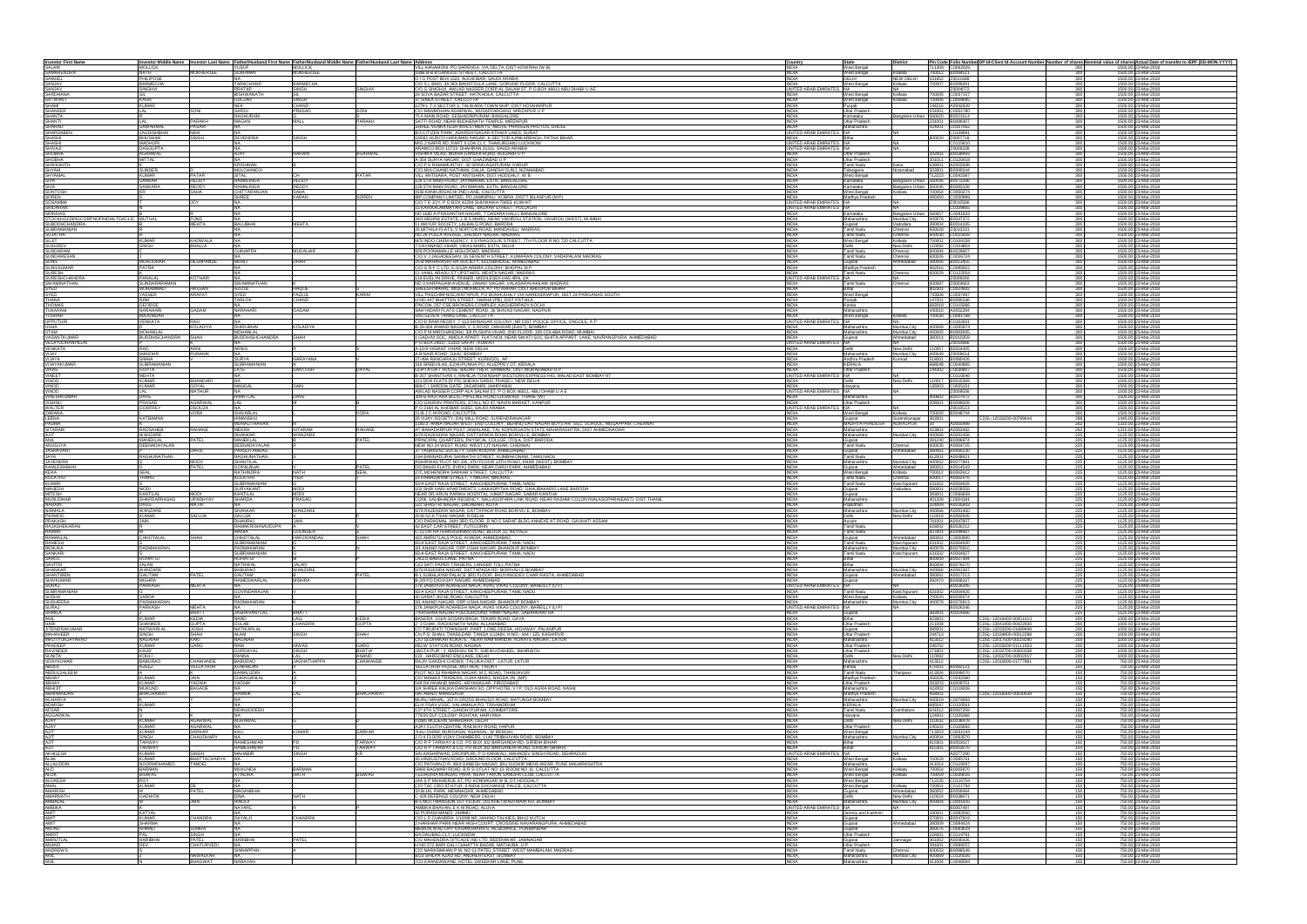| <b>Investor First Name</b>             |                                    |                                    |                                     | Investor Middle Name Investor Last Name Father/Husband First Name Father/Husband Middle Name Father/Husband Last Name Address |                 |                                                                                                                                                                                                       | Country                                      | <b>State</b>                        | <b>District</b>                                                                |                                                       | Pin Code Folio Number DP Id-Client Id-Account Number Number of shares Nominal value of shares Actual Date of transfer to IEPF (DD-MON-YYYY) |                                                                |  |
|----------------------------------------|------------------------------------|------------------------------------|-------------------------------------|-------------------------------------------------------------------------------------------------------------------------------|-----------------|-------------------------------------------------------------------------------------------------------------------------------------------------------------------------------------------------------|----------------------------------------------|-------------------------------------|--------------------------------------------------------------------------------|-------------------------------------------------------|---------------------------------------------------------------------------------------------------------------------------------------------|----------------------------------------------------------------|--|
| ANIMA<br>ANITA                         | GAYEN<br>SASIDHARAN                |                                    | ASOKF<br>SASIDHARAN                 | KUMAR                                                                                                                         | 3AYEN           | VILL & PO DAKSHIN RAIPUR, VIA BIRLAPUR, DIST 24 PARGANAS (S. ADARSH NEELKANT NAGAR-7, UNIVERSITY ROAD, RAJKOT                                                                                         | <b>INDIA</b><br><b>INDIA</b>                 | West Bengal<br>Gujarat              | Rajkot                                                                         | 743318 C0041975<br>360005 A0048952                    |                                                                                                                                             | 750.00 23-Mar-2018<br>750.00 23-Mar-2018                       |  |
| ANITA<br>ANJANI                        | <b>SHRIKAN</b><br><b>JOSHIPURA</b> |                                    |                                     |                                                                                                                               |                 | B 33 SAHAYOG COLONY, P O GORWA, BARODA<br>A 11 CHANAKYAPURI, PO E M E, BARODA                                                                                                                         | <b>INDIA</b><br><b>INDIA</b>                 | Gujarat<br>Gujarat                  | Vadodara<br>Vadodara                                                           | 390006 C0089894<br>390008 C0089689                    |                                                                                                                                             | 750.00 23-Mar-2018<br>750.00 23-Mar-2018                       |  |
| ANJUM                                  |                                    |                                    | HASAN<br>BAGLA                      | KHAN                                                                                                                          |                 | /1 GOBUND CHANDRA DHAR LANE, CALCUTTA<br>GEHLOT BHAWAN, NEW COLONEY ROAD, JAIPUR                                                                                                                      | <b>INDIA</b><br><b>INDIA</b>                 | West Bengal                         | Kolkata                                                                        | 700001 B0081853<br>302001 B0042462                    |                                                                                                                                             | 750.00 23-Mar-2018                                             |  |
| ANUPMA<br>ANURADHA                     | BAGLA<br><b>MITRA</b>              |                                    |                                     |                                                                                                                               |                 | BLOCK -C/2C POCKET-12, FLAT 83 JANAKPURI, NEW DELHI                                                                                                                                                   | <b>INDIA</b>                                 | Rajasthan<br>Delhi                  | <b>Vew Delhi</b>                                                               | 110058 C0077276                                       | 150                                                                                                                                         | 750.00 23-Mar-2018<br>750.00 23-Mar-2018                       |  |
| ARATI<br>ARCHANA                       | <b>DUTTA</b><br>GUPTA              |                                    | ASHOK                               | <b>GUPTA</b>                                                                                                                  |                 | 69 KABI NABIN SEN RD, DUM DUM, CALCUTTA<br>GEETA BHAVAN, 141 NARHI, LUCKNOW                                                                                                                           | <b>INDIA</b><br><b>INDIA</b>                 | West Bengal<br>Uttar Pradesh        | Kolkata                                                                        | 700028 C0081229<br>226001 C0017969<br>380015 C0090448 | 150<br>150                                                                                                                                  | 750.00 23-Mar-2018<br>750.00 23-Mar-2018                       |  |
| ARCHITBHAI<br>ARJUN                    | CHOUDHARY                          | DHRU                               |                                     | CHOUDHARY                                                                                                                     |                 | A/3 ASHERDEEP APT, DR RADHAKRISHNAN MARG, AHMEDABAD<br>II-B/73 LAJPAT NAGAR, NEW DELHI                                                                                                                | <b>INDIA</b><br><b>INDIA</b>                 | Gujarat<br>Delhi                    | Ahmedabad<br>New Delhi                                                         |                                                       |                                                                                                                                             | 750.00 23-Mar-2018<br>750.00 23-Mar-2018                       |  |
| ARPANA<br>ARULMOZHI                    | PANGTEY                            |                                    | <b>COUPPOUSSAMY</b>                 |                                                                                                                               |                 | CA/15D MUNIRKA, NEW DELHI<br>NO 29 MARAI MALAI ADIGAL SALAI, ORLAYANPET, PONDICHERRY                                                                                                                  | <b>INDIA</b><br><b>INDIA</b>                 | Delhi<br>Pondicherry                | New Delhi                                                                      | 110024 B0039707<br>110067 C0113073<br>605005 C0005801 |                                                                                                                                             | 750.00 23-Mar-2018<br>750.00 23-Mar-2018                       |  |
| ARUN                                   |                                    | <b>MENON</b>                       |                                     |                                                                                                                               |                 | NO 17 1ST MAIN, KORAMANGALA 1ST BLOCK, BANGALORE                                                                                                                                                      | <b>INDIA</b>                                 | Kamataka                            | langalore Urban 560034 C0092650                                                |                                                       |                                                                                                                                             | 750.00 23-Mar-2018                                             |  |
| ARUN<br>ARUN                           | <b>KUNAR</b><br>PAUL               |                                    |                                     |                                                                                                                               |                 | PLOT NO 6 2ND FLOOR, SEECO APARTMENTS, JEPPU BAPPAL KANKANADY PO, MANGALORE<br>M 12 HSG BOARD, KALAWAD ROAD, RAJKOT                                                                                   | <b>INDIA</b><br><b>INDIA</b>                 | Kamataka<br>Gujarat                 | Rajkot                                                                         | 575002 C0118357<br>360001 C0076350                    | 150                                                                                                                                         | 750.00 23-Mar-2018<br>750.00 23-Mar-2018                       |  |
| ARUN<br>ARUNA                          | VASUDEO<br><b>ASHOK</b>            | KOTEKAR                            | VASUDEO                             | <b>KOTEKAR</b><br><b>HRIMAL</b>                                                                                               |                 | 44\C SBI SARASWATI SOCIETY, ISLA LANE VILE PARLE(W), BOMBAY<br>10/2 SOUTH TUKO GANJ, SATAI SAI APARTMENT, INDORE                                                                                      | <b>INDIA</b><br><b>INDIA</b>                 | Maharashtra<br>Madhya Pradesh       | Mumbai City                                                                    | 400056 B0006404<br>452001 C0067645                    | 150                                                                                                                                         | 750.00 23-Mar-2018<br>750.00 23-Mar-2018                       |  |
| <b>ARUNDHATI</b><br>ARVIND             | KANJE<br><b>KUMAR</b>              |                                    | <b>BASVESHWAR</b>                   | KANJE                                                                                                                         |                 | O M R DESHMUKH, NEEMKAR BUILDING, VIVEK NAGAR, NANDED<br>O PRASAD CLINIC, AT PO BUKHTIAR PUR, DIST PATNA BIHAR                                                                                        | <b>INDIA</b><br><b>INDIA</b>                 | Maharashtra<br>Bihar                |                                                                                | 431601 C0034807<br>803212 C0073860                    | 150                                                                                                                                         | 750.00 23-Mar-2018<br>750.00 23-Mar-2018                       |  |
| ARVIND                                 | SINGH                              |                                    |                                     |                                                                                                                               |                 | FLAT NO.10 TYPE - V, RAKSHA SAMPADA BHAWAN, ULAN BATOR, PALAM ROAD, DELHI CANTT<br>MANAYATHATTU, EROOR NORTH PO, TRIPUNITHURA, KERALA                                                                 | <b>INDIA</b><br><b>INDIA</b>                 | Delhi                               | <b>New Delhi</b>                                                               | 110010 C0106803                                       |                                                                                                                                             | 750.00 23-Mar-2018                                             |  |
| ARYANNAMBOODIRI<br>ASHA                | <b>DOSHI</b>                       |                                    |                                     |                                                                                                                               |                 | C/O ASHVIN L DOSHI, STHANAK STREET KALAVAD, DIST JAMNAGAR                                                                                                                                             | <b>INDIA</b>                                 | Kerala<br>Gujarat                   |                                                                                | 682306 C0078340<br>361160 C0079244                    | 150                                                                                                                                         | 750.00 23-Mar-2018<br>750.00 23-Mar-2018                       |  |
| ASHA<br><b>ASHIT</b>                   | SHARMA<br><b>KUMAR</b>             | AMANTA                             | <b>IUDHANSUSEKHAR</b>               | SAMANTA                                                                                                                       |                 | A/4 SACHIWALYA COLONY, KANKERBAG, PATNA BIHAR<br>C/O L I C - DO, 64 G C AVE, CALCUTTA                                                                                                                 | <b>INDIA</b><br><b>INDIA</b>                 | Bihar<br>West Bengal                | Kolkata                                                                        | 800020 C0103273<br>700013 B0079086                    | 150                                                                                                                                         | 750.00 23-Mar-2018                                             |  |
| ASHOK<br><b>ASHOK</b>                  | <b>JAIN</b>                        |                                    | DEENADAYALU                         |                                                                                                                               |                 | RAMASAMY MUDALIAR ROAD, VEPERY, MADRAS<br>A32 SHREE KUNJ 3RD FLOOR, 51 DOBSON ROAD, HOWRAI                                                                                                            | <b>INDIA</b><br><b>INDIA</b>                 | Tamil Nadu<br>West Bengal           | Chennai<br>lowrah                                                              | 600007 A0064406<br>711101 C0104161                    | 150                                                                                                                                         | 750.00 23-Mar-2018<br>750.00 23-Mar-2018<br>750.00 23-Mar-2018 |  |
| ASHOK<br>ASHOK                         | <b>JOSHI</b><br>KUMAR              |                                    | <b>SOPALAKRISHNAN</b>               |                                                                                                                               | IOSHI           | NEW BANK OF INDIA, 168 SECTOR 33 A, CHANDIGARH<br>0 KAVARI STREET, CHENGLEPU                                                                                                                          | <b>INDIA</b><br><b>INDIA</b>                 | Chandigarh<br>Tamil Nadu            | Chandigarh                                                                     | 160031 A0026781                                       |                                                                                                                                             | 750.00 23-Mar-2018<br>750.00 23-Mar-2018                       |  |
| <b>ASHOK</b>                           | <b>KUMAR</b><br><b>KUMAR</b>       | GUPTA                              |                                     |                                                                                                                               |                 | ./O MAHAMAYA TEXTILES, SHANTI MARKEET II FLOOR, SUJAGUNJ, BHAGALPUR 2, BIHAR<br>'LAT NO. 82 VIDYA VIHAR APARTMENT, SECTOR - 9, ROHINI, DELHI                                                          | UNITED ARAB EMIRATES NA                      |                                     |                                                                                | 603002 A0066892<br>C0081232<br>110085 C0088214        | 150                                                                                                                                         | 750.00 23-Mar-2018                                             |  |
| ASHOK<br>ASHOKKUMAR                    |                                    | <b>GUPTA</b><br>PRAJAPATI          |                                     |                                                                                                                               |                 | C/O 9-10 SHAKTI NAGAR SOCIETY, NEAR S T COLONY, BECHARPURA TA-PALANPUR, DIST B K N G                                                                                                                  | <b>INDIA</b><br><b>INDIA</b>                 | Delhi<br>Gujarat                    | New Delhi                                                                      | 385001 C0123531                                       | 150                                                                                                                                         | 750.00 23-Mar-2018<br>750.00 23-Mar-2018                       |  |
| <b>ASHOK</b><br><b>ASHOK</b>           | <b>KUMAR</b><br>KUMAR              | <b>MENDIRATTA</b><br><b>TFWARI</b> | <b>MENDIRATTA</b><br>AMAR           | <b>NATH</b>                                                                                                                   | <b>TFWARI</b>   | C-52 CHANDERNAGAR (WEST), STREET NO 3 DELHI<br>13 KAMLA NEHRU NAGAR, PICNIC SPOT ROAD, PO CIMAP, LUCKNOW                                                                                              | <b>INDIA</b><br><b>INDIA</b>                 | Delhi<br>Uttar Pradesh              | lew Delhi                                                                      | 110051 B0024402<br>226015 C0023497                    | 150<br>150                                                                                                                                  | 750.00 23-Mar-2018<br>750.00 23-Mar-2018                       |  |
| SHOK<br>ASHOKE                         | KUMAR                              | PARFKH<br>BANERJEE                 | NATHALAL<br>CHANDE                  | PAREKH                                                                                                                        | <b>BANERJEE</b> | ASHOK NAGAR, L T ROAD, BORIVALI (W), MUMBAI<br>O CHANDI DAS BANERJEE, POST & VILL-GARALGACHA, (SITALATALA) DIST-HOOGLY, WEST BENGAI                                                                   | <b>INDIA</b><br>UNITED ARAB EMIRATE          | Maharashtra                         | fumbai City                                                                    | 400092 C0059232<br>C0052816                           |                                                                                                                                             | 750.00 23-Mar-2018<br>750.00 23-Mar-2018                       |  |
| ATMA                                   | RAM                                | <b>JINDAL</b>                      | KAURA                               |                                                                                                                               |                 | H NO 296 NEEM STREET, MANSA<br>H NO 1431, SECTOR 15, NIT FARIDABAD, H R                                                                                                                               | <b>INDIA</b>                                 | PUNJAB                              |                                                                                | 150505 B0092180<br>C0054738                           | 150                                                                                                                                         | 750.00 23-Mar-2018                                             |  |
| AVERYL                                 | UPPAL<br>DSOUZA                    |                                    | <b>JPPAL</b><br><b>DOMNIC</b>       |                                                                                                                               | SOUZA           | SUNSET VIEW, 3RD DOMNIC COLONY, ORLEM MALAD, BOMBAY                                                                                                                                                   | UNITED ARAB EMIRATES NA                      | Maharashtra                         | Mumbai City                                                                    | 400064 B0078694                                       |                                                                                                                                             | 750.00 23-Mar-2018<br>750.00 23-Mar-2018                       |  |
| <b>BABULAL</b><br><b>BABULAL</b>       | REHLAL                             |                                    | BABULAL                             |                                                                                                                               |                 | XI 3222 GALI NO 4, RAGHUWAR PURA NO 2, GANDHI NAGAR, DELHI<br>NO 108 CHANCELLOR, OPP R T O, RING ROAD, SURAT                                                                                          | <b>INDIA</b><br>UNITED ARAB EMIRATES NA      | Delhi                               | New Delhi                                                                      | 110031 C0117825<br>C0007064                           | 150<br>150                                                                                                                                  | 750.00 23-Mar-2018<br>750.00 23-Mar-2018                       |  |
| <b>BAHADDUR</b><br>BALA                | KAMATI                             |                                    | <b>BABURAO</b>                      |                                                                                                                               |                 | DR B B KAMATI, YAKSAMBA, BELGAUM<br>W/O SUNDARAM CHETTIAR, 87 PERIA ELUTHUKARA STREET, SHEVAPET SALEM                                                                                                 | <b>INDIA</b>                                 | Kamataka<br>Tamil Nadu              | Salem                                                                          | 591244 B0021656<br>636002 C0075389                    |                                                                                                                                             | 750.00 23-Mar-2018<br>750.00 23-Mar-2018                       |  |
| BALAJI<br><b>BALAKUMARAM</b>           | NARAYANAN                          |                                    |                                     |                                                                                                                               |                 | 18/2 NEHRU NAGAR, II MAIN RD, ADAYAR, MADRAS<br>SREE VIHAR, KAVU STREET, SEKHARIPURAM, PALAKKAD, KERALA                                                                                               | <b>INDIA</b><br><b>INDIA</b>                 | Tamil Nadu<br>Kerala                | hennai:                                                                        | 600020 C0073589<br>678010 C0138258                    |                                                                                                                                             | 750.00 23-Mar-2018<br>750.00 23-Mar-2018                       |  |
| <b>BALWANT</b>                         | NATUBHAI<br>DASS                   |                                    | NATUBHAI                            |                                                                                                                               |                 | <u>CHAMPAKLAL INVESTMENTS &amp; FINANCIAL, CONSULTANCY LTD REGENT CHAMBERS, NAIRMAN POINT BOMBAY</u>                                                                                                  | <b>INDIA</b>                                 | Maharashtra                         | fumbai City                                                                    | 400021 Z0006198                                       |                                                                                                                                             | 750.00 23-Mar-2018                                             |  |
| <b>BANARSI</b><br>BANKATLAL            | <b>MANTRI</b>                      |                                    | LAXMINARAYANJI                      | <b>MANTRI</b>                                                                                                                 |                 | 427 KHESGIAN, POOTADARWAZA, KHURJA U P<br>62 SARVODAYA SOCY, BAMANWADA VILEPARLE EAST, BOMBAY                                                                                                         | <b>INDIA</b><br><b>INDIA</b>                 | Uttar Pradesh<br>Maharashtra        | Mumbai City                                                                    | 203131 C0104658<br>400099 A0091041                    | 150                                                                                                                                         | 750.00 23-Mar-2018<br>750.00 23-Mar-2018                       |  |
| <b>BANKIMCHAND</b><br><b>BARBHAJAN</b> | SINGH                              | BHATIA                             |                                     |                                                                                                                               |                 | G/2 NEELKANTH APTS, SAPTRUSHI COLONY, BARODA<br>903 ANAND HOUSE 3, E M E ROAD, FATEHKANJ, BARODA                                                                                                      | <b>INDIA</b><br><b>INDIA</b>                 | Gujarat<br>Gujarat                  | /adodara<br>adodara                                                            | 390015 C0118755<br>390002 C0089475                    | 150                                                                                                                                         | 750.00 23-Mar-2018<br>750.00 23-Mar-2018                       |  |
| <b>JARNALI</b><br><b>BEENA</b>         | MONDAL<br><b>JOHN</b>              |                                    | <b>BIKASH</b>                       | CHANDRA                                                                                                                       | MONDAL          | VILL JAMBERIA, P O KUSHBERIA, DIST HOWRAH, (W B)<br>VEDUMCHIRA PUTHEN VEEDU, KAITHAKUZHY ADICHANALLOOR, QUILON KERALA                                                                                 | <b>INDIA</b><br><b>INDIA</b>                 | <b>WEST BENGA</b><br>Kerala         |                                                                                | 711316 C0066731<br>691573 C0076093                    | 150                                                                                                                                         | 750.00 23-Mar-2018<br>750.00 23-Mar-2018                       |  |
| <b>BEGUM</b><br><b>BELPU</b>           | <b>BULKESH</b><br>RAGHAVENDRA      | RAO                                | <b>MUSTKIM</b><br>LATEBABU          | RAO                                                                                                                           | SHEKH           | STATE BANK OF BIKANER & JAIPUR, INDUSTRIAL AREA SADULPUR, CHURU [RAJ]<br>95 MARREDPALLY WEST, HARI NIVAS, SECUNDERABAD                                                                                | <b>INDIA</b><br><b>INDIA</b>                 | Rajasthan                           | Hyderabad                                                                      | 331023 A0082017<br>500026 A0039032                    |                                                                                                                                             | 750.00 23-Mar-2018<br>750.00 23-Mar-2018                       |  |
| BHAGAVANSINH                           | RAJ                                |                                    |                                     |                                                                                                                               |                 | PADMAVTI SOCIETY, V K V ROAD, B/H BHARAT TOBACCO, DIST KHEDA, NADIAD                                                                                                                                  | <b>INDIA</b>                                 | Telangana<br>Gujarat                |                                                                                | 387001 C0090470                                       |                                                                                                                                             | 750.00 23-Mar-2018                                             |  |
| <b>BHAGIRATH</b><br><b>BHARADI</b>     | MAL                                | <b>SHARMA</b><br><b>BHATT</b>      | SITARAM<br>SHARADBHAI               | <b>SHARMA</b>                                                                                                                 |                 | 10 GANGAPRASAD MUKHERJEE ROAD, CALCUTTA<br>56 BRAHMAM MIBA MANDAL, SODEH ELLISHRIDRA, AHMEDABED                                                                                                       | <b>INDIA</b><br><b>INDIA</b>                 | West Bengal<br>Gujarat              | Kolkata<br>Ahmedabad                                                           | 700025 A0073231<br>380006 C0130351                    | 150<br>150                                                                                                                                  | 750.00 23-Mar-2018<br>750.00 23-Mar-2018                       |  |
| <b>BHARAMPA</b><br><b>BHARAT</b>       | <b>SINGH</b><br>PANDYA             |                                    |                                     |                                                                                                                               |                 | 675/2 KRISHNA PURI W, MUZAFFAR NAGAR, U P<br>SAI KRIPA 19 SHREYAS SOCIETY, VASANA, AHMEDABAD                                                                                                          | <b>INDIA</b><br><b>INDIA</b>                 | Uttar Pradesh<br>Gujarat            | hmedabad                                                                       | 251001 C0115570<br>380007 C0088076                    |                                                                                                                                             | 750.00 23-Mar-2018<br>750.00 23-Mar-2018                       |  |
| <b>BHARAT</b><br><b>BHARTIBEN</b>      | <b>TIWARY</b><br>CHAMPAKLAL        |                                    | BASUDAS                             | <b>TIWARY</b>                                                                                                                 |                 | OFFICE OF A G M (M S), MEDICAL SERVICES TELCO HOSPITAL, P O TELCO WORKS, JAMSHEDPUR (BIHAR)<br>BHATWADA, NR DENA BANK, SIDHPUR                                                                        | <b>INDIA</b><br><b>INDIA</b>                 | Bihar                               |                                                                                | 831004 C0027192                                       |                                                                                                                                             | 750.00 23-Mar-2018                                             |  |
| <b>BHASKAR</b>                         | <b>MATCHA</b>                      | SHAH                               |                                     |                                                                                                                               |                 | 16-5-397 KASTURI BAI STREET, TIRUPATI, CHITTOOR DIST AP                                                                                                                                               | <b>INDIA</b>                                 | Gujarat<br>Andhra Prades!           |                                                                                | 384151 C0106983<br>517501 C0081831                    |                                                                                                                                             | 750.00 23-Mar-2018<br>750.00 23-Mar-2018                       |  |
| BHAVANA<br>BHAVNA                      | <b>DIPAK</b><br><b>KIRTIKANT</b>   | SHAH<br>CHAMPAKLAL                 | <b>DIPAK</b>                        |                                                                                                                               |                 | 11 PRANAYATA PARK FLAT, SWASTIC CROSS RD NAVRANGPURA, AHMEDABAD<br>11/1219 LALITA NIVAS NANAVAT MAIN, ROAD SURAT                                                                                      | <b>INDIA</b><br>UNITED ARAB EMIRATES NA      | Gujarat                             | Ahmedabad                                                                      | 380009 B0009782<br>C0083046                           | 150<br>150                                                                                                                                  | 750.00 23-Mar-2018<br>750.00 23-Mar-2018                       |  |
| <b>BHAVSAR</b><br>BHOLA                | KANAIYALALC<br><b>NATH</b>         | iUPTA                              | CHIMANLAI                           | <b>BHAVSAR</b>                                                                                                                |                 | 324/13 JAWAHAR NAGAR ROAD NO 17, GOREGAON WEST, BOMBAY<br>HOUSE NO 577 SECTOR 4, VIKASNAGAR, LUCKNOW                                                                                                  | <b>IINDIA</b><br><b>INDIA</b>                | Maharashtra<br><b>Uttar Pradesh</b> | Mumbai City                                                                    | 400062 A0086627<br>226020 C0086960                    | 150                                                                                                                                         | 750.00 23-Mar-2018<br>750.00 23-Mar-2018                       |  |
| BHOLA<br>BHOLANATH                     | <b>NATH</b><br><b>KUMAR</b>        |                                    |                                     |                                                                                                                               |                 | VILL JAGADDAL CHEEPKARKHANA, PO DAKSHIN JAGADDAL, DT 24 PARGANAS S, W B<br>168, JANAKPURI, NEW DELHI                                                                                                  | <b>INDIA</b><br><b>INDIA</b>                 | West Bengal                         | New Delhi                                                                      | 743379 C0119743                                       |                                                                                                                                             | 750.00 23-Mar-2018<br>750.00 23-Mar-2018                       |  |
| <b>BHUPENDER</b>                       | SINGH<br><b>AGARWA</b>             | <b>DADWAL</b>                      | <b>DADWAL</b>                       |                                                                                                                               |                 | HAIRMAN ETRC, 526SENA BHAWAN, ARMY HEADQUARTERS, NEW DELHI                                                                                                                                            | <b>INDIA</b>                                 | Delhi<br>Delhi                      | <b>Vew Delhi</b>                                                               | 110058 C0095297<br>110011 C0128713                    |                                                                                                                                             | 750.00 23-Mar-2018                                             |  |
| BIJAY<br>YALIE                         | AGARWAL                            |                                    | <b>I ATFAGARWAI</b><br>LATEAGARWAL  |                                                                                                                               |                 | NISHANT MEDICAL HALL, RADIUM ROAD, RANCHI, BIHAR<br>NISHANT MEDICAL HALL, RADIUM ROAD, RANCHI, BIHAR                                                                                                  | <b>INDIA</b><br><b>INDIA</b>                 | Bihar<br>Bihar                      |                                                                                | 834001 C0044374<br>834001 C0044394                    | 150                                                                                                                                         | 750.00 23-Mar-2018<br>750.00 23-Mar-2018                       |  |
| <b>BINDHU</b><br><b>BISHWAJIT</b>      | DAS                                |                                    | BALAKRISHNAN<br>BIJIT               | KUMAR                                                                                                                         |                 | <u>C/O C VINODINI, 34/496 CIVIL STATION HPO, CALICUT, KERALA</u><br>5 SONA APARTMENT, AMBAWADI HIRABAG, AHMEDABAD                                                                                     | <b>INDIA</b><br><b>INDIA</b>                 | Kerala<br>Gujarat                   | Ahmedabad                                                                      | 673020 C0035701<br>380006 A0018934                    | 150<br>150                                                                                                                                  | 750.00 23-Mar-2018<br>750.00 23-Mar-2018                       |  |
| <b>BISWAJIT</b><br><b>BISWAJIT</b>     | CHAKRABORTY<br><b>SAMANTA</b>      |                                    | <b>CHAKRABORT</b><br><b>JARAYAN</b> | <b>RISHN</b>                                                                                                                  | <b>AMANTA</b>   | PO SAPUIPARA, BALLY VILL, VILL WEST SAPUIPARA, DIST HOWRAH<br>PUNJAB NATIONAL BANK, DURGAPUR, WEST BENGAL                                                                                             | <b>INDIA</b><br><b>INDIA</b>                 | West Bengal<br>West Bengal          |                                                                                | 711227 C0060491                                       | 150                                                                                                                                         | 750.00 23-Mar-2018                                             |  |
| <b>BISWANATJI</b><br><b>BONIFILIS</b>  | BANERJEE                           | CHAMANY                            | <b>UMAPADA</b>                      | BANERJEE                                                                                                                      |                 | 34 NASKAR PARA ROAD, WEST PUTIARY, CALCUTTA                                                                                                                                                           | <b>INDIA</b><br><b>INDIA</b>                 | West Bengal                         | Kolkata                                                                        | 713213 A0074456<br>700041 C0040825                    |                                                                                                                                             | 750.00 23-Mar-2018<br>750.00 23-Mar-2018                       |  |
| <b>BRAHMESWARA</b>                     | RAO                                |                                    |                                     |                                                                                                                               |                 | 6B/14 TAKSHILA, MAHAKALI CAVES ROAD, ANDHERI (EAST), MUMBAI<br>RAVICHERALA P O, NUZUID MANDAL, KRISHNA DT A P                                                                                         | <b>INDIA</b>                                 | Maharashtra<br>Andhra Pradesh       | Aumbai City 400093 C0102622                                                    | 521201 C0098291                                       | 150                                                                                                                                         | 750.00 23-Mar-2018<br>750.00 23-Mar-2018                       |  |
| <b>BYJU</b><br>CHAKUBHAI               | DHANAK                             |                                    |                                     |                                                                                                                               |                 | PLAPPILLIL HOUSE, PERUM BAVOOR PO, KERALA STAT<br>222 SAMUEL STREET TULSI BHUVAN, 3RD FLOOR BOMBAY                                                                                                    | <b>INDIA</b><br><b>INDIA</b>                 | Kerala<br>Maharashtra               | Mumbai City                                                                    | 683542 C0096050<br>400003 C0075547                    | 150                                                                                                                                         | 750.00 23-Mar-2018<br>750.00 23-Mar-2018                       |  |
| CHAMPAKLAL<br><b>HANDANA</b>           | MAGANLAL<br>PAUL                   | SHAH                               | SUNIL                               | <b>KUMAR</b>                                                                                                                  | AUL             | 17/B PRANAV SOCIETY, BEHIND DEEP CHAMBER, MANJALPUR, VADODARA - 11<br>NOWAPARA, PO SONARPUR, DIST 24 PARGANAS (SOUTH)                                                                                 | UNITED ARAB EMIRATES NA<br><b>INDIA</b>      | West Bengal                         |                                                                                | C0114631<br>743369 C0001795                           | 150                                                                                                                                         | 750.00 23-Mar-2018<br>750.00 23-Mar-2018                       |  |
| CHANDER<br>CHANDER                     | KANTA                              | VASUDEV                            |                                     |                                                                                                                               |                 | A5B/44B JANAKPURI, NEW DELHI<br>HOUSE NO.B-44, SECTOR 44, NOIDA                                                                                                                                       | <b>INDIA</b><br><b>INDIA</b>                 | Delhi                               | ew Delhi                                                                       | 110058 C0036798<br>201301 C0086904                    | 150                                                                                                                                         | 750.00 23-Mar-2018                                             |  |
| <b>HANDRA</b>                          | <b>MOHAN</b><br>CHOPRA             |                                    | PARAS                               |                                                                                                                               | <b>CHOPRA</b>   | C/O SIRE MAL ACHALCHAND, CLOTH MARKET, JODHPUR RAJ                                                                                                                                                    | INDIA                                        | Uttar Pradesh<br>Rajasthan          |                                                                                | 342002 A0046173                                       |                                                                                                                                             | 750.00 23-Mar-2018<br>750.00 23-Mar-2018                       |  |
| CHANDRAPAUL<br>CHANDRA                 | <b>SHEKHAR</b>                     |                                    | YAMUNA                              | GIRI                                                                                                                          |                 | 49E TRIVANDRUM ROAD, PALAYAMKOTTAI, TIRUNELVELI<br>154 ANANDPURI, WEST BORING CANAL ROAD, PATNA                                                                                                       | <b>INDIA</b><br><b>INDIA</b>                 | Tamil Nadu<br>Bihar                 | irunelveli                                                                     | 627002 C0112332<br>800001 A0054068                    | 150                                                                                                                                         | 750.00 23-Mar-2018<br>750.00 23-Mar-2018                       |  |
| <b>CHANDRAKANT</b><br>:HARU            | MODHA<br>VALLABHDAD                | MAVANI                             | <b>JAYANTILAL</b>                   |                                                                                                                               |                 | C/O J J DATTANI, FLAT NO 10, AVANTIKA APPT, LIMDA LANE, JAMNAGAR<br>LILAM 1 JAGNATH PLOT, RAJKOT                                                                                                      | <b>INDIA</b><br><b>INDIA</b>                 | Gujarat<br>Gujarat                  | Jamnagar<br>Rajkot                                                             | 361001 A0045773<br>360001 C0083416<br>380016 C0084080 | 150<br>150                                                                                                                                  | 750.00 23-Mar-2018<br>750.00 23-Mar-2018                       |  |
| :HAI II A<br><b>LUQUAHIC</b>           | <b>BHEMAJI</b>                     | HAVD/                              | BHEMAJ                              | CHAVDA                                                                                                                        |                 | 0/3 GOVERMENT OFFICERS COLONY, MEGHANI NAGAR, AHMEDAB<br>SARVODAY SOCIETY, AT PO DANGARWA, MESHANA                                                                                                    | <b>INDIA</b>                                 | uiarat<br>Gujarat                   | hmedahad                                                                       | 382705 B0071696                                       |                                                                                                                                             | 750.00 23-Mar-2018                                             |  |
| <b>HICKY</b><br>CHINTALA               | <b>SITA</b>                        |                                    | AMARDEV<br>LATEV                    | SINGH<br>VENKATA                                                                                                              |                 | 35-B/1 NAYAGAON, VIDYUT NAGAR, JABALPUR<br>APT 404 MOUNT KAILASH, ROAD NO 4 BANJARA HILLS, HYDERABAD                                                                                                  | <b>INDIA</b><br><b>INDIA</b>                 | Madhya Pradesh<br>Telangana         | <del>l</del> yderabad                                                          | 482008 A0046654<br>500034 A0038201                    |                                                                                                                                             | 750.00 23-Mar-2018<br>750.00 23-Mar-2018                       |  |
| CHINUBHAI                              | AMBALA                             | SONI                               |                                     |                                                                                                                               |                 | 1 MAHALAXMI SOC OPP T B HOSPITAL, AT PO VIJAPUR DT MEHSANA, NORTH GUJARAT                                                                                                                             | <b>INDIA</b>                                 | Gujarat                             |                                                                                | 382870 C0101887<br>614001 C0081815                    |                                                                                                                                             | 750.00 23-Mar-2018                                             |  |
| <b>CHITHRA</b><br>COLONELA             |                                    | <b>MALHOTRA</b>                    |                                     |                                                                                                                               |                 | MURGAPPA CYCLE MART, 18 BIG BAZZAR, STREET MANNARGUDI<br>8/1 ATUR PARK, PUNE                                                                                                                          | <b>INDIA</b><br><b>INDIA</b>                 | Tamil Nadu<br>Maharashtra           |                                                                                | 411001 C0095478                                       | 150                                                                                                                                         | 750.00 23-Mar-2018<br>750.00 23-Mar-2018                       |  |
| <b>DAKSHETH</b><br>DAMODARAN           | <b>ARUMUGAM</b>                    | DAVE<br>VENLINGAM                  |                                     |                                                                                                                               |                 | 26/A MARUTI LANE, IST FLOOR, BHULESHWAR ROAD, BOMBAY<br>72B POCKET B, MAYUR VIHAR PHASE II, DELHI                                                                                                     | <b>INDIA</b><br><b>INDIA</b>                 | Maharashtra<br>Delhi                | Mumbai Citv<br>New Delhi                                                       | 400002 C0119191                                       | 150                                                                                                                                         | 750.00 23-Mar-2018<br>750.00 23-Mar-2018                       |  |
| <b>AMOR</b><br><b>TTANYANTI</b>        | <b>BABUBHAI</b>                    | SALUBHAI                           |                                     |                                                                                                                               |                 | ELEPHONE EXCHANGE SAVARKUNDLA, SAVARKUNDLA, GUJARAT<br>10-2-98 77/A, WEST MAREDAPALLY, SECUNDERABAD, A P                                                                                              | <b>INDIA</b><br>UNITED ARAB EMIRA<br>S INA   | Gujarat                             |                                                                                | 110091 C0080328<br>364515 C0098418<br>C0097427        |                                                                                                                                             | 750.00 23-Mar-2018<br>750.00 23-Mar-2018                       |  |
| <b>JARASHANA</b><br><b>DARSHAN</b>     | <b>JOSHEE</b><br>KUMAR             |                                    |                                     |                                                                                                                               |                 | 32 INDRAPURI COLONY, NR BHANWARKUAN, INDORE<br>SATNAM TRADERS, JAIN MANDI, KHATAULI UP                                                                                                                | INDIA<br>INDIA                               | Madhya Pradesh                      |                                                                                | 452001 C0077838<br>251201 C0095850                    |                                                                                                                                             | 750.00 23-Mar-2018                                             |  |
| <b>DARSHNA</b>                         | PANKANJ                            | PAREKH                             |                                     |                                                                                                                               |                 | 3 VINOD KUNJ, M P VAIDYA MARG TILAK ROAD, GHAT KOPAR E BOMBAY                                                                                                                                         | <b>INDIA</b>                                 | Uttar Pradesh<br>Maharashtra        | mbai City                                                                      | 400077 C0104486                                       | 150                                                                                                                                         | 750.00 23-Mar-2018<br>750.00 23-Mar-2018                       |  |
| DATTATRAY<br><b>DAVID</b>              | <b>FARY</b>                        | <b>JAMADAR</b><br>SWAMY            | FARY                                | <b>SWAMY</b>                                                                                                                  |                 | 20/21 MANALI APTS, BALAJINAGAR, DHANKAWADI, PUNE<br>70 IST MARINE STREET, GROUND FLR DHOBI TALAO, BOMBAY<br>C/O DEBABRAJA SAMANA, 41 M C GHOSH LANE HOWRAH, WEST BENGAL                               | <b>INDIA</b><br><b>INDIA</b>                 | Maharashtra<br>Maharashtra          | fumbai City                                                                    | 411043 C0120587<br>400002 A0096624                    | 150<br>150                                                                                                                                  | 750.00 23-Mar-2018<br>750.00 23-Mar-2018                       |  |
| EBABRATA<br>EBIKA                      | SAMANT/<br>MAZUMDAR                |                                    | <b>MAZUMDAR</b>                     |                                                                                                                               |                 | CO SHREE MAAPRINTING WAXING & BINDING PRESS S C ROAD, GUWAHATI                                                                                                                                        | <b>INDIA</b><br><b>INDIA</b>                 | West Bengal<br>Assam                |                                                                                | 11101 C0079710<br>781001 A0047537                     |                                                                                                                                             | 750.00 23-Mar-2018<br>750.00 23-Mar-2018                       |  |
| <b>FFP</b><br>DEEPAK                   | KAUR<br><b>BHASIM</b>              |                                    | AMRIK<br>ми к                       | SINGH                                                                                                                         | BHASIN          | BLOCK H 1 135 AND 136, 2ND FLOOR SECTOR 16, ROHANI, DELHI<br>SNEH NAGAR. NR SANTKRIPAL RUHANI SATJANG. ALAMBAGH LUCKNOW                                                                               | UNITED ARAB EMIRAT<br>IS INA<br>INDIA        | Uttar Pradesh                       |                                                                                | C0139121<br>226005 A0043190                           |                                                                                                                                             | 750.00 23-Mar-2018<br>750.00 23-Mar-2018                       |  |
| EEPAK<br>DEEPAK                        | <b>BHATIA</b><br><b>KUMAR</b>      |                                    |                                     |                                                                                                                               |                 | T 481/3 BALAJIT NAGAR, NEAR PATEL NAGAR POLICE ST, NEW DELHI<br>JAIN CEMENT SUPPLYERS, POWER HOUSE ROAD, PHALODI RAJ                                                                                  | <b>INDIA</b><br><b>INDIA</b>                 | Delhi<br>Rajasthan                  | lew Delhi                                                                      | 110008 C0089025<br>342301 C0110299                    | 150                                                                                                                                         | 750.00 23-Mar-2018<br>750.00 23-Mar-2018                       |  |
| DEEPAK                                 | MAHESHWARI                         |                                    |                                     |                                                                                                                               |                 | GROUP CAPTIAN DK MAHESWARI, STATION COMMANDER, STATION HOUSE, AIR FORCE STATION, MOUNT ABU DISTT SIROHI                                                                                               | <b>INDIA</b>                                 | Rajasthan                           |                                                                                | 307501 C0088382                                       | 150                                                                                                                                         | 750.00 23-Mar-2018                                             |  |
| <b>EEPAK</b><br><b>EEPAKBHA</b>        | GABHARUBHAI                        | <b>MEHTA</b><br>SHAH               | NAVIN                               |                                                                                                                               | <b>MEHTA</b>    | 13/A JAGRUTI SOCIETY, HARNI ROAD, BARODA<br>9/105 AKASHGANGA, SOLA ROAD NARANPURA, AHMEDABAD                                                                                                          | <b>INDIA</b><br><b>INDIA</b>                 | Gujarat<br>Gujarat                  | adodara<br>Ahmedabad                                                           | 390022 C0046162<br>380013 C0107289                    |                                                                                                                                             | 750.00 23-Mar-2018<br>750.00 23-Mar-2018                       |  |
| <b>EEPAKKUMAF</b><br><b>EEPIKA</b>     | SHANTILAL<br>SUKHADIA              | HAH.                               | <b>IAYANTILAL</b>                   |                                                                                                                               |                 | 1025 VAGHESHWAR NI POLE, RAIPUR CHAKLA, AHEMDABAD<br>KADIA POI F. KHAMBHAT                                                                                                                            | <b>INDIA</b><br><b>INDIA</b>                 | Gujarat<br>Gujarat                  | Ahmedabad                                                                      | 380001 C0083941<br>388620 A0011137                    |                                                                                                                                             | 750.00 23-Mar-2018<br>750.00 23-Mar-2018                       |  |
| <b>EVAIAH</b>                          | KARAMPURI                          |                                    | <b>MALLAIAH</b>                     |                                                                                                                               |                 | H NO 616 MOHALL NUNGER, V & PO BABYAL DISTT AMBALA, STATE HARYANA<br>POST SIRICILLA, H NO 12-3-51, BADDAM YELLA REDDY NAGAR, DIST KARIMNAGAR                                                          | <b>INDIA</b><br><b>INDIA</b>                 | Haryana<br>Andhra Pradesh           |                                                                                | 133005 A0042524<br>505301 C0036691                    | 150                                                                                                                                         | 750.00 23-Mar-2018<br>750.00 23-Mar-2018                       |  |
| DEVARAJAN                              |                                    |                                    | NARAYANAN                           | <b>NATH</b>                                                                                                                   |                 | 2/26 SAKTHI APARTMENTS, FOURTH MAIN ROAD KASTHURBA NAGAR, ADYAR, MADRAS                                                                                                                               | <b>INDIA</b>                                 | Tamil Nadu                          | :hennai                                                                        | 600020 C0009300                                       |                                                                                                                                             | 750.00 23-Mar-2018                                             |  |
| DEVI<br><b>DEVIKA</b>                  | DAS<br>KAMARAJU                    |                                    | <b>JAGAR</b>                        |                                                                                                                               | RAJAK           | MH.KALIASTHAN P.O.BEGAMPUR PATNA, CITY<br>H.NO.9-3-602 REGIMENTAL BAZAR, SECONDRABAD, HYDRABAD                                                                                                        | <b>INDIA</b><br><b>INDIA</b>                 | Bihar<br>Telangana                  | <b>Hyderabad</b>                                                               | 800009 A0054144<br>500025 C0082487                    | 150                                                                                                                                         | 750.00 23-Mar-2018<br>750.00 23-Mar-2018                       |  |
| EVINDERPAL<br>DEVYANI                  | SINGH<br>DESAI                     | 3HATI.                             |                                     |                                                                                                                               |                 | HOUSE NO 2454 GALI NO 5, SHARIFPURA, AMRITSAR<br>KOTHI GOKUL DAS, GUJRATI STREET, MORADABAD                                                                                                           | <b>INDIA</b><br><b>INDIA</b>                 | Punjab<br><b>Uttar Pradesh</b>      |                                                                                | 143001 C0087801<br>244001 C0088559                    |                                                                                                                                             | 750.00 23-Mar-2018<br>750.00 23-Mar-2018                       |  |
| DHANABASKARAN<br>DHANENDRA             | RAMANLAL                           | SHAH                               |                                     |                                                                                                                               |                 | 127 T V K ROAD, AMMAPET, SALEM<br>PRIYADARSHANI FLATS B/H, SHAHIBAG GUEST HOUSE, SHAHIBAG AMDAVAD                                                                                                     | <b>INDIA</b><br><b>INDIA</b>                 | Tamil Nadu                          | hmedabad                                                                       | 636003 C0111817<br>380004 C0090443                    | 150                                                                                                                                         | 750.00 23-Mar-2018<br>750.00 23-Mar-2018                       |  |
| DHIRAJLAL<br><b>DHRUVA</b>             | PATEL<br><b>KUMAR</b>              | SINHA                              | GANGA                               |                                                                                                                               |                 | C/O BACHULAL PRANLAL PATEL, POST KHARAGODHA JUNAGAM, VIA VIRAMGAM GUJ<br>PATEL NAGAR, NEAR PANITANKI, SIKANDARPUR PO MIRJANHAT, BHAGALPUR, BIHAR                                                      | <b>INDIA</b><br><b>INDIA</b>                 | Gujarat<br>Gujarat                  |                                                                                | 382760 C0090483<br>812005 B0091523                    | 150                                                                                                                                         | 750.00 23-Mar-2018                                             |  |
| <b>DILIP</b>                           | PUNJABHAI                          | <b>DEDHIA</b>                      | PUNJABHAI                           | PRASAD                                                                                                                        |                 | A - 303 POOJA COMPLEX, OPP KASTURI IND ESTATE, HANUMAN NAGAR BHAYANDER, (E) DIST THANA                                                                                                                | <b>INDIA</b>                                 | Bihar<br>Maharashtra                |                                                                                | 401105 C0058516                                       |                                                                                                                                             | 750.00 23-Mar-2018<br>750.00 23-Mar-2018                       |  |
| <b>DIMPI</b><br><b>DINENDRA</b>        | NARAYAN                            | WASWANI<br>BHOWMIK                 |                                     | BHUBON                                                                                                                        | <b>MOHON</b>    | NAGPUR STORES, GOLCHA MARG, SADAR NAGPUR<br>4 SACHIN MITRA LANE, CALCUTTA                                                                                                                             | <b>INDIA</b><br><b>INDIA</b>                 | Maharashtra<br>West Bengal          | Kolkata                                                                        | 440001 C0106316<br>700003 B0036324                    | 150                                                                                                                                         | 750.00 23-Mar-2018<br>750.00 23-Mar-2018                       |  |
| <b>DINESH</b><br>DINESHKUMAR           | CHANDRA                            | <b>AGARWAL</b><br><b>PARMAR</b>    |                                     |                                                                                                                               |                 | 109/19A MODEL HOUSE, LUCKNOW, U P<br>6 SARSWATICHANDRA SOCIETY, BEHIND MURLIDHAR SOCIETY ODHAV, AHMEDABAD                                                                                             | UNITED ARAB EMIRATE<br>S INA<br><b>INDIA</b> | Gujarat                             |                                                                                | C0095651<br>382410 C0083846                           |                                                                                                                                             | 750.00 23-Mar-2018<br>750.00 23-Mar-2018                       |  |
| DIPAK<br><b>DOONGAR</b>                | <b>DNYANESHWA</b><br><b>SINGH</b>  | PATIL<br>DEVDA                     |                                     |                                                                                                                               |                 | B NO 202 VIRAL APARTMENT, NANA SHANKAR SHETH ROAD, DOMBIVLI WEST MAHARASHTRA<br>C/O G SINGHVI, AWLAD NASSER CORPN SALAM STREET, P O BOX 46611 ABUDAHABI U A E                                         | <b>INDIA</b><br>UNITED ARAB EMIRA            | Maharashtra<br><b>INA</b>           |                                                                                | 421202 C0103800<br>70010157                           | 150                                                                                                                                         | 750.00 23-Mar-2018<br>750.00 23-Mar-2018                       |  |
| <b>URGESH</b>                          | SEVALAL                            | PATHAK                             |                                     |                                                                                                                               |                 | NEELKANTH APPARTMENT, BLOCK NO 2 PLOT NO 9, NEAR VRIDAVAN SOCIETY, VILLAGE PALIDEVAD (SUKHAPUR), NEW PANVEI                                                                                           |                                              | Maharashtra                         |                                                                                | 410206 C0091376                                       |                                                                                                                                             | 750.00 23-Mar-2018                                             |  |
| EKNATH<br>ELANJIKAL                    | <b>BALWANT</b><br>VINAI            | PHALKE<br>CYRIAC                   |                                     |                                                                                                                               |                 | PHALKE NIKETAN COOP HOUS SOCIETY, BUILDING NO 119 FLAT NO 4037 TILAK, CHEMBUR BOMBAY<br>C/O MRS RACHEL PHILIP, NO 5 NAINA TERRACE, 159 RICHMOND ROAD, BANGALORE                                       | <b>INDIA</b><br><b>INDIA</b>                 | Maharashtra<br>Kamataka             | Mumbai City 400089 C0101352<br>Bangalore Urban 560025 C0139533                 |                                                       | 150<br>150                                                                                                                                  | 750.00 23-Mar-2018<br>750.00 23-Mar-2018                       |  |
| MMANUEL<br><b>FAKHRUDDIN</b>           | AHERBHAI                           |                                    | VARKEY                              |                                                                                                                               |                 | MUNDATHANATHU HOUSE, VALAVOOR PO, KOTTAYAM DT<br>3 M G ROAD, POONA                                                                                                                                    | <b>INDIA</b>                                 | Kerala<br>Maharashtra               |                                                                                | 686635 A0027382<br>411001 C0077080                    |                                                                                                                                             | 750.00 23-Mar-2018<br>750.00 23-Mar-2018                       |  |
| GABGADHAR<br><b>GAJANAND</b>           | AGARWALA                           | <b>ANCHAN</b>                      |                                     |                                                                                                                               |                 | C/O SRI B V PADMAPPA, NO 11 4H MAIN 6TH CROSS, MUNIRAMANNA BLOCK, GANGA NAGAR, BANGALORE                                                                                                              | UNITED ARAB EMIRAT<br>S INA<br><b>INDIA</b>  | Bihar                               |                                                                                |                                                       | 150<br>150                                                                                                                                  | 750.00 23-Mar-2018<br>750.00 23-Mar-2018                       |  |
| <b>GAJENDRA</b><br>GAJJAR              | MANISH                             | NAVNEETLAL                         |                                     |                                                                                                                               |                 | .<br>/O BAJRANGLAL GAJANAND, RAJ HOSPITAL ROAD, PO JHARIA DHANBAD<br>/O K RAJANNA & SON, 4/5 RUDRA BUILDING, OLD THARUGUPET-BANGALORE<br>192 BHAVNA TENAMENT, NARAYAN NAGAR, PALADI VASANA, AHMEDABAD | <b>INDIA</b><br><b>INDIA</b>                 | Kamataka<br>Gujarat                 | 828111 C0112525<br>Bangalore Urban 560053 C0078930<br>hmedabad 380007 C0121060 |                                                       |                                                                                                                                             | 750.00 23-Mar-2018<br>750.00 23-Mar-2018                       |  |
| <b>GANESH</b>                          | BABU                               |                                    | <u>RAMAMURTHY</u>                   |                                                                                                                               |                 | NO 1 1ST CROSS, RAINBOW NAGAR, PONDICHERRY                                                                                                                                                            | <b>INDIA</b>                                 | Pondicherry                         |                                                                                | 605011 C0046821                                       | 150                                                                                                                                         | 750.00 23-Mar-2018                                             |  |
| GANESH<br>GANESH                       | CHANDRA                            | DEBNATH                            | MAHADEVAN                           |                                                                                                                               |                 | 125/A EAST KODALIA SCHOOL ROAD, PO NEW BARRACKPORE, DIST 24 PRGS (N)<br>N0 1014 TVS COLONY, COLLECTOR NAGAR, ANNA NAGAR WEST EXTENSION, CHENNAI                                                       | <b>INDIA</b><br><b>INDIA</b>                 | West Bengal<br>Tamil Nadu           | hennai:                                                                        | 743276 C0041934<br>600101 C0025125                    |                                                                                                                                             | 750.00 23-Mar-2018<br>750.00 23-Mar-2018                       |  |
| GANESH                                 |                                    | JAGAD                              | <b>HARJIVANDAS</b>                  |                                                                                                                               |                 | NO 12 RAJAGOPALAN ST, WEST MAMBALAM, MADRAS<br>A-7 VALLABH OPP LIONS GARDEN, TILAK ROAD GHATKOPAR (EAST), BOMBAY                                                                                      | <b>INDIA</b><br><b>INDIA</b>                 | Tamil Nadu<br>Maharashtra           | Chennai<br>Mumbai City 400077 B0032316                                         | 600033 C0117815                                       |                                                                                                                                             | 750.00 23-Mar-2018<br>750.00 23-Mar-2018                       |  |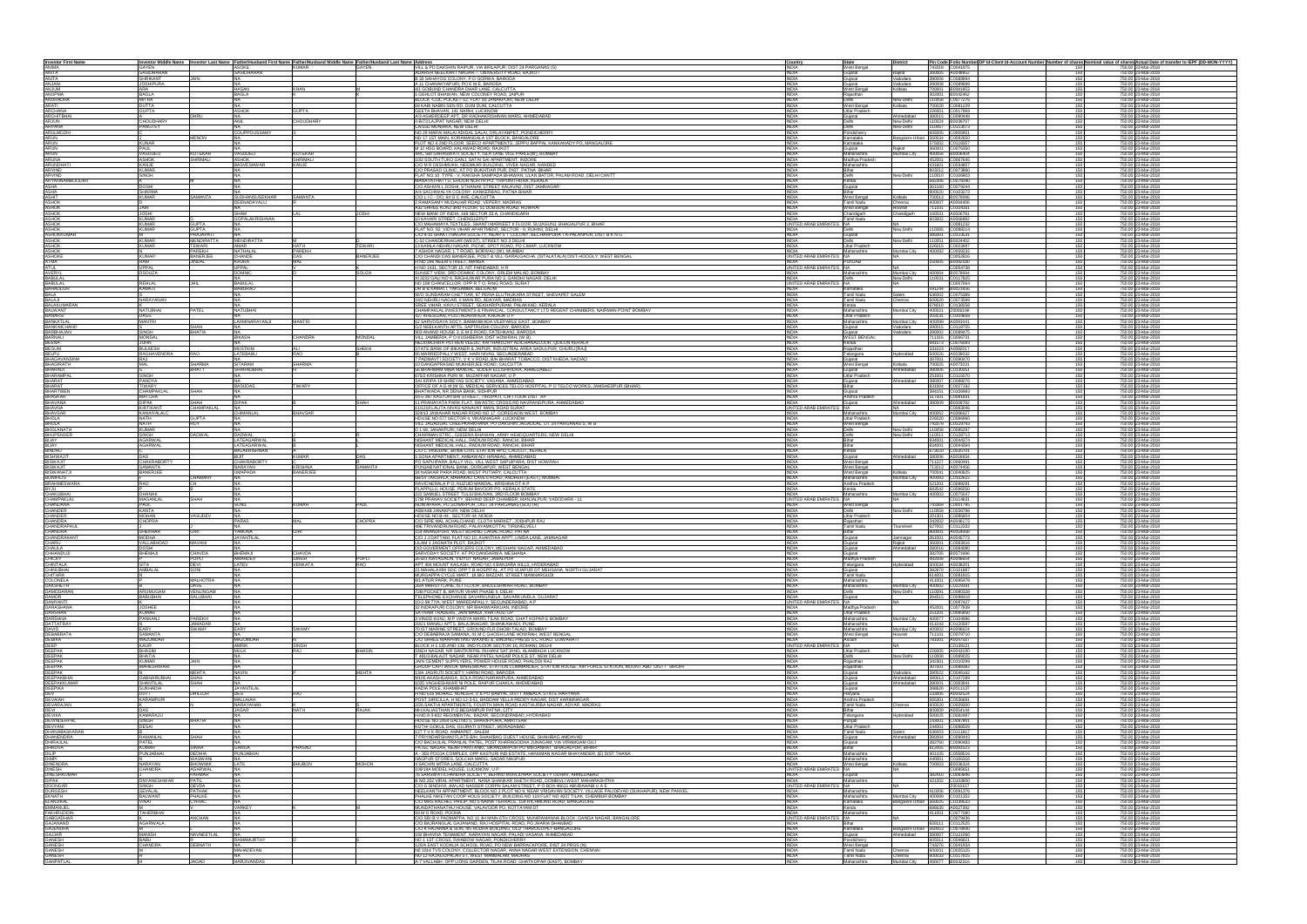| <b>Investor First Name</b>            |                                      |                          |                                    | Investor Middle Name Investor Last Name Father/Husband First Name Father/Husband Middle Name Father/Husband Last Name Address |                     |                                                                                                                                                                                                                             | Country                                 |        | <b>State</b>                         | <b>District</b>                                                       |                                    | Pin Code Folio Number DP Id-Client Id-Account Number Number of shares Nominal value of shares Actual Date of transfer to IEPF (DD-MON-YYYY) |                                                                |  |
|---------------------------------------|--------------------------------------|--------------------------|------------------------------------|-------------------------------------------------------------------------------------------------------------------------------|---------------------|-----------------------------------------------------------------------------------------------------------------------------------------------------------------------------------------------------------------------------|-----------------------------------------|--------|--------------------------------------|-----------------------------------------------------------------------|------------------------------------|---------------------------------------------------------------------------------------------------------------------------------------------|----------------------------------------------------------------|--|
| GEETA<br><b>SFFTA</b>                 | RASTOGI<br><b>SURESH</b>             |                          |                                    |                                                                                                                               |                     | C/O GDRASTOGI, STATE BANK OF INDIA, CHURK UP<br>UNION BANK BLDG, BAJUVA, DT BARODA                                                                                                                                          | <b>INDIA</b><br><b>INDIA</b>            |        | Uttar Pradesh<br>Gujarat             |                                                                       |                                    | 231206 C0086889<br>391310 C0090119                                                                                                          | 750.00 23-Mar-2018<br>750.00 23-Mar-2018                       |  |
| <b>GEETHA</b><br>GHAN                 | <b>KRISHNAN</b><br><b>SHYAM</b>      | MOHATA                   |                                    |                                                                                                                               |                     | VISHWAMAHA COOP HSG SOCIETY, KHANDKAR MARG, DOMBIVLI (EAST)<br>E-26A MANSAROVER PARK, G T ROAD SAHADRA, DELHI-32                                                                                                            | <b>INDIA</b><br>UNITED ARAB EMIRATES NA |        | <b>Maharashtra</b>                   |                                                                       | 421201                             | C0085278<br>C0112532                                                                                                                        | 750.00 23-Mar-2018<br>750.00 23-Mar-2018                       |  |
| <b>GHANSHYAM</b>                      | GOYAL                                | <b>PANDEY</b>            |                                    |                                                                                                                               | PYARELAL            | KESAR ENTERPRISES LTD, PO BAHERI, BAREILLY                                                                                                                                                                                  | <b>INDIA</b><br><b>INDIA</b>            |        | Uttar Pradesh                        |                                                                       | 243201 C0080274                    |                                                                                                                                             | 750.00 23-Mar-2018                                             |  |
| <b>GHANSHYAM</b><br><b>GHANSHYAM</b>  | GOYAL                                |                          | PYARE                              |                                                                                                                               |                     | 9 C/6 NITYANAND BAUG, CHEMBUR, BOMBAY<br>9C/6 NITYANAND BAUG, CHEMBUR, BOMBAY                                                                                                                                               | <b>INDIA</b>                            |        | Maharashtra<br>Maharashtra           | Vlumbai City<br>Mumbai City                                           | 400074 B0034300<br>400074 B0081925 | 150                                                                                                                                         | 750.00 23-Mar-2018<br>750.00 23-Mar-2018                       |  |
| GIRDHAR<br>GIRIDHAR                   | <b>SHARMA</b><br><b>MISHRA</b>       |                          | <b>HULAS</b>                       | CHAND                                                                                                                         | SHARMA              | C/O M/S SHARBISCO, P-16 NEW CIT ROAD, CALCUTTA<br>B-1 IFFCO TOWNSHIP, BAREILLY                                                                                                                                              | <b>INDIA</b><br><b>INDIA</b>            |        | West Bengal<br>Uttar Pradesh         | Kolkata                                                               | 700073 C0000135                    | 150<br>243403 C0102428<br>360002 C0083384<br>150                                                                                            | 750.00 23-Mar-2018                                             |  |
| <b>SIRISH</b><br><b>SOBINDA</b>       | <b>BASAK</b>                         | <b>KACHA</b>             |                                    |                                                                                                                               |                     | DAYANAND NAGAR 1/23, KHODIYAR KRUPA, RAJKOT GUJ<br>165 A N S ROAD, 4TH FLOOR, CALCUTTA                                                                                                                                      | <b>INDIA</b><br><b>INDIA</b>            |        | Gujarat<br>West Bengal               | Rajkot<br>Kolkata                                                     |                                    |                                                                                                                                             | 750.00 23-Mar-2018<br>750.00 23-Mar-2018                       |  |
| <b>GOBINDA</b><br><b>GOKAVARAPI</b>   | <b>CHANDRA</b><br>SRINIVAS           |                          | HAR                                | CHARAN                                                                                                                        |                     | GOURANGATALA ROAD, P O KHAGRA, DT MURSHIDABAD (W B)<br>I NO AH-3 P T S, JYOTHI NAGAR KARIM NAGAR DISTRICT, ANDHRA PRADESH                                                                                                   | <b>INDIA</b><br>UNITED ARAB EMIRATES NA |        | West Bengal                          |                                                                       | 700007 C0110623<br>742103 B0097092 | C0102243                                                                                                                                    | 750.00 23-Mar-2018<br>750.00 23-Mar-2018<br>750.00 23-Mar-2018 |  |
| OPAL                                  |                                      |                          | KALYANA                            | UNDARAM                                                                                                                       |                     | NO 11/11B CENTRAL MARKET LANE, MADURAI                                                                                                                                                                                      | <b>INDIA</b>                            |        | <b>Tamil Nadu</b>                    | Madurai                                                               | 625001 B0024166                    |                                                                                                                                             | 750.00 23-Mar-2018<br>750.00 23-Mar-2018                       |  |
| <b>SOPAL</b><br><b>GOPALA</b>         | SHARAN<br><b>KRISHNAN</b>            | KAPOOR                   | <b>KAPOOR</b><br>RAJA              | <b>GOPALA</b>                                                                                                                 | CHETTIAR            | 66 NAPIER ROAD COLONY, PART 2 THAKURGANJ CHOWK, LUCKNOW<br>52 GURUNATHAN ST, KARUR                                                                                                                                          | <b>INDIA</b><br><b>INDIA</b>            |        | Uttar Pradesh<br>Tamil Nadu          | Karur                                                                 | 226003 C0069394                    | 639002 C0138417<br>150                                                                                                                      | 750.00 23-Mar-2018                                             |  |
| GOPALAKRISHNAPRASADTURLAPATI          |                                      |                          | <b>NA</b><br>MANGTURAM             | <b>AGARWAL</b>                                                                                                                |                     | O/O A P P S C NAMPALLY, HYDERABAD                                                                                                                                                                                           | <b>INDIA</b><br><b>INDIA</b>            |        | Telangana<br>Maharashtra             | Hyderabad                                                             |                                    | 500001 C0082529<br>150                                                                                                                      | 750.00 23-Mar-2018<br>750.00 23-Mar-2018                       |  |
| OUTAM<br><b>SOVARDHAN</b>             | <b>KUNDU</b><br><b>MADIPALL</b>      |                          | BANSHI                             | <b>KUNDU</b>                                                                                                                  |                     | D-33 SINDHU CO-OP HSG SOC OC, KOPRI COLONY, THANA (E), MAHARASHTRA QR NO B-112/1, P O KTPP TOWNSHIP, DIST MIDNAPUR<br>H NO 10 5 47, GIRMAJIPET, WARANGAL A P                                                                | <b>INDIA</b><br><b>INDIA</b>            |        | West Bengal<br>elangana              | Warangal                                                              | 400603 B0098432<br>721171 C0029428 | 506002 C0115233                                                                                                                             | 750.00 23-Mar-2018<br>750.00 23-Mar-2018                       |  |
| OVERDHANDAS<br>OVIND                  | JHAMOMAL                             | <b>IIANTON</b>           | <b>JHRMOMAL</b><br><b>VEMA</b>     |                                                                                                                               |                     | 9/135 DAULAT NAGAR, THANE (EAST)<br>1/2 MANOTAMAGANJ, (MUCHHAL COMPLEX), 401 DEVASHISH APARTMENT, INFRONT OF DIG BUNGLOW, INDORE (MP)                                                                                       | <b>INDIA</b><br><b>INDIA</b>            |        | Maharashtra                          |                                                                       | 400603 C0013391                    |                                                                                                                                             | 750.00 23-Mar-2018<br>750.00 23-Mar-2018                       |  |
| <b>GOVINDESHARM</b>                   |                                      |                          | NA.                                |                                                                                                                               |                     | NO 1617 P & T BLOCK, ADICHUNCHANGIRI RD, KUVEMPUNAGAR, MYSORE, KARNATAKA                                                                                                                                                    | UNITED ARAB EMIRATI                     | S INA. | <i>A</i> adhya Pradesi               |                                                                       | 452001 B0052698                    | C0100005<br>150                                                                                                                             | 750.00 23-Mar-2018                                             |  |
| GOYAL<br><b>GOZMAO</b>                | SWATI                                |                          | <b>JAYKISHAN</b>                   |                                                                                                                               |                     | C/O B K CORP AMAR CHAMBER, 12 SECOND FLOOR REID ROAD, AHMEDABAD<br>PLOT 3855, R-65 ANNANAGAR, CHENNAI                                                                                                                       | <b>INDIA</b><br><b>INDIA</b>            |        | Gujarat<br><b>Tamil Nadu</b>         | Ahmedabad<br>Chennai                                                  | 380002 A0011691<br>600040 C0124750 | 150                                                                                                                                         | 750.00 23-Mar-2018<br>750.00 23-Mar-2018<br>750.00 23-Mar-2018 |  |
| 3UEN -<br><b>GUNVANTLAL</b>           | <b>RITA</b>                          | ERNANDES<br>OSHI         | <b>POPATLAL</b>                    | DOSHI                                                                                                                         |                     | NEL-VIC VILLA, 15 RAJAN OFF CARTER ROAD, BANDRA BOMBAY<br>302 PARESH BUILDING, SHASHIKANT NAGAR, BHAYANDAR (W), DIST THANE                                                                                                  | <b>INDIA</b><br>UNITED ARAB EMIRATI     | FS INA | Maharashtra                          | Mumbai City                                                           | 400050 C0086125                    | C0015854<br>150                                                                                                                             | 750.00 23-Mar-2018                                             |  |
| <b>GUPTAD</b><br><b>UPTA</b>          |                                      |                          | GUPTAD                             |                                                                                                                               |                     | 12 SECTOR 15-A, NOIDA, DISTT GHAZIABAD, U P<br>02 DREAMLAND HOUSE, 1/18 B ASAF ALI ROAD, NEW DELHI                                                                                                                          | <b>INDIA</b><br><b>INDI</b>             |        | Jttar Pradesh<br><b>Delhi</b>        | New Delhi                                                             | 110002 C0097279                    | 01301 B0076909                                                                                                                              | 750.00 23-Mar-2018<br>750.00 23-Mar-2018                       |  |
| <b>HIPTA</b>                          |                                      |                          |                                    |                                                                                                                               |                     | C/O POPULAR AUTO GARAGE, 122/1 K-6 SAROJINI NAGAR, KANPUR                                                                                                                                                                   | UNITED ARAB EMIRATES NA                 |        |                                      |                                                                       |                                    | C0113962                                                                                                                                    | 750.00 23-Mar-2018                                             |  |
| <b>GURMEETSINGH</b><br><b>GURPYAR</b> | <b>BHATIA</b><br><b>KAUR</b>         | <b>OBEROI</b>            | GIAN                               | SINGH                                                                                                                         | BHATIA              | NO 892 PHASE 7, MOHALI SAS NAGAR, PUNJAB<br>2 O II FLOOR VIJAY CHAMBERS, 1140 TRIBHUVAN ROAD, BOMBAY                                                                                                                        | <b>INDIA</b><br><b>INDIA</b>            |        | handigarh:<br>Maharashtra            | Chandigarh<br>Mumbai City                                             | 160059 B0067048<br>400004 C0093569 | 150                                                                                                                                         | 750.00 23-Mar-2018<br>750.00 23-Mar-2018                       |  |
| HANSHBIPINCHANDA<br>HANSRA.I          | <b>JHAVCRTI</b><br><b>BAID</b>       |                          |                                    |                                                                                                                               |                     | FLAT NO303 BALAJI APTS TIRYPATEC H., SOC. V.P ROAD, SANTACRUZ (WEST) BOMBAY<br>C/O PRAKASH STORES, 174 M G ROAD, CALCUTTA                                                                                                   | <b>INDIA</b><br><b>INDIA</b>            |        | Maharashtra<br>West Bengal           | Mumbai City<br>Kolkata                                                | 400054 C0090865<br>700007 C0098312 | 150                                                                                                                                         | 750.00 23-Mar-2018<br>750.00 23-Mar-2018                       |  |
| <b>HANUMANTHA</b><br><b>HARBHAJAN</b> | RAO                                  | /EMA                     |                                    |                                                                                                                               |                     | SRI PADMAVATHI OIL ENTERPRISES, SANTHANUTHALAPADU, PRAKASAM DT A P<br>90 GREEN AVENUE A, AMRITSAR                                                                                                                           | <b>INDIA</b><br><b>INDIA</b>            |        | Andhra Pradesh<br><sup>3</sup> unjab |                                                                       | 523225 C0075428<br>143001 C0095022 |                                                                                                                                             | 750.00 23-Mar-2018<br>750.00 23-Mar-2018                       |  |
| <b>HARERAMA</b><br><b>HARI</b>        | <b>DOGIPARTHI</b>                    |                          | /ENKATA                            |                                                                                                                               |                     | 5 119 FATEH NAGAR, HYDERABAD<br>C/O S L N RAO, 45-40-48 ABID NAGAR, AKKAYAPALEM, VISAKAPATNAM                                                                                                                               | <b>INDIA</b>                            |        | Telangana                            | Hyderabad                                                             |                                    | 500018 C0105549<br>C0045766                                                                                                                 | 750.00 23-Mar-2018                                             |  |
| HARIDAS                               | <b>MEHTA</b>                         |                          | ISHVERLAL                          | <b>MEHTA</b>                                                                                                                  |                     | SHREE RANG SOCIETY, CHITAL ROAD NEAR PANCHVATI, AMRELI                                                                                                                                                                      | UNITED ARAB EMIRATI<br><b>INDIA</b>     |        | Gujarat                              | Amreli                                                                | 364601                             | A0049912                                                                                                                                    | 750.00 23-Mar-2018<br>750.00 23-Mar-2018                       |  |
| <b>HARIHARAN</b><br><b>HARIPRIYA</b>  | PADMANABHAN                          |                          |                                    |                                                                                                                               |                     | 5 THIRD STREET, KAMATCHI COLONY TAMBARAM SANATORIUM, MADRAS<br>NO 11 AK BLOCK SHANTHI COLONY, 11TH MAIN ROAD, ANNA NAGAR, CHENNAI                                                                                           | <b>INDIA</b><br><b>INDIA</b>            |        | Tamil Nadu<br>Tamil Nadu             | Chennai<br>Chennai                                                    |                                    | 600047 A0067240<br>150<br>600040 C0123719<br>150                                                                                            | 750.00 23-Mar-2018<br>750.00 23-Mar-2018                       |  |
| <b>HARJINDER</b><br><b>HARMANDAR</b>  | SINGH<br>SINGH                       |                          | SALWANT                            | <b>SINGH</b>                                                                                                                  | <b>BHOUI</b>        | -85 VISHNU GARDEN EXT, NEW DELHI<br>C/O S S HORA, 601 URVASHI APT, 7/29A II TILAKNAGAR, KANPUR                                                                                                                              | <b>INDIA</b><br><b>INDIA</b>            |        | Jelhi<br>Uttar Pradesh               | <b>New Delhi</b>                                                      | 110018 A0078934<br>208002 C0077855 |                                                                                                                                             | 750.00 23-Mar-2018<br>750.00 23-Mar-2018                       |  |
| <b>HARSH</b><br><b>HARSHAVADE</b>     | <u>CHHOTALAL</u>                     | AGARIA                   |                                    |                                                                                                                               |                     | B-3 SUBASH NAGAR, DELISLE ROAD, BOMBAY<br>7B CHUNIBHAI COLONY, NR FOOT BALL GR, KANKARIA AHMEDABAD                                                                                                                          | <b>INDIA</b><br><b>INDIA</b>            |        | Maharashtra                          | Mumbai City<br>Ahmedabad                                              |                                    | 400011 C0108885                                                                                                                             | 750.00 23-Mar-2018                                             |  |
| HASANAND                              | <b>JARYANAN</b>                      |                          | MUNNA                              | MALJI                                                                                                                         |                     | NEW BANK OF INDIA, SOJATI-GATE, JODHPUR                                                                                                                                                                                     | <b>INDIA</b>                            |        | Gujarat<br>Rajasthan                 |                                                                       | 380022 C0115459<br>342001 A0046375 |                                                                                                                                             | 750.00 23-Mar-2018<br>750.00 23-Mar-2018                       |  |
| <b>HEENA</b><br><b>HEMALATA</b>       | <b>ACHAR</b>                         |                          | GAMI                               |                                                                                                                               |                     | 134 HOUSING COMPLEX, MITHAPUR, GUJARAT JAMNAGAR<br>2 TWIN GARDEN, CHHEDA NAGAR SECTOR VI, CHEMBUR BOMBAY                                                                                                                    | <b>INDIA</b><br><b>INDIA</b>            |        | Gujarat<br>Maharashtra               | Mumbai City                                                           | 361345 C0014086<br>400089 C0085623 | 150                                                                                                                                         | 750.00 23-Mar-2018<br>750.00 23-Mar-2018                       |  |
| <b>HEMALATHA</b><br><b>HEMALBEN</b>   | <b>KAKNOOR</b>                       |                          | <b>DINUBHAI</b>                    |                                                                                                                               |                     | PLOT NO 48 VAHINI NAGAR SIKH, VILLAGE SECUNDERABAD<br>5-NIRMAN SOCIETY, ALKAPURI, BARODA                                                                                                                                    | <b>INDIA</b><br><b>INDIA</b>            |        | Telangana<br>Gujarat                 | Hyderabad<br>Vadodara                                                 | 500003 C0092273<br>390005 A0016415 | 150                                                                                                                                         | 750.00 23-Mar-2018<br>750.00 23-Mar-2018                       |  |
| <b>HEMANT</b><br><b>HFMANTA</b>       | <b>WADHWA</b>                        |                          |                                    |                                                                                                                               |                     | HOUSE NO 1093, SECTOR 23 B, CHANDIGARH<br>VILL D GOPALPUR, PO PANSKURA, DIST MIDNAPUR W B                                                                                                                                   | <b>INDIA</b>                            |        | Chandigarh                           | Chandigarh                                                            | 160023 C0084917                    | 150                                                                                                                                         | 750.00 23-Mar-2018<br>750.00 23-Mar-2018                       |  |
| <b>HEMANTO</b>                        | <b>KUMAR</b><br>HATI                 |                          | DEBNATH                            | SATYESWAR                                                                                                                     |                     | KANDI RADHA BAZAR, P O KANDI DIST MURSHIDABAD, WEST BENGAL                                                                                                                                                                  | <b>INDIA</b><br><b>INDIA</b>            |        | West Bengal<br>West Bengal           |                                                                       | 742137 C0048390                    | 21139 C0046153                                                                                                                              | 750.00 23-Mar-2018                                             |  |
| HEMATLAL<br><b>HEMLATA</b>            | <b>HIRJI</b><br>NAHATA               | <b>MASHRU</b>            |                                    |                                                                                                                               |                     | ANIMAL DISPENSARY ST, NAGNATH GATE, JAMNAGAR<br>102 PARSHWANATH APARTMENT, BHASALI POL GORIPURA, SURAT                                                                                                                      | <b>INDIA</b><br><b>INDIA</b>            |        | Gujarat<br>Gujarat                   | Jamnagar                                                              | 361001 C0115099                    | 395001 C0104105                                                                                                                             | 750.00 23-Mar-2018<br>750.00 23-Mar-2018                       |  |
| <b>HIMATLAL</b><br>HIMATLAL           | <b>SHAH</b><br><b>DOSHI</b>          |                          | <b>NA</b><br>MOHANLAL              | DOSHI                                                                                                                         |                     | NEAR MASTRAM MANDIR, BOTAD, GUJARAT<br>25 CIVIC CENTRE, BHILAI, MADHYA PRADESH                                                                                                                                              | <b>INDIA</b><br><b>INDIA</b>            |        | Gujarat<br>Madhya Pradesh            |                                                                       | 490006 A0076736                    | 364710 C0083351<br>150<br>150                                                                                                               | 750.00 23-Mar-2018<br>750.00 23-Mar-2018                       |  |
| <b>HIMATLAL</b><br><b>HINGORANI</b>   | DOSHI<br><b>KRISHNA</b>              |                          |                                    |                                                                                                                               |                     | 25 CIVIC CENTRE, BHILAI 490006, M P<br>5 MISTRY MANOR, 62 A NEPEAN SEA ROAD, BOMBAY                                                                                                                                         | <b>INDIA</b><br><b>INDIA</b>            |        | Madhya Pradesh<br>Maharashtra        |                                                                       | 400006 C0087642                    | 490006 C0075829                                                                                                                             | 750.00 23-Mar-2018<br>750.00 23-Mar-2018                       |  |
| <b>HIRARAMDHEWA</b>                   | <b>VILL</b>                          | GOPAL<br>BIRAMSAR        |                                    |                                                                                                                               |                     | PO BIRAMSAR, TEH RATANGARH, DISTT CHURU-RAJ                                                                                                                                                                                 | UNITED ARAB EMIRATI                     |        |                                      | Mumbai City                                                           |                                    | C0089277                                                                                                                                    | 750.00 23-Mar-2018                                             |  |
| <b>HITENDRA</b><br>HULIDEVI           |                                      | MUTHA                    | <b>MOHENDRA</b>                    | <b>KUMAR</b>                                                                                                                  |                     | C-6 P K HOUSE, 102 MANIKTALA MN RD, CALCUTTA<br>M M STATIONERY GENERAL SUPPLY, NO 32 GANIGARPET, BANGALORE<br>ANDHERI MANISH GARDEN, GO OP HOUSING SOC LTD, PLOT NO 2-3-4 FLAT B-401, MANISH NAGAR FOUR BUNGLOWS, ANDHERI W | <b>INDIA</b><br><b>INDIA</b>            |        | West Bengal<br>Kamataka              | Kolkata<br>Bangalore Urban 560002 C0079464                            | 700054 C0010253                    |                                                                                                                                             | 750.00 23-Mar-2018<br>750.00 23-Mar-2018                       |  |
| <b>ILA</b><br><b>INDER</b>            | <b>BAVARIA</b>                       |                          |                                    |                                                                                                                               |                     | FLAT NO 382, SITE I VIKASPURI, NEW DELHI                                                                                                                                                                                    | <b>INDIA</b><br><b>INDIA</b>            |        | Maharashtra<br>Delhi                 | Mumbai City<br>New Delhi                                              | 110018 C0107080                    | 400058 C0140649<br>150<br>150                                                                                                               | 750.00 23-Mar-2018<br>750.00 23-Mar-2018                       |  |
| INDU<br><b>ISHWARBHA</b>              | <b>BALA</b><br>NURJIBHAI             | AGGARWAI<br>OLCHA        | IURJIBHAI                          | <b>SURJIBHA</b>                                                                                                               |                     | 1361 SECTOR 34C, CHANDIGARH<br>NO 1 MARUTI COMPLEX, AT & PO AHWA, DIST DANGS                                                                                                                                                | <b>INDIA</b><br><b>INDIA</b>            |        | Chandigarh<br>Gujarat                | Chandigarh                                                            |                                    | 160022 C0088217<br>394710 C0026551<br>150                                                                                                   | 750.00 23-Mar-2018<br>750.00 23-Mar-2018                       |  |
| TAAT                                  | <b>HUSSAIN</b>                       |                          |                                    |                                                                                                                               |                     | /O MR ISLAM AHMAD, TILAK MARK, LUCKNOW                                                                                                                                                                                      | <b>INDIA</b>                            |        | Uttar Pradesh                        |                                                                       | 226001 C0086968                    |                                                                                                                                             | 750.00 23-Mar-2018                                             |  |
| YENGAR<br><b>JACOB</b>                | <b>MATHEW</b>                        |                          |                                    |                                                                                                                               |                     | -C DEBONAIR REGENCY APTS, IIIRD BLOCK, 7TH MAIN ROAD, JAYALAKSHMIPURAM, MYSORE<br>HE KEDATH VP 1/16B, N P P NAGAR PEROOR KADA, TRIVANDRUM                                                                                   | UNITED ARAB EMIRA'<br><b>INDIA</b>      |        | S NA<br>Kerala                       |                                                                       | 695005 C0103323                    | C0078523                                                                                                                                    | 750.00 23-Mar-2018<br>750.00 23-Mar-2018                       |  |
| <b>JAGANNATH</b><br><b>JAGDISH</b>    | <b>CHOWDHORY</b>                     | AIHOD:                   |                                    |                                                                                                                               |                     | F-127 RICHMOND PARK, DLF CITY PHASE IV, GURGAON<br>PANKAJ CUTPICES STORE, VORA BAZAR, BHAKNAGAR                                                                                                                             | <b>INDIA</b><br><b>INDIA</b>            |        | Haryana<br>Gujarat                   | 3havnagar                                                             | 364001 C0090580                    | 150<br>122002 C0073135                                                                                                                      | 750.00 23-Mar-2018<br>750.00 23-Mar-2018                       |  |
| <b>JAGDISH</b><br><b>JAGDISH</b>      | PRASAD<br>PRASAD                     | KHANDELWAL<br>KHANDELWAL |                                    |                                                                                                                               |                     | C/O KHANDELWAL TYRES, AT COLLEGE RD, PO BARIPADA, DT MAYURBHANJ ORISSA<br>C/O KHANDELWAL TYRES, AT COLLEGE RD, PO BARIPADA, DT MAYURBANJ ORISSA                                                                             | <b>INDIA</b><br><b>INDIA</b>            |        | Orissa<br>Orissa                     |                                                                       |                                    | 757001 C0119846<br>150<br>150                                                                                                               | 750.00 23-Mar-2018<br>750.00 23-Mar-2018                       |  |
| <b>JALADI</b>                         |                                      |                          |                                    |                                                                                                                               |                     | OK HARIPRASAD LECTURER, CBIT GANDIPET, HYDERABAD<br>HIV MAHAL FLAT NO 33 5TH FLOOR, 84-86 DR MAHESWARI ROADF, DONGRI BOMBAY                                                                                                 | <b>INDIA</b>                            |        | Telangana                            | lyderabad                                                             |                                    | 757001 C0121028<br>500171 C0092276                                                                                                          | 750.00 23-Mar-2018                                             |  |
| <b>JANAK</b><br>JANANI                | ANANTRAY                             | <b>IEHTA</b>             | /ENKATAKRISHNAN                    |                                                                                                                               |                     | 25 CAUVERY NAGAR, SRIRANGAM, TIRUCHIRAPALLI                                                                                                                                                                                 | <b>INDIA</b><br><b>INDIA</b>            |        | Maharashtra<br>Tamil Nadu            | Vlumbai City<br>iruchirapalli                                         | 400009 C0094213<br>620006 C0007874 |                                                                                                                                             | 750.00 23-Mar-2018<br>750.00 23-Mar-2018                       |  |
| <b>JANSIL</b><br><b>JASHVANTRAI</b>   | CASTELINO                            | ANGANI                   |                                    |                                                                                                                               |                     | KUNTHAL NAGAR, MANIPURA POST, UDUPI - SOUTH KANARA<br>DR GOR BLDG 2ND FLOOR, MAHATMA GANDHI ROAD, MULUND W                                                                                                                  | <b>INDIA</b><br><b>INDIA</b>            |        | Kamataka<br>Maharashtra              | lumbai City                                                           | 400080 C0086362<br>A0043452        | 576120 C0076718<br>150                                                                                                                      | 750.00 23-Mar-2018<br>750.00 23-Mar-2018                       |  |
| <b>JASWANT</b><br><b>JATIN</b>        | SINGH                                | PAUL<br>SHAH             | PAUI<br>BHIKHUBHAI                 |                                                                                                                               |                     | 279/83 SINGH DHARAM NIWAS, PANDARIBA, LUCKNOW<br>A/3 MRUNAL APTS, NR SHARDA SOC, PALDI, AHMEDABAD                                                                                                                           | UNITED ARAB EMIRATES NA<br><b>INDIA</b> |        | Gujarat                              | hmedabad                                                              |                                    | 380007 B0080598<br>150                                                                                                                      | 750.00 23-Mar-2018<br>750.00 23-Mar-2018                       |  |
| <b>JATINDER</b><br><b>JAWAHAR</b>     | AHUJA<br>LAL                         | AHUJA                    |                                    |                                                                                                                               |                     | R-7/B-11 RAJ NAGAR, GHAZIABAD<br>BHAWNA TRADERS, 8 NEW CLOTH MKT, UJJAIN M I                                                                                                                                                | <b>INDIA</b><br><b>INDIA</b>            |        | Uttar Pradesh<br>Madhya Pradesh      |                                                                       |                                    | 201002 C0112104<br>150<br>456006 C0111440                                                                                                   | 750.00 23-Mar-2018                                             |  |
| <b>JAYAKARTHEEGALA</b>                |                                      |                          |                                    |                                                                                                                               |                     | H. NO. 10-2-9/3/1, NASHEMAN, A C GUARDS, HYDERABAD                                                                                                                                                                          | <b>INDIA</b>                            |        | lelangana                            | Hyderabad                                                             | 500004 C0082132                    |                                                                                                                                             | 750.00 23-Mar-2018<br>750.00 23-Mar-2018                       |  |
| JAYANTA<br><b>JAYANTHI</b>            | KUMAR                                | <b>ADHIKARY</b>          | PANCHANAN<br>VENKATESAN            | <b>ADHIKARY</b>                                                                                                               |                     | 137/2/9 NARIKEL DANGA MAIN ROAD, CALCUTTA<br>5 RAMA MURTHY COLONY, TV K NAGAR MADRAS                                                                                                                                        | <b>INDIA</b><br><b>INDIA</b>            |        | West Bengal<br>Tamil Nadu            | Kolkata<br>Chennai                                                    | 600082 Y0000281                    | 150<br>700011 C0045154                                                                                                                      | 750.00 23-Mar-2018<br>750.00 23-Mar-2018                       |  |
| JESAN<br><b>IJIGNA</b>                | KAMLESH                              | <u>SHAUSHI</u>           |                                    |                                                                                                                               |                     | D (R & A) AUDIT, ONGC SIBSAGAR AT PO DIST SIB SAGAR, ASSAM<br>NAVAPURA, NEAR SALAT WANDI, MANDVI KACHCHH                                                                                                                    | <b>INDIA</b><br><b>INDIA</b>            |        | Assam<br>Gujarat                     |                                                                       |                                    | 85640 C0077143<br>370465 C0076343                                                                                                           | 750.00 23-Mar-2018<br>750.00 23-Mar-2018                       |  |
| <b>JITENDRA</b><br><b>JITENDRA</b>    | SOLANKI                              | HALY                     | <b>DINKAR</b><br><b>SOLANK</b>     |                                                                                                                               | <b><i>FHALY</i></b> | C/O RIGHT SHOP GARDEN CENTRE, OPP POLICE STATION MAPUSA, 1 VAGLE BLDG PO CARANZALEM, TONCA GOA<br>N S INVESTMENTS, 334/335 MINT STREET, 2ND FLOOR SOWARPET, MADRAS                                                          | <b>INDIA</b><br><b>INDIA</b>            |        | Maharashtra<br>Tamil Nadu            | Chennai                                                               | 403002 C0035101                    | 150<br>150                                                                                                                                  | 750.00 23-Mar-2018<br>750.00 23-Mar-2018                       |  |
| <b>JIWANTI ATA</b>                    |                                      |                          |                                    |                                                                                                                               |                     | OT NO 125 JYOTIVILLA, SAHEED NAGAR BHUBANESWAR, ORISSA<br>JIWANCHAKRE, PO KANNAN PIPRI, DIST NAGPUR                                                                                                                         | <b>INDIA</b>                            |        |                                      |                                                                       | 600079 C0020998<br>751007 A0025948 |                                                                                                                                             |                                                                |  |
| JOGESH                                | <b>KEDIYA</b><br>KUMAR               | RAJAPATI                 |                                    |                                                                                                                               |                     | C/O GIRIDHAR & CO, 12 INDIA EXCHANGE PLACE, CALCUTTA                                                                                                                                                                        | <b>INDIA</b>                            |        | Maharashtra<br>West Bengal           | Kolkata                                                               |                                    | 441401 C0086728                                                                                                                             | 750.00 23-Mar-2018<br>750.00 23-Mar-2018<br>750.00 23-Mar-2018 |  |
| JOHN<br>JOSE                          | <b>JACOB</b><br>ALOOR<br>ANTHONY     | HARAYIL                  |                                    |                                                                                                                               |                     | MANIPARAMBIL HOUSE, Z M RD TRICHUR, KERALA<br>C/O JOS BROTHERS, 24/968 MARKET ROAD, PALGHAT                                                                                                                                 | UNITED ARAB EMIRATES NA<br><b>INDIA</b> |        | Kerala                               |                                                                       |                                    | C0116091<br>678014 C0096883                                                                                                                 | 750.00 23-Mar-2018                                             |  |
| <b>JOSE</b><br>JOSE                   | <b>THOMAS</b>                        |                          | <b>ANTHONY</b>                     | <b>ALOOR</b>                                                                                                                  |                     | C/O JOS BROTHERS, 24/968 MARKET ROAD, PALAKKAD, KERALA<br>ELAPPUNKAL HOUSE, NR ORTHADOX CHURCH, CHANGANACHERRY                                                                                                              | <b>INDIA</b><br><b>INDIA</b>            |        | Kerala<br>Kerala                     |                                                                       | 678014 B0097577                    | 686101 C0107128<br>150                                                                                                                      | 750.00 23-Mar-2018<br>750.00 23-Mar-2018                       |  |
| <b>JUMMA</b><br><b>ILITHIKA</b>       | <b>SUR</b>                           | PARANILAM                |                                    |                                                                                                                               |                     | THE FEDERAL BANK, H-362 (SHOPPING COMPLEX), SECTOR - 22, NOIDA<br>47 B BOSE PARA LANE, FLAT NO 2, CALCUTTA                                                                                                                  | <b>INDIA</b><br><b>INDIA</b>            |        | Uttar Pradesh                        | Kolkata                                                               |                                    | 201301 C0109565<br>150<br>150                                                                                                               | 750.00 23-Mar-2018                                             |  |
|                                       | <b>MISHRA</b>                        |                          |                                    |                                                                                                                               |                     | O REKHA MISHRA, H NO 257, SECTOR NO 4, SHASTRINAGAR, MEERUT CITY U P                                                                                                                                                        | UNITED ARAB EMIRATE                     |        | West Bengal                          |                                                                       |                                    | 700003 C0017719<br>C0077291                                                                                                                 | 750.00 23-Mar-2018<br>750.00 23-Mar-2018                       |  |
| <b>KAILASH</b><br><b>KAKKAR</b>       | BANGA                                |                          | KASHMIR                            |                                                                                                                               |                     | 433 PARMANAND COLONY, DELHI<br>STATE BANK OF INDIA, MUZAFFAR NAGAR, U P<br>STATE BANK OF INDIA, MUZAFFAR NAGAR, U P<br>P 23/3 VIVEKANANDA PALLY, RAMKRISHNA SARANI, PO PARNASRE, CALCUTTA                                   | <b>INDIA</b><br><b>INDIA</b>            |        | Delhi<br><b>Uttar Pradesh</b>        | New Delhi                                                             |                                    | 110009 C0111163<br>251001 A0080051<br>700060 C0032819                                                                                       | 750.00 23-Mar-2018<br>750.00 23-Mar-2018<br>750.00 23-Mar-2018 |  |
| KALI<br>KALYANSINGH                   | <b>SHANKAR</b><br><b>JAMIATSINGH</b> | <b>HOW DHURY</b>         | <b>NIROD</b><br><b>JAMIATSINGH</b> | UMAR <sup>:</sup><br>SHAMSINGH                                                                                                | <b>HOUDHURY</b>     | MANDEEP B/H NEW VIKAS GRUH, FATEHPURA PALDI, AHMEDABAD                                                                                                                                                                      | <b>INDIA</b><br><b>INDIA</b>            |        | West Bengal<br>Gujarat               | Kolkata<br>Ahmedabad                                                  |                                    | 380007 A0006228<br>150                                                                                                                      | 750.00 23-Mar-2018                                             |  |
| KALYANI<br>KALYANI                    | <b>DEBNATH</b><br>MUKHERJEE          |                          | <b>AMARENDRA</b><br>ARUN           | DEBNATH<br>BHUSAN                                                                                                             | MUKHERJEE           | D P FINANCE, DARBHANGA HOUSE, RANCHI, BIHAR<br>77/D HARISH CHATTERJEE STREET, P O BHOWANIPUR, CALCUTTA                                                                                                                      | <b>INDIA</b><br><b>INDIA</b>            |        | Bihar<br>West Bengal                 | Kolkata                                                               | 834001 A0075331                    | 150<br>700025 B0034948<br>150                                                                                                               | 750.00 23-Mar-2018<br>750.00 23-Mar-2018                       |  |
| <b>KAMAKSHI</b><br><b>KAMAL</b>       | <b>BHUTORIA</b>                      |                          | <b>NORTANMA</b>                    | <b>BHUTORIA</b>                                                                                                               |                     | /O K RENGARAJAN, 55/2 DAMODHARAPURAM I NAIN ROAD, ADYAR, CHENNAI<br>C/O BHUTORIA BROS LTD, 56 NETAJI SUBHAS ROAD, CALCUTTA                                                                                                  | <b>INDIA</b><br><b>INDIA</b>            |        | Tamil Nadu<br>West Bengal            | Chennai                                                               | 600020 C0034750<br>700001 C0005025 | 150                                                                                                                                         | 750.00 23-Mar-2018<br>750.00 23-Mar-2018                       |  |
| <b>KAMALA</b>                         | SWAMINATHAN                          |                          |                                    |                                                                                                                               |                     | LAKSHMI GANESH, 6 MRC NAGAR SOUTH BEACH ROAD, MADRAS                                                                                                                                                                        | <b>INDIA</b>                            |        | Tamil Nadu                           | Kolkata<br>Chennai 600028 C0102294<br>Bangalore Urban 560010 C0038260 |                                    |                                                                                                                                             | 750.00 23-Mar-2018<br>750.00 23-Mar-2018                       |  |
| KAMARAJU<br><b>KAMINI</b>             | DHIREN                               |                          | RAMANAIDU                          |                                                                                                                               |                     | 2370 A BLOCK, 12TH MAIN II STAGE, RAJAJI NAGAR, BANGALORE<br>D/615 ROYAL TOWER, ROYAL COMPLEX I C COLONY, BORIVALI W BOMBAY                                                                                                 | <b>INDIA</b><br><b>INDIA</b>            |        | Kamataka<br>Maharashtra              | Mumbai City 400103 C0101598                                           |                                    | 150                                                                                                                                         | 750.00 23-Mar-2018                                             |  |
| KAMLESH<br>KANHAIYALAL                | SAINI                                |                          | HANUMANDASS                        |                                                                                                                               |                     | 15/4. GOLF VIEW, P O CANTONMENT, AHMEDABAD<br>HANUMAN DASS TAPARIA, NOKHA, BIKANER                                                                                                                                          | <b>INDIA</b><br><b>INDIA</b>            |        | Gujarat<br>Rajasthan                 | Ahmedabad                                                             |                                    | 380003 C0077066<br>334803 A0089285<br>150                                                                                                   | 750.00 23-Mar-2018<br>750.00 23-Mar-2018                       |  |
| <b>KANNAN</b><br>KANNANKUTTY          |                                      |                          | APPA                               | PADMANABHAI                                                                                                                   | <b>/ENGAR</b>       | R R FLATS 1/4 RADHAKRISHNAN ST, T NAGAR, MADRAS<br>NO 78 DWARAKA, CHURCH GATE AVENUE, ANNAI INDIRA NAGAR, VELACHERY MADRAS                                                                                                  | <b>INDIA</b><br><b>INDIA</b>            |        | Tamil Nadu<br>Tamil Nadu             | hennai:<br>Chennai                                                    | 600017 B0007903                    |                                                                                                                                             | 750.00 23-Mar-2018<br>750.00 23-Mar-2018                       |  |
| <b>KANTA</b>                          |                                      |                          | GHANSHYAM                          | GOYAL                                                                                                                         |                     | 9C/6 NITYANAND BAUG, CHEMBUR, BOMBAY                                                                                                                                                                                        | <b>INDIA</b>                            |        | Maharashtra                          | Mumbai City                                                           |                                    | 600042 C0019703<br>400074 B0034301<br>380013 C0083836                                                                                       | 750.00 23-Mar-2018<br>750.00 23-Mar-2018                       |  |
| KANTI<br>KANTILAL                     | <b>HIRABHA</b><br><b>DOSHI</b>       |                          |                                    |                                                                                                                               |                     | Z-3/4 SAKAL APTS NARANPURA, OPP POST OFFICE, AHMEDABAD<br>29 THIRPUR NAGAR SOCIETY, OPP LALBAG SOCIETY NADA VADAJ, AHMEDABAD                                                                                                | <b>INDIA</b><br><b>INDIA</b>            |        | Gujarat<br>Gujarat                   | Ahmedabad<br>Ahmedabad                                                |                                    | 380013 C0084669<br>150                                                                                                                      | 750.00 23-Mar-2018                                             |  |
| KANTILAL<br>KAPIL                     | MANIAR<br><b>SFTHI</b>               |                          |                                    |                                                                                                                               |                     | T JADEJA COLONY BLOCK NO 8-87, GURUDWAR 2 CRICKET BUNGLOW, JAMNAGAR<br>B 6/15 MIANWALI NAGAR, ROHTAK ROAD, NEW DELHI                                                                                                        | <b>INDIA</b><br><b>INDIA</b>            |        | Gujarat<br>Delhi                     | Jamnagar<br>New Delhi                                                 |                                    | 361001 C0079346<br>110041 C0108669                                                                                                          | 750.00 23-Mar-2018<br>750.00 23-Mar-2018                       |  |
| <b>KAPOOR</b><br><b>KARTHIKEYANN</b>  |                                      |                          | <b>SUBRAMANIAN</b>                 |                                                                                                                               |                     | 2357 NEHRU COLONY, HATHRAS ALIGARH (UP)<br>C/O N S SUBRAMANIAN, 18/7 SUBRAMANIA NAGAR FIRST STREET, KODAMBAKKAM, CHENNAI                                                                                                    | <b>INDIA</b><br><b>INDIA</b>            |        | Uttar Pradesh<br>Tamil Nadu          | hennai                                                                |                                    | 204101 C0081919<br>150<br>600024 B0076670<br>150                                                                                            | 750.00 23-Mar-2018<br>750.00 23-Mar-2018                       |  |
| KARUPPAIYAN<br>KAUSHALYA              |                                      | <b>AITAHS</b>            | ADAIKKALA                          | THEVAR                                                                                                                        |                     | NO 47 FIRST MAIN ROAD, SRINIVASAPURAM KORATTUR R S, MADRAS<br>88 DAGA LAYOUT, NORTH AMBAZARI ROAD, NAGPUR                                                                                                                   | <b>INDIA</b><br><b>INDIA</b>            |        | Tamil Nadu<br>Maharashtra            | :hennai                                                               | 600076 B0048092<br>440010 C0086621 |                                                                                                                                             | 750.00 23-Mar-2018<br>750.00 23-Mar-2018                       |  |
| KAVITA                                |                                      |                          | PREM                               | PRAKASH                                                                                                                       | JAIN                | C/O NIRMAL CHAND JAIN, GHAS MANDI, EX DEWAN HOUSE JODHPUR                                                                                                                                                                   | <b>INDIA</b>                            |        | Rajasthan                            |                                                                       |                                    | 342001 B0048046<br>150                                                                                                                      | 750.00 23-Mar-2018                                             |  |
| KAVITAVANI<br>KESHAVBHAI              | URYANARAYA                           | :EDD'<br><b>ARMA</b>     |                                    |                                                                                                                               |                     | SHIV GAURAV PLOT NO 16 FLAT NO 6, SHIV GANGA NAGAR B/H SITARAM GARDEN, SHIV MANDIR RD AMBARNATH E<br>39 PRITAMPURA SOCIETY NO 1, C/O SHAH WATCH CO GIRDHARNAGAR, AHMEDABAD                                                  | <b>INDIA</b><br><b>INDIA</b>            |        | Maharashtra<br>Gujarat               | Ahmedabad 380004 C0088012                                             | 421501 C0112393                    | 150                                                                                                                                         | 750.00 23-Mar-2018<br>750.00 23-Mar-2018                       |  |
| <b>KETUBEN</b><br><b>KHURSHEED</b>    | <b>BUDHALAI</b><br>AHMAD             | SHAH                     | <b>BUDHALAL</b>                    | POPATLAL                                                                                                                      | SHAH                | 1716 VADAPOLE OPP MISSION DAIRY, SIR CHINUBHAI ROAD KHADIA, AHMEDABAD<br>BIHAR TRADERS INTERNATIONAL, BAZAR DR FATEHULLAH ROAD, RANCHI                                                                                      | <b>INDIA</b><br><b>INDIA</b>            |        | Gujarat<br>Bihar                     | Ahmedabad                                                             |                                    | 380001 A0014458<br>150<br>834001 C0077663<br>150                                                                                            | 750.00 23-Mar-2018<br>750.00 23-Mar-2018                       |  |
| <b>KIRAN</b><br>KIRTI                 | DEVI                                 | JAIN                     | <b>DINESHCHANDRA</b>               |                                                                                                                               |                     | 444 RABINDRA SARANI, CALCUTTA<br>3 SAI SADAN, ROAD NO 42, SAI SECTION, AMBARNATH, DIST THANE                                                                                                                                | <b>INDIA</b><br>UNITED ARAB EMIRAT      |        | West Bengal<br><b>MAHARASHTRA</b>    | Kolkata                                                               |                                    | 700005 C0094785<br>150<br>A0090971                                                                                                          | 750.00 23-Mar-2018<br>750.00 23-Mar-2018                       |  |
| <b>KIRTIKUMAF</b>                     | ВНІКНАВН/                            | PRAJAPA <sup>®</sup>     | BHIKHABHAI                         | <b>IVARAM</b>                                                                                                                 | PRAJAPATE           | C/O PRABHUDAS AMBARAMDAS & CO, 134 GOLAJ GANJ BAZAR, UNJHA N G                                                                                                                                                              | <b>INDIA</b>                            |        | Sujarat                              |                                                                       | 384170 A0012842                    |                                                                                                                                             | 750.00 23-Mar-2018                                             |  |
| <b>KISHORE</b><br><b>KISHORE</b>      | <b>KUMAR</b>                         | <b>MALHOTRA</b>          | SHANTILAL                          | AIN                                                                                                                           |                     | O.ASHOK KUMAR BANTHIA, DULMERA DIAMONDS, A/104 PARSHWA BLDGS, THOBHA SHERI MAHIDHARPURA, SURAT<br>126/G/39, GOVIND NAGAR, KANPUR                                                                                            | <b>INDIA</b><br>UNITED ARAB EMIRATES NA |        | ∃ujarat                              | Surat                                                                 | 395003 B0055386                    | C0108797                                                                                                                                    | 750.00 23-Mar-2018<br>750.00 23-Mar-2018                       |  |
| <b>KISHORE</b><br><b>KISHORE</b>      | PANDE                                |                          | LATEB<br><b>THAKERS</b>            |                                                                                                                               | PANDE               | 252 HIG SECTOR 18, INDIRANAGAR, LUCKNOW<br>SWASTIK HOUSE, 7 THIYAGI KUMARAN STREET, COIMBATORE                                                                                                                              | <b>INDIA</b><br><b>INDIA</b>            |        | Uttar Pradesh<br>Tamil Nadu          | coimbatore                                                            | 641001 C0028883                    | 150<br>226006 A0043335                                                                                                                      | 750.00 23-Mar-2018<br>750.00 23-Mar-2018                       |  |
| <b>KOKILABEN</b><br><b>KRISHNA</b>    | <b>DEVI</b>                          | AMIN<br>PATODIA          | NΔ                                 |                                                                                                                               |                     | 16 SAMRUDDHI SOC, OLD PADRA ROAD, BARODA<br>24 JALA AASHSIH, N S IYENGAR STREET, SESHADRIPURAM, BANGALORE                                                                                                                   | <b>INDIA</b><br><b>INDIA</b>            |        | Gujarat<br>Kamataka                  | Vadodara<br>Bangalore Urban 560020 C0097173                           |                                    | 390015 C0089380<br>150<br>150                                                                                                               | 750.00 23-Mar-2018<br>750.00 23-Mar-2018                       |  |
| <b>KRISHNA</b><br><b>KRISHNA</b>      | <b>KUMAR</b><br><b>NEMA</b>          | AGARWAL                  | <b>IEMA</b>                        |                                                                                                                               |                     | INDUSTRIAL ESTATE, P O BOX NO 122 KANPUR<br>9/2 MANOTAMAGANJ, (MUCHHAL COMPLEX), 401 DEVASHISH APARTMENT, INFRONT OF DIG BUNGLOW, INDORE (MP)                                                                               | <b>INDIA</b><br><b>INDIA</b>            |        | Uttar Pradesh<br>Madhya Pradesh      |                                                                       | 452001 B0052490                    | 208012 C0086840                                                                                                                             | 750.00 23-Mar-2018                                             |  |
| <b>KRISHNA</b><br><b>KRISHNAKUMAR</b> | SREEDHARAN                           |                          | SREEDHARAN                         |                                                                                                                               |                     | H H CENTURY ANCHORAGE, 29 FOURTH SEAWARD ROAD, VALMIKI NAGAR, MADRAS                                                                                                                                                        | <b>INDIA</b>                            |        | Tamil Nadu                           | :hennai                                                               |                                    | 600041 A0063831<br>150                                                                                                                      | 750.00 23-Mar-2018<br>750.00 23-Mar-2018                       |  |
| <b>KRISHNAMURTHY</b>                  |                                      |                          | VEERAIYAN                          |                                                                                                                               |                     | SPIC LTD, MARKETING FINANCE DEPARTMENT, 97 MOUNT ROAD, GUINDY MADRAS 33 VEDAGIRI STREET, CHINTADRIPET, CHENNAI                                                                                                              | <b>INDIA</b><br><b>INDIA</b>            |        | Tamil Nadu<br><b>Tamil Nadu</b>      | Chennai<br>hennai                                                     |                                    | 600032 C0054945<br>600002 C0124589<br>150                                                                                                   | 750.00 23-Mar-2018<br>750.00 23-Mar-2018                       |  |
| <b>KRISHNAN</b><br><b>KUMAR</b>       | SUBRAMANIAN                          |                          | RAMASUBRAMANI<br>BALASUBAMANY      |                                                                                                                               |                     | NO 1-B EIGHT MAIN ROAD, KASTURIBAI NAGAR, ADAYAR, MADRAS<br>11/403 TULSIDHAM KALYANI CHS LTD, S V ROAD, THANE (W)                                                                                                           | <b>INDIA</b><br><b>INDIA</b>            |        | Tamil Nadu<br>Maharashtra            | Chennai                                                               |                                    | 600020 C0000705<br>400607 C0058051<br>150                                                                                                   | 750.00 23-Mar-2018<br>750.00 23-Mar-2018                       |  |
| <b>KUNJ</b><br><b>KUPPUSWAMY</b>      | PANDYA                               |                          |                                    |                                                                                                                               |                     | SAI KRIPA 19 SHREYAS SOCIETY, VASANA, AHMEDABAD<br>70 III STREET, A V M AVENUE VIRUGAMBAKKAM, MADRAS                                                                                                                        | <b>INDIA</b><br><b>INDIA</b>            |        | <b>Gujarat</b><br>Tamil Nadu         | Ahmedabad<br>Chennai                                                  |                                    | 380007 C0088075<br>600092 C0108639<br>150                                                                                                   | 750.00 23-Mar-2018<br>750.00 23-Mar-2018                       |  |
| KURIAN<br>LACHMANDAS                  | <b>GEORGE</b><br><b>RAMCHAND</b>     |                          | <b>KURIAN</b>                      |                                                                                                                               |                     | 42/D SYED AMIR ALI AVENUE, CALCUTTA<br>ROOP TARA STUDIOS CUTCH CASTLE, S V P ROAD BOMBAY                                                                                                                                    | <b>INDIA</b><br><b>INDIA</b>            |        | West Bengal<br>Maharashtra           | Kolkata<br>Mumbai City                                                |                                    | 700017 C0040826<br>400004 Z0011960                                                                                                          | 750.00 23-Mar-2018<br>750.00 23-Mar-2018                       |  |
|                                       |                                      |                          |                                    |                                                                                                                               |                     |                                                                                                                                                                                                                             |                                         |        |                                      |                                                                       |                                    |                                                                                                                                             |                                                                |  |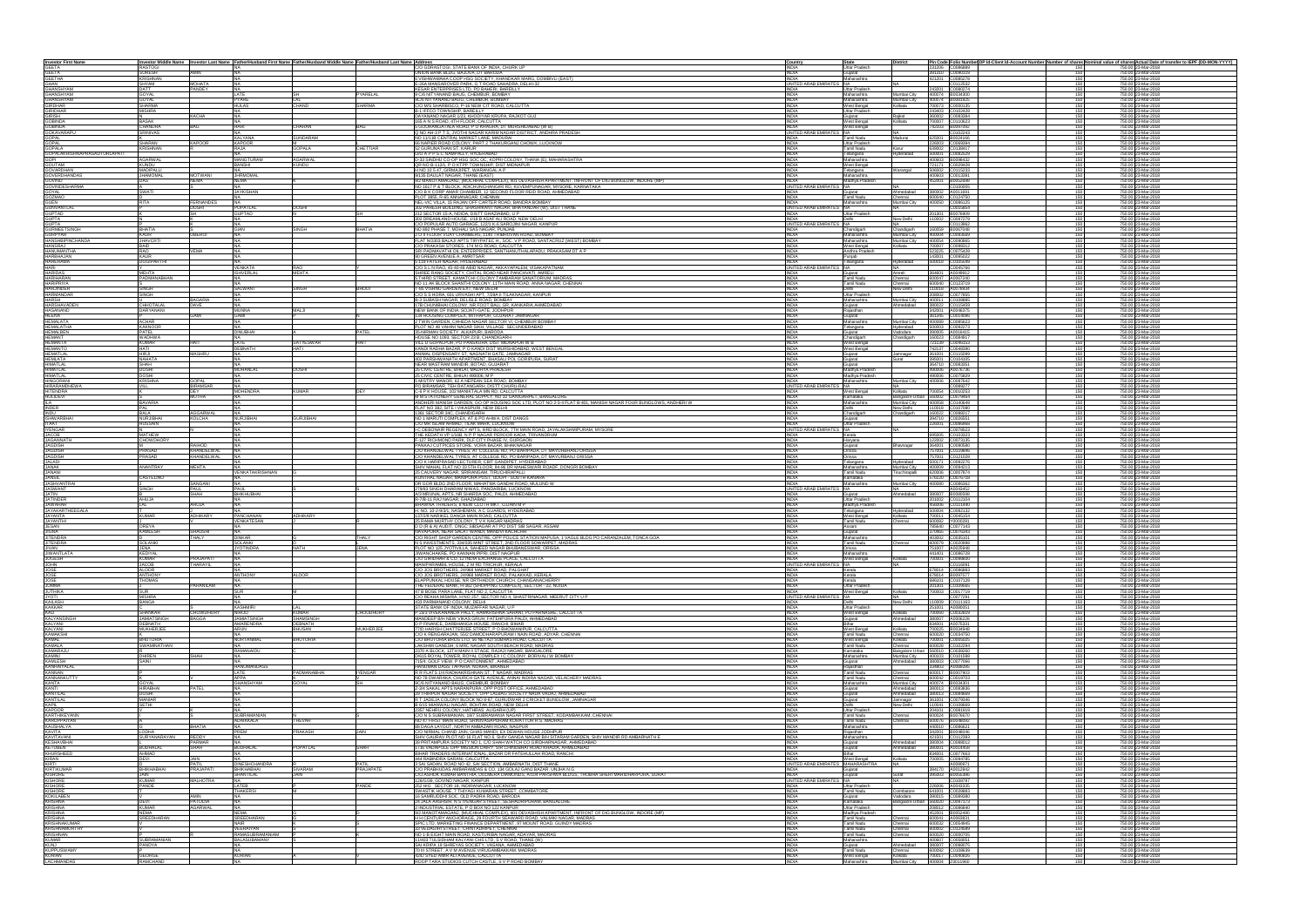| <b>Investor First Name</b>                                                                                                                                      | SOLANKI                                        |                                       |                                                     | Investor Middle Name Investor Last Name Father/Husband First Name Father/Husband Middle Name Father/Husband Last Name Address |                 | C/O S K AND COMPANY, MAIN MARKET SUMERPUR, (RAJASTHAN                                                                                                                                                                  | Country<br><b>INDIA</b>                                 | <b>State</b><br>Rajasthan                    | <b>District</b>                       | Pin Code Folio Number DP Id-Client Id-Account Number Number of shares Nominal value of shares Actual Date of transfer to IEPF (DD-MON-YYYY) |            | 750.00 23-Mar-2018                                             |
|-----------------------------------------------------------------------------------------------------------------------------------------------------------------|------------------------------------------------|---------------------------------------|-----------------------------------------------------|-------------------------------------------------------------------------------------------------------------------------------|-----------------|------------------------------------------------------------------------------------------------------------------------------------------------------------------------------------------------------------------------|---------------------------------------------------------|----------------------------------------------|---------------------------------------|---------------------------------------------------------------------------------------------------------------------------------------------|------------|----------------------------------------------------------------|
| LADURAM<br>LAJWANTBEN<br>LAKSHMI<br>LAKSHMI                                                                                                                     | <b>BHAGWANDAS</b>                              |                                       |                                                     |                                                                                                                               |                 | B NO A/2 SINDHU NAGAR SOCIETY, OLD WADEJ, AHMEDABAD<br>5 K SHREE APTS, 3RD MAIN RD, R A PURAM, MADRAS<br>15/1 KRISHNA ROAD, BASAVANAGUDI, BANGALORE                                                                    | <b>INDIA</b><br><b>INDIA</b><br><b>INDIA</b>            | Gujarat<br>Tamil Nadu                        | <b>\hmedabad</b>                      | 306902 C0083917<br>380013 C0084472<br>Chennai 600028 C0118398<br>Bangalore Urban 560004 C0078553                                            |            | 750.00 23-Mar-2018<br>750.00 23-Mar-2018<br>750.00 23-Mar-2018 |
| LALITA<br>LALITCHANDRA<br>LATA                                                                                                                                  | LAHA<br>/YAS                                   |                                       |                                                     |                                                                                                                               |                 | 29 ABINASH BANERJEE LANE, PO SANTRARACHI, HOWRAH<br>2 TULSISHYAM FLAT BHIMJIPURA, NAVAVADAJ ROAD, AHMEDAB                                                                                                              | <b>INDIA</b><br><b>INDIA</b>                            | Kamataka<br>West Bengal<br>Gujarat           | Howrah<br>hmedabad                    | 711104 C0072808<br>380013 C0094240<br>208025 C0107056                                                                                       |            | 750.00 23-Mar-2018<br>750.00 23-Mar-2018<br>750.00 23-Mar-2018 |
| LATA                                                                                                                                                            | SHANGARI                                       | HEGDE                                 | <b>NA</b>                                           |                                                                                                                               |                 | W/O.SRI D N DIXIT, NO.117/1152 B M BLOCK, KAKADEO, NEAR PRAKASH PUBLIC SCHOOL, KANPUR<br>280 ANANDPURI, KANPUR                                                                                                         | <b>INDIA</b><br><b>INDIA</b><br><b>INDIA</b>            | <b>Uttar Pradesh</b><br>Uttar Pradesh        |                                       | 208023 C0114267                                                                                                                             | 150<br>150 | 750.00 23-Mar-2018                                             |
| LATHA<br>LAXMAN<br>LAXMI                                                                                                                                        | PANARA<br>PAUL                                 |                                       | SRINIVASARAO<br>NIRANJAN                            |                                                                                                                               |                 | VIJAYA BANK, SAYYAGI RAO ROAD, MYSORE<br>IIRMAL, 105 TULSIDAS APARTMENTS, 826-B, DASTUR MEHER ROAD, PUNE<br>60/2 CHOWDHURY PARA, D P NAGAR, CALCUTTA                                                                   | <b>INDIA</b><br><b>INDIA</b>                            | Kamataka<br>Maharashtra<br>West Bengal       | (olkata                               | 570021 C0073297<br>411001 C0130760<br>700056 C0069869                                                                                       |            | 750.00 23-Mar-2018<br>750.00 23-Mar-2018<br>750.00 23-Mar-2018 |
| LAXMIDEVI<br>LEELAVATHY<br>LEILA                                                                                                                                | <b>ACHARYA</b><br>DEVARAJ<br>MARIA             |                                       | DEVARAJ                                             |                                                                                                                               |                 | MURLI MAHAL, 10TH CROSS BHADUJI ROAD, MATUNGA BOMBAY<br>C/O G DEVARAJ SCIENTIST, IMF SECTION CECRI, KARAIKUDI                                                                                                          | <b>INDIA</b><br><b>INDIA</b><br><b>INDIA</b>            | Maharashtra<br>TAMIL NADU                    | Mumbai City                           | 400019 C0076994<br>623006 B0049130                                                                                                          | 150        | 750.00 23-Mar-2018<br>750.00 23-Mar-2018                       |
| LEKHA<br><b>LILABEN</b>                                                                                                                                         | ANAND                                          | <b>DESA</b><br><b>HIRPARA</b>         | ANAND<br>NA                                         |                                                                                                                               |                 | FLAT NO 6 MAYANI MANOR, ANDHERI KURLA ROAD ANDHER, EAST BOMBAY<br>A-135 YOJNA VIHAR, NEW DELHI<br><u>AT &amp; POST CHARKHADI, VIA GONDAL DIST RAJKOT, GUJARAT</u>                                                      | <b>INDIA</b><br><b>INDIA</b>                            | Maharashtra<br>Delhi<br>Gujarat              | Mumbai City<br>New Delhi              | 400069 C0087270<br>110092 B0026343<br>360311 C0098402                                                                                       |            | 750.00 23-Mar-2018<br>750.00 23-Mar-2018<br>750.00 23-Mar-2018 |
| <b>LILABEN</b><br>LILY                                                                                                                                          | DHUDALAL<br><b>BHATTACHERJE</b>                | <b>DOSHI</b>                          | DHUDALAI<br>RAJENDRANATI                            | <b>BHATTACHERJEE</b>                                                                                                          |                 | MANDICHOK AT&PO WAV CB K, N GUJARAT WAV<br>POST & VILL MALLICKPUR, VIA MALANCHA MAHI NAGAR, DIST 24 PARGANAS (SOUTH)                                                                                                   | <b>INDIA</b><br><b>INDIA</b>                            | Gujarat<br><b>WEST BENGAL</b>                |                                       | 385575 A0018120<br>745334 C0036854                                                                                                          |            | 750.00 23-Mar-2018<br>750.00 23-Mar-2018                       |
| LICKESH<br>MADHU<br>MADHUKR<br>MAHADEV<br>MAHAVEER<br>MAHENDEP                                                                                                  | <b>VISHNUPANT</b>                              | <b>BHORAS</b>                         | VISHNUPANT                                          | RAMBHAU                                                                                                                       | <b>BHORAS</b>   | 378 TENTH B MAIN RD, THIRD BLOCK, JAYANAGAR, BANGALORE<br>H N 915 GALI NO 59, TRI NAGAR, NEW DELHI<br>BHORAS BUNGLOW, KULKARNI COLONY, NASIK                                                                           | INDIA Kam<br>UNITED ARAB EMIRATES NA<br><b>INDIA</b>    | Kamataka<br>Maharashtra                      |                                       | Bangalore Urban 560011 C0119163<br>20007139<br>422002 A0089925                                                                              | 150        | 750.00 23-Mar-2018<br>750.00 23-Mar-2018<br>750.00 23-Mar-2018 |
|                                                                                                                                                                 | AYUBAL<br>SHAREE                               | <b>KURESHI</b>                        |                                                     |                                                                                                                               |                 | AYUBALI KURESHI, F/6 MURUTZA PARK, TANDALJA ROAD, VADODARA<br>VILL GHAGRA, PO MAHISHADAL, DT MIDNAPUR, WEST BENGAL                                                                                                     | <b>INDIA</b><br><b>INDIA</b>                            | Gujarat<br>West Bengal                       | /adodara                              | 390012 B0014389<br>721628 C0120755                                                                                                          |            | 750.00 23-Mar-2018<br>750.00 23-Mar-2018                       |
|                                                                                                                                                                 | <b>GELADA</b><br><b>KUMAR</b><br>SHETH         | <b>GULATI</b>                         | NA<br>NA<br><b>HIRALA</b>                           |                                                                                                                               |                 | 68 G A ROAD, MADRAS<br>153/18 GANDHI NAGAR, HANSI, HISAR                                                                                                                                                               | <b>INDIA</b><br><b>INDIA</b><br><b>INDIA</b>            | Tamil Nadu<br>Haryana<br>Gujarat             | Chennai                               | 600021 C0109540<br>125033 C0106710                                                                                                          | 150<br>150 | 750.00 23-Mar-2018<br>750.00 23-Mar-2018                       |
| MAHENDER<br>MAHENDRABHAI<br>MAHENDRAKUMAR<br>MAHESH<br>MAHESH<br>MAHESH<br>MAHESH<br>MAHESH                                                                     | ILIANM<br><b>CHANDRA</b>                       | <b>DUDHATRA</b><br>KHATRI             | MANJI                                               | <b>BHOVAN</b>                                                                                                                 | <b>JUDHATRA</b> | SHETH VAGO GANDHI CHOCK, AT PO SAVLI DT BARODA, GUJARAT<br>AT SUKHAPUR, VIA VADAL, DIST JUNAGADH<br>S/O RAMJI LAL KHATRI, OPP RAILWAY STATION, DESHNOK DT BIKANER                                                      | <b>INDIA</b><br>UNITED ARAB EMIRA<br>ES NA              | Gujarat                                      |                                       | 391770 A0031811<br>362310 A0056490<br>NA C0113550<br>Bangalore Urban 560002 A0022720                                                        |            | 750.00 23-Mar-2018<br>750.00 23-Mar-2018<br>750.00 23-Mar-2018 |
|                                                                                                                                                                 | CHANDRA<br>KUMAR<br>NATUBHAI                   | KOTARI<br><b>VFRMA</b><br><b>SHAH</b> | <b>JUGURAJA</b>                                     |                                                                                                                               |                 | VINOD PHYWOOD SUPPLIERS, 94/2 SADAR PATRAPPA ROAD, BANGALORE<br>VO THE PEERLESS GEN FIN &, INVESTMENT CO LTD, ARADHNA BUILDING, AZADPUR, DELHI<br>29/30 SHYAMAL RAW HOUSES, SCHEME NO 2 POLYTECHNIC, AHMEDABAD GUJARAT | <b>INDIA</b><br><b>INDIA</b><br><b>INDIA</b>            | Kamataka<br>Delhi<br>Gujarat                 | New Delhi<br>Ahmedabad                | 110033 A0026511                                                                                                                             |            | 750.00 23-Mar-2018<br>750.00 23-Mar-2018<br>750.00 23-Mar-2018 |
| MAINA                                                                                                                                                           | DEVI<br>PRABHAKARAN                            | <b>SINGHI</b>                         | PRABHAKARAN                                         |                                                                                                                               |                 | 5401 N 75 PRATAP MARKET, SADAR BAZAR, DELHI<br>MALATHY PRABHAKARAN AND CO, JVL ARCADE ROOM NO 3 II FLOOR, NO 199 NORTH USMAN ROAD, T NAGAR MADRAS                                                                      | <b>INDIA</b><br><b>INDIA</b>                            | Delhi<br>Tamil Nadu                          | New Delhi<br>Chennai                  | 380015 C0084296<br>110006 C0088543<br>600017 C0046680                                                                                       | 150        | 750.00 23-Mar-2018<br>750.00 23-Mar-2018                       |
| MALATHY<br>MALATHY<br>MAMMYKUTTY<br>MANGESH<br>MANIK<br>MANIKH<br>MANISH<br>MANISH                                                                              |                                                |                                       | <b>JOHN</b>                                         |                                                                                                                               | ERATTUPUZHA     | ERATTUPUZHA HOUSE, B K M ROAD XXXIV/1118, EDAPPALLY, KERALA<br>%O PRASATH, MANAGER PALM OIL MILL, MAC INDUSTRIES LIMITED, AMPAPURAM, KRISHNA DIS                                                                       | <b>INDIA</b><br><b>INDIA</b>                            | Kerala<br>Andhra Pradesl                     |                                       | 682024 B0094742<br>521109 C0120113<br>400012 C0086006                                                                                       |            | 750.00 23-Mar-2018<br>750.00 23-Mar-2018                       |
|                                                                                                                                                                 | NADKARNI<br>SHANKAR                            |                                       | VAGISWARAN                                          |                                                                                                                               |                 | 1/1 AMBEKAR NAGAR, G D AMBEKAR ROAD, PAREL BOMBAY<br>16 AYALUR MUTHIAH ST, GEORGE TOWN, MADRAS<br>OLD NO. 12A, NEW NO. 9, PANUMARTHY STREET Ist LANE, KODAMBAKKAM, CHENNAI                                             | <b>INDIA</b><br><b>INDIA</b><br><b>INDIA</b>            | Maharashtra<br>Tamil Nadu<br>Tamil Nadu      | Aumbai City<br>Chennai<br>Chennai     | 600001 C0112430<br>600024 B0059999                                                                                                          |            | 750.00 23-Mar-2018<br>750.00 23-Mar-2018<br>750.00 23-Mar-2018 |
|                                                                                                                                                                 | AGARWAL                                        |                                       | NA                                                  |                                                                                                                               |                 | TRACO CABLE COMPANY LTD, P O IRIMPANAM, ERNAKULAM<br>BANSAL TYRE HOUSE, 249 STATION ROAD, GORAKHPUR, (U P)                                                                                                             | <b>INDIA</b><br>INDIA                                   | Kerala<br>Uttar Pradesh                      |                                       | 682309 C0097441<br>273009 C0123971                                                                                                          | 150        | 750.00 23-Mar-201<br>750.00 23-Mar-2018                        |
| MANISH<br>MANISHA<br>MANISHA                                                                                                                                    | GUPTA<br><b>HASMUKHLAL</b>                     | <b>MEVAWALA</b>                       | RAM                                                 | <b>SUNDAR</b>                                                                                                                 | <b>GUPTA</b>    | C/O M/S JAGDISH PRASHAD GUPTA, 21B B R B BASU ROAD, CALCUTTA<br>C/O RADHEY SHYAM AGARWAL, OPP 293 ARYA NAGAR, ALWAR<br>12/142 RANITALAD, DABGARWAD, SURAT                                                              | <b>INDIA</b><br><b>INDIA</b><br><b>INDIA</b>            | West Bengal<br>Rajasthan<br>Gujarat          | Kolkata<br>Surat                      | 700001 C0022007<br>301001 C0088682<br>395003 C0093930                                                                                       | 150        | 750.00 23-Mar-2018<br>750.00 23-Mar-2018<br>750.00 23-Mar-2018 |
| MANIVANNAN                                                                                                                                                      |                                                |                                       | SRINIVASAN<br><b>GOPAL</b>                          |                                                                                                                               |                 | NO 1 MARUTHI NAGAR, HASTHINAPURAM, MADRAS<br>SANTIGARH, C/O GOPAL BOSE, PO SHYAMNAGAR, 24 PGS (W)                                                                                                                      | <b>INDIA</b><br><b>INDIA</b>                            | Tamil Nadu<br>West Bengal                    | Chennai                               | 600064 A0066823<br>743127 C0040040<br>842001 C0087529                                                                                       |            | 750.00 23-Mar-2018<br>750.00 23-Mar-2018<br>750.00 23-Mar-2018 |
| MANJU<br>MANJU<br>MANJULA                                                                                                                                       | DEVI<br>OZA                                    | <b>KEJRIWAL</b>                       |                                                     |                                                                                                                               |                 | TIRUPATI AGENCIES, SUTAPATTY, MUZAFFARPUR<br>NO F-98 BINNY MILL ROAD, COTTONPET CROSS, BANGALORE                                                                                                                       | <b>INDIA</b><br><b>INDIA</b>                            | Bihar<br>Kamataka                            |                                       | Bangalore Urban 560053 C0112677                                                                                                             |            | 750.00 23-Mar-2018                                             |
| MANJULABEN                                                                                                                                                      |                                                | <b>IBREWAL</b>                        | DEVAKARAN                                           | <b>SHANKAR</b>                                                                                                                | TIBREWAL        | SHREEJI BHAVAN 4TH FLOOR, 7 GAZDAR STREET CHIRA BAZAR, BOMBAY<br>NADUVILE VEEDU, THEVALAKARA WEST, KOLLAM<br>M/S ARUN RICE MILL, P O JAMURIA, DIST BURDWAN, (W B                                                       | <b>INDIA</b><br>UNITED ARAB EMIRATES NA<br><b>INDIA</b> | Maharashtra<br>West Bengal                   |                                       | Mumbai City 400002 C0091450<br>C0062324<br>713336 C0061680                                                                                  |            | 750.00 23-Mar-2018<br>750.00 23-Mar-2018<br>750.00 23-Mar-2018 |
| MANJULABEN<br>MANOJ<br>MANOJ<br>MANOA<br>MANORMAKUMARI<br>MANORMAKUMARI<br>MANTHEW<br>MATHEW<br>MATHEW<br>MATHEW<br>MANOR<br>MANOR<br>MATHEW<br>MANDIKA<br>MANA | <b><handelwal< b=""></handelwal<></b>          | <b>DOSHI</b>                          | VASANTLAL<br><b>RAMSWAROOPJI</b>                    | <b>OSHI</b>                                                                                                                   |                 | CHANDI BAZAR, NEAR LAL BAUG, JAMNAGAR<br>JANKI NAGAR MAIN, OPP RAMESH & RAMESH SPORTS, INDORE                                                                                                                          | <b>INDIA</b><br><b>INDIA</b>                            | Gujarat<br>Madhya Pradesh                    | lamnagar                              | 361001 A0044634<br>452001 C0002652                                                                                                          | 150        | 750.00 23-Mar-2018<br>750.00 23-Mar-2018                       |
|                                                                                                                                                                 | SHUKLA<br>SALIM                                | <b>DHARAR</b>                         | SHUKLA                                              |                                                                                                                               |                 | HOUSE NO E-24, GALI NO-12, MANDAWALI FAZIL PUR, UCHEPAR DELHI<br>HAWALI ROAD, RANDA MANZIL, UPLETA<br>C/O UT LTD, 4TH FLR 14 PRINCEP ST, CALCUTTA                                                                      | <b>INDIA</b><br><b>INDIA</b><br><b>INDIA</b>            | Delhi<br>Gujarat<br>West Bengal              | lew Delhi<br>(olkata                  | 110092 B0085956                                                                                                                             |            | 750.00 23-Mar-2018<br>750.00 23-Mar-2018<br>750.00 23-Mar-2018 |
|                                                                                                                                                                 | PUNNACHALII                                    |                                       | NA.<br>CHERIAN                                      |                                                                                                                               |                 | PANACKAL HOUSE, METHALA PO KURUPPAMPADY VIA, KERALA<br>ARAMCO P O BOX 1356, RASTANURA 31311, SAUDI ARABIA                                                                                                              | <b>INDIA</b><br>UNITED ARAB EMIRATES NA                 | Kerala                                       |                                       | 683545 C0110157<br>Z0000876                                                                                                                 | 150        | 750.00 23-Mar-2018<br>750.00 23-Mar-2018                       |
|                                                                                                                                                                 | JAYESHBHAI<br>KISHANLAL                        | <b>SHARMA</b>                         |                                                     |                                                                                                                               |                 | 128 K HILL ROAD SOMNATH LANE, DMELLO COMPOUND BANDRA, BOMBAY<br>RAYMON GLUES & CHEMICALS, PO VASAD DIST KAIRA, GUJARAT<br>HAREKRISHNA FLAT NO 307 3RD FLOOR, NAVGHAR SAINAGAR VASAI ROAD, VASAI WEST THANE DIST        | <b>INDIA</b><br><b>INDIA</b><br><b>INDIA</b>            | Maharashtra<br>Gujarat<br>Maharashtra        | Mumbai City                           | 400050 C0091340<br>C0089749<br>388306<br>401202 C0086110                                                                                    | 150        | 750.00 23-Mar-2018<br>750.00 23-Mar-2018<br>750.00 23-Mar-2018 |
| MEENA<br>MEENAKSHI<br>MEENAKSHI                                                                                                                                 |                                                | BAGARIA                               | <b>KRISHN/</b>                                      |                                                                                                                               |                 | B-3 SUBASH NAGAR, DELISLE ROAD, BOMBAY<br>2 SUNDARAMURTHY VINAYAGER KOIL ST, HIGH ROAD, CHENGELPATTI                                                                                                                   | <b>INDIA</b><br><b>INDIA</b>                            | Maharashtra<br>Tamil Nadu                    | <u> Aumbai City</u>                   | 400011 C0108883<br>603002 A0066544                                                                                                          |            | 750.00 23-Mar-2018<br>750.00 23-Mar-2018                       |
| MEENAKSHI                                                                                                                                                       | KARUNAKARAN<br>SIVARAMAKRISHNAN<br>SUBRAMANYAM |                                       | SIVARAMAKRISHNAN                                    |                                                                                                                               |                 | 22 SMV KOIL ST, HIGH ROAD, CHENGALPATTU<br>C/O V SRIDEVAN, 7 KRISHNASWAMY AVENUE, MYLAPORE, MADRAS                                                                                                                     | <b>INDIA</b><br><b>INDIA</b><br><b>INDIA</b>            | Tamil Nadu<br>Tamil Nadu                     | <u>Chennai</u>                        | 603002 C0110688<br>600004 B0084574                                                                                                          | 150<br>150 | 750.00 23-Mar-2018<br>750.00 23-Mar-2018                       |
| MEENAKSHITHIPPAIAH<br>MEENU<br>MEGHDOOT<br>MEHROONISA                                                                                                           | <b>ROHATGI</b><br><b>OOLAL</b>                 |                                       |                                                     |                                                                                                                               |                 | 42/1 SRIRAMANILAYAM SANNIDHI ROAD, BASAVANAGUDI, BANGALORE<br>-47 PRATAP NAGAR, JAIPUR HOUSE, AGRA<br>4 DHANVANTARI APTS, TILAKWADI, NASIK                                                                             | UNITED ARAB EMIRATES NA<br><b>INDIA</b>                 | Kamataka<br>Maharashtra                      |                                       | Bangalore Urban 560004 C0079414<br>NA C0081953<br>422002 C0106202<br>400067 C0104405                                                        |            | 750.00 23-Mar-2018<br>750.00 23-Mar-2018                       |
| MEWA<br>MICHAEL                                                                                                                                                 | <b>MOTIWALA</b>                                | <b>AGARWAL</b>                        |                                                     |                                                                                                                               |                 | 16A HUSGNI BLDG 4TH FLOOR, ROOM NO 39 VOHRA COLONY M G ROAD, KANDIVLI W BOMBAY<br>3A 84 AZAD NAGAR, KANPUR                                                                                                             | <b>INDIA</b><br><b>INDIA</b>                            | Maharashtra<br>Uttar Pradesh                 | <u> Aumbai City</u>                   | 208002 C0086759                                                                                                                             |            | 750.00 23-Mar-2018<br>750.00 23-Mar-2018<br>750.00 23-Mar-2018 |
| <b>MITHILESH</b>                                                                                                                                                | COELHO<br>PATEL<br>SINGHAL                     |                                       | <b>KIRAN</b>                                        |                                                                                                                               |                 | 4/3 HALL ROAD, RICHARDS TOWN, BANGALORE<br>1 MAHESHWAR NIWAS TILAK RD, SANTACRUZ WEST, BOMBAY<br>4/769 VIKAS NAGAR, LUCKNOW                                                                                            | <b>INDIA</b><br><b>INDIA</b><br><b>INDIA</b>            | Kamataka<br>Maharashtra<br>Uttar Pradesh     |                                       | 3angalore Urban 560005 C0096510<br>Aumbai City 400054 A0096879<br>226020 C0086973                                                           | 150        | 750.00 23-Mar-2018<br>750.00 23-Mar-2018<br>750.00 23-Mar-2018 |
| MOHAMMAD<br><b>MOHINDER</b>                                                                                                                                     | <b>ASHRAF</b><br>SINGH                         | LONE<br>SOOD                          | <b>ABDUL</b>                                        | <b>JABBAR</b>                                                                                                                 | LONE            | MANZOOR AHMAD DAR, (SHOPKEEPAR) NEAR BOYS HIGH, SCHOOL RAWAL PORA, BUDGAM<br>D 18 GREEN PARK EXTENSION, NEW DELHI                                                                                                      | <b>INDIA</b><br><b>INDIA</b>                            | Jammu and Kashmir<br>Delhi                   | New Delhi                             | 190005<br>CDSL-12028900-00074731<br>110018 C0080709                                                                                         | 150        | 750.00 23-Mar-2018<br>750.00 23-Mar-2018                       |
| <b>MOHINI</b><br><b>MONICA</b><br><b>MONOJIT</b>                                                                                                                | <b>HOSABET</b><br>KANWAR<br>LAHA               |                                       | SADANANDA                                           | LAHA                                                                                                                          |                 | A 403 NARSIMAN, EVERSHINE NAGAR MALAD, BOMBAY<br>'SATGURU MEHAR, 30 ADITYA NAGAR, A B ROAD, INDORE<br>MONOJIT STORES, HIGH STREET, PO KRISHNAGAR, DT NADIA WB                                                          | <b>INDIA</b><br><b>INDIA</b><br><b>INDIA</b>            | Maharashtra<br>Andhra Pradesh<br>West Bengal | Aumbai City                           | 400064 C0086455<br>520001 C0098517<br>741101 C0036324                                                                                       |            | 750.00 23-Mar-2018<br>750.00 23-Mar-2018<br>750.00 23-Mar-201  |
| <b>MONU</b><br>MONU                                                                                                                                             | <b>JAIN</b><br>JAIN                            |                                       | RAJKUMAR<br><b>RAJKUMAR</b>                         | <b>JAIN</b>                                                                                                                   |                 | 40 GARAN HATTA STREET, CALCUTTA<br>40 GARAN HATTA STREET, CALCUTTA - 6                                                                                                                                                 | <b>INDIA</b><br><b>INDIA</b>                            | West Bengal<br>West Bengal                   | tolkata<br>Kolkata                    | 700006 B0051331<br>700006 B0078618                                                                                                          |            | 750.00 23-Mar-2018<br>750.00 23-Mar-2018                       |
|                                                                                                                                                                 | <b>MITTAL</b><br>KANTI<br>KANTI                | GHOSH<br><b>GHOSH</b>                 | NA.<br>MONI                                         | BHUSAN                                                                                                                        | GHOSH           | FLAT NO 30 X, U BLOCK, SAROJANI VIHAR, SAROJANI NAGAR, NEW DELHI<br>VILL-BISHNUPUR, PO RAJARHAT, BISHNUPUR, DIST 24-PGS (N)<br>VILL BISHNUPUR, PO RAJARHAT, BISHNUPUR DT 24 PGS N                                      | UNITED ARAB EMIRATES NA<br><b>INDIA</b><br><b>INDIA</b> | West Bengal<br>West Bengal                   |                                       | C0088549<br>743510 C0014375<br>743510 C0115177                                                                                              | 150        | 750.00 23-Mar-2018<br>750.00 23-Mar-2018<br>750.00 23-Mar-2018 |
| MOVOULA<br>MRIDULA<br>MRINAL<br>MRITYUNJAY<br>MRITYUNJAY<br>MRITYUNJOY<br>MUKESH<br>MUKESH                                                                      | SINGH<br>SINGH                                 |                                       | CHANDRA<br>CHANDRAMOULESHWAR                        | MAULESHWER<br>SINGH                                                                                                           | SINGH           | C/O SARYUGH JHA BHAWAN, ASHRAM ROAD, NEAR FOUR STAR, PURNEA<br>O BIMAL AWASIYA VIDYALAY, PRABHAT COLONY, PURNEA, (BIHAR                                                                                                | INDIA<br><b>INDIA</b>                                   | Bihar<br>Bihar                               |                                       | 854301 C0042007<br>854301 C0056235<br>721101 C0039699                                                                                       |            | 750.00 23-Mar-2018<br>750.00 23-Mar-2018<br>750.00 23-Mar-2018 |
|                                                                                                                                                                 | GUHA<br>GUHA<br>KUMAR                          |                                       | <b>HRISHIKESH</b><br><b>HARISHIKESH</b><br>SUKH     | <b>SUHA</b><br>3UHA.<br>NANDAN                                                                                                |                 | KHUDIRAM NAGAR, PO & DT MIDNAPORE, WEST BENGAL<br>KHUDIRAM NAGAR, PO & DIST MIDNAPORE, WEST BENGAL<br>C/O S L KAUSHAL, CENTRAL BANK OF INDIA, GORAYA JALANDHAR                                                         | <b>INDIA</b><br><b>INDIA</b><br><b>INDIA</b>            | West Benga<br>West Bengal                    |                                       | 721101 C0051612<br>144409 A0042784                                                                                                          |            | 750.00 23-Mar-2018<br>750.00 23-Mar-2018                       |
| <b>MUKESH</b><br><b>MUKTABEN</b>                                                                                                                                | VIMALKANT<br>CHIMANLAL                         | <b>MEHTA</b><br>SANJI                 | <b>VIMALKANT</b><br>NA                              |                                                                                                                               |                 | JAY ASHAPURA KRUPA, PANCHVATI SOCIETY, OPP MAHADEV MANDIR, PORBANDAR<br>NAVRANG STREET, DIST JAMNAGAR, AT LALPUR                                                                                                       | <b>INDIA</b><br><b>INDIA</b>                            | Punjab<br>Gujarat<br>Gujarat                 |                                       | 360575 B0090032<br>361170 C0079310                                                                                                          | 150<br>150 | 750.00 23-Mar-2018<br>750.00 23-Mar-2018                       |
| <b>ALIKLINDA</b><br><b>MUKUNDA</b>                                                                                                                              | MALLYA                                         |                                       |                                                     |                                                                                                                               |                 | 60 BAGMARI ROAD I BIRIS-3 FI AT-13 ROOM NO-11<br>A 103 OJAS CHS, S NO 132/2 PASHAN, PUNE<br>146/A RAVIWAR PETH, `ASHIYANA KAZIWADA, KARAD, DIST SATARA, (MAHARASHTRA)                                                  | <b>INDIA</b>                                            | Maharashtra                                  |                                       | 700054<br>411021 C0100764<br>415110 C0049075                                                                                                |            | 750.00 23-Mar-2018                                             |
| MULLA<br>MULLA<br>MURALI<br>MURUGESAN                                                                                                                           | JULEKHA<br><b>KRISHNA</b><br><b>HAR</b>        | <b>KHUDBUDDIN</b>                     | <b>KHUDBUDDIN</b><br><b>ILINOMAL</b>                | MURTHY                                                                                                                        |                 | H NO 3B-5-2, WESTERN STREET, ELURU A P<br>O GLAMDUR, 20-F CONN PLACE, NEW DELHI                                                                                                                                        | <b>INDIA</b><br><b>INDIA</b><br>UNITED ARAB EMIRATES    | Maharashtra<br>Andhra Pradesh                |                                       | 534001 C0045848<br>C0001431                                                                                                                 |            | 750.00 23-Mar-2018<br>750.00 23-Mar-2018<br>750.00 23-Mar-2018 |
| NAGALINGAM                                                                                                                                                      |                                                |                                       | RANGASAMY                                           | OUNDER                                                                                                                        |                 | MOLAPARAI, POOLAMPATTY (P O), SANKARI (T K), SALEM (D T)<br>197/107 SREENVICASA IYER LAY OUT, PERIYAR NAGAR, PULIAKULAM, COIMBATORE                                                                                    | <b>INDIA</b><br><b>INDIA</b>                            | <b>Tamil Nadu</b><br>Tamil Nadu              | Coimbatore                            | B0090766<br>641045 C0113015                                                                                                                 |            | 750.00 23-Mar-2018<br>750.00 23-Mar-2018                       |
| NAGARAJ<br>NAGARAJA<br>NAGARAJAN<br>NAGENDRA<br>NAGENDRA                                                                                                        |                                                |                                       | RAMASWAMI<br>SUBRAMANIAN                            |                                                                                                                               |                 | REGD MEDICAL PRACTIONER, VIJAYA CLINIC, BELLARY<br>188/2 RESERVOIR STREET, VAGAIKULAM EXTENSION, MANAPARAI, TRICHY DISTRICT<br>#404 16TH CROSS, 2ND MAIN, J P NAGAR, IV PHASE, BANGALORE                               | <b>INDIA</b><br><b>INDIA</b><br><b>INDIA</b>            | Kamataka<br>Tamil Nadu<br>Kamataka           | 3ellary                               | 583101 C0078684<br>621306 A0038379<br>3angalore Urban 560078 B0040273                                                                       | 150        | 750.00 23-Mar-2018<br>750.00 23-Mar-2018<br>750.00 23-Mar-2018 |
|                                                                                                                                                                 |                                                |                                       | UBRAMANIAM                                          |                                                                                                                               |                 | #404 16TH CROSS, 2ND MAIN, J P NAGAR, IV PHASE, BANGALORE<br>NO 214 GARADI APARTMENTS, TATASILKFARM, BANGALORE                                                                                                         | <b>INDIA</b><br><b>INDIA</b>                            | Kamataka<br>Kamataka                         |                                       | Bangalore Urban 560078 B0051548<br>3angalore Urban 560004 C0112539                                                                          |            | 750.00 23-Mar-2018<br>750.00 23-Mar-2018                       |
| NAINA<br>NALINI<br>NALINIV                                                                                                                                      | <b>VYAS</b><br><b>NAYAK</b>                    |                                       | <b>NA</b>                                           |                                                                                                                               |                 | F-42 SAIBABA NAGAR, NR R R DWIVEDI HIGH SCHOOL, B/H VASTRAPUR RAILWAY STATION, VEJALPUR, AHMEDABAD<br>NO 448 38A CROSS, 5TH BLOCK JAYANAGAR, BANGALORE<br>C/O U V NAYAK, SYNDICATE BANK SUBHAS ROAD, DHARWAD           | UNITED ARAB EMIRATES NA<br><b>INDIA</b><br><b>INDIA</b> | Kamataka<br>Kamataka                         | Dharwad                               | C0088118<br>3angalore Urban 560041 C0098559<br>580001 C0112803                                                                              | 150        | 750.00 23-Mar-2018<br>750.00 23-Mar-2018<br>750.00 23-Mar-2018 |
| NANAK<br>NARAMAD                                                                                                                                                | RAM<br>KISHORBHA                               | CHAUHAN                               | NA<br><b>KISHORBHA</b>                              |                                                                                                                               | CHAUHAN         | C/O ASHOK KUMAR 6/581-B. NEAR SINDHI DHARM SHALA NAI BASTI. ALIGARH UP<br>70/1675 G H B COLONY, MEGHANI NAGAR, AHMEDABAD                                                                                               | <b>INDIA</b><br><b>INDIA</b>                            | Uttar Pradesh<br>Gujarat                     | hmedabad                              | 202001 C0077375<br>380016 C0069550<br>600035 C0008320                                                                                       | 150        | 750.00 23-Mar-2018<br>750.00 23-Mar-2018<br>750.00 23-Mar-2018 |
| NARAYANA                                                                                                                                                        |                                                |                                       | <b>RAMAKRISHNAM</b><br><b>DODDAAKKUSA</b><br>NAIDUE |                                                                                                                               |                 | FLAT NO 16 CHAITANYA, 22 WEST ROAD, WEST CIT NAGAR, MADRAS<br>M/S. VAGALE BAKELITE INDUSTRIES, BEHIND K V TEMPLE CHICKPET, BANGALORE<br>119 T P KOIL STREET, TRIPLICANE, MADRAS                                        | <b>INDIA</b><br>INDIA<br><b>INDIA</b>                   | Tamil Nadu<br>Kamataka<br>Tamil Nadu         | Chennai<br>Chennai                    | 3angalore Urban 560053 A0022971<br>600005 C0016954                                                                                          |            | 750.00 23-Mar-2018                                             |
| NARAYANA<br>NARAYANAN<br>NARAYANBHAISHANKAR<br>NARAYANI                                                                                                         | MARDA                                          | PATEL                                 | SHANKA                                              |                                                                                                                               | PATEL           | WEST VIEW NO 2 ROOM NO 18, 2ND FLR KHETWADI 10TH LANE, BOMBAY<br>N MARDA & ASSOCIATES, AT & PO GANGTOK, SIKKIM                                                                                                         | <b>INDIA</b><br><b>INDIA</b>                            | Maharashtra<br>Sikkim                        | Aumbai City                           | 400004 B0031366<br>737101 C0099982                                                                                                          |            | 750.00 23-Mar-2018<br>750.00 23-Mar-2018<br>750.00 23-Mar-2018 |
| NARENDRA<br>NARENDRANATH                                                                                                                                        | <b>KUMAR</b><br><b>SUR</b><br>AMRATLA          | <b>SHARMA</b><br>SHAH                 | <b>NA</b><br><b>AMRATLAI</b>                        | HAH                                                                                                                           | <b>SUR</b>      | C/O HINDUSTHAN TAILORING HOUSE, 35 BURTALLA ST, CALCUTTA<br>-LAT NO 2 47B BOSEPARA LANE, BAGHBAZAR, CALCUTTA<br>03 MANGLYA 3RD FLOOR. NR BHATHA OPP ANJALI CINEMA, PALDI AHMEDABAD                                     | <b>INDIA</b><br><b>INDIA</b><br><b>INDIA</b>            | West Bengal<br>West Bengal<br>Gujarat        | (olkata<br>(olkata<br>Ahmedabad       | 700007 C0108460<br>700003 B0055374<br>380007 A0007520                                                                                       | 150        | 750.00 23-Mar-2018<br>750.00 23-Mar-2018<br>750.00 23-Mar-2018 |
|                                                                                                                                                                 | <b>GANPATRAJ</b><br><b>GUGLANI</b>             | <b>MEHTA</b>                          |                                                     |                                                                                                                               |                 | 10/11 ROHINI 4TH FLOOR R R T ROAD, MULUND WEST, BOMBAY<br>-134 VISHNU GARDEN, NEW DELHI                                                                                                                                | <b>INDIA</b><br><b>INDIA</b>                            | Maharashtra<br>Delhi                         | New Delhi                             | Mumbai City 400080 C0087784                                                                                                                 | 150        | 750.00 23-Mar-2018<br>750.00 23-Mar-2018                       |
| NARESH<br>NARESH<br>NARESH<br>NARSINGHLAL<br>NATHMAL<br>NAYANABEN                                                                                               | PARASRAM<br><b>ASHWIN</b>                      | PURIA<br><b>MFHTA</b>                 | <b>AMESHWAR</b><br><b>RORHMAL</b><br><b>ASHWIN</b>  | PARASRAM<br><b>MFHTA</b>                                                                                                      | <b>PURIA</b>    | /O RAMESHWAR LAL, NARSIGHLAL, PO RENWAL, DIST JAIPUR (RAJ)<br>24E SHYAM SUNDER PALLY, SAKUNTALA PARK, CALCUTTA<br>/22 EKTA TOWERS, BARREFE ROAD, VASANA, AHMEDABAD                                                     | <b>INDIA</b><br><b>INDIA</b><br><b>INDIA</b>            | Rajasthan<br>West Bengal<br>Gujarat          | Kolkata<br><b>\hmedabad</b>           | 303603 C0025386<br>700061 B0092512<br>380007 C0056813                                                                                       |            | 750.00 23-Mar-2018<br>750.00 23-Mar-2018<br>750.00 23-Mar-2018 |
| NAYAR<br>NAZRULISLAM                                                                                                                                            |                                                |                                       | NA<br>ASHEDALI                                      |                                                                                                                               |                 | T C 9/1013 ANCHORAGE, SASTHAMANGALAM, TRIVANDRUM<br>VILL & PO PANSKURA, DT MIDNAPUR, WEST BENGAL                                                                                                                       | <b>INDIA</b><br><b>INDIA</b>                            | Kerala<br>West Bengal                        |                                       | 695010 C0116906<br>721636 C0042598                                                                                                          | 150        | 750.00 23-Mar-2018<br>750.00 23-Mar-2018                       |
| NEELAM<br>NEELAM<br><b>NEELAM</b>                                                                                                                               | CHOUDHARY<br><b>KAPOOR</b>                     |                                       | RAJENDRA                                            | CHOUDHARY                                                                                                                     |                 | C/O DR RAJENDRA CHOUDHARY, 3C SCIENTISTS APPARTMENT, I A R I PUSA, NEW DELHI<br>F 38 DINESH ASHRAM, SHANTI NAGAR, KANPUR<br>A 1/116 2ND FLOOR, JANAK PURI, NEW DELHI                                                   | INDIA<br>UNITED ARAB EMIRATI<br>NA<br><b>INDIA</b>      | Delhi<br>Delhi                               | New Delhi<br>New Delhi                | 110012 C0034756<br>C0086775<br>110058 C0071765                                                                                              |            | 750.00 23-Mar-2018<br>750.00 23-Mar-2018<br>750.00 23-Mar-2018 |
| NEELAM<br>NEERU                                                                                                                                                 | <b>SHARMA</b><br><b>BAKSHI</b>                 |                                       | <b>RAMESH</b>                                       | KUMAR                                                                                                                         | SHARMA          | 7 SAMRAT APARTMENTS, B-11 VASUNDHARA ENCLAVE, DELHI<br>/O SH MOTI SAGAR, CHIBBER, A-4 KRISHAN NAGAR, DELHI                                                                                                             | <b>INDIA</b><br>INDIA                                   | Delhi<br>Delhi                               | New Delhi<br>New Delhi                | 110091 B0001807<br>110051 C0057258                                                                                                          |            | 750.00 23-Mar-2018<br>750.00 23-Mar-2018                       |
| NIDHI<br><b>NILESH</b>                                                                                                                                          | VERMA<br><b>JASHWANTLAL</b><br>PARFKH          | SHAH                                  | VIDHU<br>MANHARLAI                                  | BHUSHAN                                                                                                                       | <b>/ERMA</b>    | 115/96 MAKALTALA LANE, PO BHADRAKALI, DIST HOOGHLY<br>1/GAYATRI FLAT BEHIND SHANTIVAN, VIDYALAY AJWA ROAD, BARODA                                                                                                      | <b>INDIA</b><br><b>INDIA</b>                            | West Bengal<br>Gujarat                       | Vadodara                              | 712232 C0043908<br>390019 C0089899                                                                                                          | 150        | 750.00 23-Mar-2018<br>750.00 23-Mar-2018                       |
| NILESH<br>NIRBHAYAKUMR<br>NIRMAL<br>NIRMAL                                                                                                                      | <b>INDRAYAN</b><br><b>KRISHNA</b>              | SANYAI                                | MAHESH<br>KRISHNAJIBAN                              | PRAKASH<br>SANYAL                                                                                                             |                 | 496 DIVYA JIVAN, SWAMI SHIVANAND MARG, NEAR SHISUVIHAR CIRCLE, BHAVNAGAR<br>A-12 MADHUVAN APPT BALMUKUND PLOT, NIRMALA CONVENT ROAD, RAJKOT<br>C/O KUNAL KRISHNA SANYAL, POST MOKDUMPUR, DIST MALDA                    | <b>INDIA</b><br><b>INDIA</b><br><b>INDIA</b>            | Gujarat<br>Gujarat<br>West Bengal            | 3havnagar<br>≷ajkot                   | 364001 C0054967<br>360005 A0056392<br>732103 C0038292                                                                                       |            | 750.00 23-Mar-2018<br>750.00 23-Mar-2018                       |
| NIRMALA<br>NIRMALA                                                                                                                                              | KUMAR<br><b>CHAUDHAR</b>                       | <b>SHUKLA</b>                         | CHAUDHARY                                           |                                                                                                                               |                 | 18/68 PAMKI POWER HOUSE, PANKI, KANPUR<br>W/O. S.C.CHAUDHARY, (ASST.SECURITY COMMISSIONER(OUTDOOR), ROOM NO.02 OLD GOS HOSTEL, JR RPF ACADEMYTALKATORA ROAD, ALAMBAGH LUCKNOW                                          | <b>INDIA</b><br><b>INDIA</b>                            | Uttar Pradesł<br><b>TTAR PRADESH</b>         | AGRA                                  | 208020 C0103567<br>2260011 C0010146                                                                                                         |            | 750.00 23-Mar-2018<br>750.00 23-Mar-2018<br>750.00 23-Mar-2018 |
| NIRMALA<br>NIRMALA                                                                                                                                              | DEVI<br>DEVI                                   | SARAF<br><b>BAGARIA</b>               | NA                                                  |                                                                                                                               |                 | 11 SRIRAM COLONY, TAMBARAM SANATORIUM, CHENNAI<br>106 GAGAN APARTMENT, EXBIHITION RD, PATNA<br>B-3 SUBASH NAGAR, DELISLE ROAD, BOMBAY                                                                                  | <b>INDIA</b><br><b>INDIA</b><br><b>INDIA</b>            | Tamil Nadu<br>Bihar<br>Maharashtra           | Chennai                               | 600047 C0125371<br>800001 C0077450<br>Mumbai City 400011 C0108884                                                                           | 150        | 750.00 23-Mar-2018<br>750.00 23-Mar-2018<br>750.00 23-Mar-2018 |
| <b>NITIN</b><br><b>NIVA</b>                                                                                                                                     | GORDHANDAS<br>PAUL                             |                                       | <b>NA</b>                                           |                                                                                                                               |                 | 5 SURSAGAR 1ST FLOOR SOUTH RD, I V P D SCHEME VILE PARLE, W BOMBAY<br>D V C MAYAPUR, PO TALBAGICHA HIJLI, DT MIDNAPUR W B                                                                                              | <b>INDIA</b><br><b>INDIA</b>                            | Maharashtra<br>West Bengal                   | Mumbai City                           | 400056 C0098259<br>721306 C0112202                                                                                                          | 150        | 750.00 23-Mar-2018<br>750.00 23-Mar-2018                       |
| OLIVIA<br>nм                                                                                                                                                    | <b>GEORGI</b><br>PARKASH<br>PARKASH            |                                       |                                                     |                                                                                                                               |                 | FATIMA BUILDING, MARINAGAR COLONY, MAHIM BOMBAY<br>155 AMARPALI, POCKET 00 AVANTIKA, ROHINI SECTOR 1, DELH<br>107A RISHI NAGAR, RANIBAGH, SHAKURBASTI, DELHI                                                           | <b>INDIA</b><br><b>INDIA</b>                            | Maharashtra<br>Delhi<br>Delhi                | Mumbai City<br>New Delhi<br>New Delhi | 400016 C0073828<br>110085 C0080999<br>110034 C0116291                                                                                       |            | 750.00 23-Mar-2018<br>750.00 23-Mar-2018<br>750.00 23-Mar-2018 |
| PADMANABHAN                                                                                                                                                     | PARKASH                                        | GARG<br>SAPRA                         | MUTHUKKARUPPAN                                      |                                                                                                                               |                 | 583-584 TILAK ROAD, MEERUT CIT<br>NO 78 SAMU MUDALI ST, PATTUKKOTTAI                                                                                                                                                   | INDIA Del<br>UNITED ARAB EMIRATES NA<br><b>INDIA</b>    | Tamil Nadu                                   |                                       | C0080472<br>614601 C0051796                                                                                                                 |            | 750.00 23-Mar-2018<br>750.00 23-Mar-2018                       |
| PADMAXI<br>AGONDA                                                                                                                                               | RAMA<br>JAIN                                   | <b>BIRJE</b><br><b>KUMAR</b>          |                                                     |                                                                                                                               |                 | 9/323 D N NAGAR, JAIPRAKASH ROAD, ANDHERI WEST BOMBAY<br>SYNDICATE BANK, KYATHASANDRA<br>F 26/109 SECTOR 7, ROHINI, DELHI                                                                                              | <b>INDIA</b><br><b>INDIA</b><br><b>INDIA</b>            | Maharashtra<br>Kamataka<br>Delhi             | Aumbai City<br>umkur<br>New Delhi     | 400058 C0087614<br>572104 C0078618<br>110085 C0094032                                                                                       |            | 750.00 23-Mar-2018<br>750.00 23-Mar-2018<br>750.00 23-Mar-2018 |
| PAI ANIAPPAN<br>PANDURANGAS                                                                                                                                     | KAMATH                                         |                                       | <b>KUMARAPPAI</b><br><b>NA</b>                      |                                                                                                                               |                 | C/O RAMANATHAN A, FLUIDS DEPT, HINDUSTAN PHOTO MFG CO, INDUNAGAR OOTY<br>SENIOR MANAGER CANARA BANK, CANTONMENT BRANCH 88 M G ROAD, BANGALORE                                                                          | INDIA<br><b>INDIA</b>                                   | Tamil Nadu<br>Kamataka                       |                                       | 643005 C0043243<br>Bangalore Urban 560001 C0078814                                                                                          |            | 750.00 23-Mar-2018<br>750.00 23-Mar-2018                       |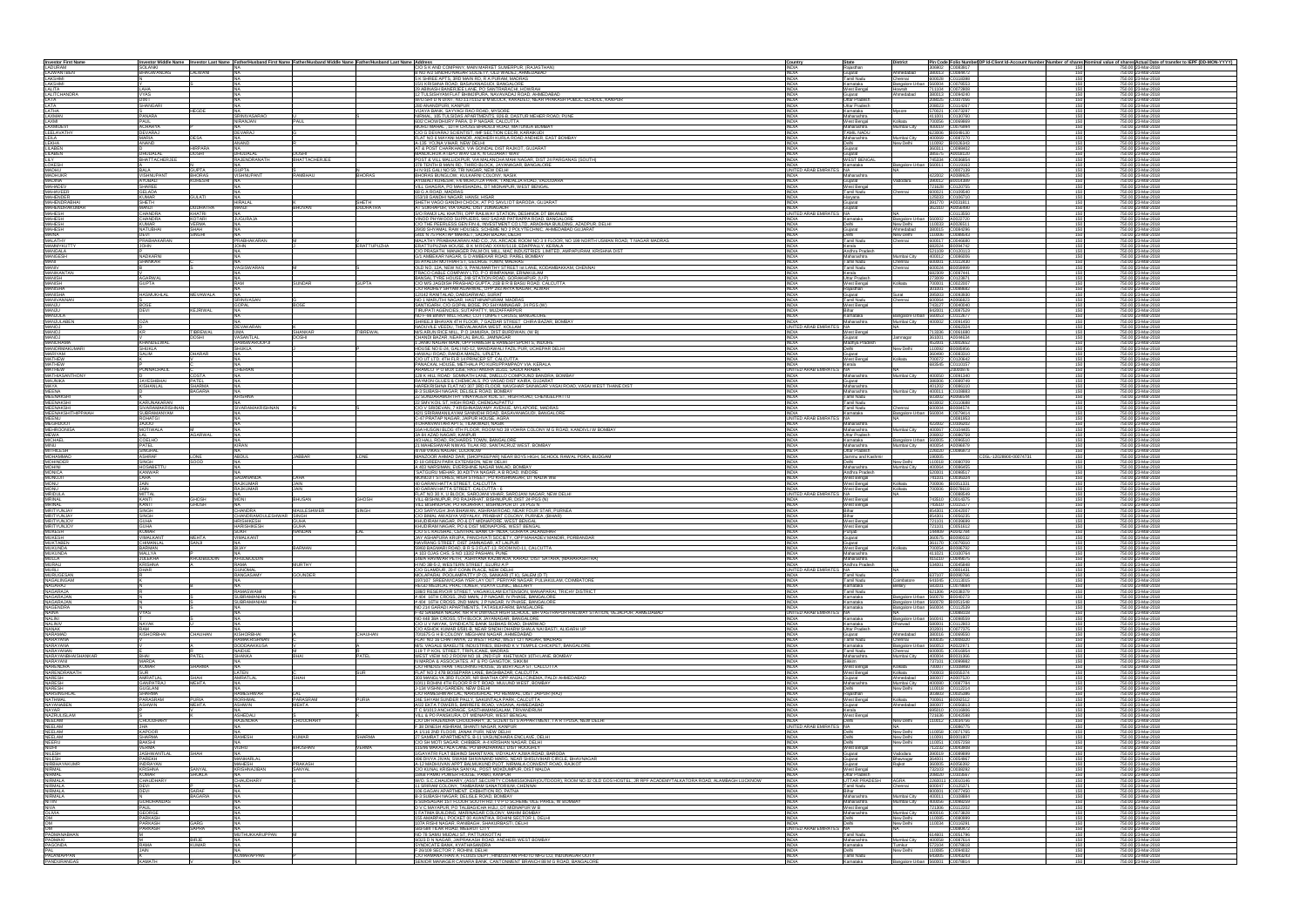| <b>Investor First Name</b><br>PANKA.I                    | OCHAN                                          | ANDEY                                 |                                             |                                 | Investor Middle Name Investor Last Name Father/Husband First Name Father/Husband Middle Name Father/Husband Last Name Address | % HARIBANSH PANDEY, OPP AMARNATH MANDIR, KALAMBAGH CHOWK MUZAFFARPU                                                                                                                                                                              | Country<br><b>INDIA</b>                                  | State                                          |                                     | Pin Code Folio Number DP Id-Client Id-Account Number Number of shares Nominal value of shares Actual Date of transfer to IEPF (DD-MON-YYYY)<br>842001 C0105131<br>614101 C0037893 |            | 750.00 23-Mar-2018<br>750.00 23-Mar-2018                                                                                                               |
|----------------------------------------------------------|------------------------------------------------|---------------------------------------|---------------------------------------------|---------------------------------|-------------------------------------------------------------------------------------------------------------------------------|--------------------------------------------------------------------------------------------------------------------------------------------------------------------------------------------------------------------------------------------------|----------------------------------------------------------|------------------------------------------------|-------------------------------------|-----------------------------------------------------------------------------------------------------------------------------------------------------------------------------------|------------|--------------------------------------------------------------------------------------------------------------------------------------------------------|
| PANNEERSELVAN<br>PAPHANASUM<br>PAPHANASUM                |                                                |                                       | <b>KUPPUSAMY</b>                            |                                 |                                                                                                                               | NDIAN BANK, KOOTHANALLUR<br>0 AYYANAR KOVIL ST, KORANAD, MAYILADUTHURAI<br>0 AYYANAR KOIL ST, KORANAND, MAYILADUTHURAI                                                                                                                           | <b>INDIA</b><br><b>INDIA</b><br><b>INDIA</b>             | Tamil Nadu<br>Tamil Nadu<br>Tamil Nadu         |                                     | 609002 C0106064<br>C0107478<br>609002                                                                                                                                             |            | 750.00 23-Mar-2018<br>750.00 23-Mar-2018<br>750.00 23-Mar-2018                                                                                         |
| <b>PARAMESWARAN</b><br>PARAS<br>PARESH                   |                                                | <b>HOPR</b>                           | NARAYANAN<br>ACHAL                          | CHAND                           | CHOPRA                                                                                                                        | NO 55 ORAGADOM ROAD, CHENNAI<br>CO SIREMAL ACHAL CHAND, CLOTH MARKET, JODHPUR RAJ<br>CHOWCK BAZAR, POST SUNHAT, BALASORE, ORISSA                                                                                                                 | <b>INDIA</b><br><b>INDIA</b><br><b>INDIA</b>             | Tamil Nadu<br>Rajasthan<br>Orissa              | Chennai                             | 600053 C0046819<br>342002 A0046172<br>756003 B0080743                                                                                                                             |            | 750.00 23-Mar-2018<br>750.00 23-Mar-2018                                                                                                               |
| PARESH<br>PARMNDER                                       | PREMJI<br>SINGH                                | VIRA                                  | <b>KARTAR</b>                               | SINGH                           |                                                                                                                               | A/104 DEARKA SHOPPING CENTRE, SONAPUR LANE KURLA WEST, BOMBAY<br>FLAT NO. 201 SECOND FLOOR, CHANDRA CHS, 18 R T O LAND, ST PAUL ROAD, DINONTI PARK                                                                                               | <b>INDIA</b><br><b>INDIA</b>                             | Maharashtra<br>Maharashtra                     | Mumbai City                         | Mumbai City 400070 C0082537<br>400050 B0023679                                                                                                                                    | 150<br>150 | 750.00 23-Mar-2018<br>750.00 23-Mar-2018                                                                                                               |
| PARTHASARATH<br><b>PARUCHURI</b><br>PARUL                | <b>GHOSH</b><br>RAJA<br><b>TRIVEDI</b>         |                                       | NARANARAYAN                                 | <b>GHOSH</b>                    |                                                                                                                               | 9 KAMARPARA LANE, P O BARA NAGAR, KOLKATA<br>JNION BANK OF INDIA, VIA SANTHANUTALAPADU, PRAKASAM DT CHILAKAPADU A P<br>3/A HARISHCHANDRA PARK, VIJAY NAGAR, NARANPURA, AHMEDABAD                                                                 | <b>INDIA</b><br><b>INDIA</b><br><b>INDIA</b>             | West Bengal<br>Andhra Pradesl<br>Gujarat       | (olkata                             | 700036 C0134244<br>523225 C0105501<br>Ahmedabad 380013 C0120515                                                                                                                   |            | 750.00 23-Mar-2018<br>750.00 23-Mar-2018<br>750.00 23-Mar-2018                                                                                         |
| PARVATI<br>PARVESH<br>PATEL                              | <b>KRISHNASWAMY</b><br><b>JIGNESH</b>          | NAVINCHANDRA<br><b>INA</b>            |                                             |                                 |                                                                                                                               | 3 SUKH SAGAR DR S R, CROSS ROAD ANDHERI EAST, BOMBAY<br>VZ-154 GALI NO 5, KRISHNA PURI, TILAK NAGAR, NEW DELHI<br>MAREET YARD, GOZARIA TA VIJAPUR, DT MEHSANA                                                                                    | <b>INDIA</b><br><b>INDIA</b><br><b>INDIA</b>             | Maharashtra<br>Delhi<br>Gujarat                | Mumbai City<br>New Delhi            | 400069 C0082652<br>382825 C0118430                                                                                                                                                |            | 750.00 23-Mar-2018<br>750.00 23-Mar-2018<br>750.00 23-Mar-2018                                                                                         |
| PAWAN<br>PENMETSA                                        | <b>KUMAR</b><br>SANDHYA                        | <b>AGARWAL</b><br>RAJU                | RAJU                                        |                                 |                                                                                                                               | C/O BANSHIDHAR BIHARILAL, BARA CHOWK, GIRIDIH<br>MIDEAST CONSULTANTS PVT LTD, 144 14TH FLR ATLANTA, NARIMAN POINT BOMBAY<br>A/7 SATYATHAMA NIWAS, THIRD FLOOR, KASINATH ROAD, TARDEO, BOMBAY                                                     | <b>INDIA</b><br><b>INDIA</b>                             | Bihar<br>Maharashtra                           | Aumbai City                         | 815301 C0113204<br>400021 B0071949                                                                                                                                                |            | 750.00 23-Mar-2018<br>750.00 23-Mar-2018<br>750.00 23-Mar-2018                                                                                         |
| PERVIZ<br>PHALGUNI<br>PIYUSH                             | PHIROZ<br><b>BANDYOPADHYAY</b><br><b>MISRA</b> | WADIA                                 | PHIROZ                                      |                                 |                                                                                                                               | FLAT 3-2 BUILDING E-4, CIDCO COLONY, SECTOR -18 NEW PANVEL, DT RAIGAD, MAHARASHTRA<br>C-59 IFFCO PHULPUR, PO GHIYANAGAR, ALLAHABAD                                                                                                               | <b>INDIA</b><br><b>INDIA</b><br>UNITED ARAB EMIRATES NA  | Maharashtra<br>Maharashtra                     | Aumbai City                         | 400034 B0081725<br>410206 C0140872<br>$\begin{array}{r c} \hline \text{CO073211} \\ \hline 421003 & \text{CO124037} \end{array}$                                                  |            | 750.00 23-Mar-2018                                                                                                                                     |
| <b>POONAM</b><br><b>PRABHAKAR</b><br><b>PRABHAKARARA</b> | MANDHYANI<br><b>MOHA</b><br>TAUVA              | <b>DEVTENDULKAR</b>                   | <b>MAHADE</b>                               | <b>HARI</b>                     | <b>TENDULKAR</b>                                                                                                              | SEEMA APARTMENT, FLAT NO 304 3RD FLOOR, NEAR LAXMI NAGAR, D T STATION ROAD ULHAS NAGAR<br>NAVI PETH 4256, TENDULKAR WADA, PANDHARPUR<br>SURU RAJA STEEL HOUSE, GUDIVADAVARI STREET, VIJAYAWADA                                                   | <b>INDIA</b><br><b>INDIA</b><br><b>INDIA</b>             | Maharashtra<br>Maharashtra<br>Andhra Pradesh   |                                     | 413304 A0092161<br>520001 A0057800                                                                                                                                                |            | 750.00 23-Mar-2018<br>750.00 23-Mar-2018<br>750.00 23-Mar-2018<br>750.00 23-Mar-2018                                                                   |
| PRADEEP<br>PRADEEP                                       | CH<br><b>KUMAR</b>                             | BARUAH<br><b>JAIN<br/>MISHRA</b>      | <b>BARUAH</b><br>NA.<br><b>UMAPADA</b>      | <b>MISHRA</b>                   |                                                                                                                               | QR NO 536/D, BRPL TOWNSHIP, PO DHALIGAON, DIST BONGAIGAON ASSAM<br>C/O GAUTHAM STEEL, 18/1 MAHARSHI DEBENDRA ROAD, 5TH FLOOR CALCUTTA<br>OVELOCK & LEWES, 4 LYONS RANJE, CALCUTTA                                                                | <b>INDIA</b><br><b>INDIA</b><br><b>INDIA</b>             | Assam<br>West Bengal                           | Kolkata<br>Kolkata                  | 783385 C0025941<br>700007 C0075834<br>700001 C0048096                                                                                                                             | 150<br>150 | 750.00 23-Mar-2018<br>750.00 23-Mar-2018<br>750.00 23-Mar-2018                                                                                         |
| PRADIP<br>PRADIP<br>PRAFULCHANDRA<br>PRAFULKUMAR         | <b>JIVABHAI</b>                                |                                       |                                             |                                 |                                                                                                                               | R P ROAD, JALNA<br>B/H DIVYA APARTMENTS, NEAR MITHAKALI UNDER BRIDGE, NAVRANGPURA AHMEDABAD                                                                                                                                                      | <b>INDIA</b><br><b>INDIA</b>                             | West Bengal<br>Maharashtra<br>Gujarat          | hmedabad                            | 431203 C0091232<br>380009 B0011777                                                                                                                                                |            |                                                                                                                                                        |
| <b>PRAKASH</b><br>PRAKASH                                | KASHINATH<br>MANMATHAPP.                       | <b>PATFI</b><br>BHATTAD               | SOMABHAL<br>MANMATHAPPA                     | <b>JIVANBHA</b>                 | PATEL                                                                                                                         | 15 LATA KUNJ RADHA BAG, TOWN - BARDOLI, BARDOLI<br>30 MAIN RD, OJHAR MIG, DT NASIK<br>21/47 MUKTANAND NAGAR, LATUR                                                                                                                               | <b>INDIA</b><br><b>INDIA</b><br><b>INDIA</b>             | Gujarat<br>Maharashtra<br>Maharashtra          |                                     | CDSL-12030000-00453885<br>394601  <br>422206 C0116312<br>CDSL-12024700-00082003<br>413512                                                                                         |            | 750.00 23-Mar-2018<br>750.00 23-Mar-2018<br>750.00 23-Mar-2018<br>750.00 23-Mar-2018<br>750.00 23-Mar-2018                                             |
| <b>PRAKASH</b><br>PRAKASHCHAND<br>PRAMOD                 | <b>SANGVILSAR</b><br>AGARWAI                   |                                       | <b>JAIKIRATSNGH</b>                         |                                 |                                                                                                                               | S B I COLONY NO 4 BLOCK NO 7, NANDADEEP RANPISE NAGAR, AKOLA<br>NEAR CIRCUT HOUSE, MALL ROAD, MORAR GWALIOR M P<br>-3 SHIVAM FLATS, RAJESH TOWER ROAD, (OFF HARINAGAR WATER TANK GOTRI RD), BARODA                                               | <b>INDIA</b><br>UNITED ARAB EMIRATES INA<br><b>INDIA</b> | Maharashtra<br>Gujarat                         | adodara                             | 444005 C0107487<br>C0111360                                                                                                                                                       | 150        | 750.00 23-Mar-2018<br>750.00 23-Mar-2018                                                                                                               |
| PRAMOD<br>PRASAD                                         | YASHWANT<br>CHENNA                             | <b>MHAMUNKAR</b>                      |                                             |                                 |                                                                                                                               | B-13-14 2ND FLOOR SECTOR 6, NEW BOMBAY, VASHI<br>C/O VENKATESHWARA CLOTH EMPORIUM, SAGAR ROAD - MIRYALAGUDA, NALGONDA DIST                                                                                                                       | <b>INDIA</b><br><b>INDIA</b>                             | Maharashtra<br>Andhra Prades                   |                                     | 390021 C0010947<br>400703 C0086289<br>508207 C0082442                                                                                                                             |            | 750.00 23-Mar-2018<br>750.00 23-Mar-2018<br>750.00 23-Mar-2018<br>750.00 23-Mar-2018<br>750.00 23-Mar-2018                                             |
| <b>PRASHAN</b><br>PRASHANTH<br><b>PRATIBHA</b>           | <b>IDGUNJI</b><br>SINGH                        |                                       | NIRANJAN                                    | PRASAD                          | SINGH                                                                                                                         | 14 RAJ NIKETAN, 356 BHANDARKAR ROAD MATUNGA, BOMBAY<br>421 7TH MAIN II STAGE, MALLESWARAM WEST PO, BANGALORE<br>QR NO 243 SECTOR 3 B, P O BOKARO STEEL CITY, BIHAR                                                                               | <b>INDIA</b><br><b>INDIA</b><br><b>INDIA</b>             | Maharashtra<br>Kamataka<br>Bihar               | Aumbai City                         | 400019<br>20102565<br>3angalore Urban 560055 C0102306<br>827003 B0082447                                                                                                          |            | 750.00 23-Mar-2018                                                                                                                                     |
| PRAVEEN<br>PRAVEERI<br>PRAVIN                            | <b>KUMAR</b><br><b>BAHETI</b><br>CHANDULAL     | <b>GUPTA</b>                          | CHANDULAI                                   | <b>DALPATBHAI</b>               |                                                                                                                               | C-40 B AMBA BARI, JAIPUR<br>CA-92 N M M SOCIETY, KALWA, THANE<br>SLOCK NO.C/7 MORPINCHH APARTMENT, B/H NEW SHARDA MANDIR HIGH SCHOOL, SANJIVANI HOSPITAL ROAD, PALDI, AHMEDABAD                                                                  | <b>INDIA</b><br><b>INDIA</b><br><b>INDIA</b>             | Rajasthan<br>Maharashtra<br>Gujarat            | <b>\hmedabad</b>                    | 302012 C0077737<br>400605 C0120070<br>380007 B0011970                                                                                                                             | 150        | 750.00 23-Mar-2018                                                                                                                                     |
| PRAVINA<br>PREETI<br>PREM                                | AKHANPA<br><b>GULATI</b>                       | PATEI                                 | <b>MAHENDRA</b><br>AKHANPAI                 |                                 | <b>SULATI</b>                                                                                                                 | A/51 SARDARKUNJ SOCIETY, BAHAI CENTRE, SHAHPUR, AHMEDABAD<br>QR NO 3A ST NO 35, SECTOR IX BHILAINAGAR, DIST DURG M P<br>H NO 1526 SECTOR 16, OLD FARIDABAD, HARYANA                                                                              | <b>INDIA</b><br><b>INDIA</b><br><b>INDIA</b>             | Gujarat<br>Madhya Pradesh                      | \hmedabad                           | 380001 C0010990<br>490009 A0052427<br>121002 A0081479                                                                                                                             |            | 750.00 23-Mar-2018<br>750.00 23-Mar-2018<br>750.00 23-Mar-2018<br>750.00 23-Mar-2018<br>750.00 23-Mar-2018                                             |
| PREM<br>PREM                                             | LATA<br>PARKASH                                | HARMA<br><b>ERMA</b>                  | VERMA                                       |                                 |                                                                                                                               | C/O SHRI BALA BAKSH JOSHI, AJITGARH, (SIKAR<br>08-A THE MALL, AMBALA CANT'                                                                                                                                                                       | <b>INDIA</b><br><b>INDIA</b>                             | Haryana<br>Rajasthan<br>Haryana                |                                     | 332701 C0089151<br>133001 A0026276                                                                                                                                                |            | 750.00 23-Mar-2018<br>750.00 23-Mar-2018                                                                                                               |
| PREMA<br>PREMANATHA<br>PREMLATA                          | <b>SINGH</b><br><b>BANTHIA</b>                 | KUMDER                                |                                             |                                 |                                                                                                                               | G/B-3/5/203 AJMERA COLONY, PIMPRI, POONA<br>A 6/4 RAJDOOT COOP HSG SOTY, NR BEST DEPOT, GHATKOPAR E, BOMBAY<br>68 AHILIYA PATH, MEHIDPUR, DIST UJJAIN, M P                                                                                       | <b>INDIA</b><br><b>INDIA</b><br><b>INDIA</b>             | Maharashtra<br>Maharashtra<br>Madhya Prades    | Aumbai City                         | 411018 C0079057<br>400075 C0118218                                                                                                                                                | 150        | 750.00 23-Mar-2018<br>750.00 23-Mar-2018                                                                                                               |
| PREMI ATA<br>PRITHIPAL<br><b>PRITI</b>                   | SUROLIA<br>SINGH<br>MAHESHWARI                 | <b>ANDARI</b>                         | <b>BHANDARI</b><br>RATAN                    | <b>MAHESHWARA</b>               |                                                                                                                               | 9 PRATEEK NEVATIA RD, MALAD E, BOMBAY<br>SCIENTIST (PHYSICS), C B R I, ROORKEE U P<br>CO P S LAKHOTIA, E 12/14 INDRALOK ESTATE II PAIKPARA, CALCUTTA                                                                                             | <b>INDIA</b><br><b>INDIA</b><br><b>INDIA</b>             | Maharashtra<br>Uttar Pradesh<br>West Bengal    | lumbai City<br>Kolkata              | 456443 C0121710<br>400097 C0091151<br>247667 B0024974<br>700002 A0075070                                                                                                          |            | 750.00 23-Mar-2018<br>750.00 23-Mar-2018<br>750.00 23-Mar-2018                                                                                         |
| PRIYA<br>PROMILA                                         | <b>MONGA</b><br><b>SHARMA</b>                  |                                       | MONGA                                       |                                 |                                                                                                                               | -99/A VISHNU GARDEN, NEW DELHI<br>C 5A/263 JANKPURI, NEW DELHI                                                                                                                                                                                   | <b>INDIA</b><br><b>INDIA</b>                             | Delhi<br>Delhi                                 | New Delhi<br>New Delhi              | 110018 B0002303<br>110058 C0088969                                                                                                                                                |            | 750.00 23-Mar-2018<br>750.00 23-Mar-2018<br>750.00 23-Mar-2018                                                                                         |
| PURNENDU<br>PURNENDU<br>PURNIMA                          | <b>GUPTA</b><br>MAJUMDAF<br>AGARWAI            |                                       |                                             |                                 |                                                                                                                               | 32 B NEW ROAD ALIPORE, 10 BRITANIA COURT, CALCUTTA<br>MATRI SMRITI 107 MODEL HOUSE, TARAK MUKHERJEE ROAD, LUCKNOW<br>17 PATEL MARG, GHAZIABAD                                                                                                    | <b>INDIA</b><br><b>INDIA</b><br><b>INDIA</b>             | West Bengal<br>Uttar Pradesh<br>Uttar Pradesh  | Kolkata                             | 700027 C0080131<br>226001 C0086956<br>201001 C0088466                                                                                                                             | 150        | 750.00 23-Mar-2018                                                                                                                                     |
| PURNIMA<br>PURSHOTAM<br>PUSHPA                           | <b>GOKALDAS</b><br>SARUP<br><b>KALHANS</b>     | THALANI<br><b>MATHUR</b>              | DAYAL                                       |                                 |                                                                                                                               | 503 505 LOTILAKAR BLDG, CHIRA BAZAR 3RD FLR, J S S ROAD BOMBAY<br>B-7 EXTN/120A SAFDARJUNG ENCLAVE, NEW DELHI<br>HOME POLICE I UP CIVIL SECTT, ANNEXE BULDING, LUCKNOW                                                                           | <b>INDIA</b><br><b>INDIA</b><br><b>INDIA</b>             | Maharashtra<br>Delhi<br>Uttar Pradesh          | Aumbai City<br>New Delhi            | 400002 C0091072<br>110029 A0081281<br>226001 C0087007                                                                                                                             |            | 750.00 23-Mar-2018<br>750.00 23-Mar-2018<br>750.00 23-Mar-2018<br>750.00 23-Mar-2018<br>750.00 23-Mar-2018                                             |
| PUSHPA<br>RABINDRANATH<br>RADHA                          | <b>SFTHIA</b>                                  |                                       | NA.<br>LATE                                 | <b>GOKULESWAR</b>               |                                                                                                                               | JAY BHARAT FABRICS, 17 NOORMAHAL LOHIA LANE, CALCUTTA<br>C/O LOVELOCK & LEWES, 4 LYONS RANGE, CALCUTTA<br>RACO CABLE CO LTD, P O IRIMPANAM, ERNAKULAM KERALA                                                                                     | <b>INDIA</b><br><b>INDIA</b>                             | West Bengal<br>West Bengal                     | Kolkata<br>Kolkata                  | 700007 C0074759<br>700001 B0062419                                                                                                                                                | 150        | 750.00 23-Mar-2018<br>750.00 23-Mar-2018                                                                                                               |
| RADHAKRISHNAN<br>RAFAAT                                  | <b>KRISHNAN</b><br><b>HUSSAIN</b>              |                                       | <b>GOPALAKRISHNAN</b>                       |                                 |                                                                                                                               | DENTAL SURGEON, ABILASH, 18 KUMARA KOIL STREET, TIRUVARUR<br>CO MR ISLAM AHMAD, AIWAAN C AHMAD, TILAK MARG LUCKNOW                                                                                                                               | INDIA<br><b>INDIA</b><br><b>INDIA</b>                    | Kerala<br>Tamil Nadu<br>Uttar Pradesh          |                                     | 682309 C0105994<br>610002 C0049780<br>226001 C0086969                                                                                                                             | 150<br>150 | 750.00 23-Mar-2018<br>750.00 23-Mar-2018<br>750.00 23-Mar-2018                                                                                         |
| RAGHAVAN<br>RAGINI<br><b>RAHUL</b>                       | <b>KUMAR</b><br>GAUTAM                         |                                       | LATE<br>NA.                                 |                                 | ANGACHARI                                                                                                                     | 5/2C CHETLA ROAD, B-10 KAMAL KUNJ, CHETLA, KOLKATA<br>% O SRI MAHABIR PD LAL, 11 CHITRA GUPTA PURI, PO ANISABAD, PATNA<br>A-29 NANGLI POONA EXTENSION, G T KARNAL ROAD, DELHI                                                                    | <b>INDIA</b><br><b>INDIA</b><br><b>INDIA</b>             | West Bengal<br>Bihar<br>Delhi                  | (olkata<br>New Delhi                | 700027 A0074884<br>800002 C0122263<br>110036 C0088617                                                                                                                             | 150        | 750.00 23-Mar-2018<br>750.00 23-Mar-2018<br>750.00 23-Mar-2018                                                                                         |
| RAJ<br><b>RAJ</b>                                        | BALA<br><b>BHATIA</b><br><b>KUMAR</b>          | <b>AGARWAL</b>                        |                                             |                                 |                                                                                                                               | MS BRIJ MOHANLAL HARIKRISHAN, SARRAFA BAZAR, MEERUT C<br>18 SANT NAGAR, EAST OF KAILASH, NEW DELHI<br>C/O LALI INDIA INSTRUMENTS CO, 26 TARA CHAND DUTTA ST, CALCUTTA                                                                            | <b>INDIA</b><br><b>INDIA</b><br><b>INDIA</b>             | Uttar Pradesh<br>Delhi<br>West Bengal          | New Delhi<br>Kolkata                | 250002 C0103477<br>110065 C0115273<br>700073 C0113404                                                                                                                             | 150        | 750.00 23-Mar-2018<br>750.00 23-Mar-2018<br>750.00 23-Mar-2018                                                                                         |
| <b>RAJ</b>                                               | <b>KUMAR</b><br><b>KUMAR</b>                   | DARAK<br>iONI                         | BHARU                                       | BAGAS                           | DARAK<br>/ERMA                                                                                                                | /O RAM PRAKASHBANG, 20 MULLICK STREET, 3RD FLOOR, CALCUTTA<br>URGIMPEX INDIA, GOVIND MITRA ROAD, PATNA                                                                                                                                           | <b>INDIA</b><br><b>INDIA</b>                             | West Bengal<br>Bihar                           | Kolkata                             | 700007 B0089838<br>800004 C0077583<br>110001 C0025708                                                                                                                             |            | 750.00 23-Mar-2018                                                                                                                                     |
| <b>RAJ</b><br>IRA.I                                      | <b>KUMAR</b>                                   | <b>ERMA</b><br>HANNA:<br>NΔ           | <b>TULSI</b>                                |                                 |                                                                                                                               | 12 CONNAUGHT PLACE, NEW DELHI<br>575 GALI LODHAN KUNCHA PATI RAM, BAZAR SITA RAM, DELHI                                                                                                                                                          | <b>INDIA</b><br><b>INDIA</b>                             | Delhi<br>Delhi                                 | New Delhi<br>New Delhi              | 110006 C0111107                                                                                                                                                                   |            |                                                                                                                                                        |
| <b>RAJAGOPALAM</b>                                       |                                                |                                       |                                             |                                 |                                                                                                                               | ARANGANATHAN NAGAR 1ST ST, PAMMAL, MADRAS                                                                                                                                                                                                        | <b>INDIA</b>                                             | Tamil Nadu                                     | hennai                              | 600075 C0116252                                                                                                                                                                   |            |                                                                                                                                                        |
| RAJAGOPALAN<br>RAJAMANI                                  | NATARAJA                                       | <b>MUDALIAR</b>                       | NATARAJA<br><b>PARASURAMAN</b>              | MUDALIAR                        |                                                                                                                               | 26 PONNURANGAM ROAD, R S PURAM, COIMBATORE<br>X-12 HORIZON APPTS, 1030 T H ROAD, KALADIPET, THIRUVOTRIYUR, CHENNAI                                                                                                                               | <b>INDIA</b><br><b>INDIA</b>                             | Tamil Nadu<br>Tamil Nadu                       | Coimbatore<br>hennai                | 641002 A0032742<br>600019 C0031068                                                                                                                                                |            | 750.00 23-Mar-2018<br>750.00 23-Mar-2018<br>750.00 23-Mar-2018<br>750.00 23-Mar-2018<br>750.00 23-Mar-2018<br>750.00 23-Mar-2018<br>750.00 23-Mar-2018 |
| RAJAN<br><b>RAJASHREE</b><br>RAJENDRA                    |                                                | PATIL                                 |                                             |                                 |                                                                                                                               | 45 SOUTH STREET, TITTAGUDI S A DT., TAMIL NADU<br>INDIAN OVERSEAS BANK, REGIONAL OFFICE, PB NO 8 RING ROAD, BENZ CIRCLE, VIJAYAWADA AP<br>103 PATIL APARTMENTS 1ST FLOOR, GOPI TANK RD B/H CITY LIGHT CINEMA, MAHIM BOMBAY                       | <b>INDIA</b><br><b>INDIA</b><br><b>INDIA</b>             | Tamil Nadu<br>Andhra Pradesh<br>Maharashtra    | lumbai City                         | 606106 C0075407<br>520008 C0109895<br>400016 C0103493                                                                                                                             |            | 750.00 23-Mar-2018<br>750.00 23-Mar-2018<br>750.00 23-Mar-2018                                                                                         |
| RAJESH<br>RAJESH<br>RAJESH                               | CHITKARA<br><b>KUMAR</b><br><b>KUMAR</b>       | SINGH                                 |                                             | MOHAN                           | <b>SUPTA</b>                                                                                                                  | 460/18 RAMA COLONY, NEAR SHORI CLOTH MKT, ROHTAK, HARYANA<br>BRINDABAN PAL LANE, PO BAGH BAZAR, CALCUTTA<br>% - ANITA RAJ & SONS, MAIN ROAD, (IN FRONT OF REWA - SIDHI GRAMIN BANK), AT-PO.- WAIDHAN, DISTT SIDHI                                | <b>INDIA</b><br><b>INDIA</b><br><b>INDIA</b>             | Haryana<br>West Bengal<br>Madhya Pradesh       | olkata                              | 124001 C0118908<br>700003 C0044025<br>486886 C0119339                                                                                                                             |            | 750.00 23-Mar-2018<br>750.00 23-Mar-2018<br>750.00 23-Mar-2018                                                                                         |
| <b>RAJESH</b><br><b>RAJESH</b><br><b>RAJESH</b>          | <b>NAGDEC</b><br>SHANTILAI<br><b>SURI</b>      |                                       | CHANDER                                     | PARKASH                         | SURI                                                                                                                          | AMPLASTICINDUSTRIES, 628 BHARTIPUR BELBAGH ROAD, JABALPUR<br>39 CHHIPA POLE, KUWAVALO KHANCHO SWAMINARAYAN TEMPA, KALUPUR AHMEDABAD<br>36-L/1 MODEL TOWN, LUDHIANA                                                                               | <b>INDIA</b><br>INDIA<br><b>INDIA</b>                    | Madhya Pradesh<br>Gujarat<br>Punjab            | Ahmedabad                           | 482002 C0083213<br>380001<br>C0112092<br>141002 B0093720                                                                                                                          | 150        | 750.00 23-Mar-2018<br>750.00 23-Mar-2018<br>750.00 23-Mar-2018                                                                                         |
| <b>RAJESH</b><br>RAJI                                    | <b>TOLANI</b><br><b>SUBRAMANIAM</b>            |                                       |                                             |                                 |                                                                                                                               | 71 AAKASH DARSHAN, VAKOLA SANTACRUZ EAST, MUMBAI<br><b>MTHA T C 15/384 1 LIDARA</b>                                                                                                                                                              | <b>INDIA</b>                                             | Maharashtra                                    | Mumbai City                         | 400055 C0122731                                                                                                                                                                   | 150        | 750.00 23-Mar-2018                                                                                                                                     |
| RAJINDER<br>RAJIV                                        | <b>SINGH</b><br><b>KUMAR</b>                   | <b>HARBANDA</b>                       | UBRAMANIAN<br><b>OMAN</b>                   | THAKUR                          |                                                                                                                               | 312 13TH MAIN, 7TH CROSS, BANGALORI<br>3-376 GREATER KAILASH PART-I, NEW DELHI<br>.<br>C/O SRI DOMAN THAKUR, JAIL HATA MUNSIF ROAD, POST DALTON GANJ, PALAMAU BIHAR                                                                              | <b>INDIA</b><br><b>INDIA</b><br><b>INDIA</b>             | Kamataka<br>Delhi<br>Bihar                     | New Delhi                           | Bangalore Urban 560008 A0065886<br>110048 C0080297                                                                                                                                |            |                                                                                                                                                        |
| RA.IIV<br>RAJU<br>RAJU                                   | (UMAR<br>DEVI                                  | AHW A<br><b>ANCHETI</b>               | VINOD<br>NAGALINGAM                         | SANCHETI                        |                                                                                                                               | <b>I LOHA MANDI, NARAINA, NEW DELHI</b><br>C/O VINOD SANCHETI, 38 LAKE TEMPLE ROAD, 3RD FLOOR, CALCUTTA<br>10 OLD MAMBALAM ROAD, WEST MAMBALAM, MADRAS                                                                                           | <b>INDIA</b><br><b>INDIA</b><br><b>INDIA</b>             | West Bengal<br><b>Tamil Nadu</b>               | lew Delhi<br>(olkata<br>Chennai     | 822101 C0032004<br>110028 C0112062<br>700029 C0017651<br>600033 C0021263                                                                                                          | 150        | 750.00 23-Mar-2018<br>750.00 23-Mar-2018<br>750.00 23-Mar-2018<br>750.00 23-Mar-2018<br>750.00 23-Mar-2018<br>750.00 23-Mar-2018                       |
| RAJU<br>RAJUBHA<br>RAJYALAKSHMI                          | VEMULAPALLI                                    |                                       | <b>KRISHNAMOORTHY</b><br>KANAIYALAL         |                                 |                                                                                                                               | FALT NO 301 3RD FLOOR, SAI MADHURA ENCLAVE, 2/3-17 9TH CROSS SARAKKI, J P NAGAR 1ST PHASE, BANGALORE<br>C/O JAYANTILAL AMBALAL SHAH, 10 CHHOTABHA TERRACE OPP VIJAY SOC, BARODA<br>W/O SRI V KRISHNAMURTY, 60-18-1 V KRISHNAMURTY, VIJAYAWADA AP | <b>INDIA</b><br><b>INDIA</b><br><b>INDIA</b>             | Kamataka<br>Gujarat<br>Andhra Pradesh          | adodara                             | Bangalore Urban 560078 C0002549<br>390001 B0014082<br>520010 C0078774                                                                                                             | 150        |                                                                                                                                                        |
| <b>RAKESH</b><br>RAM<br>RAM                              | <b>KUMAR</b><br>ASREY<br>CHANDRA               | <b>HAURASIA</b>                       | <b>BAND</b><br>SRIVASTAVA                   |                                 | CHAURASIA                                                                                                                     | INDRANAGAR I, BRAHMPURI, MEERUT<br>BASANT BAGH, KALOO KUAN, BANDA (U P)<br>A 15 PICUP COLONY, 12 JOPLING ROAD, LUCKNOW                                                                                                                           | <b>INDIA</b><br><b>INDIA</b><br><b>INDIA</b>             | Delhi<br>Uttar Pradesh<br><b>Uttar Pradesh</b> | lew Delhi                           | 110052 C0081001<br>210001<br>C0055410<br>226001 A0043334                                                                                                                          |            | 750.00 23-Mar-2018<br>750.00 23-Mar-2018<br>750.00 23-Mar-2018<br>750.00 23-Mar-2018<br>750.00 23-Mar-2018                                             |
| RAM<br><b>RAM</b>                                        | CHANDRA<br>NARAIN                              | GARG                                  | KANAHIYA                                    |                                 | GARG                                                                                                                          | 115 PICUP COLONY, 12 JOPLING ROAD, LUCKNOW<br>35/81 NAUBASTA, LAHAMANDI, AGRA                                                                                                                                                                    | <b>INDIA</b><br>INDIA                                    | Uttar Pradesh<br>Uttar Pradesh                 |                                     | 226001 C0087032<br>282002 A0010082                                                                                                                                                | 150        | 750.00 23-Mar-2018<br>750.00 23-Mar-2018<br>750.00 23-Mar-2018                                                                                         |
| RAM<br>RAM<br>RAM                                        | <b>NIWAS</b><br>SANKAR<br>SARUP                | SONI<br><b>AMANTA</b><br><b>HARMA</b> | <b>RAMSWAROOP</b><br>PULINBEHARI<br>SHARMA  |                                 | SONI                                                                                                                          | 109MOTI NAGAR ROAD NO 7, QUEENS ROAD AJMER ROAD, JAIPUR (RAJ)<br>VILL & PO BIRAMPUR, P S BAGNAN, DIST HOWRAH, WEST BENGAL<br>6 ANNIE VILLA, APPLE BY ROAD, WELLINGTON (PO) NILGIRI, TAMIL NADI                                                   | <b>INDIA</b><br><b>INDIA</b><br><b>INDIA</b>             | Rajasthan<br>West Bengal<br>Tamil Nadu         |                                     | 302012 A0037026<br>11303 C0060299                                                                                                                                                 | 150        | 750.00 23-Mar-2018                                                                                                                                     |
| <b>RAM</b><br>RAMACHANDRAN<br>RAMACHANDRAN               | SHANKAP<br>EETHARAMAN                          | <b>IPTA</b>                           | MUTHUKARUPPANADAR<br>EETHARAMAN             |                                 |                                                                                                                               | O BADRINARAYAN VIJAY KUMAR, GURHATTA BISHESHWARGANJ, VARANASI U P<br>90-90A WEST MASI ST, MADURAI<br>3-1158 IFFCONAGAR, SECTOR-17 GURGAON, HARYANA                                                                                               | <b>INDIA</b><br><b>INDIA</b><br><b>INDIA</b>             | Uttar Pradesh<br>Tamil Nadu<br>Haryana         | ladurai                             | 643232 C0013110<br>221001 C0106177<br>625001 C0027250<br>122001 A0084482                                                                                                          |            | 750.00 23-Mar-2018<br>750.00 23-Mar-2018<br>750.00 23-Mar-2018                                                                                         |
| RAMAKRISHNA<br><b>RAMAKRISHNAN</b><br>RAMAKRISHNAN       | <b>JESHPANDE</b>                               |                                       | SUBRAMANIAN                                 |                                 |                                                                                                                               | 2 MADHAV NAGAR SOCIETY, BHAVANISHANKAR ROAD, DADAR BOMBAY<br>143/5 GEETHANJALI COLONY, ANNA NAGAR (W), MADRAS                                                                                                                                    | <b>INDIA</b><br><b>INDIA</b>                             | Maharashtra<br>Tamil Nadu                      | Mumbai City<br>Chennai              | 400028 C0091053<br>600040 C0054766                                                                                                                                                | 150        | 750.00 23-Mar-2018<br>750.00 23-Mar-2018<br>750.00 23-Mar-2018<br>750.00 23-Mar-2018                                                                   |
| RAMALINGAM<br><b>RAMAMOORTHY</b>                         |                                                |                                       | KANNAPPAN                                   |                                 |                                                                                                                               | 32 GOVINDAN ROAD, W MAMBALAM, MADRAS<br><b>42 CHATRAM ST. POLLACHI</b><br>LOT NO 51, NEAR AUXILIUM COLLEGE, GANDHI NAGAR, VELLORE                                                                                                                | <b>INDIA</b><br><b>INDIA</b><br><b>INDIA</b>             | Tamil Nadu<br>Tamil Nadu<br>Tamil Nadu         | Chennai<br>/ellore                  | 600033 C0092327<br>642001 C0119162<br>632006 B0095412                                                                                                                             |            | 750.00 23-Mar-2018<br>750.00 23-Mar-2018<br>750.00 23-Mar-2018                                                                                         |
| RAMANLAL<br>RAMANLAL<br>RAMAVTAR                         | AMBALAI<br>VRAJLAI<br><b>DUSAD</b>             | <b>HOKSHI</b>                         |                                             |                                 |                                                                                                                               | CHOKSHINI POLE, KHAMBHAT GUJARAT<br>GURU KRUPA, BHAI CHAKLA POST OFFICE AT PETLAD, VIA ANAND GU.<br>M/S DUSAD TRADING COMPANY, 73 NEW MANDI POST CHOMU, DIST JAIPUR RAJ                                                                          | <b>INDIA</b><br><b>INDIA</b><br><b>INDIA</b>             | Gujarat<br>Gujarat<br>Rajasthan                |                                     | 388620 C0089403<br>888450 C0114100<br>303702 C0099316                                                                                                                             | 150        | 750.00 23-Mar-2018<br>750.00 23-Mar-2018<br>750.00 23-Mar-2018                                                                                         |
| <b>RAMCHANDRA</b><br><b>RAMDAS</b><br><b>RAMESH</b>      | <b>KARVE</b><br><b>BHOSTAKER</b><br>CHITKARA   |                                       | <b>BALKRISHANA</b>                          |                                 |                                                                                                                               | 460 NARAYAN PETH, PUNE<br>STATE BANK OF SAURASHTRA, 11 S A BRELVI ROAD P BAG NO 10149, FORT MUMBAL<br>50 NEELKANTH, GREEN ROAD, SHAKTI NAGAR ROHTAK                                                                                              | <b>INDIA</b><br><b>INDIA</b><br>INDIA                    | Maharashtra<br>Maharashtra<br>Haryana          | lumbai City                         | 411030 C0079008<br>400001 A0085306                                                                                                                                                | 150<br>150 | 750.00 23-Mar-2018<br>750.00 23-Mar-2018                                                                                                               |
| <b>RAMESH</b><br><b>RAMESH</b><br><b>RAMESHBHAI</b>      | <b>KAMMATH</b>                                 |                                       |                                             |                                 |                                                                                                                               | HARI KRIPA, KURIKAYIL NADAKAVU ROAD, CHERTHALA KERALA<br>YALACHAVADI BETTAMALLI MUTT POST, KUNIGAL TALUKE, TUMKUR DIS                                                                                                                            | <b>INDIA</b><br><b>INDIA</b>                             | Kerala<br>Kamataka                             |                                     | 124001 C0112240<br>688524<br>C0108540                                                                                                                                             |            | 750.00 23-Mar-2018<br>750.00 23-Mar-2018                                                                                                               |
| RAMESHBHAI<br>RAM.IAMBEN                                 | <b>JAYALCHAND</b><br>SHAH                      | PANJABI                               |                                             |                                 |                                                                                                                               | PANJABI SOCIETY, PAVANCHAKKI ROAD, NADIAD DIST KHEDA<br>LAXMI KRUPA GANDHIWADI, BARODA, LAKKADPITHA ROAD<br>17 CHANDRAVATI SOCIETY, BHAIRAVANATH ROAD KANKARIA, AHMEDABAD                                                                        | <b>INDIA</b><br><b>INDIA</b><br><b>INDIA</b>             | Gujarat<br>Gujarat<br>Gujarat                  | Vadodara<br>Ahmedabad               | 572126 C0107907<br>387001 C0084419<br>390001 C0090021<br>380028 C0090560                                                                                                          |            | 750.00 23-Mar-2018<br>750.00 23-Mar-2018<br>750.00 23-Mar-2018                                                                                         |
| RAMJIBHAI<br>RANA<br>RANGNATH                            | POPATBHAI<br>CHEMATE                           | JKAN                                  | <b>NAGNATH</b>                              |                                 |                                                                                                                               | 3/6 DAMANANGA COLONY, AT & PO BALITHA, VIA VAPI<br>273A LIG FLATS POCKET E. GTB ENCLAVE OPP G T B HOSPITAL. DELHI<br>23A SHITAL DEEP, RENAVIKAR COLONY, NEAR SHZAMIKNAGAR SAWEDI, AHMEDNAGAR (M S)                                               | <b>INDIA</b><br><b>INDIA</b><br><b>INDIA</b>             | Gujarat<br>Delhi<br>Maharashtra                | New Delhi                           | 396191 C0083111<br>110093 C0071788<br>414001 C0062743                                                                                                                             | 150<br>150 | 750.00 23-Mar-2018<br>750.00 23-Mar-2018<br>750.00 23-Mar-2018<br>750.00 23-Mar-2018                                                                   |
| RANI<br>RANJANA<br><b>RANJANBEN</b>                      | <b>RATNAPRABH</b><br>AGARWAL<br>PRADIPBHAI     | MOOTHA                                | <b>;USHIL</b>                               | <b>AGARWAL</b>                  |                                                                                                                               | %O PRASAD BABU, MCDOWELL & CO LTD, POLYMERSDIVISION VISAKHAPATNAM.<br>%O NAVEEN AGARWAL, 71/B ASHUTOSH MUKHERJEE ROAD, CALCUTTA<br>C/O J K SHAH, MANIAR WADO, MEHSANA-1                                                                          | UNITED ARAB EMIRATES NA<br><b>INDIA</b><br><b>INDIA</b>  | West Bengal<br>Gujarat                         | <b>Colkata</b>                      | C0079583<br>700025<br>C0050653<br>384001 C0084380                                                                                                                                 | 150        | 750.00 23-Mar-2018                                                                                                                                     |
| RANJIT<br>RAOY<br><b>RATAN</b>                           | <b>KAUR</b><br><b>AGARWA</b>                   | AWHNEY                                | <b>SAWHNEY</b><br>PRAMOD<br><b>MAGTURAM</b> | <b>KIJMAR</b><br><b>AGARWAL</b> |                                                                                                                               | B 1A/17A JANAKPURI, NEW DELHI<br>49 TYPE 4 SECTOR 1, BHEL TOWNSHIP, RANIPUR, HARDWAR                                                                                                                                                             | <b>INDIA</b><br><b>INDIA</b><br><b>INDIA</b>             | Delhi<br>Uttar Pradesh<br>Maharashtra          | Jew Delhi                           | 110058 B0025702<br>249403 A0083537                                                                                                                                                |            | 750.00 23-Mar-2018<br>750.00 23-Mar-2018<br>750.00 23-Mar-2018<br>750.00 23-Mar-2018                                                                   |
| RATAN<br>RATAN                                           | <b>BHADRA</b>                                  | <b>JAIN</b>                           | LATENARAYAN                                 | CHANDRA                         | BHADRA                                                                                                                        | 2-35 SINDHU SOCIETY, KOPRI COLONY, THANE (E), MAHARASHTRA<br>15/4 RAJAN SETH LANE, P O BELUR MATH, HOWARH<br>/O DULHAN 2 NO SIKH TEMPLE, H B ROAD FANCY BAZAR, GUWAHATI ASSAM                                                                    | UNITED ARAB EMIRATES NA<br><b>INDIA</b>                  | Assam                                          |                                     | 400603 C0001769<br>B0071366<br>781001                                                                                                                                             | 150        | 750.00 23-Mar-2018<br>750.00 23-Mar-2018                                                                                                               |
| <b>RATANMALA</b><br>RATILAL<br><b>RATNA</b>              | LAL<br>GUPTA                                   | VADHANI                               | MAGANLAI                                    | KUMAR                           | <b>GUPTA</b>                                                                                                                  | CO SUNDEEP TRADERS, 3 BENTICK STREET, CALCUTTA<br>KAILASH CHHAYA, BLOCK NO 1 ROAD NO 3, RAJA WADI GHATKOPAR (E_), BOMBAY<br>2741 CHANDRAGUPTA ROAD, MYSORE                                                                                       | <b>INDIA</b><br><b>INDIA</b><br><b>INDIA</b>             | West Bengal<br>Maharashtra<br>Kamataka         | (olkata<br>Mumbai City<br>Mysore    | C0076429<br>A0074554<br>700001<br>400077 C0032367                                                                                                                                 |            | 750.00 23-Mar-2018<br>750.00 23-Mar-2018<br>750.00 23-Mar-2018                                                                                         |
| <b>RATNA</b><br>RATNAKAR<br>RAVI                         | <b>SHARMA</b><br><b>HARDAS</b><br><b>KANT</b>  | ANCHALIA                              | SHAILESH                                    | SHARMA                          |                                                                                                                               | F-9/2 CHAR IMLI, BHOPAL, M P<br>301 SHIVPRASAD, DATTA MANDIR ROAD DAHANUKAR WADI, KANDIVLI -WEST BOMBAY<br>56 F F SARITA VIHAR, VIKASH MARY EXTR, DELHI                                                                                          | <b>INDIA</b><br><b>INDIA</b><br>UNITED ARAB EMIRAT       | Madhya Pradesh<br>Maharashtra                  | Mumbai City                         | 570001 C0076787<br>462016 A0025807<br>400067 C0085384<br>C0132864                                                                                                                 |            | 750.00 23-Mar-2018<br>750.00 23-Mar-2018<br>750.00 23-Mar-2018<br>750.00 23-Mar-2018                                                                   |
| RAVICHANDRAN<br><b>RAVIKIRAN</b><br><b>RAVINDER</b>      | PATIL<br><b>KUMAR</b>                          | JAIN                                  | VAIDYANATHASWAMY                            |                                 |                                                                                                                               | NO 12 KANNIKA COLONY, NANGANALLUR, MADRAS<br>145/4936 NEHRU NAGAR, KURLA EAST, BOMBAY<br>A 5/79 3RD FLR, INDIAN AIRLINES COLONY, VASANT VIHAR NEW DELHI                                                                                          | <b>INDIA</b><br><b>INDIA</b><br><b>INDIA</b>             | Tamil Nadu<br>Maharashtra<br>Delhi             | Chennai<br>Mumbai City<br>New Delhi | 600061 C0016901<br>400024 C0076925<br>110057 C0103427                                                                                                                             | 150<br>150 | 750.00 23-Mar-2018<br>750.00 23-Mar-2018<br>750.00 23-Mar-2018                                                                                         |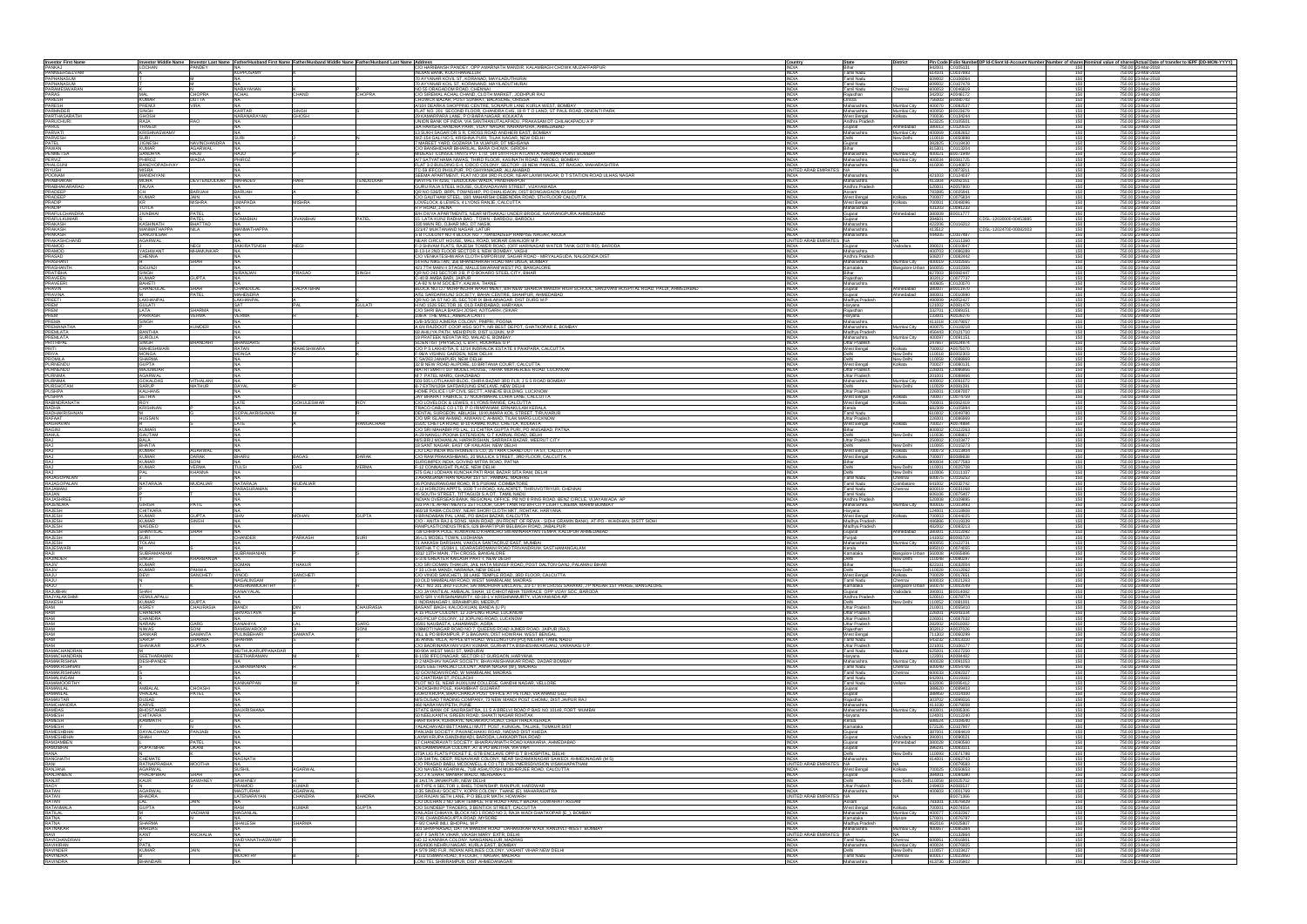| <b>Investor First Name</b><br>RAVINDRA               |                                               |                                |                                          | Investor Middle Name Investor Last Name Father/Husband First Name Father/Husband Middle Name Father/Husband Last Name Address |                                | CANARA BANK, MAIN BRANCH, P B ROAD, DHARWAR                                                                                                                                                  | Country<br>INDIA                                        | State<br>Kamataka                                       | <b>District</b><br>)harwad        | Pin Code Folio Number DP Id-Client Id-Account Number Number of shares Nominal value of shares Actual Date of transfer to IEPF (DD-MON-YYYY) |            | 750.00 23-Mar-2018                                             |
|------------------------------------------------------|-----------------------------------------------|--------------------------------|------------------------------------------|-------------------------------------------------------------------------------------------------------------------------------|--------------------------------|----------------------------------------------------------------------------------------------------------------------------------------------------------------------------------------------|---------------------------------------------------------|---------------------------------------------------------|-----------------------------------|---------------------------------------------------------------------------------------------------------------------------------------------|------------|----------------------------------------------------------------|
| REENA<br>EENA<br>REKHA                               | VARGHESE<br>AGARWAL                           |                                |                                          |                                                                                                                               |                                | O KRISHNA BRACARY, 218 A INDRA NAGAR II BRAHAMPURI, MEERL<br>/ENDRAPPILLIL HOUSE, COCHIN PALACE P O, TRIPUNITHURA                                                                            | <b>INDIA</b><br><b>INDIA</b><br><b>INDIA</b>            | Uttar Pradesh<br>Kerala<br><b>Uttar Pradesh</b>         |                                   | 580001 C0079396<br>250002 C0088488<br>682301 C0123315<br>243122 C0087799                                                                    |            | 750.00 23-Mar-201<br>750.00 23-Mar-2018<br>750.00 23-Mar-2018  |
| REVTI                                                | PRASHAD                                       | <b>MITAI</b><br>SHAH           |                                          |                                                                                                                               |                                | LAXMI NIWAS NEXT TO ALPHABET PUBLIC, SCHOOL IZTATNAGAR, DIST BAREILLY UP<br>D 119 SHASTRI NAGAR, MEERUT<br>29 ELLORA PARK SOCIETY, NARANPURA CHAR RASTA, AHMEDABAD                           | UNITED ARAB EMIRATES NA<br><b>INDIA</b>                 | Gujarat                                                 | hmedabad                          | C0096613<br>380013 C0106793                                                                                                                 |            | 750.00 23-Mar-2018                                             |
| <b>ROHIN</b><br><b>ROOPA</b>                         | BHORAS                                        |                                | PAI                                      |                                                                                                                               |                                | BHORAS BUNGLOW, KULKARNI COLONY SHARANPUR ROAD, NASIK<br>H-470 NEW RAJINDER NAGAR, NEW DELHI                                                                                                 | <b>INDIA</b><br><b>INDIA</b>                            | Maharashtra<br>Delhi                                    | New Delhi                         | 422002 C0100970<br>110060 B0075339                                                                                                          | 150        | 750.00 23-Mar-2018<br>750.00 23-Mar-2018<br>750.00 23-Mar-2018 |
| ROSY<br><b>RUKMAN</b><br><b>RUKMAN</b>               | <b>XAVIER</b><br>HALDEA                       |                                | <b>XAVIER</b><br><b>RAJAPPA</b>          |                                                                                                                               |                                | B 16/23 O N G C COLONY, NEW MAGPALLA, O N G C BHAT PHORE PO C/O PRASADS TYPE II/7, NR OLD TRANSIT OFFICERS FLATS, GANDHINAGAR JAIPUR<br>PLOT NO 4/4, AYYAPPA NAGAR, AYYAPPAKKAM EXTN, MADRAS | <b>INDIA</b><br><b>INDIA</b><br><b>INDIA</b>            | Gujarat<br>Rajasthan<br>Tamil Nadu                      | hennai                            | 394518 C0061038<br>302015 C0088660<br>600077 C0058321                                                                                       | 150        | 750.00 23-Mar-2018<br>750.00 23-Mar-2018<br>750.00 23-Mar-2018 |
| <b>RUKMINI</b><br><b>RUPESH</b>                      | PENMETCHA                                     | <b>KANGUTKAR</b>               |                                          |                                                                                                                               |                                | MF 8 M I G FLATS, NANDHI LAY OUT BLOCK H, BANGALORE<br>431 SOMWAR PETH, PUNE                                                                                                                 | <b>INDIA</b><br><b>INDIA</b>                            | Kamataka<br>Maharashtra                                 |                                   | angalore Urban 560022 C0092481<br>111011 C0102861                                                                                           |            | 750.00 23-Mar-2018<br>750.00 23-Mar-2018                       |
| RUSHABH<br>SNSATHAPPAN                               | RAMESH                                        | KOTHARI                        | RAMESH                                   |                                                                                                                               | <b>COTHARI</b>                 | VERAJ NARSINHAJIS POLE, TAMAKUWALAS LANE, BARODA<br>NO 27/14 SIR C V RAMAN ROAD, ALWARPET, CHENNAI                                                                                           | <b>INDIA</b><br><b>INDIA</b>                            | Gujarat<br>Tamil Nadu                                   | /adodara<br>Chennai               | 390001 B0056905<br>600018 C0078159                                                                                                          |            | 750.00 23-Mar-2018<br>750.00 23-Mar-2018                       |
| <b>SABITRI</b><br>SADASIVASHENOY<br>SADHNA           | DEVI<br><b>MALIK</b>                          | <b>AGARWALA</b>                | <b>SUBHASH</b>                           |                                                                                                                               |                                | C/O S K SINGHANIA & CO, 19 A CHOWRINGHEE ROAD, CALCUTTA<br>XII/660 PARAVANA JN, KOCHI<br>AG I-112-B VIKAS PURI, NEW DELHI                                                                    | <b>INDIA</b><br><b>INDIA</b><br><b>INDIA</b>            | West Bengal<br>Kerala<br>Delhi                          | Kolkata<br>New Delhi              | 700087 C0087225<br>682002 C0097417<br>110018 B0002494                                                                                       |            | 750.00 23-Mar-2018<br>750.00 23-Mar-2018<br>750.00 23-Mar-2018 |
| <b>SADHU</b><br>SAIRAMPRASAD                         | SINGH                                         |                                | <b>KRISHNA</b><br><b>JDIPIKRISHNA</b>    | <b>SINGH</b>                                                                                                                  |                                | 93 GAUTAM NAGAR, NEW DELHI<br>NO 27/1 VENKATAPPA STREET, MAVALLI, BANGALORE                                                                                                                  | <b>INDIA</b><br><b>INDIA</b>                            | Delhi<br>Kamataka                                       | New Delhi                         | 110049 B0001464<br>Bangalore Urban 560004 B0062427                                                                                          |            | 750.00 23-Mar-2018<br>750.00 23-Mar-2018                       |
| SAJJAN<br>SAJJAN<br>SALEEM                           | <b>KUMAR</b><br>KUMAR<br><b>JFHAR</b>         | SARAF<br>SHARMA<br>ULLAH       | <b>KESHAR</b>                            |                                                                                                                               | SARAF                          | CD-4 SALT LAKE, SECTOR I I FLOOR, CALCUTTA<br>24/25 RUPCHAND ROY STREET, CALCUTTA<br>305 BEGUM BAGH, MEERUT U P                                                                              | <b>INDIA</b><br><b>INDIA</b><br><b>INDIA</b>            | West Bengal<br>West Bengal<br>Uttar Pradesh             | Kolkata<br>(olkata                | 700064 C0013864<br>700007 C0101532<br>250001 C0080299                                                                                       |            | 750.00 23-Mar-2018<br>750.00 23-Mar-2018<br>750.00 23-Mar-2018 |
| SAMEER<br>SAMPATH                                    | SHARMA                                        |                                | <b>SHARMA</b><br>NA.                     |                                                                                                                               |                                | SUMAN AUL, N-508 PURVA PANORMA, KALEENA-AGRAHARA, B.G.ROAD, BANGALURU<br>2/4 POSTAL COLONY III ST, WEST MAMBALAM, MADRAS                                                                     | <b>INDIA</b><br><b>INDIA</b>                            | Kamataka<br>Tamil Nadu                                  | Chennai                           | Bangalore Urban 560076 C0007765<br>600033 C0120858                                                                                          | 150<br>150 | 750.00 23-Mar-2018<br>750.00 23-Mar-2018                       |
| SANGEET<br>SANGITABEN                                | <b>KUMAR</b><br>PATEL                         | <b>GUPTA</b>                   |                                          |                                                                                                                               |                                | S/O SRI KASHINATH GUPTA, VILLAGE & PO MANDU, DIST HAZARIBAGH C/O V S PATEL & CO, 84 GNOGA STREET, FOR :BOMBAY                                                                                | <b>INDIA</b><br><b>INDIA</b>                            | Bihar<br>Maharashtra                                    | lumbai City                       | 825301 C0077453<br>400001 C0082655                                                                                                          |            | 750.00 23-Mar-2018<br>750.00 23-Mar-2018                       |
| SANJAY<br>SANJAY<br>SANJAY                           | <b>GUPTA</b><br>KUMAR                         | PANDHARE<br><b>AGARWAI</b>     |                                          |                                                                                                                               |                                | 339/17 MIRA SOCIETY, SHANKER SETH ROAD, PUNE<br>-55 STREET NO-8, RAJGARH COLONY, DELHI<br>SINGHAL STORES, 1 CHINA GATE NEAR TULSI CENEMA, LUCKNOW                                            | <b>INDIA</b><br><b>INDIA</b><br><b>INDIA</b>            | Maharashtra<br>Delhi<br>Uttar Pradesh                   | lew Delhi                         | 411037 C0097509<br>110031 C0107852<br>226001 C0087025                                                                                       |            | 750.00 23-Mar-2018<br>750.00 23-Mar-2018<br>750.00 23-Mar-2018 |
| SANJAY<br>SANJAY                                     | KUMAR<br><b>KUMAR</b>                         | <b>GUPTA</b><br><b>MITTAL</b>  |                                          |                                                                                                                               |                                | 4/72 SECTOR II, RAJINDRA NAGAR, SAHIBABAD DIST GAZ U.P.<br>JAMUNA NIWAS, KEDER ROAD, GUWAHATI                                                                                                | <b>INDIA</b><br><b>INDIA</b>                            | Uttar Pradesh<br>Assam                                  |                                   | 201005 C0088753<br>781001 C0111239                                                                                                          |            | 750.00 23-Mar-2018<br>750.00 23-Mar-2018                       |
| SANJAY<br>SANJAY<br>SANJEEV<br>SANJEEV<br>SANJEEV    | <b>KUMAR</b><br>KUMAR<br>AGARWAL              | PATHAK<br>SRIVASTAVA           |                                          |                                                                                                                               |                                | C/O AJAY GENERAL STORE, MOH THAKURAN PO BISAULI, DT BUDAUN B-103 BRIJ VIHAR, DISTT GHAZIABAD, (U P)<br>142 KALPNA NAGAR, BHOPAL MP                                                           | <b>INDIA</b><br><b>INDIA</b><br><b>INDIA</b>            | <b>UTTAR PRADESH</b><br>Uttar Pradesh<br>Madhya Pradesh |                                   | 202520 C0114170<br>201011 C0123130                                                                                                          |            | 750.00 23-Mar-2018<br>750.00 23-Mar-2018                       |
|                                                      | <b>SULAT</b><br>GUPTA                         |                                | SATPAL                                   | GULATI                                                                                                                        |                                | H NO 1526 SECTOR-16, FARIDABAD<br>SHINGAR PALACE NR JAIN MANDIR, JAIN GALI, BALLABGARH                                                                                                       | <b>INDIA</b><br><b>INDIA</b>                            | Haryana<br>Haryana                                      |                                   | 462021 C0082761<br>121002 B0078120<br>121004 C0109695                                                                                       |            | 750.00 23-Mar-2018<br>750.00 23-Mar-2018<br>750.00 23-Mar-2018 |
| SANJEE\<br>SANJEEV                                   | SABHARWA                                      | PATEL                          | RAVJIBHAI                                | PATEL                                                                                                                         |                                | 9/B GANGOTRI SOCIETY, GULBAI TEKRA, ELLISBRIDGE, AHMEDABAD<br>H 469, NEW RAJINDER NAGAR, NEW DELHI                                                                                           | <b>INDIA</b><br><b>INDIA</b>                            | Gujarat<br><b>Delhi</b>                                 | hmedabad<br>lew Delhi             | 380005 C0008088<br>110060 C0098032                                                                                                          |            | 750.00 23-Mar-2018<br>750.00 23-Mar-201                        |
| SANJIT<br>SANKAR<br>SANTI                            | <b>KUMAR</b><br>RANJAN                        | DAS<br>SAHA                    | LATESAILENDRA<br>SUBRAMANIAN             | NATH                                                                                                                          | DAS                            | RISHI AROBINDO ROAD, PO MADHYAMGRAM BAZAR, 24 PARGANAS (N) WEST BENGAL<br>B-23 A COLONY, ANDAL STREET, JOTHI NAGAR, POLLACHI<br>PO PURBA PUTIARY, SREE PALLY, CALCUTTA                       | INDIA<br><b>INDIA</b><br><b>INDIA</b>                   | West Bengal<br><b>Tamil Nadu</b><br>West Bengal         | olkata                            | 743298 B0036303<br>642001 C0048705                                                                                                          | 150<br>150 | 750.00 23-Mar-2018<br>750.00 23-Mar-2018                       |
|                                                      | ARORA<br>KUMAR                                |                                |                                          |                                                                                                                               |                                | C-16 NFL COLONY, BATHINDA, PUNJAB<br>7/1 MALIA ROAD BY LANE, SISHUBAGAN RANIGANJ, PO RANIGANJ, DT BURDWAN W B                                                                                | <b>INDIA</b><br><b>INDIA</b>                            | Punjab<br>West Bengal                                   |                                   | 700073 C0118992<br>151003 C0111867<br>713347 C0072224                                                                                       |            | 750.00 23-Mar-2018<br>750.00 23-Mar-2018<br>750.00 23-Mar-2018 |
| SANTOSH<br>SANTOSH<br>SANTOSH<br>SANTOSH<br>SARABJAS | KUMAR<br><b>SHARMA</b>                        | NAG<br>NAG                     | <b>MOHINDER</b>                          |                                                                                                                               |                                | 12 P N MALIA ROAD BY LANE, SISHUBAGAN RANIGANJ, PO RANIGANJ, DT BURDWAN W B<br>RAJSHREE BLDG FLAT I-I, 6 HASTINGS PARK ROAD ALIPORE, CALCUTTA<br>H NO-341, EAST MOHAN NAGAR, AMRITSAR        | <b>INDIA</b><br><b>INDIA</b>                            | West Bengal<br>West Bengal                              | tolkata                           | 13347<br>C0072225<br>700027 C0081206                                                                                                        |            | 750.00 23-Mar-2018<br>750.00 23-Mar-2018                       |
| SARADA                                               | ANANTHARAMAN<br>VIJAYAN                       |                                | ANANTHARAMAI<br>VIJAYAN                  | SINGH                                                                                                                         |                                | 11/3 AASHIRWADH APARTMENTS, LOCK STREET VARRADAPURAM, KOTTUR, MADRAS                                                                                                                         | <b>INDIA</b><br><b>INDIA</b>                            | Punjab<br>Tamil Nadu<br>Kerala                          | Chennai                           | CDSL-12020600-00136741<br>143001<br>600085 C0018770<br>678623 A0032059                                                                      |            | 750.00 23-Mar-2018<br>750.00 23-Mar-2018<br>750.00 23-Mar-2018 |
| SARADA<br>SARADA<br>SARALA                           | <b>RAVINDRAN</b>                              |                                |                                          |                                                                                                                               |                                | C/O P VIJAYAN PRODUCTION OFFICER, PRECOT MILLS KANJIKODE WEST, PALGHAT NO F-98 BINNY MILL RD, COTTONPET CROSS, BANGALORE-53<br>112F JWALAGIRI, AMBALA MUGAL, COCHIN KERALA                   | INDIA Kera<br><b>INDIA</b>                              | Kerala                                                  |                                   | C0112678<br>682302 C0095757                                                                                                                 |            | 750.00 23-Mar-2018<br>750.00 23-Mar-2018                       |
| SARALA<br>SARASWATHI<br>SARLA                        | RAVINDRAN                                     |                                |                                          |                                                                                                                               |                                | 12-F JWALAGIRI, AMBALAMUGAL COCHIN, KERALA<br>48-A BAZAAR STREET, ODUGATHUR, N A A DT                                                                                                        | <b>INDIA</b><br><b>INDIA</b><br><b>INDIA</b>            | Kerala<br>Tamil Nadu<br>Maharashtra                     | <u> Aumbai City</u>               | 682302 C0096720<br>632103 C0116132<br>400056 C0102610<br>700025 C0008438                                                                    |            | 750.00 23-Mar-2018<br>750.00 23-Mar-2018<br>750.00 23-Mar-2018 |
| SARO.<br>SAROJ                                       | <b><i><u>I</u>UMAR</i></b>                    | TRIVED                         | SATYANARAIN<br>RAMKISHAN                 | TRIVEDI                                                                                                                       |                                | 9 JITENDRA SOCIETY 1ST FLOOR, DADABHAI ROAD VILE PARLE E, BOMBAY<br>6B PRANNATH PANDIT STREET, BHOWANIPUR, PUDAPUKUR, CALCUTTA<br>HOUSE 279, POCKET 00, BLOCK A SECTOR 2, ROHINI, NEW DELHI  | <b>INDIA</b><br><b>INDIA</b>                            | West Bengal<br>Delhi                                    | (olkata<br>New Delhi              | 110085 A0084485                                                                                                                             |            | 750.00 23-Mar-2018<br>750.00 23-Mar-2018                       |
| <b>SARSWATIBEN</b><br>SASIDHARAN                     | <b>NAVINCHANDRA</b><br>VALIYA                 | PATEL<br><b>MUTTATAU</b>       |                                          |                                                                                                                               |                                | 7 MARKET YARD GOZARIA, DIST MEHSANA (N G)<br>ADARSH NEELKANT NAGAR 7, UNIVERSITY ROAD, RAJKOT GUJARAT                                                                                        | <b>INDIA</b><br><b>INDIA</b>                            | Gujarat<br>Gujarat                                      | ≷ajkot                            | 382825 C0083896                                                                                                                             | 150        | 750.00 23-Mar-2018<br>750.00 23-Mar-2018                       |
| <b>SASIDHARAM</b><br>SASIKALA                        |                                               | GULA"                          | RAJARATHINAM<br>ATERAM                   |                                                                                                                               | <b>GULAT</b>                   | SQAE GS LAB CELL HINDUSTAN LATEX LT, PEROORKADA, TRIVANDRUM<br>9/37 MANIMANDAPAM STREET, R C NAGAR, O K MANDAPAM (P O), COIMBATORE<br>H NO 1526 SECTOR 16, OLD FARIDABAD, HARYANA            | <b>INDIA</b><br><b>INDIA</b><br><b>INDIA</b>            | Kerala<br>Tamil Nadu<br>Haryana                         | Coimbatore                        | 695005 C0116387<br>641032 C0023257<br>121002 A0081480                                                                                       |            | 750.00 23-Mar-2018<br>750.00 23-Mar-2018<br>750.00 23-Mar-2018 |
| <b>SATISH</b><br>SATISH                              | CHANDRA<br><b>DWARKADAS</b>                   | <b>DIKSHI</b><br>SANGHVI       | LATEDEBI                                 | SHANKAR                                                                                                                       | <b>DIKSHIT</b>                 | /270 VIRAM KHAND, GOMTI NAGAR, LUCKNOW<br>83-B MEHER APTS, ANSTEY RD, BOMBAY                                                                                                                 | <b>INDIA</b><br><b>INDIA</b>                            | Uttar Pradesh<br>Maharashtra                            | Aumbai City                       | 226010 B0023957<br>400026 C0087657                                                                                                          |            | 750.00 23-Mar-2018<br>750.00 23-Mar-2018                       |
| <b>SATISH</b><br>SATISH<br>SATISH                    | <b>KUMAR</b><br><b>KUMAR</b><br><b>MATHUR</b> | <b>GANDHI</b>                  | SAXENA                                   |                                                                                                                               |                                | SECTOR ONE HOUSE NO 838, R K PURAM, NEW DELHI<br>13/384 GOVIND NAGAR, KANPUR<br>H NO 73/33 RAJ BHAWAN, TOPDARA, AJMER                                                                        | <b>INDIA</b><br><b>INDIA</b>                            | Delhi<br>Uttar Pradesh                                  | New Delhi                         | 110022 B0000409                                                                                                                             |            | 750.00 23-Mar-2018<br>750.00 23-Mar-2018<br>750.00 23-Mar-2018 |
| <b>SATWANTPA</b><br>SATYA                            | SINGH<br>NARAYAN                              | SANDHU<br>PATWARI              |                                          |                                                                                                                               |                                | PUNJAB & SIND BANK, STATION ROAD PURANPUR, PILIBHIT UP<br>RD NO 6A, RAJENDRA NAGAR, PATNA                                                                                                    | UNITED ARAB EMIRATES NA<br><b>INDIA</b><br><b>INDIA</b> | Uttar Pradesh<br>Bihar                                  |                                   | 262122 C0087009                                                                                                                             |            | 750.00 23-Mar-2018<br>750.00 23-Mar-2018                       |
| <b>SATYAVATI</b><br>SAVITA                           | <b>VADHR</b><br>MALHOTRA                      |                                |                                          |                                                                                                                               |                                | C/O V V RAMANA MURTHY, PURCHASE EXCUTIVE, IDPL BALANAGAR HYDERABAD<br>C/O RAVINDER NATH KOHLI, 127 MAST GARH, JAMMU TAWI                                                                     | <b>INDIA</b><br><b>INDIA</b>                            | Telangana<br>Jammu and Kashr                            | lyderabad                         | 800016 C0077446<br>500037 C0101375<br>180001 C0082042<br>390004 B0014298                                                                    |            | 750.00 23-Mar-2018<br>750.00 23-Mar-2018<br>750.00 23-Mar-2018 |
| <b>SAVITABEN</b><br>SAVTANTER<br>SEEMA               | SHAH<br><b>KUMAR</b><br>SARAF                 | <b>MALHOTRA</b>                | <b>BHOGILAL</b><br>NA<br><b>SUSHIL</b>   | <b>KUMAR</b>                                                                                                                  |                                | 42-B AMARJYOT SOCIETY, SINDHWAI MATA ROAD, BARODA<br>47B MADHUVAN SHAKARPUR EXT, DELHI<br>M/S GANPAT RAI BANSI DHAR, CHANDNI CHOWK, SIRSA (HR)                                               | <b>INDIA</b><br><b>INDIA</b><br><b>INDIA</b>            | Gujarat<br>Delhi<br>Haryana                             | /adodara<br>New Delhi             | 110092 C0081033<br>125053 B0075853                                                                                                          | 150        | 750.00 23-Mar-2018<br>750.00 23-Mar-2018                       |
| SEEMA<br>SEJAL                                       | SHARMA                                        | MEWADA                         | SHARMA                                   |                                                                                                                               |                                | 2-DHA-7, VIGYAN NAGAR, KOTA<br>D/8 BHAGAVATINAGAR APPT, OPP PATRAKAR COLONY, VIJAYNAGAR AHMEDABAD                                                                                            | <b>INDIA</b><br><b>INDIA</b>                            | Rajasthan<br>Gujarat                                    | hmedabad                          | 324005 B0080480<br>380013 C0096582                                                                                                          |            | 750.00 23-Mar-2018<br>750.00 23-Mar-2018                       |
| <b>SFKHAR</b><br><b>SEKHAR</b><br><b>SENTHII</b>     | DFY<br><b>KUMAR</b>                           |                                | <b>SURESH</b><br><b>HIRUMALAISAMY</b>    | <b>DEY</b>                                                                                                                    |                                | FLAT 3/1 BLOCK-C, GANGOTRI COMPLEX, KADMA, JAMSHEDPUR<br>19 MISSION SCHOOL STREET, UTTIRAMERUR, CHINGLEPET DIST<br>167 N H ROAD, COIMBATORE                                                  | <b>INDIA</b><br><b>INDIA</b><br><b>INDIA</b>            | Bihar<br>Tamil Nadu<br><b>Tamil Nadu</b>                |                                   | 831005 C0002178<br>603406 C0099749<br>641001 A0032546                                                                                       |            | 750.00 23-Mar-2018<br>750.00 23-Mar-2018<br>750.00 23-Mar-2018 |
| <b>SENTHIL</b><br><b>SETHURAMAN</b>                  |                                               |                                |                                          |                                                                                                                               |                                | 468 JOTHI MILL ST, ATTUR, SALEM DT<br>STATE BANK OF SAURASHTRA, 27 WOODS ROAD MOUNT ROAD, MADRAS                                                                                             | <b>INDIA</b><br><b>INDIA</b>                            | Tamil Nadu<br>Tamil Nadu                                | oimbatore<br>Chennai              | 636102 C0117521<br>600002 C0121240                                                                                                          |            | 750.00 23-Mar-2018<br>750.00 23-Mar-2018                       |
| SEVAGURU<br>SHAFAAT                                  | HUSSAIN                                       |                                | AVANASALAM                               |                                                                                                                               |                                | <u>C/O BANK OF MADURA LTD, NRI INVESTMENT CENTRE, FIRST FLOOR KARUMUTTU NILAYAM, 758 ANNA SALAI MADRAS</u><br>/O MR ISLAM AHMED, TILAK MARG, LUCKNOW                                         | <b>INDIA</b><br>UNITED ARAB EMIRATES NA                 | Tamil Nadu                                              | Chennai                           | 600002 Z0005527<br>C0086967                                                                                                                 |            | 750.00 23-Mar-2018<br>750.00 23-Mar-2018                       |
| SHAH<br>SHAHEEI<br><b>SHAHEEL</b>                    | CHANDRABEN                                    | <b>VORA</b>                    | <b>RATILAI</b><br>RAJESH                 | 'ORA                                                                                                                          |                                | 919/1 JAHAPANAHS POLE, KALUPUR, AHMEDABAD<br>51/B MAKER TOWERS, CUFFE PARADE, BOMBAY<br>151/B MAKER TOWERS, CUFFE PARADE, BOMBAY                                                             | <b>INDIA</b><br><b>INDIA</b><br><b>INDIA</b>            | Gujarat<br>Maharashtra<br>Maharashtra                   | Aumbai City<br>Mumbai City        | Ahmedabad 380001 A0014571<br>400005 B0082523<br>400005 C0106927                                                                             |            | 750.00 23-Mar-2018<br>750.00 23-Mar-2018<br>750.00 23-Mar-2018 |
| SHAILESH<br><b>SHAILESH</b>                          | MONAN<br>PARIKH                               |                                |                                          |                                                                                                                               |                                | FIRST STREET, BEHIND KALYANJI MANDIR, JAMNAGAR<br>FLAT NO F/55 NAVNIT BLDG, 7 BHARDAWADI ROAD, ANDHERI W BOMBAY                                                                              | <b>INDIA</b><br><b>INDIA</b>                            | Gujarat<br>Maharashtra                                  | Jamnagar<br>Aumbai City           | 361001 C0087794<br>400058 C0091181                                                                                                          |            | 750.00 23-Mar-2018<br>750.00 23-Mar-2018                       |
| <b>SHAILESH</b><br><b>SHAKUNTALA</b><br>4ΔΚΙ ΙΝΤΔΙ Δ | PRABHUDAS<br>DAS                              | PAREKH                         | NA.<br><b>SURENDRA</b>                   | <b>KUMAR</b>                                                                                                                  | DAS                            | D/508 KAMALA NAGAR, M G ROAD KANDIVLI WEST, BOMBAY<br>C/O SURENDRAKUMAR DAS, ELECTRICAL CIRCLE, CHAIBASA<br><b>IPATI AGENCIES SUITAPATTY MUZAR</b>                                           | <b>INDIA</b><br><b>INDIA</b>                            | Maharashtra<br>Bihar                                    | Mumbai City                       | 400067 C0098251<br>833201 C0038319<br>842001                                                                                                | 150<br>150 | 750.00 23-Mar-2018<br>750.00 23-Mar-2018                       |
| SHAKUNTLA                                            | MAHADEVAN                                     | GOYAL                          | MAHADEVAN                                |                                                                                                                               |                                | 1422 GALI ANAND WALI, BAZAR SITA RAM, DELHI<br>A 1/12 PANCH, SHEEL ENCLAVE, NEW DELHI                                                                                                        | <b>INDIA</b><br><b>INDIA</b>                            | Delhi<br>Delhi                                          | New Delhi<br>New Delhi            | 110006 C0080392<br>110017 A0077541                                                                                                          |            | 750.00 23-Mar-2018<br>750.00 23-Mar-2018                       |
| SHANKAR<br>SHANKAR<br>SHANKAR<br>SHANMUGHAM          | <b>MUKUND</b><br>SIRIGIRI                     | PATIL                          |                                          |                                                                                                                               |                                | 3/47 B D D CHAWL, DELSILE ROAD N M JOSHI MARG, BOMBAY<br>15-8359/2 TO 4. FEELKHANA, HYDERABAD                                                                                                | <b>INDIA</b><br><b>INDIA</b>                            | Maharashtra<br>elangana                                 | Mumbai City<br>lyderabad          | 400011 C0101378<br>500012 C0075263                                                                                                          |            | 750.00 23-Mar-2018<br>750.00 23-Mar-2018                       |
| SHANTA                                               | MARLECHA<br>PAULSON                           |                                | <b>BABULAL</b>                           |                                                                                                                               |                                | 289 SATHY MAIN ROAD, KASIPALAYAM<br>C/O RANJAN STAINLESS, 137 RASAPPA CHETTY ST, MADRAS<br>26/239 MINI APARTMENTS, KONTHURUTHY THEVARA, COCHIN KERALA                                        | <b>INDIA</b><br><b>INDIA</b>                            | Tamil Nadu<br>Tamil Nadu<br>Kerala                      | Chennai                           | 638454 C0074529<br>600003 C0018687                                                                                                          | 150        | 750.00 23-Mar-2018<br>750.00 23-Mar-2018                       |
| SHANTY<br>SHARDABEN<br>SHARMA                        | MANHARLAL                                     |                                |                                          |                                                                                                                               |                                | JAYSHREE 2/A JANAKPURI SOC, MANJALPOR ROAD, BARODA<br><b>AMARSINGH PURA, BIKANER</b>                                                                                                         | <b>INDIA</b><br><b>INDIA</b><br><b>INDIA</b>            | Gujarat<br>Rajasthan                                    | adodara                           | 682013 C0102711<br>390011 C0089556<br>334001 C0089274                                                                                       |            | 750.00 23-Mar-2018<br>750.00 23-Mar-2018<br>750.00 23-Mar-2018 |
| SHARMA                                               | <b>BHUSHAN</b><br>PRAKASH                     | <b>TIWAR</b><br>CHANDRA        | <b>DINESH</b>                            | TIWARI                                                                                                                        |                                | L-25 G S V M MEDICAL COLLEGE CAMPUS, KANPUR<br>H NO 890/A, SHASTRI COLONY, ., MUGHALSARAI<br>F 25 PRESS ENCLAVE, SAKET, NEW DELHI                                                            | <b>INDIA</b><br><b>INDIA</b><br><b>INDIA</b>            | Uttar Pradesh<br>Uttar Pradesh                          | lew Delhi                         | 208002 C0072081<br>DSL-12061200-00032802<br>232101<br>110017 C0139716                                                                       |            | 750.00 23-Mar-2018<br>750.00 23-Mar-2018<br>750.00 23-Mar-2018 |
| SHASHI<br>SHASHI<br>SHASHIKANT<br>SHASHTRY           | NATVERLA                                      | PATEL                          | NATVERLA                                 |                                                                                                                               | PATEL                          | E-264 RAJLAXMI SOCIETY, OLD PADRA ROAD, VADODARA (GUJ)<br>C/O HIMMATLAL DEHELG, OPP SAHAYOG TEXTILE MILL KANKARIARD, AHMEDABAD                                                               | <b>INDIA</b><br><b>INDIA</b>                            | Delhi<br>Gujarat<br>Gujarat                             | Vadodara                          | 390015 B0014949<br>Ahmedabad 380002 C0084364                                                                                                | 150        | 750.00 23-Mar-2018<br>750.00 23-Mar-2018                       |
| <b>SHEEL</b><br>SHEELA<br>SHEIKABDULSATHAR           | <b>KUMAR</b>                                  | <b>TYAGI</b>                   | NA<br><b>SHEIK</b>                       | KASIM                                                                                                                         |                                | <b>148 SAKET MEERUT</b><br>KATTIL PARAMBIL HOUSE, MUPPATHADOM PO, ALWAYE KERALA<br>97 MOUNT ROAD, GUINDY IIIRD FLOOR SPIC CENTRE, MADRAS                                                     | UNITED ARAB EMIRATES NA<br><b>INDIA</b><br><b>INDIA</b> | Kerala                                                  | <b>NA</b>                         | C0113215<br>683102 C0100836<br>600032 B0008128                                                                                              | 150        | 750.00 23-Mar-2018<br>750.00 23-Mar-2018<br>750.00 23-Mar-2018 |
| <b>SHER</b><br><b>SHILLOO</b>                        | SINGH<br>VASWANI                              | NAINWA                         | NA.                                      |                                                                                                                               |                                | MIG FLAT NO 40 POCKET B-8, SECTOR-4 ROHINI, DELHI<br>AC I/130, SHALIMARBAGH, DELHI                                                                                                           | <b>INDIA</b><br><b>INDIA</b>                            | Tamil Nadu<br>Delhi<br>Delhi                            | Chennai<br>New Delhi<br>New Delhi | 110085 B0001168                                                                                                                             |            | 750.00 23-Mar-2018                                             |
| <b>SHILPA</b><br><b>SHILPA</b>                       | AGARWAL<br>MANISH                             | GAJJAR                         | <b>BAJRANG</b>                           |                                                                                                                               | <b>AGARWAL</b>                 | <b>B ASHOKA ROAD, II FLOOR, CALCUTTA</b><br>192 BHAVNA TENAMENT, NARAYAN NAGAR, PALDI VASANA, AHMEDABAD                                                                                      | <b>INDIA</b><br><b>INDIA</b>                            | West Bengal<br>Gujarat                                  | olkata<br><b>\hmedabad</b>        | 110052 C0120053<br>700027 A0073219<br>380007 C0121059                                                                                       |            | 750.00 23-Mar-2018<br>750.00 23-Mar-2018<br>750.00 23-Mar-2018 |
| SHILPA<br>SHINGALA                                   | PANCHOLI<br>KETAN<br>CHAUDHAR'                | DHIRAJLAL                      |                                          |                                                                                                                               |                                | 2 NAYA PURA THANDLA, JHABUA DT, M P<br>7 SAD GURU COLONY NEAR COACH HOUSE, BEHIND SWASTIC SOCIETY, JAMNAGAR<br>EAST HIGH COURT ROAD, OPP VIDHARBHA CO OP HSG RAMDAS PATH, NAGPUR             | <b>INDIA</b><br><b>INDIA</b><br><b>INDIA</b>            | Madhya Pradesh<br>Gujarat<br>Maharashtra                | lamnagar                          | 457777 C0112474<br>361008 C0109183<br>440010 C0104668                                                                                       | 150        | 750.00 23-Mar-2018<br>750.00 23-Mar-2018                       |
| SHIRESH<br>SHITAL                                    | SANCHETI<br><b>BHAGWAN</b>                    | PACHERIA                       | <b>VINOF</b><br><b>GOURISHANKER</b>      | SANCHETI                                                                                                                      | <b>PACHERIA</b>                | C/O VINOD SANCHETI, 38 LAKE TEMPLE ROAD, 3RD FLOOR, CALCUTTA<br>ASHIRWAD FANCY CLOTH, VATIAK, SURAJGAR MANDI, SURAJGARMANDI                                                                  | <b>INDIA</b><br><b>INDIA</b>                            | West Bengal<br>Rajasthan                                | (olkata                           | 700029 C0017652<br>CDSL-12029200-00014096<br>303001                                                                                         | 150        | 750.00 23-Mar-2018<br>750.00 23-Mar-2018<br>750.00 23-Mar-2018 |
| <b>SHIVAPRAKASH</b><br>SHOBA                         |                                               |                                | <b>SATYANARAYANA</b><br><b>GANAPATHI</b> | ETTY<br>RAMAN                                                                                                                 |                                | 17 VEERAPILLAI STREET, BANGALORE<br>10 ANNA MAIN ROAD, MADRAS                                                                                                                                | <b>INDIA</b><br><b>INDIA</b>                            | Kamataka<br>Tamil Nadu                                  | Chennai                           | 3angalore Urban 560001 A0022583<br>600024 C0020106<br>110030 C0095302                                                                       |            | 750.00 23-Mar-2018<br>750.00 23-Mar-2018                       |
| <b>SHOBHA</b><br>SHOBHA                              | BANERJEE<br>RASTOGI                           | KAMATH                         | NA.                                      |                                                                                                                               |                                | WHITE GATES FARM, PO CHHATTARPUR, NEW DELHI<br>C/O K D KAMATH, SYNDICATE BANK, ANANTHASHAYANA RD, P B NO 10, KARKALA<br>HINDUSTAN AUTOMOBILES, NARANG BUILDING ASHOK MARG, LUCKNOW           | <b>INDIA</b><br>UNITED ARAB EMIRATES NA<br><b>INDIA</b> | Delhi<br>Uttar Pradesh                                  | lew Delhi                         | C0107897<br>226001 C0087021                                                                                                                 | 150        | 750.00 23-Mar-2018<br>750.00 23-Mar-2018<br>750.00 23-Mar-2018 |
| SHOBHA<br>SHRIDHAR<br>SHUBHALAXMI<br>SHUBHRA         | <b>BAIRAPPA</b><br><b>DIGAMBAR</b>            | AMIN<br>HAJARE                 |                                          |                                                                                                                               |                                | 402 A JAY ASHIANA CO OP SOCIETY, I C COLONY BORIVLI (W), BOMBAY<br>29 A KHADILKAR ROAD TWASTA, KASAR CHAWL GIRGAUM, BOMBAY                                                                   | <b>INDIA</b><br><b>INDIA</b>                            | Maharashtra<br>Maharashtra                              | Aumbai City<br>lumbai City        | 400103 C0086052<br>400004 C0086086                                                                                                          |            | 750.00 23-Mar-2018<br>750.00 23-Mar-2018<br>750.00 23-Mar-2018 |
| <b>SHYAM</b>                                         | BANERJEE<br><b>GANESH</b>                     | <b>DHURI</b>                   | <b>BADA</b><br><b>SUDHIR</b>             | KUMAR                                                                                                                         | <b>BANERJEE</b><br><b>SLIR</b> | 4/3K/39 HO-CHI-MIN SARANI, SHAKUNTALA PARK, CALCUTTA<br>THE TRANS RAINING CO-OPERATIVE, HOUSING SOCIETY BANGUR NAGAR, GOREGAON W BOMBAY                                                      | <b>INDIA</b><br><b>INDIA</b>                            | West Bengal<br>Maharashtra                              | Kolkata<br>Mumbai City            | 700061 C0014480<br>400090 C0093664                                                                                                          |            | 750.00 23-Mar-2018<br>750.00 23-Mar-2018                       |
| SHYAMALKANT<br>SHYAMLAL<br><b>SIB</b>                | <b>NATH</b>                                   | <b>KHEMKA</b><br><b>DUTTA</b>  | TIMKARI                                  | <b>HANDRA</b><br><b>DUTTA</b>                                                                                                 |                                | 9A SHRI NIVAS HOUSE, RANI SATI MARG MALAD EAST, BOMBAY<br>POST & VILL DAKSHIN THAPARDA, P S DOMJUR, DIST HOWRAH, W B                                                                         | <b>INDIA</b><br><b>INDIA</b><br><b>INDIA</b>            | West Bengal<br>Maharashtra<br>West Bengal               | <u>(olkata</u><br>Aumbai City     | 700063 B0090566<br>400097 C0099011<br>711405 C0039190                                                                                       |            | 750.00 23-Mar-2018<br>750.00 23-Mar-2018                       |
|                                                      | <b>SHANKAF</b>                                | <b>AGARWAL</b><br><b>KATTA</b> |                                          |                                                                                                                               |                                | C/O M/S ANITA, NEW MARKET KEONJHAR, DIST KEONJHAR<br>85 SUBHASH COLONEY, SHASTRI NAGAR, JAIPUR.                                                                                              | <b>INDIA</b><br><b>INDIA</b>                            | Orissa<br>Rajasthan                                     |                                   |                                                                                                                                             | 150        | 750.00 23-Mar-2018<br>750.00 23-Mar-2018                       |
| ITA.<br><b>IVARAMAKRISHNAM</b>                       | RAM<br><b>KUMAR</b>                           | MEENA<br><b>NEOGY</b>          | NARAYANAN                                |                                                                                                                               |                                | C/O K C PALIWAL, BANK OF BARODA STATION ROAD, JAIPUR<br>PO ICHAPUR NAWABGANJ, SARKARPARA, DIST 24 PARGANAS N<br>26-A DURAIRAJ LANE, PALAVANTHANGAL, MADRAS                                   | <b>INDIA</b><br><b>INDIA</b><br><b>INDIA</b>            | Rajasthan<br>West Bengal<br>Tamil Nadu                  | hennai                            | 302006 C0089101<br>743144 C0081426<br>600114 C0020999                                                                                       |            | 750.00 23-Mar-2018<br>750.00 23-Mar-2018<br>750.00 23-Mar-2018 |
| <b>SIVLAL</b>                                        | RAMDAS<br>RAM                                 | <b>PATE</b><br><b>SHARMA</b>   |                                          |                                                                                                                               |                                | 11 KANCHANBAG SO, NEW VADAJ, AHMEDABAD<br>ELECTRONIC ENGG, ENGINEERING COLLEGE, BIJAPUR                                                                                                      | <b>INDIA</b><br><b>INDIA</b>                            | Gujarat<br>Kamataka                                     | hmedabad<br>3ijapur               | 380013 C0098228<br>586103 C0096427                                                                                                          |            | 750.00 23-Mar-2018<br>750.00 23-Mar-2018                       |
| SNEH<br>SNEHASISH                                    | LATA<br>CHANDRA                               |                                | NA<br><b>BINOY</b>                       | KRISHNA                                                                                                                       | CHANDRA                        | C/O VIPIN KUMAR, 185 SWAMI PARA, MEERUT CITY<br>TIKARHAT AMBAGAN, P O LAKURDOI, BURDWAN, WEST BENGAL                                                                                         | <b>INDIA</b><br><b>INDIA</b>                            | <b>Uttar Pradesh</b><br>West Bengal                     |                                   | 250002 C0088254<br>713102 C0047221                                                                                                          | 150<br>150 | 750.00 23-Mar-2018<br>750.00 23-Mar-2018                       |
| SOMA<br>SONIA                                        | PANI                                          |                                | SASIDHARAN<br>RAJESH                     |                                                                                                                               |                                | FLAT NO 890 POCKET GH-13, DDA SFS FLATS, PASCHIM VIHAR, NEW DELHI<br>1219/31 HARNAM NAGAR, MODEL TOWN, LUDHIANA<br>1 RUPAL APARTMENTS, SAMARTH RAMDAS MARG, JUHU SCHEME BOMBAY               | <b>INDIA</b><br><b>INDIA</b><br><b>INDIA</b>            | Delhi<br>Punjab<br>Maharashtra                          | lew Delhi<br>Aumbai City          | 110041 C0018902<br>141002 A0042821<br>400049 C0110113<br>680307 C0103789<br>545804 C0003785                                                 |            | 750.00 23-Mar-2018<br>750.00 23-Mar-2018<br>750.00 23-Mar-2018 |
| SOUDAMINI<br>SREEKUMAR<br>SREERAMA<br>SRICHAND       | SETHURAM                                      |                                |                                          |                                                                                                                               |                                | PANIKKATTIL HOUSE, ANNALLOOR PO VIA CHALAKUDY, TRICHUR KERALA<br>S/O T SAKUNTHALAMMA, D NO 11/13 R T ST, GUNTAKAL, A P                                                                       | <b>INDIA</b>                                            | Kerala<br>Andhra Pradesh                                |                                   | 515801 C0097675                                                                                                                             |            | 750.00 23-Mar-2018<br>750.00 23-Mar-2018                       |
| SRIDHARA<br>SRIDHARAN<br>SRINIVASAN                  |                                               | KHANCHANDANI                   |                                          |                                                                                                                               |                                | A-7 SHIV SOC, THANE E<br>SYNDICATE BANK BELGAUM DIST, SAUNDATTI<br>NO 9 KANDASWAMY ST, RAJA ANNAMALAI PURAM, MADRAS                                                                          | UNITED ARAB EMIRATES NA<br><b>INDIA</b><br><b>INDIA</b> | Kamataka<br><b>Tamil Nadu</b>                           |                                   | C0118696<br>591126 C0078617                                                                                                                 |            | 750.00 23-Mar-2018<br>750.00 23-Mar-2018                       |
| <b>SUBBARAO</b>                                      | KOTARU                                        |                                | NARAYANASWAMY                            |                                                                                                                               |                                | OM NILAYAM 19/30-1, GOWTAM NAGAR, MALKAJGIRI, HYDERABAD<br>LOG B 284, DR A S RAO NAGAR, HYDERABAD                                                                                            | <b>INDIA</b><br>INDIA                                   | <u>Felangana</u><br>Telangana                           | Chennai<br>Hyderabad<br>Hyderabad | 600028 C0112187<br>500047 C0011066<br>500762 C0082151                                                                                       |            | 750.00 23-Mar-2018<br>750.00 23-Mar-2018<br>750.00 23-Mar-2018 |
| SUBHASH                                              | AGGARWA                                       |                                | <b>JAIKISHAN</b>                         |                                                                                                                               | <b>AGGARWAL</b>                | Y-42 LOHAMANDI NARAINA, NEW DELHI                                                                                                                                                            | <b>INDIA</b>                                            | Delhi                                                   | New Delhi                         | 110028 B0001716                                                                                                                             |            | 750.00 23-Mar-2018                                             |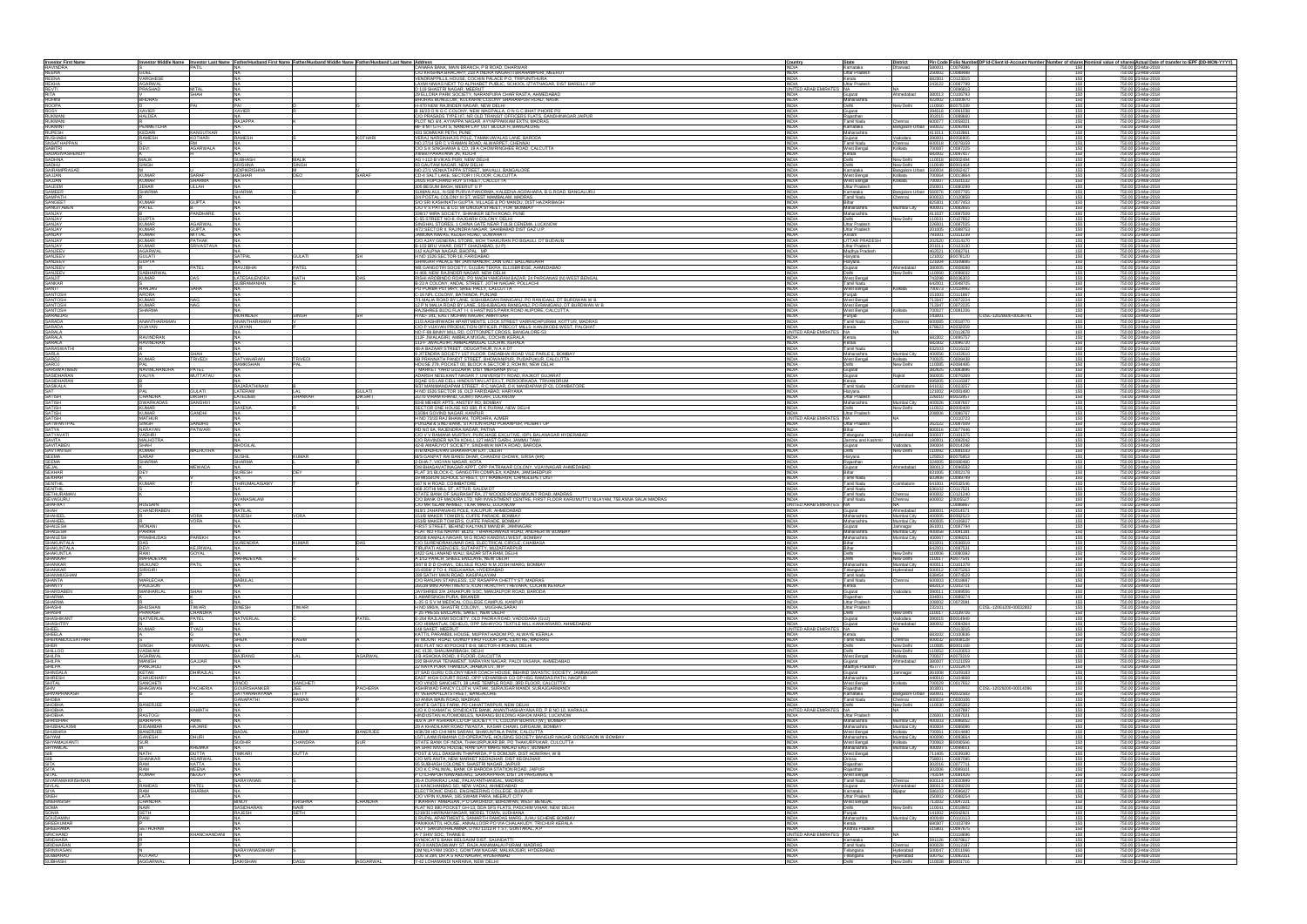| <b>ILIBHASH</b><br>UBHASH                         |                                          |                                    | Investor Middle Name Investor Last Name Father/Husband First Name Father/Husband Middle Name Father/Husband Last Name Address |                               |                     |                                                                                                                                              | Country                                                | <b>State</b>                                           | Pin Code Folio Number DP Id-Client Id-Account Number Number of shares Nominal value of shares Actual Date of transfer to IEPF (DD-MON-YYYY |                                                                       |
|---------------------------------------------------|------------------------------------------|------------------------------------|-------------------------------------------------------------------------------------------------------------------------------|-------------------------------|---------------------|----------------------------------------------------------------------------------------------------------------------------------------------|--------------------------------------------------------|--------------------------------------------------------|--------------------------------------------------------------------------------------------------------------------------------------------|-----------------------------------------------------------------------|
|                                                   | GAJANAN<br>LAKHANI                       | ASHKAR                             | AJANAN                                                                                                                        | 30MAJI                        | LASHKAR             | KHADAKPURA GALLI, A/P KARMALA, (SOLAPUR)<br>3-57 KAMLA NEHRU NAGAR I, JODHPUR                                                                | <b>INDIA</b><br>INDIA                                  | Maharashtra<br>Rajasthan                               | 413203 C0036969<br>342008 C0075668                                                                                                         | 750.00 23-Mar-2018<br>750.00 23-Mar-2018                              |
| <b>JBHRA</b>                                      | <b>DUTTA</b>                             |                                    | PRADYAT                                                                                                                       |                               | UTTA                | BISWAS BANACK RLY GATE, NO 12 BARASAT, 24 PRGS (N), WEST BENGAL                                                                              | <b>INDIA</b>                                           | West Bengal                                            | 743201 C0032694                                                                                                                            | 750.00 23-Mar-2018<br>150                                             |
| <b>JUBRAMANIA</b>                                 | RAJAGOP/                                 |                                    |                                                                                                                               |                               |                     | ANDHRA BANK, AMARAVATHI NAGAR, TIRUPATHI                                                                                                     | <b>INDIA</b>                                           | Andhra Pradesh                                         | 17502 C0078041                                                                                                                             | 150<br>750.00 23-Mar-2018<br>750.00 23-Mar-2018                       |
| <b>UBRATA</b><br><b>JUDARSHAN</b>                 | CHAKRABAR <sub>1</sub><br><b>MINOCHA</b> |                                    |                                                                                                                               |                               |                     | O/O THE DIRECTOR, GENERAL OF POLICE, ASSAM GUWAHATI<br>12 MAYUR PANIKH, 6TH ROAD CHEMBUR BOMBAY                                              | <b>INDIA</b><br><b>INDIA</b>                           | Assam<br>Maharashtra<br>umbai City                     | 781007 C<br>0112764<br>400071 C0101923                                                                                                     | 150                                                                   |
| UDESH                                             | SETH                                     |                                    | SHASHI                                                                                                                        | KANT                          | ETH                 | H NO 243/H I G PHASE II, HP HOUSING BOARD, BADDI DIST, SOLAN, HIMACHAL                                                                       | INDIA                                                  | HIMACHAL PRADESH                                       | 173205 C0032771                                                                                                                            | 750.00 23-Mar-2018<br>750.00 23-Mar-2018                              |
| <b>SUDESH</b>                                     | <b>TYAGI</b>                             |                                    |                                                                                                                               |                               |                     | C/0 SHRI RAJESHWAR TYAGI, G 107 PATEL NAGAR THIRD, GHAZIABAD (U P)                                                                           | <b>INDIA</b>                                           | Uttar Pradesh                                          | 201001 C0080674                                                                                                                            | 150<br>750.00 23-Mar-2018                                             |
| <b>SUDHA</b><br><b>NHTALU</b>                     | <b>BISHT</b>                             |                                    | PARTHASARATHY                                                                                                                 |                               |                     | 2772-A MIG FLAT HSG BOARD COLONY, SECTOR 3, FARIDABAD BALLABGARH<br>H-77 ELLIS NAGAR, MADURAI                                                | <b>INDIA</b><br><b>INDIA</b>                           | Haryana<br>Tamil Nadu<br>vladurai                      | 121004 C0107739<br>625010 C0049565                                                                                                         | 150<br>750.00 23-Mar-2018                                             |
|                                                   | <b>KUMAF</b>                             | <b>KHOWALA</b>                     |                                                                                                                               |                               |                     | C/O INDO CHEM AGENCY, 4 SYNAGOGUE STREET 7TH FL R N 720, CALCUTTA                                                                            | INDIA                                                  | West Bengal<br>Kolkata                                 | 700001 C0114513                                                                                                                            | 150<br>150<br>750.00 23-Mar-2018<br>750.00 23-Mar-2018                |
| <b>ILIKLIMAR</b>                                  | KUMAR<br>BANERJEE                        | SAMANTA                            | <b>SADHAN</b><br><b>KARTICK</b>                                                                                               |                               | SAMANTA<br>BANERJEE | C/O TAPAN SAMANTA, DHARSHA BRAMINAPARA, NEAR SITALA TOLA, PO GIP COLLONEY HOWRAH<br>10/7 GANESH BANERJEE LANE, CALCUTTA                      | <b>INDIA</b><br><b>INDIA</b>                           | West Bengal<br>West Bengal<br>.olkata                  | 711321 C0032592<br>700031 C0036941                                                                                                         | 150<br>750.00 23-Mar-2018<br>150<br>750.00 23-Mar-2018                |
| UKUMAR                                            |                                          |                                    |                                                                                                                               |                               |                     | STATE BANK OF SAURASHTRA, 27 WOODS ROAD MOUNT ROAD, MADRAS                                                                                   | <b>INDIA</b>                                           | Tamil Nadu<br>Chennai                                  | 600002 C0121237                                                                                                                            | $\frac{150}{150}$<br>750.00 23-Mar-2018                               |
| <b>SULOCHANA</b>                                  | DEVI                                     | <b>SARAWGI</b>                     | <b>ATMA</b>                                                                                                                   | RAM                           | <b>SARAWGI</b>      | VINIT APARTMENT, 74A BANGUR AVENUE, BLOCK 'D FLAT NO 1-D, CALCUTTA                                                                           | <b>INDIA</b>                                           | West Bengal<br>Kolkata                                 | 700055 B0047271                                                                                                                            | 750.00 23-Mar-2018                                                    |
| SULOCHANA<br>ULOCHANA                             | <b>NEGI</b>                              |                                    | REDDY                                                                                                                         |                               |                     | 310 JAI SHRI BASANT VIHAR, (HOUSE OF B B THAPLIYAL), DEHRADUN, U P<br>142/POCKET A-4, KALKAJI EXTN, NEW DELHI                                | <b>INDIA</b><br><b>INDIA</b>                           | <b>Uttar Pradesh</b><br>Vew Delhi<br>Delhi             | 248006 C0057017<br>110019 A0078363                                                                                                         | 150<br>750.00 23-Mar-2018                                             |
| <b>JMAN</b>                                       | BHATTACHARYYA                            |                                    | GANGA                                                                                                                         | PRASAD                        | BHATTACHARYYA       | 10/1 MAJLISH ARA ROAD, SIRITY, CALCUTTA                                                                                                      | <b>INDIA</b>                                           | West Bengal<br>Kolkata                                 | 700041 C0015689                                                                                                                            | $\frac{150}{150}$<br>750.00 23-Mar-2018<br>750.00 23-Mar-2018         |
| UMAN<br><b>JNANDA</b>                             | KHURANA                                  |                                    | <b>VITTALSA</b>                                                                                                               |                               |                     | A-13 SECTOR-30, JAL VAYU VIHAR, GURGAON<br>M/S. VAGALE BAKELITE INDUSTRIES, BEHIND K V TEMPLE CHICKPET, BANGALORE                            | INDIA<br>INDIA                                         | Haryana                                                | 122001 C0103041<br>Bangalore Urban 560053 A0069442                                                                                         | 750.00 23-Mar-2018<br>750.00 23-Mar-2018<br>$\frac{150}{150}$         |
| <b>UNDARAMB</b>                                   | SANKARASADASIVAN                         |                                    | SANKARA                                                                                                                       | SADASIVAN                     |                     | C/O S SANKARA SADA SIVAN, ASSITANT ENGINEER COAXIAL 1/53/B, MADURAI ROAD TENKASI                                                             | <b>INDIA</b>                                           | Kamataka<br>Tamil Nadu                                 | 627811 A0061345                                                                                                                            | 150<br>750.00 23-Mar-2018                                             |
| <b>SUNDARDAS</b>                                  | BATHIA                                   |                                    |                                                                                                                               |                               |                     | RASIK TIN FACTORY, BEDI GATE POST BOX NO 108, JAMNAGAR                                                                                       | <b>INDIA</b>                                           | lamnagar<br>Gujarat                                    | 361001 C0079222                                                                                                                            | 750.00 23-Mar-2018                                                    |
| SUNDARI<br><b>SUNDEER</b>                         | SELVARAJ                                 | <b>IEDIRATTA</b>                   |                                                                                                                               |                               |                     | GANESH KUMAR DENTAL CLINIC, 7A EDAMAL STREET, THENI MADURAI DT<br>335 KALBADEVI RD, BADABWADI FIRST FLOOR, BOMBAY                            | UNITED ARAB EMIRATES NA<br><b>INDIA</b>                | Mumbai City<br>Maharashtra                             | 20107612<br>400002 A0097677                                                                                                                | 150<br>750.00 23-Mar-2018<br>150<br>750.00 23-Mar-2018                |
| UNIKUMAF                                          | <b>SURATI</b>                            |                                    |                                                                                                                               |                               |                     | 5 SURYA RATNA APARTMENTS, 62 PRITAM NAGAR SOCIETY, ELLISBRIDGE, AHMEDABAD                                                                    | INDIA                                                  | Gujarat<br>Ahmedabad                                   | 380006 C0073665                                                                                                                            | 750.00 23-Mar-2018<br>750.00 23-Mar-2018<br>$\frac{150}{150}$         |
| UNIL<br><b>JNIL</b>                               | AHUJA<br>DUTT                            | <b>HATWANI</b>                     | <b>KHATWAN</b>                                                                                                                |                               |                     | BB 40F JANAKPURI. NEW DELHI<br>877/L PANCH RASTA, FREELANDGUNJ, DAHOD                                                                        | <b>INDIA</b><br>INDIA                                  | Delhi<br><b>New Delhi</b><br>Gujarat                   | 110058<br>0114488<br>389160 C0026803                                                                                                       | 150<br>750.00 23-Mar-2018                                             |
| UNIL                                              | <b>GWALANI</b>                           |                                    | <b>SWALANI</b>                                                                                                                |                               |                     | 7 ANNIT JEEVAN HSG SCTY, N/S ROAD NO 9, J V P D SCHEME, BOMBAY                                                                               | <b>INDIA</b>                                           | Maharashtra<br>Mumbai City                             | 400049 C0047058<br>110085 C0005798                                                                                                         | $\frac{150}{150}$<br>750.00 23-Mar-2018<br>750.00 23-Mar-2018         |
| UNIL                                              | <b>KUMAR</b>                             |                                    | RATTAN                                                                                                                        | SINGF                         |                     | 3 2/3 SECTOR XI, ROHINI, DELHI                                                                                                               | <b>INDIA</b>                                           | √ew Delhi                                              |                                                                                                                                            |                                                                       |
| <b>SUNIL</b><br><b>SUNIL</b>                      | <b>KUMAR</b><br><b>KUMAR</b>             | <b>HOWDHURY</b>                    | LATESUSHIL                                                                                                                    | <b>HANDRA</b>                 | <b>HOWDHURY</b>     | VILL MADHYA CHAKDAHA, NEAR PUJA MANDAB, POST CHAKDAHA, DIST NADIA W B<br>2A/29 AZAD NAGAR, KANPUR                                            | <b>INDIA</b><br>INDIA                                  | West Bengal<br><b>Uttar Prades</b>                     | 741222 C0037779<br>208002 C0114740                                                                                                         | $\frac{150}{150}$<br>750.00 23-Mar-2018<br>750.00 23-Mar-2018         |
| <b>SUNIL</b>                                      | <b>PRADHAN</b>                           |                                    | <b>IOM</b>                                                                                                                    | PRKASH                        | PRADHAN             | B-38 NIRALA NAGAR, LUCKNOW                                                                                                                   | <b>INDIA</b>                                           | <b>Uttar Pradesh</b>                                   | 226007 A0042899                                                                                                                            | 150<br>750.00 23-Mar-2018                                             |
| SUNITA<br>SUNITA                                  | AGARWAI<br><b>GANGOPADHYA</b>            |                                    |                                                                                                                               |                               |                     | BLOCK E 2 H NO 84/2, PO ASHOK VIHAR, SHASTRI NAGAR DELHI<br>47 MAHIM HALDAR STREET, KALIGHAT, CALCUTTA                                       | <b>INDIA</b><br><b>INDIA</b>                           | Delhi<br>New Delhi<br>West Bengal<br>Kolkata           | 110052 C0088750                                                                                                                            | 150<br>750.00 23-Mar-2018<br>150                                      |
| UNITA                                             | GULATI                                   |                                    | SANJEEV                                                                                                                       | <b>SULATI</b>                 |                     | H NO 1526 SECTOR-16, FARIDABAD                                                                                                               | INDIA                                                  | Haryana                                                | 700026 C0081626<br>121002 B0078121                                                                                                         | 750.00 23-Mar-2018<br>750.00 23-Mar-2018                              |
| <b>LONU</b><br><b>SURAJ</b>                       |                                          |                                    | <b>BHASKARAN</b>                                                                                                              |                               |                     | STATE BANK OF INDIA, CALICUT MAIN BRANCH, MANANCHIRA, CALICUT<br>183 B, SHYAM NAGAR, KANPUR U P                                              | <b>INDIA</b><br><b>INDIA</b>                           | Kerala<br><b>Uttar Pradesh</b>                         | 673001 C0019279                                                                                                                            | 750.00 23-Mar-2018<br>150                                             |
| <b>ILIREKHA</b>                                   |                                          |                                    | <b>MUKUNDRA</b> '                                                                                                             |                               |                     | 2-4462 SHIVDASZAVERI SERI, SAGRAMPURA, SURAT                                                                                                 | INDIA                                                  | Gujarat<br>Surat                                       | 208013 C0086835<br>395002 B0015513                                                                                                         | 150<br>150<br>750.00 23-Mar-2018<br>750.00 23-Mar-2018                |
| <b>SURENDRA</b>                                   | <b>KUMAR</b>                             |                                    | <b>SATYA</b>                                                                                                                  | PRAKASH                       |                     | SURENDRA & VIRENDRA PRAKASH, SUBHASH BAZAR, MAWANA, MEERUT                                                                                   | <b>INDIA</b>                                           | Uttar Pradesh                                          | 250401 B0088498                                                                                                                            | 150<br>750.00 23-Mar-2018                                             |
| <b>SURENDRA</b><br><b>SURESH</b>                  | RANI<br>AGARWAL                          | <b>KHOSLA</b>                      |                                                                                                                               |                               |                     | KARLEKAR BUILDING, LIVE ALI, SHIVAJI ROAD, PANVEL<br>KAILASH ROLLER FLOUR MILLS, IND AREA GAMAHARIA, PO GAMAHARIA, JAMSHEDPUR                | <b>INDIA</b><br><b>INDIA</b>                           | Maharashtra<br>Bihar                                   | 410206 C0116529<br>832108 C0073984                                                                                                         | 150<br>750.00 23-Mar-2018<br>750.00 23-Mar-2018                       |
| <b>SURESHBABU</b>                                 |                                          |                                    |                                                                                                                               |                               |                     | K PEDDAIAH SETTY SONS, SANTHEPET, ARSIKERE                                                                                                   | <b>INDIA</b>                                           | Kamataka                                               | 73103 C0078592                                                                                                                             | $\frac{150}{150}$<br>750.00 23-Mar-2018                               |
| <b>SURESH</b><br><b>ILIRESH</b>                   | BHAILALBHA<br>KUMAR                      | <b>MRELIYA</b>                     |                                                                                                                               |                               |                     | 17 B PATEL ESTATE, OPP BHULABHAI PARK POLICE CHAWKI, AHMEDABAD<br>6/78 ANNA NAGAR THRICHY ROAD, RAMANATHAPURAM, COIMBATORE                   | <b>INDIA</b><br><b>INDIA</b>                           | Gujarat<br>hmedabad<br><b>Tamil Nadu</b><br>coimbatore | 380022 C0084256<br>641045 C0078205                                                                                                         | 150<br>750.00 23-Mar-2018<br>750.00 23-Mar-2018                       |
| SURESH                                            | KUMAR                                    | <b>IUPTA</b>                       |                                                                                                                               |                               |                     | RISHI RAM MOHAN LAL GUPTA, 380/A KATRA NAYA CHANDNI, CHOWK DELHI                                                                             | <b>INDIA</b>                                           | vew Delhi                                              | 110006 C0080576                                                                                                                            | 150<br>750.00 23-Mar-2018                                             |
| <b>SURESH</b><br><b>SURESH</b>                    | KUMAR                                    |                                    |                                                                                                                               |                               |                     | C/O PUNAMCHAND SOHANLAL, 70 KHENGRA PUTTY STREET, CALCUTTA                                                                                   | INDIA                                                  | West Bengal<br>Kolkata                                 | 700007 C0094804                                                                                                                            | 750.00 23-Mar-2018<br>150<br>750.00 23-Mar-2018                       |
| <b>SURESH</b>                                     |                                          |                                    |                                                                                                                               |                               |                     | CANARA BANK, B D ROAD, CHITRADURGA<br>NO 1 2ND EAST CROSS RD, GANDHINAGAR, VELLORE                                                           | <b>INDIA</b><br><b>INDIA</b>                           | Kamataka<br>Chitradurga<br>Tamil Nadu<br>/ellore       | 577501 C0078688<br>632006 C0106115                                                                                                         | 150<br>750.00 23-Mar-2018                                             |
| SURESH                                            |                                          |                                    |                                                                                                                               |                               |                     | FIRST LINE JODHPURGAM TAL CITY, S M ROAD POST POLITECNIC, DIST AHMEDABAD                                                                     | INDIA                                                  | Gujarat<br>Ahmedabad                                   | 380015 C0083879                                                                                                                            | 150<br>750.00 23-Mar-2018<br>750.00 23-Mar-2018                       |
| <b>SURESHKUMAR</b><br>SURESHKUMAR                 | <b>RATANLAL</b>                          | .IAIN                              | NARASINHBHA                                                                                                                   | PATEL                         |                     | LAXMANPURA, PO SANGRA, TA PALANPUR DIST BANASKANTHA, N GUJARAT<br>C/O SANJAY JAIN GUNSAGAR, NAGAR G BUILDING B WING, KALWA W, DIST THANE     | INDIA<br><b>INDIA</b>                                  | Gujarat<br>Maharashtra                                 | 385001 C0054161<br>400605 C0096743                                                                                                         | 150<br>750.00 23-Mar-2018                                             |
| SURYABEN                                          | MANUBHAI                                 | ìHA⊦                               | MANUBHAI                                                                                                                      | SHAH                          |                     | SWAPNA BLDG 7TH FLOOR FLAT 4, 105E TARABAIUG SRI MOTI SHAH LANE, MAZAGAON BOMBAY                                                             | <b>INDIA</b>                                           | Maharashtra<br>fumbai City                             | 400010 B0007390                                                                                                                            | 750.00 23-Mar-2018                                                    |
| <b>JSANTA</b>                                     | <b>MISRA</b>                             |                                    |                                                                                                                               |                               |                     | VILL UTTAR CHATRA, PO DAKSHIN CHATRA, DT NORTH 24 PGS, W B                                                                                   | INDIA                                                  | West Bengal                                            | 743247 C0120448<br>638011 C0005677                                                                                                         | 150<br>150<br>750.00 23-Mar-2018                                      |
| SUSEELA<br>USHIL                                  | RANI<br>ANAND                            |                                    | <b>MOHAN</b>                                                                                                                  | <b>KUMAR</b>                  |                     | 48D/2 VIVEKANANDA SALAI, ERODE<br>FLAT NO 4, NATRAJ APARTMENTS, 67 I P EXTENSION, DELHI                                                      | <b>INDIA</b><br><b>INDIA</b>                           | Tamil Nadu<br>=rode<br><b>Vew Delhi</b>                | 110092 B0002895                                                                                                                            | 150<br>750.00 23-Mar-2018<br>750.00 23-Mar-2018                       |
| <b>SUSHIL</b>                                     | <b>ARORA</b>                             |                                    |                                                                                                                               |                               |                     | B-34 RAMA PARK, NR UTTAM NAGAR, NEW DELHI                                                                                                    | <b>INDIA</b>                                           | New Delhi<br>Delhi                                     | 110059 C0116740                                                                                                                            | 150<br>750.00 23-Mar-2018                                             |
| <b>SUSHIL</b><br><b>SUSHMA</b>                    | <b>KR</b><br>AHUJA                       | NASKAR                             | LATEGANESH                                                                                                                    |                               | NASKAR              | VILL DEBIRPARA, 3RD LANE PO CHAMRALL HOWRAH<br>R-7/B-11 RAJ NAGAR, GHAZIABAD                                                                 | <b>INDIA</b><br><b>INDIA</b>                           | West Bengal<br>Uttar Pradesh                           | 711323 C0047325                                                                                                                            | 150<br>750.00 23-Mar-2018                                             |
| <b>JVARNA</b>                                     |                                          |                                    |                                                                                                                               |                               |                     | NO 3 15TH CROSS, R T STREET, BANGALORE                                                                                                       | INDIA                                                  | Kamataka                                               | 201002 C0112115<br>angalore Urban 560053 C0076592                                                                                          | $\frac{150}{150}$<br>750.00 23-Mar-2018<br>750.00 23-Mar-2018         |
| <b>SUVENDU</b>                                    | <b>SEKHAR</b>                            | JENA                               |                                                                                                                               | <b>JENA</b>                   |                     | AT GADGADIA SQUARE, MOTIGANJ, BALASORE, ORISSA                                                                                               | <b>INDIA</b>                                           | Orissa                                                 | 756003 C0047177                                                                                                                            | 150<br>750.00 23-Mar-2018                                             |
| WAMINATHAM<br>WAPAN                               | <b>GHOSH</b>                             |                                    | <b>RAMACHANDRAM</b>                                                                                                           |                               |                     | 60 99TH ST 15TH SECTOR, K K NAGAR, MADRAS                                                                                                    | INDIA<br><b>INDIA</b>                                  | Tamil Nadu<br>hennai:<br>Haryana                       | 600078 A0064550<br>122001 C0087633                                                                                                         | 750.00 23-Mar-2018<br>750.00 23-Mar-2018<br>150                       |
| <b>SWARANA</b>                                    | <b>GOPINATH</b>                          |                                    | <b>GOPINATH</b>                                                                                                               |                               |                     | 71 KUTCHERY ROAD, MYLAPORE, MADRAS                                                                                                           | INDIA                                                  | <b>Tamil Nadu</b><br>Chennai                           | 600004 C0030979                                                                                                                            | 150<br>750.00 23-Mar-2018                                             |
| SWARANA<br>SWARN                                  | <b>GOPINATH</b>                          | NAYYAR                             | <b>GOPINATH</b><br><b>GURBUX</b>                                                                                              |                               |                     | 71 KUTCHERY ROAD, MYLAPORE, MADRAS                                                                                                           | <b>INDIA</b>                                           | <b>Tamil Nadu</b><br>Chennai<br><b>NA</b>              | 600004 C0056480<br>B0071103                                                                                                                | 150<br>750.00 23-Mar-2018                                             |
| <b>SWASTI</b>                                     | <b>SINGH</b>                             |                                    | SHAILENDRA                                                                                                                    | <b>SINGH</b><br><b>NARAIN</b> |                     | 67/57 TYAGI ROAD, DEHRADUN<br>38 DDA SFS MOUNT KAILASH, EAST OF KAILASH, NEW DELHI                                                           | UNITED ARAB EMIRATES<br><b>INDIA</b>                   | New Delhi                                              | 110065 C0011841                                                                                                                            | $\frac{150}{150}$<br>750.00 23-Mar-2018<br>750.00 23-Mar-2018         |
| <b>YRIAC</b>                                      |                                          |                                    |                                                                                                                               |                               |                     | THADATHIL HOUSE CHUNKKAPPARA PO, CHANGANACHERRY VIA, KERALA                                                                                  | INDIA                                                  | Kerala                                                 | 686547 C0112326<br>110058 C0088575                                                                                                         | 150<br>150<br>750.00 23-Mar-2018<br>750.00 23-Mar-2018                |
| <b>AJINDER</b><br>TAMILSELVI                      | <b>KAUR</b>                              | <b>SAHMI</b>                       | <b>RAMASAMY</b>                                                                                                               |                               |                     | 54 NARANG COLONY, A 4A JANAK PURI, NEW DELHI<br>9 SOUTH STREET, KARUR                                                                        | INDIA<br><b>INDIA</b>                                  | New Delhi<br>Delhi<br><b>Tamil Nadu</b>                | 639001 C0051330                                                                                                                            | 150<br>750.00 23-Mar-2018                                             |
| <b>APAS</b>                                       | <b>KIIMAF</b>                            | <u> HOSHMONDAL</u>                 |                                                                                                                               | <b>KRISHNA</b>                | <b>HOSHMONDAL</b>   | VILL SRIPARIPUR, POST ILAHIPUR, DIST HOOGHLY                                                                                                 | INDIA                                                  | <b>WEST BENGA</b>                                      | 711407<br>C0039986                                                                                                                         | 750.00 23-Mar-2018                                                    |
| ARABEN                                            | <b>DINESHBHA</b>                         |                                    | <b>DINESHBHA</b>                                                                                                              |                               |                     | C/O THE VADALI CO-OP SANG, AT & CO VADALI TA IDAR DIST, SABARKANTHA GUJARAT STATE                                                            | <b>INDIA</b>                                           | Gujarat                                                | 383235 A0005527                                                                                                                            | 150<br>750.00 23-Mar-2018                                             |
| TARAGOURI<br><b><i>TARAMATI</i></b>               | GOVIND                                   | <b>MEHTA</b>                       | <b>HARKISHAN</b>                                                                                                              |                               | <b>MEHTA</b>        | 76 BOW BAZAAR STREET, BLOCK C, CALCUTTA<br>12 DATTANILAYA DATTAR COLONY, BHANDUP EAST, BOMBAY                                                | <b>INDIA</b><br>INDIA                                  | West Bengal<br>Kolkata<br>Maharashtra<br>Mumbai City   | 700012 A0068945<br>400078 (<br>C0093060                                                                                                    | 150<br>750.00 23-Mar-2018<br>150<br>750.00 23-Mar-2018                |
| <b>HAKKER</b>                                     |                                          |                                    |                                                                                                                               |                               |                     | C/O JAYESH P MANEK, 16 HARISHCHANDRA PARK, VIJAYNAGAR RD, NARANPURA, AHMEDABAD                                                               | UNITED ARAB EMIRATES                                   |                                                        | 0106034                                                                                                                                    | 750.00 23-Mar-2018                                                    |
| <b><i>THANGAVE</i></b><br><b><i>THANKAMMA</i></b> | PAUL                                     |                                    |                                                                                                                               |                               |                     | 10 ATHI VINAYAGAR KOVIL ST, KARUR, TAMIL NADU<br>MANPILLY HOUSE, VELLIKULAM ROAD, CHALAKUDY KERALA                                           | <b>INDIA</b><br>UNITED ARAB EMIRATES NA                | Tamil Nadu<br>Karur                                    | 0111250<br>639001<br>075205                                                                                                                | 750.00 23-Mar-2018<br>150                                             |
| HARA                                              |                                          | <b>SHENOY</b>                      |                                                                                                                               |                               |                     | C/O M MARTHU PAI, VIJAY RICE MILL, MANURU D K                                                                                                | INDIA                                                  | Kamataka                                               | 576221 C0113476                                                                                                                            | 150<br>150<br>750.00 23-Mar-2018<br>750.00 23-Mar-2018                |
| <b>THEVYSYA</b><br><b>THIRUMANICKAN</b>           | <b>BANK</b>                              | IMITED                             | <b><i>VENKATASAMY</i></b>                                                                                                     |                               |                     | PERSONAL FINANCIAL SERVICES DIVN, 100 EDEN PARK (I FLOOR), 20 VITTAL MALLAYA ROAD, BANGALORE<br>M REDDIA PATTI (PO), ARUPPUKOTTAI TK         | <b>INDIA</b><br>INDIA                                  | Kamataka                                               | langalore Urban 560001 C0123008<br>626118 B0097748                                                                                         | 150<br>750.00 23-Mar-2018<br>750.00 23-Mar-2018<br>150                |
| <b>THIRUNA</b>                                    |                                          |                                    |                                                                                                                               |                               |                     | KODUMUDI ROAD, THENNILAI KARUR TK, TRICHY DT TAMILNADU                                                                                       | <b>INDIA</b>                                           | Tamil Nadu<br>Tamil Nadu                               | 639206 C0073433                                                                                                                            | 150<br>750.00 23-Mar-2018                                             |
| <b>HOMAS</b>                                      |                                          |                                    |                                                                                                                               |                               |                     | NO 6 KAMARAJAR NAGAR, MADHAVARAM (MMC), CHENNAI                                                                                              | <b>INDIA</b>                                           | Tamil Nadu<br>hennai                                   | 600051 C0072656                                                                                                                            | 150<br>750.00 23-Mar-2018                                             |
| <b>JLKAPOWERTECH</b>                              | SHAUNAK                                  |                                    | NARESH                                                                                                                        | <b>UMAR</b>                   |                     | 1 AJC BOSE ROAD, 3RD FLOOR, CALCUTTA<br>5 MOTI KUNJ, AGRA                                                                                    | <b>INDIA</b><br>INDIA                                  | West Bengal<br>Kolkata<br><b>Uttar Pradesh</b>         | 700020 C0119865<br>282002 A0010306                                                                                                         | 150<br>750.00 23-Mar-2018<br>750.00 23-Mar-2018                       |
|                                                   |                                          |                                    | RAMANATHAN                                                                                                                    |                               |                     | 12/85 M M D A COLONY, MOHAPERU EAST, MADRAS                                                                                                  | <b>INDIA</b>                                           | Tamil Nadu<br>hennai                                   | 600050 C0032724                                                                                                                            | 150<br>750.00 23-Mar-2018                                             |
| JMAIYAL                                           |                                          |                                    |                                                                                                                               |                               |                     | 12/85 MMDA COLONY, MOHAPERU EAST, MADRAS                                                                                                     | INDIA                                                  | Tamil Nadu<br>hennai                                   | 600050 C0119994                                                                                                                            | 750.00 23-Mar-2018                                                    |
| <b>JMAIYA</b>                                     |                                          |                                    |                                                                                                                               |                               |                     | 2 1136/A/1, NEW NALLAKUNTA, HYDERABAD                                                                                                        |                                                        |                                                        |                                                                                                                                            |                                                                       |
| <b>JMARANI</b><br><b>JMAYAL</b>                   | <b>TATIKONDA</b>                         |                                    |                                                                                                                               |                               |                     |                                                                                                                                              | <b>INDIA</b>                                           | Telangana<br>lyderabad                                 | 500044 C0082199                                                                                                                            | 750.00 23-Mar-2018<br>150                                             |
| <b>JMESH</b>                                      | <b>KUMAF</b>                             |                                    |                                                                                                                               |                               |                     | NO 27/14 SIR C V RAMAN ROAD, ALWARPET, CHENNA                                                                                                | <b>INDIA</b><br><b>INDIA</b>                           | Tamil Nadu<br>hennai<br><b>Uttar Pradesh</b>           | 600018 C0078160<br>208007 C0086846                                                                                                         | 150<br>750.00 23-Mar-2018<br>150<br>750.00 23-Mar-2018                |
| <b>JRMILA</b>                                     | DEVI                                     | <b>KEJRIWA</b>                     | RADHEYSHYAM                                                                                                                   | KEJRIWAI                      |                     | 429 / A SURI SADAN LAL BANGLOW, KANPUR 7<br>GANESH DAS RAMKISHUN, BANK ROAD, MUZAFFARPUR                                                     | INDIA                                                  | Bihar                                                  | 842001 A0092497                                                                                                                            | 750.00 23-Mar-2018<br>150                                             |
| <b>JRVASHI</b>                                    | KAPOO                                    |                                    |                                                                                                                               |                               |                     | E 63 MANSAROVER GARDEN, NEW DELHI<br>/14 BLOCK NO 1, GOVIND NAGAR, KANPU                                                                     | UNITED ARAB EMIRATES NA<br><b>JNITED ARAB EMIRATES</b> |                                                        | A0081216                                                                                                                                   | 750.00 23-Mar-2018<br>750.00 23-Mar-20                                |
| JSHA                                              | KAPOOR                                   |                                    |                                                                                                                               |                               |                     | 8/14 BLOCK NO 1, GOVIND NAGAR, KANPUR                                                                                                        | UNITED ARAB EMIRATES NA                                |                                                        | 109598                                                                                                                                     | 750.00 23-Mar-2018                                                    |
| JSHA<br><b>JSHA</b>                               | <b>KHANNA</b><br><b>MISHRA</b>           |                                    | <b>INA</b><br>KAMA                                                                                                            | KANT                          | MISHRA              | F-3/3 VASANT VIHAR, NEW DELHI<br>O AKHILESH KUMAR SRIVASTAVA, PUNJAB NATIONAL BANK, RAE BARELI, (U P)                                        | UNITED ARAB EMIRATES NA<br>INDIA                       | Uttar Pradesh                                          | C0112660<br>229001 C0058565                                                                                                                | 150<br>750.00 23-Mar-2018                                             |
| JSHA                                              | ZUTSHI                                   |                                    | ZUTSHI                                                                                                                        |                               |                     | 2A/162 AZAD NAGAR, KANPUR                                                                                                                    | <b>INDIA</b>                                           | Uttar Pradesh                                          | 208002 B0092886                                                                                                                            | 750.00 23-Mar-2018<br>$\frac{150}{150}$<br>750.00 23-Mar-2018         |
| <b>USHMA</b><br><b>USMAN</b>                      | <b>SHAH</b>                              |                                    | <b>KIRIT</b>                                                                                                                  | KANTILA                       | <b>SHAH</b>         | C/O HONOURABLE WATCH CO, H2 A R STREET, BOMBAY                                                                                               | <b>INDIA</b>                                           | Maharashtra<br>Mumbai City                             | 400003 B0032711                                                                                                                            | 150<br>750.00 23-Mar-2018                                             |
| <b>IVARAN</b>                                     |                                          |                                    |                                                                                                                               |                               |                     | ANWAR VILLA, TOWN HALL ROAD, TELLICHERRY<br>7 DALMIA COLONY, DALMIAPURAM                                                                     | INDIA<br>INDIA                                         | Kerala<br>TAMIL NADU                                   | 670103 C0108517<br>621631<br>C0072685                                                                                                      | 150<br>750.00 23-Mar-2018<br>750.00 23-Mar-2018                       |
| AXMINARAYAN                                       | RAC                                      |                                    | <b>VENKA</b>                                                                                                                  |                               |                     | GR FL 66, 31 CROSS 7TH BLOCK, JAYANAGAR BANGALORE                                                                                            | <b>INDIA</b>                                           | Kamataka                                               | langalore Urban 560070 C0029602                                                                                                            | 150<br>150<br>750.00 23-Mar-2018                                      |
| <b>/AISHALI</b><br><b>/ALLABHDAS</b>              | VIJAY                                    | <b>EODHAR</b><br><b>HUDASAMA</b>   |                                                                                                                               |                               |                     | 1204/10 GHOLE RD, PUNE-4<br>9 KRISHNADHAM APT, B/H PUNIT ASHRAM MANI NAGAR, AHMEDABAD                                                        | UNITED ARAB EMIRATES NA<br><b>INDIA</b>                | Ahmedabad                                              | 0111069<br>380008<br>20114856                                                                                                              | 150                                                                   |
| <b>/ANMALA</b>                                    | <b>GUPTA</b>                             |                                    |                                                                                                                               |                               |                     | C/O LT COL A K GUPTA, DIRECTOR KOLKATA GPO, KOLKATA                                                                                          | <b>INDIA</b>                                           | Gujarat<br>West Bengal<br>Kolkata                      | 700001 C0119043                                                                                                                            | 750.00 23-Mar-2018<br>750.00 23-Mar-2018<br>150<br>750.00 23-Mar-2018 |
| VARADHARAJAN<br>VASANT                            |                                          |                                    | KARUPPIAF                                                                                                                     |                               |                     | SPIC LTD MARKETING FINANCE-, DEPARTMENT 97 MOUNT ROAD GUINDY, MADRAS                                                                         | INDIA<br>INDIA                                         | Tamil Nadu<br>hennai                                   | 600032 A0000186                                                                                                                            | 750.00 23-Mar-2018<br>150                                             |
| VASANT                                            | GOPAL<br>THAKARASHI                      | <b>SHINDE</b><br><b>THESIA</b>     | THAKARASHI                                                                                                                    |                               |                     | RADHA FRIENDS COLONY, SHIVAJI PARK, KOLAPUR<br>OPP. K O SHAH COMMERCE, COLLEGE,  DHORAJI                                                     | <b>INDIA</b>                                           | Maharashtra<br>Gujarat                                 | 416001 C0103062<br>360410<br>CDSL-12026700-00022278                                                                                        | 750.00 23-Mar-2018<br>150<br>750.00 23-Mar-2018                       |
| VASANTIBEN                                        | RAJNIKAN'                                |                                    |                                                                                                                               |                               |                     | 13/37 TRIKAM NAGAR NO 1, OPP DARPAN CINEMA, SURAT                                                                                            | <b>INDIA</b>                                           | Gujarat<br>urat                                        | 395006 C0082979                                                                                                                            |                                                                       |
| VASUDEVAN<br>VASUDEVANNAMPOODIR                   | <b>KARTHA</b>                            |                                    |                                                                                                                               |                               |                     | KOCHUMADOM, MOOKKANNOOR, KERALA<br>HMT LTD SR ENGINEER, KALAMASSERY                                                                          | INDIA<br><b>INDIA</b>                                  | Kerala<br>Kerala                                       | 683577 C0108219<br>683503 C0097532                                                                                                         | 750.00 23-Mar-2018<br>750.00 23-Mar-2018<br>150<br>750.00 23-Mar-2018 |
| <b>VASUNDHARA</b>                                 |                                          |                                    | <b>SWANATHAM</b>                                                                                                              |                               |                     | NO 43 RAJAJI COLONY, MADRAS                                                                                                                  | <b>INDIA</b>                                           | Tamil Nadu<br>hennai:                                  | 600092 B0046147                                                                                                                            | 750.00 23-Mar-2018                                                    |
| <b>EENA</b><br><b>/EENA</b>                       | <b>BAJAJ</b><br><b>GUPTA</b>             |                                    | SUSHIL<br>GUPTA                                                                                                               |                               | BAJAJ               | H NO 29, JAWAHAR PARK, SAHARANPUI<br>WZ-A-8A RAMDUTT ENCLAVE, UTTAMNAGAR, NEW DELHI                                                          | INDIA<br><b>INDIA</b>                                  | Uttar Pradesh<br><b>Vew Delhi</b><br>Delhi             | 247001 B0026485<br>110059 C0026300                                                                                                         | 150<br>150<br>750.00 23-Mar-2018<br>150                               |
| /EENA                                             | NANDA                                    |                                    | NANDA                                                                                                                         |                               |                     | 37-B KRISHNA NAGAR, MATHURA, U P                                                                                                             | <b>INDIA</b>                                           | Uttar Pradesh                                          | 281004 A0078666                                                                                                                            | 750.00 23-Mar-2018<br>150<br>750.00 23-Mar-2018                       |
| <b>/ELUSWAMI</b>                                  |                                          |                                    | MAHALINGAM                                                                                                                    |                               |                     | 2 ARUMUGA CHETTI LANE, NORTH CAR STREET, TIRUCHENGODU<br>ADVOCATE, 14 MAHATHMA GANDHI ROAD, MADRAS                                           | INDIA<br><b>INDIA</b>                                  | Tamil Nadu<br><b>Tamil Nadu</b><br>`hennai             |                                                                                                                                            | 750.00 23-Mar-2018                                                    |
| VENKATAVEERABHADRA                                | <b>RAO</b>                               |                                    |                                                                                                                               |                               |                     | PLOT NO 1863 I BLOCK 7 S T, ANNANAGAR WEST, MADRA                                                                                            | <b>INDIA</b>                                           | <b>Tamil Nadu</b><br>Chennai                           | 637211 C0110762<br>600041 B0044734                                                                                                         | $\frac{150}{150}$<br>750.00 23-Mar-2018<br>150                        |
| <b>VENKATASUBBIAH</b>                             | GANJ                                     |                                    | <b>JUBBARAYULL</b>                                                                                                            |                               |                     | PLOT NO 113 SREE SAI NAGAR, VIRUGAMBAKKAM, MADRAS                                                                                            | INDIA                                                  | <b>Tamil Nadu</b><br>Chennai                           | 600040 C0077914<br>600092 A0065027                                                                                                         | 750.00 23-Mar-2018<br>750.00 23-Mar-2018                              |
| VENKATESH<br><b>/ENKATRAMAN</b>                   | PILLAY                                   |                                    | <b>KRISHNAMOORTHY</b>                                                                                                         | HANKER                        |                     | 1488 NAI SARAK, DELHI<br>112/8 T P KOIL ST, NARANGI FLATS, TRIPLICANE, CHENNAI                                                               | <b>INDIA</b><br><b>INDIA</b>                           | New Delhi<br>Delhi<br>Tamil Nadu<br>Chennai            | 110066 C0004130<br>600005 C0066392                                                                                                         | 150<br>750.00 23-Mar-2018<br>150<br>750.00 23-Mar-2018                |
| VENUGOPAL                                         |                                          |                                    |                                                                                                                               |                               |                     | GAYATHRI, 48 SRIVENKATESWARA NAGAR, VALASARAVAKKAM MADRAS                                                                                    | INDIA                                                  | Tamil Nadu<br>Chennai                                  | 600087 C0098003                                                                                                                            | 150<br>750.00 23-Mar-2018                                             |
| VERONICA<br>VIDYA                                 | MARIA<br>SAGAR                           | <b>RODRIGUES</b><br><b>AKHMOLA</b> | SALIG                                                                                                                         | RAM                           | <b>AKHMOLA</b>      | 6B TRAVASSO BUILDING SITLA, DEVI TEMPLE ROAD MAHIM, BOMBAY                                                                                   | <b>INDIA</b><br><b>INDIA</b>                           | Mumbai City<br>Maharashtra<br>Madhya Pradesh           | 400016 C0086040<br>474011 B0001269                                                                                                         | 150<br>750.00 23-Mar-2018<br>150                                      |
| /I.IAYA                                           | NAGARAJAN                                |                                    |                                                                                                                               |                               |                     | 68 NEHRU COLONY, THATIPUR MORAR, GWALIOR<br>3 DEMLOUR LAYOUT, BANGALORE                                                                      | <b>INDIA</b>                                           | Kamataka                                               | langalore Urban 560071 C0079376                                                                                                            | 750.00 23-Mar-2018<br>750.00 23-Mar-2018                              |
| VIJAYAKUMAR                                       |                                          |                                    | PETHA                                                                                                                         | <b>FRUMAL</b>                 |                     | W/O G PETHAPERUMAL, NO 8 MAIN ROAD, MELA KASAGUDA, NEDUNGADU (VIA) KARIKAI                                                                   | <b>INDIA</b>                                           | Tamil Nadu                                             | 609603 C0026491                                                                                                                            | $\frac{150}{150}$<br>750.00 23-Mar-2018                               |
| VIJAYALAKSHMI<br>VIJAYAN                          |                                          |                                    | VELAYUDHAN                                                                                                                    |                               |                     | B-2 SHREYAS APARTMENTS, OLD NO 12 NEW NO 5, BALAKRISHNAN STREET, MYLAPORE, CHENNAI<br>KUNNEL HOUSE, MOOLAMATTOM P O, IDUKKI DISTRICT, KERALA | INDIA<br>INDIA                                         | Tamil Nadu<br>hennai<br>Kerala                         | 600004 C0138329<br>685589 C0029052                                                                                                         | 150<br>750.00 23-Mar-2018<br>750.00 23-Mar-2018<br>150                |
| VIJAYARAGHAVAM                                    |                                          |                                    | LATEIYENGAR                                                                                                                   |                               |                     | 979 4TH BLOCK, 2ND MAIN RAJAJI NAGAR, BANGALORE                                                                                              | <b>INDIA</b>                                           | Kamataka                                               |                                                                                                                                            | 150<br>750.00 23-Mar-2018                                             |
| <b>VIMALABEN</b>                                  | <b>KANTILAL</b>                          | <b>PATE</b>                        | KANTILAI                                                                                                                      |                               |                     | C/O ASHOK FRAME CENTRE, KRISHNA PRANAMI MANDIR, MOTIPARA, DURG (M P)<br>21 MAHESHWAR NIWAS TILAK RD, SANTACRUZ WEST, BOMBAY                  | INDIA<br><b>INDIA</b>                                  | Madhya Prades<br>Maharashtra<br>Mumbai City            | 491001 C0123127<br>400054 A0096878                                                                                                         | 750.00 23-Mar-2018<br>150<br>750.00 23-Mar-2018                       |
| <b>VINABEN</b>                                    |                                          | PATFI                              | <b>MANHAR</b>                                                                                                                 |                               |                     | A-2 N F I COLONY, BHESTAN, SURAT, GUJ                                                                                                        | <b>INDIA</b>                                           | <b>GUJARAT</b>                                         | 395023 C0021701                                                                                                                            | 150<br>750.00 23-Mar-2018                                             |
| <b>/INAYAK</b><br><b>JINAYAK</b>                  | <b>RAMCHANDRA</b>                        | <b>SODBOLE</b>                     |                                                                                                                               |                               |                     | SHRI KRISHNA MANDIR BHADRA, AHMEDABAD                                                                                                        | INDIA                                                  | hmedabad<br>Gujarat                                    | 380001 C0115534                                                                                                                            | 150<br>750.00 23-Mar-2018                                             |
| VINEET                                            | RAMCHANDRA<br><b>MFHTA</b>               | <b>UDBOLE</b>                      |                                                                                                                               |                               |                     | SHRI KRISHNA MANDIR, BHADRA, AHMEDABAD<br>B-207 SHANTIVAN II, RAHEJA TOWNSHIP WESTERN EXPRESS HIG, MALAD EAST BOMBAY                         | INDIA<br><b>INDIA</b>                                  | hmedabad<br>Gujarat<br>Maharashtra                     | 380001 C0094014<br>Mumbai City 400097 C0111354                                                                                             | 750.00 23-Mar-2018<br>$\frac{150}{150}$<br>750.00 23-Mar-2018         |
| <b>/INEET</b>                                     | <b>MFHTA</b><br>KUMAR                    |                                    |                                                                                                                               |                               |                     | B-207 SHANTIVAN II RAHEJA TOWNSHIP, WESTERN EXPRESS HIGHWAY MALAD EAST, BOMBAY                                                               | <b>INDIA</b>                                           | Maharashtra<br>Mumbai City                             |                                                                                                                                            | 750.00 23-Mar-2018                                                    |
| <b>/INOD</b><br>VINODKUMAR                        | <b>DHARMABHA</b>                         | UPTA<br>HIRVANIYA                  |                                                                                                                               |                               |                     | C/O ADARSH CLOTH HOUSE, MAIN BAZAR, GURDASPUR PB<br>BANK OF BARODA, VADGAM BRANCH VADGAM, DIST BANASKANTH.                                   | <b>INDIA</b><br><b>INDIA</b>                           | Punjab<br>Gujarat                                      | 400097 C0114390<br>143521 C0110028<br>385410 C0084038                                                                                      | $\frac{150}{150}$<br>750.00 23-Mar-2018<br>150<br>750.00 23-Mar-2018  |
| <b>VIPIN</b>                                      | <b>AGARWA</b>                            |                                    |                                                                                                                               |                               |                     | DEPUTY GENERAL MANAGER, SHAMLI DISTILLERY & CHEMICAL WORKS, SHAMLI, DT M NAGAR U P                                                           | <b>INDIA</b>                                           | <b>Uttar Pradesh</b>                                   | 247776 C0096803                                                                                                                            | 150<br>750.00 23-Mar-2018                                             |
| <b>/IPUL</b><br><b>/IRENDER</b>                   | PATEL<br><b>KUMAR</b>                    | <b>SUPTA</b>                       |                                                                                                                               |                               |                     | NEAR BALWI KRIPA NEW PATEL WADI, BEHIND T B HOSPITAL, JAMNAGAR<br>466 NIMRI COLONY, DELHI                                                    | <b>INDIA</b><br><b>INDIA</b>                           | Gujarat<br>amnagar<br>New Delhi<br>Delhi               | 361008 C0079226<br>110052 C0114389                                                                                                         | $\frac{150}{150}$<br>750.00 23-Mar-2018<br>750.00 23-Mar-2018         |
| VISALAKSHI                                        | <b>KRISHNAMOORT</b>                      |                                    | <b>KRISHNAMOORTHY</b>                                                                                                         |                               |                     | NO 3/1 SOUTH AVENUE, SRINAGAR COLONY, SAIDAPET, MADRAS                                                                                       | <b>INDIA</b>                                           | Tamil Nadu<br>Chennai                                  | 600015 B0028009                                                                                                                            | 150                                                                   |
| <b>JISWANATH</b><br>/ITESH                        | <b>PATIGE</b>                            |                                    | <b>BHIKHUBH</b>                                                                                                               |                               |                     | AEO CANARA BANK DIVISIONAL OFFICE, PBNO.83 1ST FLOOR KHUBA COMPLEX, STATION RDGULBARGA<br>A/3 MRUNAL APTS, NR SHARDA SOC, PALDI, AHMEDABAD   | <b>INDIA</b><br><b>INDIA</b>                           | Kamataka<br>Sulbarga<br>hmedabad<br>Gujarat            | 585102 C0093589<br>380007 B0080597                                                                                                         | 750.00 23-Mar-2018<br>750.00 23-Mar-2018<br>150<br>750.00 23-Mar-2018 |
| <b>ITTALSA</b>                                    |                                          |                                    | <b>DODDAAKKUSA</b>                                                                                                            |                               |                     | VAGULE BAKELITE INDUSTRIES, BEHIND K V TEMPLE CHICKPET, BANGALORE                                                                            | INDIA                                                  | Kamataka                                               | Bangalore Urban 560053 A0022970                                                                                                            | 750.00 23-Mar-2018                                                    |
| VIVEK                                             | <b>MISHRA</b>                            |                                    | YOGESH                                                                                                                        | <b>CHANDRA</b>                | <b>MISHRA</b>       | A-284 RAJENDRA NAGAR, BAREILLY                                                                                                               | <b>INDIA</b>                                           | <b>Uttar Pradesh</b>                                   | 243005 C0001102                                                                                                                            | 150<br>150<br>750.00 23-Mar-2018                                      |
| WAHEED<br>WASAN                                   | KHAN                                     | <b>SARGUROH</b>                    | RAHIMKHAN<br>WASAN                                                                                                            | SARGUROH                      |                     | O BOX 9084, RIYADH 11413, SAUDI ARABIA<br>Z 16 II ND FLOOR, HAUZ KHAS, NEW DELHI                                                             | UNITED ARAB EMIRATES NA<br><b>INDIA</b>                | New Delhi                                              | Z0006077                                                                                                                                   | 150<br>750.00 23-Mar-2018<br>150<br>750.00 23-Mar-2018                |
| YASHPAL<br>YATISH                                 | <b>SINGH</b><br>CHANDRA                  | SHOLANKI                           |                                                                                                                               |                               |                     | TYPE II 165/42 PARICHHA COLONY, PARICHHA, JHANSI<br>DINDARPURA, MORADABAD                                                                    | <b>INDIA</b><br><b>INDIA</b>                           | UTTAR PRADESH<br>Uttar Pradesh                         | 244001 C0080888                                                                                                                            | 150<br>750.00 23-Mar-2018<br>150<br>750.00 23-Mar-2018                |

|                   |            |                  | Client Id-Account Number Number of shares Nominal value of shares Actual Date of transfer to IEPF (DD-MON-YYYY) |
|-------------------|------------|------------------|-----------------------------------------------------------------------------------------------------------------|
|                   | 150<br>150 |                  | 750.00 23-Mar-2018<br>750.00 23-Mar-2018                                                                        |
|                   | 150        | 750.00           | 23-Mar-2018                                                                                                     |
|                   | 150<br>150 | 750.00           | 750.00 23-Mar-2018<br>23-Mar-2018                                                                               |
|                   | 150        | 750.00           | 23-Mar-2018                                                                                                     |
|                   | 150<br>150 | 750.00           | 750.00 23-Mar-2018<br>23-Mar-2018                                                                               |
|                   | 150<br>150 |                  | 750.00 23-Mar-2018<br>750.00 23-Mar-2018                                                                        |
|                   | 150        | 750.00           | 23-Mar-2018                                                                                                     |
|                   | 150<br>150 |                  | 750.00 23-Mar-2018<br>750.00 23-Mar-2018                                                                        |
|                   | 150        | 750.00           | 23-Mar-2018                                                                                                     |
|                   | 150<br>150 |                  | 750.00 23-Mar-2018<br>750.00 23-Mar-2018                                                                        |
|                   | 150        | 750.00           | 23-Mar-2018                                                                                                     |
|                   | 150<br>150 | 750.00           | 750.00 23-Mar-2018<br>23-Mar-2018                                                                               |
|                   | 150<br>150 |                  | 750.00 23-Mar-2018<br>750.00 23-Mar-2018                                                                        |
|                   | 150        | 750.00           | 23-Mar-2018                                                                                                     |
|                   | 150<br>150 |                  | 750.00 23-Mar-2018<br>750.00 23-Mar-2018                                                                        |
|                   | 150<br>150 |                  | 750.00 23-Mar-2018<br>750.00 23-Mar-2018                                                                        |
|                   | 150        |                  | 750.00 23-Mar-2018                                                                                              |
|                   | 150<br>150 | 750.00           | 23-Mar-2018<br>750.00 23-Mar-2018                                                                               |
|                   | 150        | 750.00           | 23-Mar-2018                                                                                                     |
|                   | 150<br>150 |                  | 750.00 23-Mar-2018<br>750.00 23-Mar-2018                                                                        |
|                   | 150<br>150 | 750.00<br>750.00 | 23-Mar-2018<br>23-Mar-2018                                                                                      |
|                   | 150        |                  | 750.00 23-Mar-2018                                                                                              |
|                   | 150<br>150 | 750.00           | 23-Mar-2018<br>750.00 23-Mar-2018                                                                               |
|                   | 150        |                  | 750.00 23-Mar-2018                                                                                              |
|                   | 150<br>150 | 750.00           | 23-Mar-2018<br>750.00 23-Mar-2018                                                                               |
|                   | 150<br>150 | 750.00           | 750.00 23-Mar-2018<br>23-Mar-2018                                                                               |
|                   | 150        |                  | 750.00 23-Mar-2018                                                                                              |
|                   | 150<br>150 | 750.00<br>750.00 | 23-Mar-2018<br>23-Mar-2018                                                                                      |
|                   | 150<br>150 | 750.00           | 750.00 23-Mar-2018<br>23-Mar-2018                                                                               |
|                   | 150        |                  | 750.00 23-Mar-2018                                                                                              |
|                   | 150<br>150 | 750.00           | 750.00 23-Mar-2018<br>23-Mar-2018                                                                               |
|                   | 150        |                  | 750.00 23-Mar-2018                                                                                              |
|                   | 150<br>150 | 750.00           | 750.00 23-Mar-2018<br>23-Mar-2018                                                                               |
|                   | 150<br>150 |                  | 750.00 23-Mar-2018<br>750.00 23-Mar-2018                                                                        |
|                   | 150        | 750.00           | 23-Mar-2018                                                                                                     |
|                   | 150<br>150 | 750.00           | 750.00 23-Mar-2018<br>23-Mar-2018                                                                               |
|                   | 150<br>150 |                  | 750.00 23-Mar-2018<br>750.00 23-Mar-2018                                                                        |
|                   | 150        | 750.00           | 23-Mar-2018                                                                                                     |
|                   | 150<br>150 |                  | 750.00 23-Mar-2018<br>750.00 23-Mar-2018                                                                        |
|                   | 150<br>150 |                  | 750.00 23-Mar-2018<br>750.00 23-Mar-2018                                                                        |
|                   | 150<br>150 | 750.00           | 750.00 23-Mar-2018                                                                                              |
|                   | 150        |                  | 23-Mar-2018<br>750.00 23-Mar-2018                                                                               |
|                   | 150<br>150 | 750.00           | 23-Mar-2018<br>750.00 23-Mar-2018                                                                               |
|                   | 150<br>150 | 750.00           | 750.00 23-Mar-2018<br>23-Mar-2018                                                                               |
|                   | 150        |                  | 750.00 23-Mar-2018                                                                                              |
|                   | 150<br>150 | 750.00           | 750.00 23-Mar-2018<br>23-Mar-2018                                                                               |
|                   | 150<br>150 |                  | 750.00 23-Mar-2018<br>750.00 23-Mar-2018                                                                        |
|                   | 150<br>150 | 750.00           | 23-Mar-2018<br>750.00 23-Mar-2018                                                                               |
|                   | 150        |                  | 750.00 23-Mar-2018                                                                                              |
|                   | 150<br>150 | 750.00           | 23-Mar-2018<br>750.00 23-Mar-2018                                                                               |
|                   | 150<br>150 | 750.00<br>750.00 | 23-Mar-2018<br>23-Mar-2018                                                                                      |
|                   | 150        |                  | 750.00 23-Mar-2018                                                                                              |
|                   | 150<br>150 | 750.00           | 23-Mar-2018<br>750.00 23-Mar-2018                                                                               |
|                   | 150<br>150 |                  | 750.00 23-Mar-2018<br>750.00 23-Mar-2018                                                                        |
|                   | 150<br>150 |                  | 750.00 23-Mar-2018<br>750.00 23-Mar-2018                                                                        |
|                   | 150        | 750.00           | 23-Mar-2018                                                                                                     |
|                   | 150<br>150 | 750.00           | 750.00 23-Mar-2018<br>23-Mar-2018                                                                               |
|                   | 150<br>150 | 750.00           | 23-Mar-2018<br>750.00 23-Mar-2018                                                                               |
|                   | 150<br>150 | 750.00           | 23-Mar-2018<br>750.00 23-Mar-2018                                                                               |
|                   | 150        |                  | 750.00 23-Mar-2018                                                                                              |
|                   | 150<br>150 | 750.00           | 23-Mar-2018<br>750.00 23-Mar-2018                                                                               |
|                   | 150        |                  | 750.00 23-Mar-2018                                                                                              |
|                   | 150<br>150 | 750.00           | 23-Mar-2018<br>750.00 23-Mar-2018                                                                               |
| 12026700-00022278 | 150<br>150 | 750.00           | 750.00 23-Mar-2018<br>23-Mar-2018                                                                               |
|                   | 150<br>150 | 750.00           | 750.00 23-Mar-2018<br>23-Mar-2018                                                                               |
|                   | 150        | 750.00           | 23-Mar-2018                                                                                                     |
|                   | 150<br>150 | 750.00           | 750.00 23-Mar-2018<br>23-Mar-2018                                                                               |
|                   | 150<br>150 | 750.00           | 23-Mar-2018<br>750.00 23-Mar-2018                                                                               |
|                   | 150        | 750.00           | 23-Mar-2018                                                                                                     |
|                   | 150<br>150 |                  | 750.00 23-Mar-2018<br>750.00 23-Mar-2018                                                                        |
|                   | 150<br>150 | 750.00           | 23-Mar-2018<br>750.00 23-Mar-2018                                                                               |
|                   | 150        |                  | 750.00 23-Mar-2018                                                                                              |
|                   | 150<br>150 | 750.00           | 23-Mar-2018<br>750.00 23-Mar-2018                                                                               |
|                   | 150<br>150 | 750.00<br>750.00 | 23-Mar-2018<br>23-Mar-2018                                                                                      |
|                   | 150        |                  | 750.00 23-Mar-2018                                                                                              |
|                   | 150<br>150 | 750.00           | 23-Mar-2018<br>750.00 23-Mar-2018                                                                               |
|                   | 150<br>150 | 750.00           | 750.00 23-Mar-2018<br>23-Mar-2018                                                                               |
|                   | 150<br>150 |                  | 750.00 23-Mar-2018<br>750.00 23-Mar-2018                                                                        |
|                   | 150        | 750.00           | 23-Mar-2018                                                                                                     |
|                   | 150<br>150 | 750.00           | 750.00 23-Mar-2018<br>23-Mar-2018                                                                               |
|                   | 150<br>150 | 750.00           | 23-Mar-2018<br>750.00 23-Mar-2018                                                                               |
|                   | 150        | 750.00           | 23-Mar-2018                                                                                                     |
|                   | 150<br>150 |                  | 750.00 23-Mar-2018<br>750.00 23-Mar-2018                                                                        |
|                   | 150<br>150 | 750.00<br>750.00 | 23-Mar-2018<br>23-Mar-2018                                                                                      |
|                   | 150        |                  | 750.00 23-Mar-2018                                                                                              |
|                   | 150<br>150 | 750.00           | 23-Mar-2018<br>750.00 23-Mar-2018                                                                               |
|                   | 150<br>150 | 750.00           | 750.00 23-Mar-2018<br>23-Mar-2018                                                                               |
|                   | 150<br>150 | 750.00           | 750.00 23-Mar-2018<br>23-Mar-2018                                                                               |
|                   | 150        |                  | 750.00 23-Mar-2018                                                                                              |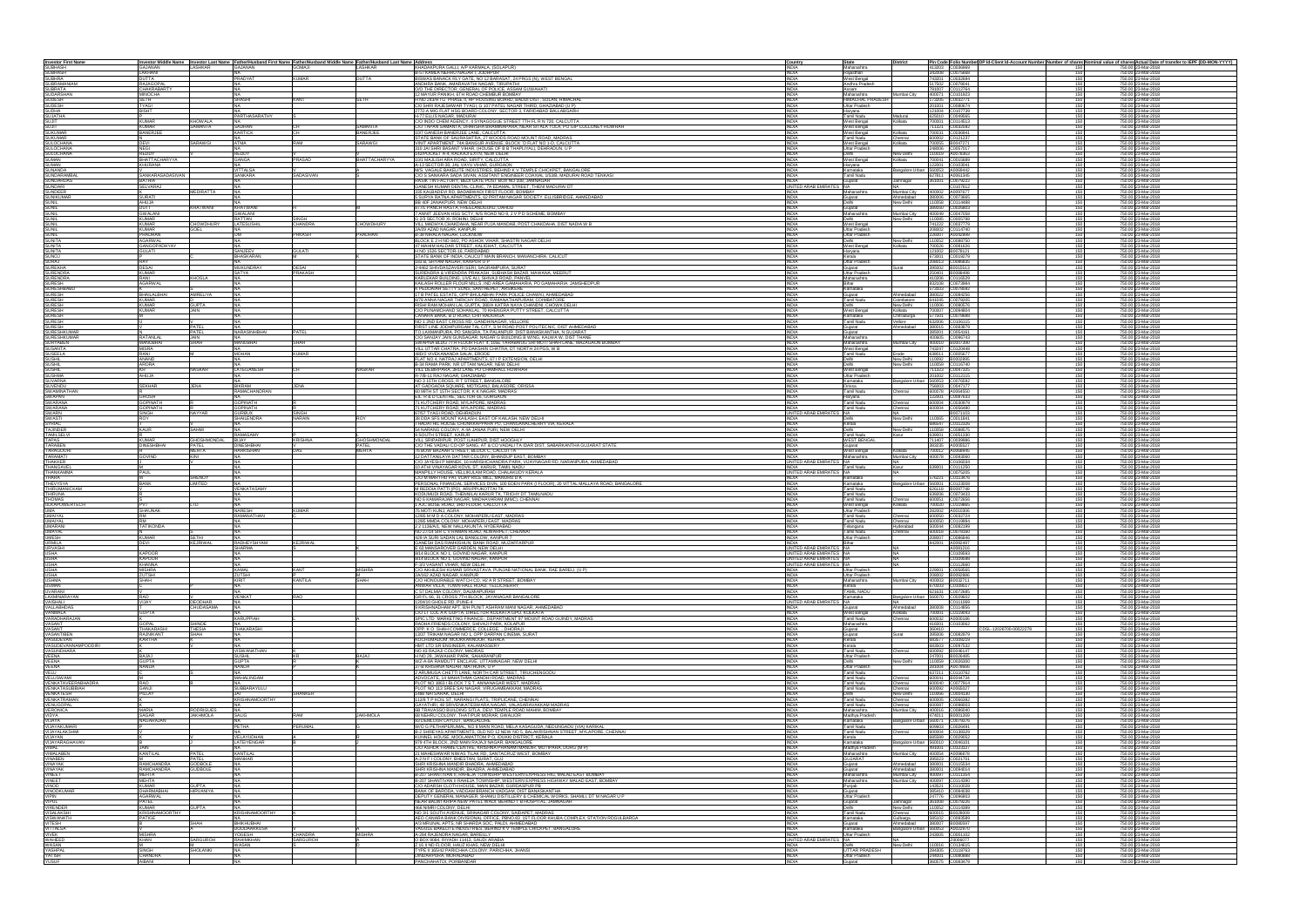| <b>Investor First Name</b>          |                                   |                               |                                       |                              | Investor Middle Name Investor Last Name Father/Husband First Name Father/Husband Middle Name Father/Husband Last Name Address |                                                                                                                                                                                      | Country                             | <b>State</b>                        | <b>District</b>                                           |                                                                   |                                                  |               | Pin Code Folio Number DP Id-Client Id-Account Number Number of shares Nominal value of shares Actual Date of transfer to IEPF (DD-MON-YYYY) |
|-------------------------------------|-----------------------------------|-------------------------------|---------------------------------------|------------------------------|-------------------------------------------------------------------------------------------------------------------------------|--------------------------------------------------------------------------------------------------------------------------------------------------------------------------------------|-------------------------------------|-------------------------------------|-----------------------------------------------------------|-------------------------------------------------------------------|--------------------------------------------------|---------------|---------------------------------------------------------------------------------------------------------------------------------------------|
| ZAHID<br><b>TUI AIKARI</b>          | NAMAKWALA<br>PERUVAD              |                               |                                       |                              |                                                                                                                               | 75/77 BABULLA TANK ROAD, C BLOCK IST FLOOR, FLAT NO 7, SHERIAR BAUG<br>MAUSAM, KUMBLA PO KASARAGOD DT, KERALA                                                                        | <b>INDIA</b><br><b>INDIA</b>        | Maharashtra<br>KERALA               | Mumbai City                                               | 400009 C0136888<br>671321 C0108293<br>A0076855                    |                                                  |               | 750.00 23-Mar-2018<br>750.00 23-Mar-2018                                                                                                    |
| <b><i>AGARWAL</i></b><br>KANTA      | GOYAL                             |                               | <b>BALWANT</b><br>GHANSHYAM           | GOYAL                        |                                                                                                                               | DR BALWANT RAI AGARWAL, 35 C MODEL TOWN NEAR ARYANAGAR, GHAZIABAD UP, 0<br><b>C/6 NITYANAND BAUG, CHEMBUR, BOMBAY</b>                                                                | UNITED ARAB EMIRATES<br>INDIA       | Maharashtra                         | Mumbai City                                               | 400074 B0081926                                                   |                                                  |               | 560.00 23-Mar-2018<br>560.00 23-Mar-2018                                                                                                    |
| ARATI<br>ARJUN                      | <b>BHAVESH</b><br>NIVRUTTI        | RAICHURA<br>YADAV             | <b>BHAVESH</b><br><b>NIVRUTTI</b>     | RAICHURA                     |                                                                                                                               | 3/H WOOLAN MILL, ANAND COLONY, JAMNGAR<br>27/1219, KAKADE PLOTIN, OSMANABAD                                                                                                          | <b>INDIA</b><br><b>INDIA</b>        | Gujarat                             | amnagar                                                   | 361001<br>413501                                                  | SL-12024200-00373585<br>SL-12020000-00238059     |               | 500.00 23-Mar-201                                                                                                                           |
| DAYALAL                             | RAVJIBHAI                         | DALSANIA                      | RAVJIBHAI                             |                              |                                                                                                                               | <b>IT LAKHTAR, TA JODIYA, JAMNAGAR</b>                                                                                                                                               | INDIA                               | Maharashtra<br>Gujarat              |                                                           | 361250                                                            | DSL-12033200-02773831                            |               | 500.00 23-Mar-2018<br>500.00 23-Mar-2018                                                                                                    |
| <b>DILKUMAR</b><br>GOVINDHARAJAN    |                                   |                               | NANJAPP<br>THANGAVEI                  |                              |                                                                                                                               | NANJAPPA KASTHURI NIVAS, HALLIGOTTU VILLAGE, PONNAMPETT, GONIKOPPAL<br>NO 307-5 TEACHERS COLONY, WARD-29, TIRUCHENGODE, NAMAKKA                                                      | INDIA<br><b>INDIA</b>               | Kamataka<br>Tamil Nadu              |                                                           | 571216<br>637209                                                  | CDSL-12048100-00003701<br>DSL-12044700-02962501  | 100           | 500.00 23-Mar-2018<br>500.00 23-Mar-2018                                                                                                    |
| <b>SYANCHANDSUBHAS</b>              | CHAND<br>KISHAN                   | <b>BARDIYA</b><br><b>HARM</b> | SUBHASH<br><b>BULAKI</b>              | CHAND<br><b>DASS</b>         | BARDIYA<br><b>HARMA</b>                                                                                                       | - NO. 152 BHAGATSINGH WARD, TEHSIL - GOTEGAON, DISTRICT - NARSINGHPUR, GOTEGAON<br>NAGOUR ROAD, PO NOKHA, BIKANER                                                                    | INDIA<br>INDIA                      | Madhya Pradesł<br>Rajasthan         |                                                           | 487118<br>334803                                                  | DSL-12020000-00133712<br>DSL-12028900-00474752   |               | 500.00 23-Mar-2018<br>500.00 23-Mar-2018                                                                                                    |
| <b>IITENDER</b><br><b>AXMANBHA</b>  | <b>KUMAF</b><br>ALABHAI           | <b>GOHIL</b>                  | MADAN<br>ALABHAI                      |                              |                                                                                                                               | 21-6-548-550, KUCHE GULAB SINGH, GHANSI BAZAR, HYDERABAD<br>4-2 SENETORIUM, B/H CIVIL HOSPI, KUTCH - MANDVI                                                                          | <b>INDIA</b><br><b>INDIA</b>        | <u>lelangana</u><br>Gujarat         | lyderabad                                                 | 500002<br>370465                                                  | 151-12020600-00162651<br>SL-12033200-01759133    |               | 500.00 23-Mar-2018<br>500.00 23-Mar-2018                                                                                                    |
| <b>MITHLESH</b>                     | KUMAR<br>HAMID                    | SINGH<br>YASIN                | <b>MOHD</b>                           | PRASAD<br>YASIN              | <b>MUFTI</b>                                                                                                                  | 923, VIP COLONY, CIVIL LINE, FATEHPUR<br>HAJI BAGH, BUCH-PORA, SRINAGAR                                                                                                              | <b>INDIA</b><br>INDIA               | Uttar Pradesh<br>Jammu and Kashmir  |                                                           | 212601<br>190011                                                  | DSL-12033200-02866354<br>DSL-12028900-00312981   |               | 500.00 23-Mar-201<br>500.00 23-Mar-2018                                                                                                     |
| PATEL                               | <b>HASMUKHLAL</b>                 | RAYJIBHAI                     | RAYJIBHAI                             |                              |                                                                                                                               | <u>AT KHODAMBA, TA LUNAWADA, DIS PANCHMAHAL, LUNAWADA</u>                                                                                                                            | <b>INDIA</b>                        | Gujarat                             |                                                           | 389230                                                            | CDSL-12033200-01861411                           | 100           | 500.00 23-Mar-2018                                                                                                                          |
| ROHIT<br>SOURABH                    | KUMAR<br>SISODIYA                 | BHASIN                        | GULSHAN<br><b>JAGMOHAN</b>            | <b>KUMAR</b>                 | <b>BHASIN</b>                                                                                                                 | 7 KAMLA NAGAR, VIDYAPITH ROAD, ., VARANASI<br>W NO 4, VIDISHA, GANJBASODA                                                                                                            | <b>INDIA</b><br><b>INDIA</b>        | Uttar Pradesh<br>Madhya Pradesh     |                                                           | 221002<br>464221                                                  | CDSL-12061200-00180712<br>DSL-12033200-01477629  | 100           | 500.00 23-Mar-2018<br>500.00 23-Mar-2018                                                                                                    |
| VANITA<br>RAJESH                    | KOHLI<br>VENNAMANEN               |                               | JUGAL<br>VENNAMANENIK                 | <b>ISHOR</b>                 | KOHLI                                                                                                                         | 33. HARGOVIND ENCLAVE, DELHI<br>F NO 201 SRINIVAS NAGAR COLONY, WEST SRENE ENCLAVE, AMEERPET, HYDERABAD                                                                              | INDIA<br><b>INDIA</b>               | <u>lelangana</u>                    | <b>New Delhi</b><br>Hyderabad                             | 110092<br>500016                                                  | SI-12050700-00001864<br>DSL-12044700-00754517    |               | 500.00 23-Mar-2018<br>475.00 23-Mar-2018                                                                                                    |
| RAKHI<br>IAALAA                     | SINGH<br>JAISWAL                  |                               | RANVIJAY<br>PRAVEEN                   | SINGH<br><b>JAISWAL</b>      |                                                                                                                               | 25/01, SAROJINI NAGAR, CHANKYA PURI, NEW DELHI<br>PRAVEEN BROTHERS, HAZARIBAGH ROAD RANCHI., BIHAF                                                                                   | <b>INDIA</b><br><b>INDIA</b>        | Bihar                               | Vew Delhi                                                 | 110021<br>834001 A0054226                                         | DSL-12044700-03641811                            |               | 405.00 23-Mar-201<br>375.00 23-Mar-2018                                                                                                     |
| BHAT                                |                                   |                               | LATEB                                 |                              | <b>BHAT</b>                                                                                                                   | VIJAYA BANK KANAKAPURA, BANGALORE DIST KARNATAKA                                                                                                                                     | <b>INDIA</b>                        | Kamataka                            |                                                           | 562117 A0022913                                                   |                                                  |               | 375.00 23-Mar-2018                                                                                                                          |
| <b>BHUPENDRA</b><br>BISHWA          | PARMAR<br>NATH                    | HENS                          | KANTIBHAI<br>BHOLA<br>VIJAYAKUMAR     | PARMAR<br>NATH               | <b>HENS</b>                                                                                                                   | B/5 ASHOK NAGAR SOCIETY, DIWALIPURA OLD PADRA ROAD, BARODA<br>/O RAJESH KR BIJAY KR, 161/1 M G ROAD, ROOM NO 19, CALCUTTA                                                            | <b>INDIA</b><br>INDIA               | Gujarat<br>West Bengal              | /adodara<br>Kolkata                                       | 390015 A0024787<br>700007 C0000530                                |                                                  |               | 375.00 23-Mar-2018<br>375.00 23-Mar-2018<br>375.00 23-Mar-2018                                                                              |
| SRIVIDHYA<br>HARENDRA               | <b><i>FIWARI</i></b>              |                               | DINA                                  | NATH                         | TIWARI                                                                                                                        | 5 MUDALLIAPPAPURAM ST, KALLIDAI KURICHI., ., TIRUNELVELI<br>O B TIWARI, VIDYAPURI, KANKARBAG, PATNA                                                                                  | <b>INDIA</b><br><b>INDIA</b>        | Tamil Nadu<br>Bihar                 |                                                           | 627416<br>800020 A0054433                                         | DSL-13023400-00336907                            |               | 375.00 23-Mar-2018                                                                                                                          |
| HARENDRA<br>NARAYANAN               | <b><i>FIWARI</i></b>              |                               | PANDIT<br>MADHAVAN                    | DINANATH<br><b>JAMBIAR</b>   | TIWARI                                                                                                                        | O B TIWARI, BIDYAPURI PATNAKAR NAYAR, PATN<br>FOCK & SHAR BROKERS, 29/177/7 KORAPATH BUILDING, M G ROAD TRICHUR                                                                      | <b>INDIA</b><br><b>INDIA</b>        | Bihar<br>Kerala                     |                                                           | 800020 B0069253<br>680001 C0062156                                |                                                  |               | 375.00 23-Mar-2018<br>375.00 23-Mar-2018                                                                                                    |
| NARAYANAN                           | <b>SATHAPPAN</b>                  |                               | SNARAYANAN<br><b>BALARAM</b>          |                              |                                                                                                                               | NO.27/14 SIR C V RAMAN ROAD, ALWARPET, CHENNAI                                                                                                                                       | <b>INDIA</b>                        | Tamil Nadu                          | Chennai                                                   | 600018 A0066351<br>700007 C0000531                                |                                                  |               | 375.00 23-Mar-2018                                                                                                                          |
| NIDHU<br>NISHA                      | RANJAN<br><b>SATISHKUMAR</b>      | <b>MEHTA</b>                  | <b>SATISHKUMAR</b>                    |                              | <b>MEHTA</b>                                                                                                                  | O RAJESH KR BIJAY KR, 161/1 M G ROAD, ROOM NO 19, CALCUTTA<br>0-2239 HAEP TOWNSHIP, PO KRIBHCO NAGAR, SURAT                                                                          | INDIA<br><b>INDIA</b>               | West Bengal<br>Gujarat              | Kolkata                                                   | 394515 C0010169                                                   |                                                  |               | 375.00 23-Mar-2018<br>375.00 23-Mar-2018                                                                                                    |
| NISHA<br>NITIN                      | <b>VERMA</b><br>PATFI             |                               | <b>ALOK</b><br><b>BHAGVANDAS</b>      | <b>UMAR</b>                  | PATFI                                                                                                                         | DRIENTAL BANK OF COMMERCE, SAHARA STATE, JANKIPURAM, LUCKNOW<br>6 ANJALI SOCEITY, BEHIND RAMBAK MANINAGAR, AHMEDABAI                                                                 | <b>INDIA</b><br><b>INDIA</b>        | U.P.<br>Gujarat                     | Ahmedabad                                                 | 226021<br>380008 A0005616                                         | CDSL-12032700-00086798                           |               | 375.00 23-Mar-2018<br>375.00 23-Mar-2018                                                                                                    |
| PRAKASHBHAI<br>RAJENDRA             | PARSOTTAMBHAI<br>SAHANI           | <b>PATE</b>                   | PARSOTTAM                             | MATHUR<br>AHAN               | PATEL                                                                                                                         | HA VATAVAGA, AT&PO KAYAVAROHAN TAL DABHOI, DIST BAROD.<br>O BOW BAZAR BEDDING STORE, 167-B BIPIN BIHARI GANGULY ST, CALCUTTA                                                         | <b>INDIA</b><br><b>INDIA</b>        | Gujarat<br>West Bengal              | Kolkata                                                   | 391220 A0025292<br>700012 B0088932                                |                                                  |               | 375.00 23-Mar-2018<br>375.00 23-Mar-2018                                                                                                    |
| RAMA<br>RAMADEVI                    | <b>SHANKAR</b>                    |                               | RAM<br>LAKSHMANAN                     | <b>HARITTRA</b>              |                                                                                                                               | 20 KRISHNA NAGAR, SAFDERJUNG ENCLAVE, NEW DELHI<br>11/8 B1 BLOCK, SUSHO SUNITHA COMPLEX, 6TH STREET ASHTALAKSHMI NAGAR, ALLAPAKKAM, CHENNAI                                          | <b>INDIA</b><br>INDIA               | <u> Tamil Nadu</u>                  | New Delhi<br>hennai                                       | 110029 B0000812                                                   |                                                  |               | 375.00 23-Mar-2018<br>375.00 23-Mar-2018                                                                                                    |
| RAMASINGARAM                        |                                   |                               | RAMANATHAN                            |                              |                                                                                                                               | 1/1 LALA KUTTY STREET, PERIAMET, MADRAS                                                                                                                                              | INDIA                               | <b>Tamil Nadu</b>                   | hennai                                                    | 600116 C0007685<br>600003 C0007745                                |                                                  |               | 375.00 23-Mar-2018                                                                                                                          |
| RASHMIRAO<br>RASIKLAL               | SHAH                              |                               | MURALIDHARARAC<br>CHANDULAL           |                              |                                                                                                                               | MODERN CAFE, BESANT ROAD, GOVERNORPET VIJAYAWADA<br>40 ANKUR FLATS PALDI, N N ROAD SANTIVAN, AHMEDABAD                                                                               | <b>INDIA</b><br><b>INDIA</b>        | Andhra Pradesh<br>Gujarat           | Ahmedabad                                                 | 520002 B0066119<br>380007 A0009526                                |                                                  |               | 375.00 23-Mar-2018<br>375.00 23-Mar-2018                                                                                                    |
| SATHAPPAN                           | NARANBHAI                         |                               | NARANBHA<br>SNARAYANAN                |                              | SHAH                                                                                                                          | LAT 11 BLDG A/7 SECTOR 4, SHANTI NAGAR, MIRA ROAD EAST, W R<br>VO 27/14 SIR C V RAMAN ROAD, ALWARPET, CHENNAI                                                                        | UNITED ARAB EMIRATE<br><b>INDIA</b> | Tamil Nadu                          | Chennai                                                   | C0007815<br>600018 A0066350                                       |                                                  |               | 375.00 23-Mar-2018<br>375.00 23-Mar-2018                                                                                                    |
| SHYAM<br><b>SITALAKSHMI</b>         | SUNDER                            | AGARWALA                      | <b>MAHABIR</b><br><b>JANARDHANAM</b>  | PRASAD                       | <b>AGARWALA</b>                                                                                                               | SUREN BUILDING 1ST FLOOR, NEAR RAM MANDIR, POLICE RESERVE LANE, GUWAHATI                                                                                                             | <b>INDIA</b><br><b>INDIA</b>        | Assam<br><u>Tamil Nadu</u>          | hanjavur                                                  | 781001 C0009744<br>613009 B0047407                                |                                                  |               | 375.00 23-Mar-2018<br>375.00 23-Mar-2018                                                                                                    |
| <b>SUKUMARAN</b>                    |                                   |                               | RAJAGOPA                              |                              |                                                                                                                               | W/O P B JANARDHANAN POST BOX NO 306, KARUR VYSYA BANK LTD, THANJAVUR 46 VOC ST, KASTURI BAI NAGAR, TAMBARAM WEST, CHENNAI<br>46 VOC STREET, KASTURI BAI NAGAR, TAMBARAM WEST, CHENNA | INDIA                               | Tamil Nadu                          | hennai                                                    | 600045 C0064463                                                   |                                                  |               | 375.00 23-Mar-2018                                                                                                                          |
| <b>SUKUMARAN</b><br>SURYAWANSHI     | <b>GOVIND</b>                     | SHANKAR                       | RAJAGOPAL<br>SHANKAR                  | SURYAWANSHI                  |                                                                                                                               | A/20 4TH FLOOR VITTHAL PARK, SAMANT WADI, GANGAPUR ROAD, NASIK                                                                                                                       | INDIA<br><b>INDIA</b>               | Tamil Nadu<br>Maharashtra           | hennai                                                    | 600045 C0064464<br>422002 C0031629                                |                                                  |               | 375.00 23-Mar-2018<br>375.00 23-Mar-2018                                                                                                    |
| <u>SURYAWANSHI</u>                  | GOVIND<br>MEENATCHI               | SHANKAR                       | SHANKAR<br><b>AKSHMINARAYANAM</b>     | <b>SURYAWANSHI</b>           |                                                                                                                               | A/20 4TH FLOOR SAMANT WADI, VITTHAL PARK, GANGAPUR ROAD, NASIK D NO-378 T N H B, SINGANALLUR (PO), COIMBATORE                                                                        | <b>INDIA</b><br><b>INDIA</b>        | Maharashtra<br>lamil Nadu           | coimbatore                                                | 422002 C0047127<br>641005 C0010392                                |                                                  |               | 375.00 23-Mar-2018<br>375.00 23-Mar-2018                                                                                                    |
| VASUNDHARA<br>MANSINGBHA            | <b>GANDABHAI</b>                  | VALA                          | <b>VISWANATHAN</b><br><b>GANDABHA</b> |                              |                                                                                                                               | 43 RAJAJI COLONY, VIRUGAMBAKKAM, MADRAS<br>T BODIDAR, TA UNA DIST JUNAGADH, VILLAGE BODIDAR, BODIDAR                                                                                 | <b>INDIA</b><br>INDIA               | Tamil Nadu                          | `hennai                                                   | 600092 A0062590<br>362560                                         | SL-12033200-01251786                             |               | 375.00 23-Mar-2018<br>325.00 23-Mar-2018                                                                                                    |
| MOHAMADAIYUE                        | ABDULKADAR                        | <b>MEMON</b>                  | ABDULKADAR                            | AJIIBRAHIM                   | <b>MEMON</b>                                                                                                                  | AT PO THARAD, TA THARAD, THARAD, THARAD                                                                                                                                              | <b>INDIA</b>                        | Gujarat<br>Gujarat                  |                                                           | 385565                                                            | SL-12044700-01113921                             |               | 320.00 23-Mar-2018                                                                                                                          |
| SANJEEV<br>FEROZ                    | VERMA                             | BHAT                          | GHULAM                                | KISHORE<br><b>AHMAD</b>      | <b>VERMA</b><br><b>BHAT</b>                                                                                                   | HOUSE NO-183 MANGLAPURI MANDI, V&PO SHAHPUR, MUZAFFAR NAGAR, MUZAFFAR NAGAR<br>KACHER PORA, BUDGAM, BUDGAM                                                                           | INDIA<br><b>NDIA</b>                | Uttar Pradesh<br>Jammu and Kashmir  |                                                           | 251318<br>191111                                                  | DSL-12044700-00709782<br>0SL-12018600-00261242   |               | 295.00 23-Mar-201<br>270.00 23-Mar-201                                                                                                      |
| ABDULHAMEED<br>AJAY                 | SAIT<br><b>VILAS</b>              | <b>BASWANT</b>                | ABDUL<br><b>VILAS</b>                 | KAREEM<br><b>BASWANT</b>     | SAIT                                                                                                                          | SUHANA QUARTERS IST FLOOR, MORAKUNNU, CHIRAKARA, THALASSERY<br>RIVER WOOD PARK, BLDG NO 35 SANGARLI GAON, KALYAN SHIL ROAD, THANE                                                    | <b>INDIA</b><br>INDIA               | Kerala<br>Maharashtra               |                                                           | 670104<br>421204                                                  | CDSL-12023900-00046188<br>CDSL-12010600-00916851 |               | 260.00 23-Mar-2018<br>260.00 23-Mar-2018                                                                                                    |
| AJAYKUMAR<br>ANNA                   | <b>BHASKARBH</b><br>IMBA.II       | NISRGANDH                     | <b>BHASKARBH</b><br><b>I IMBAJI</b>   | <b>AANIBHAI</b><br>NISRGANDH | PATEL                                                                                                                         | CHAUHAN VAS, TA.-MATAR., DIST.-KHEDA, HERANJ<br>MONDHA ROAD, ANNA LIMBAJI NISRGANDH, WADWANI, WADWANI                                                                                | <b>INDIA</b><br><b>INDIA</b>        | Gujarat<br>Maharashtra              |                                                           | 387380<br>431122                                                  | DSL-12026800-00117099<br>SL-12028900-00848132    |               | 250.00 23-Mar-2018<br>250.00 23-Mar-2018                                                                                                    |
| DHANAJI<br><b>GOPALAKRISHNAN</b>    | <b>GANPAT</b>                     | <b>KHOMANE</b>                | GANPAT<br><b>SETHURATHINA</b>         | (HANDU                       | <b>KHOMANE</b>                                                                                                                | ADHAV NIVAS, DHANAJI GANPAT KHOMANE, GRAMSEVAK COLONY NAGAR ROAD, BEED<br>LOT NO.15 A 1/181 F , ANNAI SARADHA CITY, VAYALOOR MAIN ROAD, SOMARASAMPETTAI, TRICHY                      | INDIA<br><b>INDIA</b>               | Maharashtra<br>lamil Nadu           |                                                           | 431122                                                            | SL-12028900-00848983                             |               | 250.00 23-Mar-2018                                                                                                                          |
| RANJEET                             | <b>KUMAF</b>                      |                               | GANESH                                | <b>HARMA</b>                 |                                                                                                                               | RAJA BAGICHA BEHIND, ELECTRICITY COLONY, DEOGHAR                                                                                                                                     | <b>INDIA</b>                        |                                     | ruchirapalli                                              | 620102 C0140426<br>814112                                         | OSL-12033200-04164556                            |               | 250.00 23-Mar-2018<br>250.00 23-Mar-201                                                                                                     |
| RUPAK<br>SATYAJIT                   | <b>DASGUPTA</b><br><b>DEBNATH</b> |                               | <b>SURESH</b>                         |                              | DEBNATH                                                                                                                       | VIVEKANANDA SARANI, ITALGACHA, 24 PGS (NORTH), KOLKATA<br>2 NO GOVT COLONI, (PART) ENGLISH BAZAR, MALDA                                                                              | INDIA<br><b>INDIA</b>               | West Bengal<br>West Bengal          | Kolkata                                                   | 700079<br>732103                                                  | DSL-12010900-08065503<br>CDSL-12033200-01439496  |               | 250.00 23-Mar-2018<br>250.00 23-Mar-2018                                                                                                    |
| SUBHASH<br>SYEDABUTHAHIR            | CHANDER                           |                               | <b>VISHNU</b>                         | <b>BHAGWAN</b>               |                                                                                                                               | S/O VISHNU BHAGWAN, PUNJAB COLONY WARD NO. 10, INDRI, KARNAI<br>/63 OJM STREET, KILAKARAI PO, RAMANATHPURAM                                                                          | <b>INDIA</b><br><b>INDIA</b>        | Haryana<br><b>Tamil Nadu</b>        |                                                           | 132041<br>623517                                                  | CDSL-12029900-00282973<br>SL-12044700-07567628   |               | 250.00 23-Mar-2018<br>250.00 23-Mar-2018                                                                                                    |
| <b>HITESH</b><br><b>SUBIR</b>       | HARBHAMBAH<br>CHATTERJEE          | ODHVADIA                      | <b>HARBHAMBAI</b><br>KHAGENDRA        |                              | CHATTERJEE                                                                                                                    | AT SAJDIYARI POST MOTA GUNDA, TAL BHANVAD, BHANVA<br>NBQ 1/11 MILONI MESS, HOSP. RD                                                                                                  | <b>INDIA</b><br>INDIA               | Gujarat                             |                                                           | 360510<br>713325                                                  | SL-12013200-01346508<br>DSL-12021800-00031711    |               | 240.00 23-Mar-2018<br>215.00 23-Mar-201                                                                                                     |
| MAYA                                |                                   | <b>APARIA</b>                 | <b>RAVINDRA</b>                       | NATH                         | TAPARIA                                                                                                                       | ALOK COLONY, HAPUR                                                                                                                                                                   | <b>INDIA</b>                        | West Bengal<br>Uttar Pradesh        |                                                           | 245101 B0026561                                                   |                                                  |               | 185.00 23-Mar-2018                                                                                                                          |
| RASIKLAL<br>RONAK                   |                                   | PATFI<br><b>DIVECHA</b>       | <b>MAGNIRAM</b><br>RAMESHBHAI         | MANIBHAI                     |                                                                                                                               | 501 PRESTIGE COMPLEX, SURAJ PLAZA, SAYAJIGUNJ, BARODA<br>)-37 TRILOK NAGAR, B/H JAYJALARAM NAGAR, BS MOTHERS SCHOOL GOTRI RD, VADODARA                                               | <b>INDIA</b><br>INDIA               | Gujarat<br>Gujarat                  | Vadodara<br>/adodara                                      | 390005 B0014885<br>390015                                         | DSL-13016700-00484498                            |               | 150.00 23-Mar-2018<br>150.00 23-Mar-2018                                                                                                    |
| SAMBHAJIRAC<br>MITESH               | <b>TANSUKHRAL</b>                 | NANDRE<br><b>MFHTA</b>        | <b>DILIP</b><br><b>TANSUKHRAI</b>     | SHRIPAT                      | <b>NANDRE</b><br><b>MFHTA</b>                                                                                                 | PRAMOD NAGAR SECTOR 1, NAKANE ROAD DEOPUR, DHULE<br>27/3 SNEHLATA GANJ BEHIND, AGNIBAN PRESS KASHIDHAM APPT, FLAT NO 403 4TH FLOOR, INDORE                                           | <b>INDIA</b><br><b>INDIA</b>        | Maharashtra<br>Madhya Pradesh       |                                                           | 424002<br>452003                                                  | CDSL-12010907-00123840<br>CDSL-12043300-00020689 |               | 150.00 23-Mar-2018<br>50.00 23-Mar-2018                                                                                                     |
| PRASHANT<br><b>RMS</b>              | <b>JOSHI</b><br>MUTHURAM          |                               | <b>SRIURBADUTTJOSH</b><br>RAMANATHAN  |                              |                                                                                                                               | IOSHI BULIDING, OPP GURUDWARA NTL ROAD, KATHGODAM, KATHGODAM<br>/B3 11TH CROSS, WEST EXTENSION, THILLAINAGAR, TRICHY                                                                 | <b>INDIA</b><br>INDIA               | Uttar Pradesh<br>lamil Nadu         | ruchirapalli                                              | 263139<br>620018                                                  | DSL-12061200-00288406<br>DSL-12029800-00113064   |               | 50.00 23-Mar-2018                                                                                                                           |
| SOBHA                               | <b>DUBY</b>                       |                               | SUBHASH                               | CHAND                        | <b>DUBEY</b>                                                                                                                  | BALAGHAT ROAD KATANGI DIS, BALAGHAT, KATANGI                                                                                                                                         | <b>INDIA</b>                        | Madhya Pradesh                      |                                                           | 481445<br>690505                                                  | OSL-12017501-00036187                            |               | 50.00 23-Mar-2018<br>50.00 23-Mar-2018                                                                                                      |
| SREELATHA<br>BOBBY                  | <b>SURENDRAN</b><br>ABRAHAM       |                               | VASUDEVA<br>ABHAHAM                   | <b>PANICKER</b>              | YAMELETHIL                                                                                                                    | PACHAMKULATHIL HOUSE, PUTHUPPALLIKUNNAM, CHARUMMOOD<br>PUTIYAMELETHIL VEEDU, MYLAPRA, PATHANAMTHITTA                                                                                 | INDIA<br><b>INDIA</b>               | Kerala<br>Kerala                    |                                                           | 689671                                                            | DSL-12044700-04449318<br>SL-12044700-00250955    |               | 30.00 23-Mar-2018<br>25.00 23-Mar-2018<br>25.00 23-Mar-2018                                                                                 |
| DEBI<br>LALIT                       | PRASAD<br><b>TIWARI</b>           | PATRO                         | <b>RABINDRA</b><br><b>RAMESHWAF</b>   | PATRO<br>PRASAD              | <b>TIWARI</b>                                                                                                                 | J-135 VIKAS PURI DELHI, DELHI<br>855 MADAN MAHAL, JABALPUR                                                                                                                           | INDIA<br><b>INDIA</b>               | Delhi<br>Madhya Pradesh             | vew Delhi                                                 | 110018<br>482002                                                  | DSL-12044700-04249846<br>CDSL-12010608-00113337  |               | 25.00 23-Mar-2018                                                                                                                           |
| AMIT<br>AMIT                        | JAIN<br>JAIN                      |                               | <b>UCCHAB</b><br>UCCHAB               | RAJ<br>RAJ                   | GANJ<br>GARG                                                                                                                  | NO 80 THIRUPALLI STREET, SOWCARPET, CHENNAI<br>NO 80 THIRUPATHI STREET, CHENNAI                                                                                                      | INDIA<br>INDIA                      | Tamil Nadu<br>lamil Nadu            | hennai<br>hennai                                          | 600079 C0140897                                                   |                                                  |               | 5.00 23-Mar-2018<br>5.00 23-Mar-2018                                                                                                        |
| <b>BASANT</b>                       | JAIN<br><b>KANWAR</b>             | JCHHABRA.                     | <b>GPATHA</b><br><b>VI.IAY</b>        |                              | <b>SURANA</b>                                                                                                                 | NO 80 THIRUPALLI STREET, SOWCARPET, CHENNAI<br>NO 80 THIRUPALLI STREET, SOWCARPET, CHENNAI                                                                                           | <b>INDIA</b><br><b>INDIA</b>        | Tamil Nadu                          | Chennai                                                   | 600079 C0140987<br>600079 C0140958<br>600079 C0140905             |                                                  |               | 5.00 23-Mar-201                                                                                                                             |
| RASANT                              | KANWAR                            |                               | VIJANAL                               | SURANA                       |                                                                                                                               | O M SAWAN KUMAR JAIN, NO 80 THIRUPALLI STREET, CHENNA                                                                                                                                | INDIA                               | Tamil Nadu<br><b>Tamil Nadı</b>     | Chennai<br>hennai                                         | 600079 C0140993<br>600079 C0140959                                |                                                  |               | 5.00 23-Mar-2018<br>5.00 23-Mar-201                                                                                                         |
| BASANTUCHHABRAJ<br><b>BASANT</b>    | GANG<br>VCHHABRA                  | <b>KANWAR</b><br>GANG         | VIJAY<br>VIJAY                        |                              | <b>SURANA</b><br><b>SURANA</b>                                                                                                | NO 80 THIRUPALLI STREET, SOWCARPET, CHENNA<br>NO 80 THIRUPALLI STREET, IST FLOOR, SOWCARPET, CHENNA                                                                                  | <b>INDIA</b><br><b>INDIA</b>        | <b>Tamil Nadu</b><br>Tamil Nadu     | Chennai<br>Chennai                                        | 600079 C0140899                                                   |                                                  |               | 5.00 23-Mar-2018<br>5.00 23-Mar-2018                                                                                                        |
| MAHAVIRCHAND<br>MAHAVIRCHANDAND     | AND<br>SONS                       | SONS                          | RATANLAL<br>RATANLAL                  |                              |                                                                                                                               | NO 80 THIRUPALLI STREET, IST FLOOR BACKSIDE, SOWCARPET, CHENNAI<br>FINANCIER, 80 THIRUPALLI ST, IST FLOOR, SOWCARPET, CHENNAINO 80 THIRUPALLI STREET, SOWCARPET, CHENNAI             | INDIA<br>INDIA                      | Tamil Nadu<br>Tamil Nadu            | Chennai<br>Chennai                                        | 600079 C0140900<br>600079 C0141070<br>600079 C0140906             |                                                  |               | 5.00 23-Mar-2018<br>5.00 23-Mar-2018                                                                                                        |
| MAHAVIRCHAND IAIN.<br>RAJASHEKAR    |                                   |                               | MAI AYA                               |                              |                                                                                                                               | 5 GENERAL MUTHAIYA, MUDALI STREET, SOWCARPET, CHENNAI                                                                                                                                | <b>INDIA</b>                        | amil Nadu<br>l'amil Nadı            | hennai<br>Chennai                                         | 600001                                                            | DSL-12031500-00170701                            |               | 5.00 23-Mar-2018                                                                                                                            |
| RATAN<br>RATAN                      |                                   | ODHA                          | KISHANLAL<br>KISHANLAL                | ODH/                         |                                                                                                                               | IO 80 THIRUPALLI STREET, SOWCARPET, CHENNAI<br>80 THIRUPALLI STREET, SOWCARPET, CHENNAI                                                                                              | <b>INDIA</b><br><b>INDIA</b>        | <b>Tamil Nadı</b><br>Tamil Nadu     | hennai                                                    | 600079 C0140901<br>600079 C0140990                                |                                                  |               | 5.00 23-Mar-2018<br>5.00 23-Mar-2018                                                                                                        |
| <b>SAW ANKUMAR</b>                  |                                   |                               |                                       | :HAND                        | JAIN                                                                                                                          | NO 80 THIRUPALLI STREET, CHENNAI                                                                                                                                                     | INDIA                               | l'amil Nadu                         | Chennai<br>Chennai                                        | 600079 C0140991<br>600079 C0140995                                |                                                  |               | 5.00 23-Mar-2018                                                                                                                            |
| SHRIPAL<br><b>SUNAINA</b>           | PALECHA<br>GOYAL                  |                               | PRAKASHMA<br>NATHURAM                 | ALECHA<br>GOYAL              |                                                                                                                               | NO 80 THIRUPALLI STREET, CHENNAI<br>FLAT NO. H-1, DEVASSHRI ENCLAVE, ALTO BELLA VISTA, BARDEZ                                                                                        | <b>INDIA</b><br><b>INDIA</b>        | <b>Tamil Nadu</b><br>Maharashtra    | hennai                                                    | 403511                                                            | CDSL-12029900-04311965                           |               | 5.00 23-Mar-2018<br>5.00 23-Mar-2018                                                                                                        |
| SUNITA<br>SUNITA                    | DEVI<br><b>DEVI</b>               |                               | PARASMAL<br>PARASMAI                  | CHHAJER                      |                                                                                                                               | NO 80 THIRUPALLI STREET, SOWCARPET, CHENNAI<br>NO 80 THIRUPALLI STREET, IST FLOOR, SOWCARPET, CHENNA                                                                                 | <b>INDIA</b><br><b>INDIA</b>        | Tamil Nadu<br>Tamil Nadu            | Chennai<br>Chennai                                        | 600079 C0140960                                                   |                                                  |               | 5.00 23-Mar-2018<br>5.00 23-Mar-2018                                                                                                        |
| <b>SURESH</b><br>UCCHAB             | GANPATI<br>RAJ                    | PATIL<br>GANG                 | GANPAT<br>GANPATH                     |                              |                                                                                                                               | 731 / 1 TAPOVAN CHS MHADA NALE, COLONYBLDG NO 8, KOLHAPUR<br>NO 80 THIRUPALLI STREET, IST FLOOR, SOWCARPET, CHENNAI                                                                  | INDIA<br><b>INDIA</b>               | Maharashtra<br>lamil Nadu           | Chennai                                                   | 600079 C0140902<br>416012<br>600079 C0140903                      | DSL-12044700-01608287                            |               | 5.00 23-Mar-2018<br>5.00 23-Mar-2018                                                                                                        |
| <u>UCCHABRAJ</u>                    | GARO                              |                               | <b>GANPATH</b>                        |                              | GANG<br>GARG                                                                                                                  | O M SAWAN KUMAR JAIN, NO 80 THIRUPALLI STREET, CHENNAI                                                                                                                               | <b>INDIA</b>                        | l'amil Nadu                         | hennai                                                    | 600029 C0140994                                                   |                                                  |               | 5.00 23-Mar-2018                                                                                                                            |
| <b>JITENDRA</b>                     |                                   | <b>VORA</b>                   |                                       |                              |                                                                                                                               | AKASHDEEP FLAT NO 304, SODAWALA LANE BORIWALI (WEST), BOMBAY                                                                                                                         | INDIA                               | Maharashtra                         | fumbai City                                               | 400092 B0016085                                                   |                                                  | 313573<br>600 | 23-Mar-2018 Total<br>3000.00 27-Mar-2018                                                                                                    |
| <b>RAJENDRAN</b><br>POHOP           | SINGH                             | AMBA                          |                                       |                              |                                                                                                                               | SPIC HEAVY CHEMICALS DIVS, EXPRESS HIGHWAY, MANALI, CHENNAI<br>3-274-R MODEL TOWN, REWARI DISTT REWARI, HARYANA                                                                      | <b>INDIA</b><br>INDIA               | Tamil Nadu<br>Haryana               | Chennai                                                   | 123401 C0111621<br>123401 C0107185                                |                                                  | 600<br>450    | 3000.00 27-Mar-2018<br>2250.00 27-Mar-2018                                                                                                  |
| POHUP<br>AMBIKA                     | SINGH<br>MALHOTRA                 | AMBA                          |                                       |                              |                                                                                                                               | -274-R MODEL TOWN, REWARI DISTT REWARI, HARYANA<br>2-3 GALI NO-4, GURU NANAK PURA, MODINAGAR                                                                                         | INDIA<br><b>INDIA</b>               | Haryana<br>Uttar Pradesh            |                                                           | 201204 B0097142                                                   |                                                  |               | 2250.00 27-Mar-2018<br>1500.00 27-Mar-2018                                                                                                  |
| <b>AWANTIKA</b><br><b>BADRINATH</b> | PRASAD<br><b>PUVVADA</b>          |                               |                                       |                              |                                                                                                                               | I/F 1/19 NR BAHADURPUR GUMATI, RAJENDRA NAGAR, PATNA<br>108 SHANTINAGAR, HYDFRABAD                                                                                                   | INDIA<br>INDIA                      | 3ihar                               | <del>I</del> yderabad                                     | 800016 B0082376<br>500028 A0039081                                |                                                  |               | 1500.00 27-Mar-2018<br>1500.00 27-Mar-2018                                                                                                  |
| <b>BHADRINATH</b>                   | PUVVADA                           |                               |                                       |                              |                                                                                                                               | 108 SHANTI NAGAR HYDERABAD                                                                                                                                                           | INDIA                               | elangana<br>lelangana               | lyderabad                                                 | 500457 C0096110                                                   |                                                  |               | 1500.00 27-Mar-2018                                                                                                                         |
| KAPILA<br>MAHENDRU                  | DEVIDAS                           | GOHIL                         |                                       |                              |                                                                                                                               | 0 COWLANE BANDU GOKHALE PANTH, NEAR MUGBHAT, BOMBAY<br>1299 SECTOR 33-C, CHANDIGARH                                                                                                  | INDIA<br><b>INDIA</b>               | Maharashtra<br>Chandigarh           | Mumbai City<br>Chandigarh                                 | 400004 B0031176<br>160031 A0026490                                |                                                  | 300           | 1500.00 27-Mar-2018<br>1500.00 27-Mar-2018                                                                                                  |
| NAGESWARA<br>NAVEEN                 | RAO<br><b>MADAN</b>               | <b>PUVVADA</b>                |                                       |                              |                                                                                                                               | 08 SHANTI NAGAR, HYDERABAD<br>14 KASTURBA NAGAR, BHOPAL, M P                                                                                                                         | UNITED ARAB EMIRATES                | lelangana                           | <b>Hyderabad</b>                                          | 160031 A0026490<br>500028 A0039061<br>C0122303<br>600083 C0064402 |                                                  |               | 1500.00 27-Mar-2018<br>1500.00 27-Mar-2018                                                                                                  |
| PADMANABHAN<br>PANKA.I              | RAMANLAL                          |                               |                                       |                              |                                                                                                                               | /5 PARKAVI APARTMENTS, ASHOK NAGAR, SIXTH AVENUE, CHENNAI<br>MONALI PARK SOCIETY, VISHAWAMITRI ROAD, BARODA                                                                          | INDIA<br><b>INDIA</b>               | Tamil Nadu<br>Gujarat               | Chennai<br>/adodara                                       | 390011 A0029961                                                   |                                                  |               | 1500.00 27-Mar-2018<br>1500.00 27-Mar-2018                                                                                                  |
| <b>RAJKUMAR</b><br>RANJANBEN        | PANKAJKUMAR                       | PATEL                         |                                       |                              |                                                                                                                               | SPIC LIMITED (SHIPPING DIVISION), ANNEX 7TH FLOOR, 97 MOUNT ROAD, GUINDY, MADRAS<br>MONALI PARK SOCIETY, VISHWAMITRI ROAD, BARODA                                                    | INDIA<br>INDIA                      | <b>Tamil Nadu</b>                   | Chennai<br>/adodara                                       | 600032 A0000145<br>390011 A0029962                                |                                                  |               | 1500.00 27-Mar-2018<br>1500.00 27-Mar-2018                                                                                                  |
| RAVINDRA                            | <b>SHENDYE</b>                    |                               |                                       |                              |                                                                                                                               | 87/21 BRIDNAVAN SOCIETY, THANE                                                                                                                                                       | <b>INDIA</b>                        | Gujarat<br>Maharashtra              |                                                           | 400601 Y0000721                                                   |                                                  | 300           | 1500.00 27-Mar-2018                                                                                                                         |
| SANJEEVANI<br>SHANKAR               | <b>SHENDYE</b>                    |                               |                                       |                              |                                                                                                                               | 87/21 BRINDVAN SOCIETY, THANE<br>62 MARI AMMAN KOVIL STREET, SATTUR                                                                                                                  | <b>INDIA</b><br><b>INDIA</b>        | Maharashtra<br>Tamil Nadu           |                                                           | 400601 Y0000719<br>626203 C0012391                                |                                                  | 300           | 1500.00 27-Mar-2018<br>1500.00 27-Mar-2018                                                                                                  |
| <b>KAMALUDDIN</b>                   | MANILA                            | }HARM∕                        |                                       |                              |                                                                                                                               | ECTOR-I C/57, P O PETROCHEMICALS TOWNSHIP, DIST VADODARA, (GUJ)<br><b>MF SPIC, GUINDY MADRAS</b>                                                                                     | INDIA<br>INDIA                      | <b>Bujarat</b><br><b>Tamil Nadu</b> | Chennai                                                   | 391345 B0046541<br>600032 A0001422                                |                                                  |               | 1500.00 27-Mar-2018<br>1125.00 27-Mar-2018                                                                                                  |
| AMISH<br>ANIL                       | <b>KUMAF</b><br><b>KUMAF</b>      |                               |                                       |                              |                                                                                                                               | PRADHU NIWAS KHADIAPOLE - 2, RAJMAHEL ROAD, BARODA<br>-01 JAY PEE REWA CEMENT, JAYPEE NAGAR, REWA M P                                                                                | INDIA<br>INDIA                      | Gujarat<br><b>MADHYA PRADESI</b>    | /adodara                                                  | 390001 A0029756<br>486450 C0113315                                |                                                  |               | 750.00 27-Mar-2018<br>750.00 27-Mar-2018                                                                                                    |
| ANJANA                              | <b>NATVERLAI</b>                  | VADHAVANA                     |                                       |                              |                                                                                                                               | DENA BANK STATLIONERY DEPT, JUHU VILE PARLE WEST, BOMBAY                                                                                                                             | <b>INDIA</b>                        | Maharashtra                         | Mumbai City 400056 C0090746                               |                                                                   |                                                  |               | 750.00 27-Mar-2018                                                                                                                          |
| ANUMOLU<br>ASHOK                    | <b>HARIBABL</b><br>SAXENA         |                               |                                       |                              |                                                                                                                               | PLOT NO. 9 1ST FLOOR, MEGA TOWNSHIP, OPP. AYAPPA NAGAR, VIJAYAWADA<br>RESIDENCE NO O-15, HYDEL COLONY, BAREILLY                                                                      | INDIA<br><b>INDIA</b>               | Andhra Pradesh<br>Uttar Pradesh     |                                                           | 520007 C0075455<br>243001 C0116827                                |                                                  |               | 750.00 27-Mar-2018<br>750.00 27-Mar-2018                                                                                                    |
| BANDANA<br><b>BINOD</b>             | <b>GHOSH</b><br><b>KUMAR</b>      | SINGH                         |                                       |                              |                                                                                                                               | VILL PRIYANAGAR, PO B ASHRAM (SHIMURALI), DT NADIA<br>PUNJAB NATIONAL BANK SECTOR-4, CITY CENTRE BOKARO STEEL CITY, DHANBAD                                                          | <b>INDIA</b><br>INDIA               | West Bengal                         |                                                           | 741248 C0046329<br>827004 C0087151                                |                                                  | 150           | 750.00 27-Mar-2018<br>750.00 27-Mar-2018                                                                                                    |
| CHANDRAKALA<br>CHETAN               | DEVI<br>GUPTA                     | LODHA                         |                                       |                              |                                                                                                                               | C/O HINDWIRE NETTING INDUSTRIES, 13 BONFIELD LANE, CALCUTTA<br>O D K GUPTA, KISHANPURA, SAHARANPUR                                                                                   | INDIA<br>INDIA                      | West Bengal<br>Uttar Pradesh        |                                                           | 700001 C0081211<br>247001 C0077281                                |                                                  |               | 750.00 27-Mar-2018<br>750.00 27-Mar-2018                                                                                                    |
| <b>DAHIBEN</b><br>DEEPA             | DHANUKA                           | PATEL                         |                                       |                              |                                                                                                                               | 8/87 PARASNAGAR-1, SOLA ROAD NARANPURA, AHMEDABAD                                                                                                                                    | <b>INDIA</b>                        | Gujarat                             | Ahmedabad   380013 C0084338                               |                                                                   |                                                  |               | 750.00 27-Mar-2018                                                                                                                          |
| DEVARAJ                             |                                   |                               |                                       |                              |                                                                                                                               | C/O HANUMAN TRADING CO, 149 COTTON STREET, CALCUTTA<br>A 6 S M I G QUARTERS, SHENOY NAGAR, MADRAS                                                                                    | <b>INDIA</b><br>INDIA               | West Bengal<br>Tamil Nadu           | Kolkata<br>Chennai                                        | 700007 B0083102<br>600030 C0120770                                |                                                  |               | 750.00 27-Mar-2018<br>750.00 27-Mar-2018                                                                                                    |
| DONATH<br><b>ISHWARBHAIKANJIBHA</b> | <b>DSOUZA</b><br>PATEL            |                               |                                       |                              |                                                                                                                               | DOMINIC SAVIO VIDYALAYA, PANT NAGAR GHATKOPAR E, BOMBAY<br>AT & POST KADA. TA VISNAGAR, DI MEHSANA                                                                                   | <b>INDIA</b><br><b>INDIA</b>        | Maharashtra<br>Gujarat              | Mumbai City                                               | 400086 C0105569<br>384305 C0084115                                |                                                  | 150           | 750.00 27-Mar-2018<br>750.00 27-Mar-2018                                                                                                    |
| <b>IUNF</b><br>KAMAI                | COUTINHO<br><b>KUMAF</b>          | <b>HANUKA</b>                 |                                       |                              |                                                                                                                               | BUNGALOW 61, HUSSAINIWALA ROAD, BELGAUM<br>O HANUMAN TRADING CO, 149 COTTON STREET, CALCUTTA                                                                                         | INDIA<br><b>INDIA</b>               | Kamataka<br>West Bengal             | lelgaum<br>Kolkata                                        | 590009 C0094196<br>700007 B0083100                                |                                                  |               | 750.00 27-Mar-2018<br>750.00 27-Mar-2018                                                                                                    |
| <b>KUMUDBEN</b>                     | <b>JAHAGIRDAR</b>                 | <b>PATE</b>                   |                                       |                              |                                                                                                                               | UNITED WESTERN BANK LTD, HITEK OPP MUSEUM PALADI, AHMEDABAD<br>3/2 KAMAL PARK SOCIETY. B/H ANAND HOSPITAL, ANKLESHWAR                                                                | <b>INDIA</b><br><b>INDIA</b>        | Gujarat                             | Ahmedabad                                                 | 380007 C0084682                                                   |                                                  |               | 750.00 27-Mar-2018                                                                                                                          |
| LALITA                              | <b>DEORA</b>                      |                               |                                       |                              |                                                                                                                               | 112 MISHRA RAJAJI KA RASTA CHAND, POLE BAZAR C/O AMITSALES, JAIPUR                                                                                                                   |                                     | Gujarat<br>Rajasthan                |                                                           | 393001 C0011538<br>302001 C0089096                                |                                                  |               | 750.00 27-Mar-2018<br>750.00 27-Mar-2018                                                                                                    |
| LATA<br><b>MAHENDRA</b>             | MITTAL<br>MANILAI                 | BHAYAMI                       |                                       |                              |                                                                                                                               | W/O SR MAHESH KUMAR MITTAL, C/O S B OF PATIALA OVERSEAS BRANCH, MILLER GANJ LUDHIANA<br>59 RAMJI RAVJI LALAN BLDG, 5TH RASTA MULUND WEST, MULUND WEST BOMBAY                         | UNITED ARAB EMIRA<br>INDIA          | Maharashtra                         | Mumbai City                                               | 400080 A0092015                                                   | A0043926                                         |               | 750.00 27-Mar-2018<br>750.00 27-Mar-2018                                                                                                    |
| MANDAKINI<br>NAFISAABDULABHA        | <b>GHADI</b>                      | <b>ARIKH</b><br>YALI          |                                       |                              |                                                                                                                               | 61 SYRIAN CHURCH RD NO 1, COIMBATORE<br>V3 BUNYAN GROUND FLOOR, OPP JAIN TEMPLE LOVELANE X ROAD, BYCULLA BOMBAY                                                                      | <b>INDIA</b><br><b>INDIA</b>        | Tamil Nadu<br>Maharashtra           | Coimbatore 641001 C0115644<br>Mumbai City 400027 C0086302 |                                                                   |                                                  |               | 750.00 27-Mar-2018<br>750.00 27-Mar-2018                                                                                                    |
| NAGA<br>PADMASAMPT                  | <b>SURESH</b>                     |                               |                                       |                              |                                                                                                                               | 15 VENKAT RANGAM STREET, II LANE TRIPLICANE, MADRAS<br>C/O H SAMPATLAL, MERUGIRI OPP R M C YARD B H ROAD, ARSIKERE (KARNATAKA)                                                       | INDIA<br><b>INDIA</b>               | Tamil Nadu<br>Kamataka              | Chennai                                                   | 600005 C0099763<br>573103 A0055209                                |                                                  |               | 750.00 27-Mar-2018<br>750.00 27-Mar-2018                                                                                                    |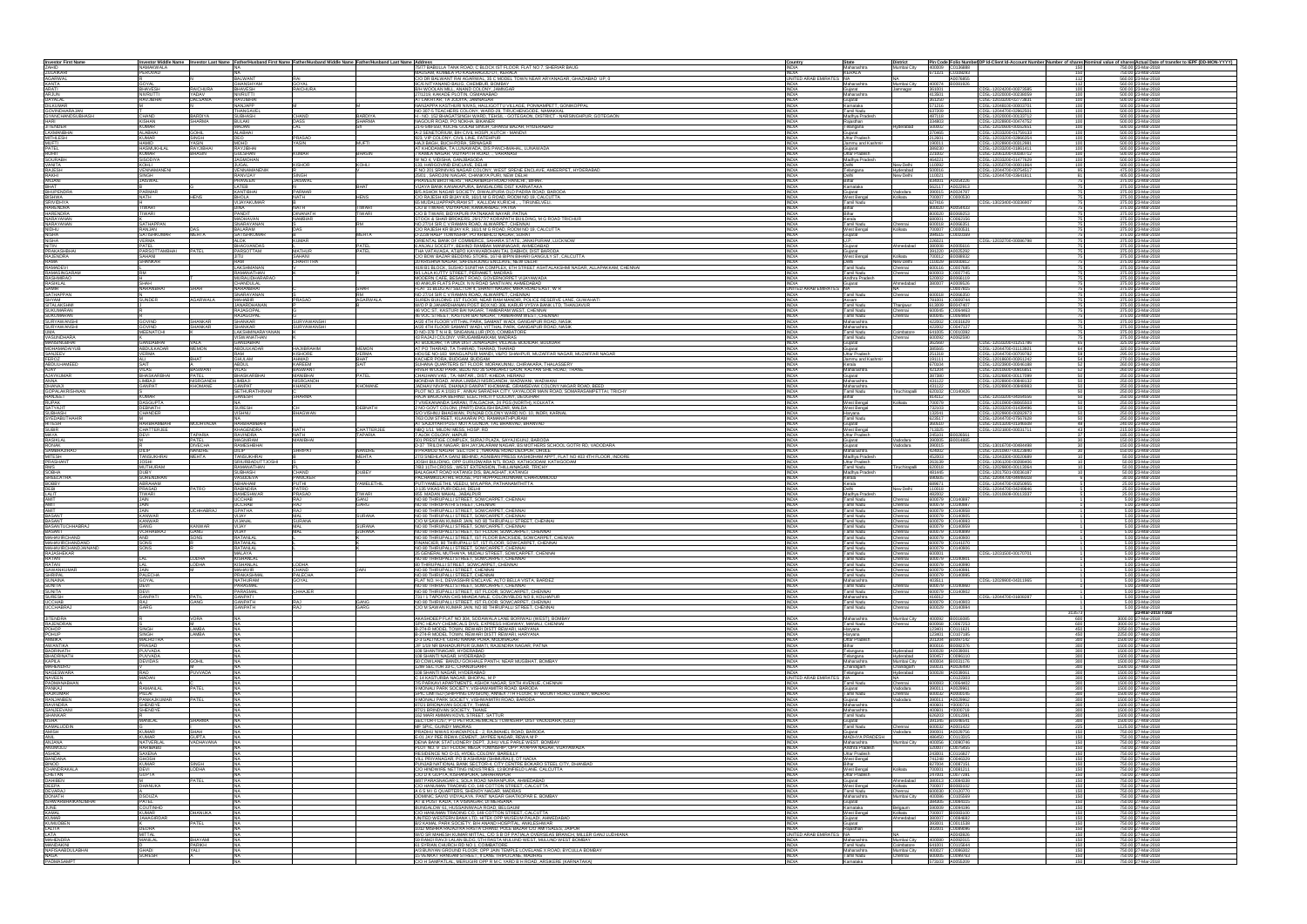| <b>Investor First Name</b><br>POHOP                   | SINGH                                                 |                                      |                                             |                                                   | <u>Investor Middle Name Muvestor Last Name Father/Husband First Name Father/Husband Middle Name Father/Husband Last Name Address [</u> | B-274-R MODEL TOWN, REWARI DT, HARYANA                                                                                                                                                                                                                | Country<br><b>INDIA</b>                      | State<br>Haryana                                  | <b>District</b>                         |                                                                                                                   | Pin Code Folio Number DP Id-Client Id-Account Number Number of shares Nominal value of shares Actual Date of transfer to IEPF (DD-MON-YYYY) |
|-------------------------------------------------------|-------------------------------------------------------|--------------------------------------|---------------------------------------------|---------------------------------------------------|----------------------------------------------------------------------------------------------------------------------------------------|-------------------------------------------------------------------------------------------------------------------------------------------------------------------------------------------------------------------------------------------------------|----------------------------------------------|---------------------------------------------------|-----------------------------------------|-------------------------------------------------------------------------------------------------------------------|---------------------------------------------------------------------------------------------------------------------------------------------|
| <b>RADHAKRISHNAN</b><br>RAJAKUMAR                     |                                                       |                                      |                                             |                                                   |                                                                                                                                        | VARAYANAGRUHAM, PLOT NO 1 AND PART OF 2, INDIAN BANK COLONY, SELAIYUR CHENNA<br>52 PERIAR PATHAI, CHOOLAIMEDU, MADRAS                                                                                                                                 | <b>INDIA</b><br><b>INDIA</b>                 | Tamil Nadu<br>Tamil Nadu                          | :hennai<br>Chennai                      | 123401 C0115718<br>600073 C0063937<br>600094 C0019575                                                             | 750.00 27-Mar-2018<br>750.00 27-Mar-2018<br>750.00 27-Mar-2018<br>750.00 27-Mar-2018                                                        |
| <b>RAJENDIRAN</b><br>RAJFNDRA<br><b>RAKSHA</b>        | RATHOD                                                | KESHWANI                             |                                             |                                                   |                                                                                                                                        | LECTRICAL DEPT, SPIC HCD MANALI, CHENNAI<br><u>%O DAKSHA PRAVIN SHAH, BESIDES ARVIND SAWMILL, ABOVE KRISHNA PLYWOOD CENTRE, LAKKAS PITHA ROAD VADODARA</u><br>VADVA PANWADI ROAD, OPP STATE BANK OF SAURASHTRA, BHAVNAGAR                             | <b>INDIA</b><br><b>INDIA</b><br><b>INDIA</b> | Tamil Nadu<br>Gujarat<br><b>Bujarat</b>           | Chennai<br>Vadodara<br><b>Bhavnagar</b> | 600068 C0057315<br>390001 C0044172<br>364001 C0083255                                                             | 750.00 27-Mar-2018                                                                                                                          |
| RAMASAMYSP<br>RAMESH                                  | RANI                                                  |                                      |                                             |                                                   |                                                                                                                                        | SUPER SALE CORPORATION, 72-73 ARCOT ROAD, VADAPALANI, MADRAS<br>882/57 TRI NAGAR, DELHI                                                                                                                                                               | <b>INDIA</b><br><b>INDIA</b>                 | Tamil Nadu<br>Delhi                               | Chennai<br>New Delhi                    | 600026 C0051262<br>110035 C0077343<br>150                                                                         | 750.00 27-Mar-2018<br>750.00 27-Mar-2018<br>750.00 27-Mar-2018                                                                              |
| RAMESHBHAI<br><b>RUDOLPH</b>                          | <b>BHANSALI</b><br>COUTINHO                           |                                      | NΔ                                          |                                                   |                                                                                                                                        | B-14 JINESHWAR TENAMENT, VIBHAG I RANNA PARK GHATLODIA, AHMEDABAD<br>BUNGALOW 61, HUSSAINIWALA ROAD, BELGAUM<br>CO ADIL WATCH CO, 14 RADHA BAZAR LANE SHOP NO E10, CALCUTTA                                                                           | <b>INDIA</b><br><b>INDIA</b>                 | Gujarat<br>Kamataka                               | Ahmedabad<br>Belgaum                    | 380061 A0015215<br>150<br>590009 C0094189                                                                         | 750.00 27-Mar-2018<br>750.00 27-Mar-2018                                                                                                    |
| SAFIA<br>SANDEEP<br>SANJAY                            | <b>JAMSHED</b><br>JAIN<br>RAMANLAL                    | HAH                                  |                                             |                                                   |                                                                                                                                        | SANDEEP ENTERPRISES, 10 NAI SARAK, JODHPUR RAJ<br>183-2196 PRIYA APARTMENT, NARANPURA SOLA ROAD, AHMEDABAD                                                                                                                                            | <b>INDIA</b><br><b>INDIA</b><br><b>INDIA</b> | West Bengal<br>Rajasthan<br>Gujarat               | Kolkata<br>Ahmedabad                    | 700001 A0069016<br>342001 C0089317<br>150<br>380013 C0084094                                                      | 750.00 27-Mar-2018<br>750.00 27-Mar-2018<br>750.00 27-Mar-2018                                                                              |
| SANTHA<br>SHAKUNTALA                                  | <b>KUMAR</b><br>DAS                                   |                                      |                                             |                                                   |                                                                                                                                        | 'A SRI RAMAN SALAI, SRINIVASA NAGAR, T V K NAGAR, MADRAS<br>C/O SURENDRA KUMAR DAS A A, ELECTRICAL CIRCLE, CHAIBASA                                                                                                                                   | <b>INDIA</b><br><b>INDIA</b>                 | Tamil Nadu<br>Bihar                               | hennai                                  | 600110 C0055817<br>833201 C0038322<br>150                                                                         | 750.00 27-Mar-2018<br>750.00 27-Mar-2018                                                                                                    |
| SHASHI<br>SHASHIKAN<br>SUBBARAMAN                     | <b>BALA</b>                                           | <b>KAPOOR</b><br>MEHTA               |                                             |                                                   |                                                                                                                                        | C/O L 401 SHASTRI NAGAR, MEERUT CITY UP<br>4 SHATRUKHANA, NEAR DEV BAUGE, JAMNAGAR, (GUJARAT)<br>7 OLD T C CROSS ROAD 1, KADMA, JAMSHEDPUR                                                                                                            | <b>INDIA</b><br><b>INDIA</b><br><b>INDIA</b> | RAJASTHAN<br>Gujarat                              | Jamnagar                                | 350005 C0088961<br>150<br>361001 C0123868<br>831005 C0107998                                                      | 750.00 27-Mar-2018<br>750.00 27-Mar-2018<br>750.00 27-Mar-2018                                                                              |
| <b>SUBHASH</b><br><b>JUDHABEN</b>                     | <b>HANDRA</b><br>AJITKUMAR                            | PUROHIT                              |                                             |                                                   |                                                                                                                                        | 359/A JHARNA COLONY, P O DT SAHIBGANJ, BIHAR<br>1856 DHANTURA POLE, DARIAPUR LUNSAWADA, AHMEDABAD                                                                                                                                                     | <b>INDIA</b><br><b>INDIA</b>                 | Bihar<br>Bihar<br>Gujarat                         | hmedabad                                | 816109 C0043029<br>150                                                                                            | 750.00 27-Mar-2018                                                                                                                          |
| <b>SUHAS</b><br><b>SURESH</b>                         | <b>KUMAR</b>                                          | 3ASAWEKA                             |                                             |                                                   |                                                                                                                                        | HANSRAJ BLDG TILAK CHOWK, NR POST OFFICE AT KALYAN, DIST THANE<br>9 25 49 GUNDUVARI ST, RAJAHMUNDRY                                                                                                                                                   | <b>INDIA</b><br><b>INDIA</b>                 | Maharashtra<br>Andhra Prades                      |                                         | 380001 C0096935<br>421301 C0076904<br>533101 C0092834                                                             | 750.00 27-Mar-2018<br>750.00 27-Mar-2018<br>750.00 27-Mar-2018                                                                              |
| <b><i>FRIVEDI</i></b><br>VALLABHANENI<br><b>VEENA</b> | <b>GOPAL</b><br><b>KHATTAR</b>                        | <b>KRISHNA</b>                       |                                             |                                                   |                                                                                                                                        | (ADMN) HIND ZINC LTD, PO ZAWAR MINES, DIST UDAIPUR, (RAJ)<br>PLOT NO 10 P&T COLONY, GANDHI NAGAR PO NEW BAKARAM, HYDERABAD<br>HOUSE NO 1047, SECTIR 4, R K PURAM, NEW DELHI                                                                           | <b>INDIA</b><br><b>INDIA</b><br><b>INDIA</b> | Rajasthan<br>Telangana<br>Delhi                   | Hyderabad<br>New Delhi                  | 313901 C0060550<br>500380 C0099504<br>150<br>110022 C0014175<br>150                                               | 750.00 27-Mar-2018<br>750.00 27-Mar-2018<br>750.00 27-Mar-2018                                                                              |
| VENKATA<br><b><i>VENUGOPAL</i></b>                    | RAMULU                                                |                                      |                                             |                                                   |                                                                                                                                        | D NO 11 10 33, FORT, HINDPUR<br>555 AVENUE ROAD, BANGALORE                                                                                                                                                                                            | <b>INDIA</b><br><b>INDIA</b>                 | Andhra Pradesl<br>Kamataka                        |                                         | 515201 C0107377<br>langalore Urban 560052 C0092371                                                                | 750.00 27-Mar-2018<br>750.00 27-Mar-2018                                                                                                    |
| VIJAYASAI<br>VIJAYASAI<br><b>KANDASAM</b>             | REDDY<br><b>REDDY</b>                                 |                                      |                                             |                                                   |                                                                                                                                        | LOT NO 98 3RD CROSS STREET, GILL NAGAR, CHOOLAIMEDU, MADRAS<br>PLOT NO 98 3RD CROSS STREET, GILL NAGAR, CHOOLAIMEDU, MADRAS<br>36/114 THAPATTINAM, METTURDAM, TAMILNADL                                                                               | <b>INDIA</b><br><b>INDIA</b>                 | Tamil Nadu<br>Tamil Nadu                          | hennai<br>Chennai                       | 600094 B0086347<br>600094 C0003256<br>150                                                                         | 750.00 27-Mar-2018<br>750.00 27-Mar-2018                                                                                                    |
| LALITHA<br>SANGEETA                                   | <b>SETHIA</b>                                         |                                      | NA.                                         |                                                   |                                                                                                                                        | C/O MR SRINIVASA, STATE BANK OF MYSORE PO GANESHGUDI, N K KARNATAKA<br>BIMAL CO 7 SAMBHY MULLICK LANE, CALCUTTA                                                                                                                                       | <b>INDIA</b><br><b>INDIA</b><br><b>INDIA</b> | Tamil Nadu<br>Kamataka<br>West Bengal             | Kolkata                                 | 636402 C0007918<br>581365 B0071332<br>700002 C0007996                                                             | 375.00 27-Mar-2018<br>375.00 27-Mar-2018<br>375.00 27-Mar-2018                                                                              |
| <b>VINOD</b>                                          |                                                       | PATF                                 |                                             |                                                   |                                                                                                                                        | PLOT NO-229/1 AMRAPALIAPT, SECTOR 22, GANDHI NAGAR                                                                                                                                                                                                    | <b>INDIA</b>                                 | Gujarat                                           |                                         | 382022 A0007880<br>15525                                                                                          | 375.00 27-Mar-2018<br>27-Mar-2018 Tota                                                                                                      |
| <b>NEELABEN</b><br>SUNIL                              | CHIRAGBHA<br>KUMAR                                    |                                      | CHAUDHAR<br><b>HANDESHWAR</b>               | MOHAN<br>PRASAD                                   | SAHA                                                                                                                                   | HIBNAGAR, AGARTALA<br>4 OMNAGAR, M G ROAD BARDOLI, SURAT, GUJARAT<br>1.NO.-39 , RAMMOORTI NAGAR, TOWN-VILLAGE.-HILSA ANCHAL HILSA, DISTT.-NALANDA                                                                                                     | <b>INDIA</b><br><b>INDIA</b><br><b>INDIA</b> | Tripura<br>Gujarat                                |                                         | IN-302978-10066394<br>2000<br>394601<br>IN-300513-13999428<br>2000<br>801302<br>IN-302365-10578960<br>2000        | 0000.00 03-Apr-2018<br>10000.00 03-Apr-2018<br>10000.00 03-Apr-2018                                                                         |
| NAR.IIS<br><b>SAMEER</b>                              | ZAIDI<br><b>MEHTA</b>                                 |                                      | <b>NATWAR</b>                               |                                                   | HUSAIN<br><b>MEHTA</b>                                                                                                                 | 171 AZAD CO OP HSG SOC, 111 PATPARGANJ, NEW DELHI<br>449 A USHA NAGAR EXTN, INDORE MADHYA PRADESH                                                                                                                                                     | <b>INDIA</b><br><b>INDIA</b>                 | Madhya Pradesh                                    | New Delh                                | 110092<br>IN-300476-43444317<br>1995<br>452001<br>IN-300214-12457681<br>1014                                      | 9975.00 03-Apr-2018<br>5070.00 03-Apr-2018                                                                                                  |
| <b>GOPALBHAI</b><br>NAGENDRA                          | PRASAD                                                | <b>AJUDIYA</b><br><b>CHOUDHARY</b>   | <b>HARIBHAI</b><br><b>RAM</b>               | BAHUDAR                                           | <b>AJUDIYA</b><br>CHOUDHARY                                                                                                            | 4 NANDANVAN SOCIETY, NANDANVAN SOCIETY, RANJIT SAGAR ROAD, JAMNAGAR<br>S/O RAMBAHADUR CHOUDHARY, LACHHUA NIWAS WARD 26 RAGHUNATHPURI, CHAKMAHILA SITAMARHI BAZAR SITAMARHI, SITAMARHI                                                                 | <b>INDIA</b><br><b>INDIA</b>                 | Gujarat<br>Bihar                                  | Jamnagar                                | 361005<br>IN-301276-30506906<br>1000<br>IN-301774-10447246<br>1000<br>843302                                      | 5000.00 03-Apr-2018<br>5000.00 03-Apr-2018<br>5000.00 03-Apr-2018                                                                           |
| SANGEETA<br>ANII<br><b>OKESH</b>                      | <b>GOSWAMI</b><br><b>KUMAR</b>                        | <b>OE</b>                            | NARENDER<br><b>PHOOLCHAND</b>               | <b>KUMAR</b><br><b>GOSWAMI</b><br>OEL.            |                                                                                                                                        | 09, JANAKPURI, SAHARANPUF<br>GURUDWARA ROAD, JWALAPUR, HARIDWAR, UTTRANCHAL<br>- 2/56, YAMUNA VIHAR, DELHI                                                                                                                                            | <b>INDIA</b><br><b>INDIA</b><br><b>INDIA</b> | Uttar Pradesh<br>Uttar Pradesh<br>Jelhi           | New Delhi                               | 247001<br>IN-301557-20956379<br>1000<br>249407<br>IN-300206-10897856<br>800<br>110053<br>IN-300206-1005625        | 4000.00 03-Apr-2018<br>3750.00 03-Apr-2018                                                                                                  |
| <b>SHANTI</b><br>SUMAN                                | LAL                                                   |                                      | <b>ASHWANI</b>                              | <b>KUMAR</b>                                      |                                                                                                                                        | RB-29 DUKE GARDEN, CROWN APPT. FOURTH FLOOR, RAGHUNATHPUR, KOLKATA<br>C/O S K WADHWA 195/23, DLF COLONY, ROHTAK                                                                                                                                       | <b>INDIA</b><br><b>INDIA</b>                 | West Bengal<br>Haryana                            | Kolkata                                 | 700059<br>IN-300773-1000372<br>124001<br>IN-300118-10439983                                                       | 3750.00 03-Apr-2018<br>3750.00 03-Apr-2018                                                                                                  |
| SYFD.<br>DHANASEKAR                                   | AMMAR                                                 | <b>IUSAIN</b>                        | PALANISAMY                                  | ASRAR                                             | HUSAIN                                                                                                                                 | 3-1/53 SECTOR P, ALIGANJ, LUCKNOW<br>C/O A P A TEXTILES, 10/11 C MILL ROAD, SOMANUR, COIMBATORE                                                                                                                                                       | <b>INDIA</b><br><b>INDIA</b>                 | Uttar Pradesh<br>Tamil Nadu                       |                                         | 226020<br>IN-301557-10571030<br>641668<br>600<br>IN-300214-10344465                                               | 3750.00 03-Apr-2018<br>3000.00 03-Apr-2018                                                                                                  |
| RAMANATHAN<br>ASHISH                                  | PALANIYANDI<br>KISHORE                                |                                      | PALANIYANDI<br><b>TARSEM</b>                | RAMESH                                            |                                                                                                                                        | 13/144 VIII CROSS, ANNA NAGAR, CHENGALPATTU<br>CENTRAL BANK OF INDIA, THATIPUR, GWALIOR MF<br>3259, WARD NO 1, NAKODAR (JALANDHAR)                                                                                                                    | <b>INDIA</b><br><b>INDIA</b>                 | Tamil Nadu<br>Madhya Pradesh                      |                                         | 603001<br>IN-300441-10815045<br>600<br>474011<br>IN-300888-14387355<br>500<br>144040<br>N-302404-10186696         | 3000.00 03-Apr-2018<br>2500.00 03-Apr-2018<br>2500.00 03-Apr-2018                                                                           |
| PRADEEP<br>JANABANA                                   | NARAYANA                                              |                                      | SANKARAIAH<br>NARSIMHA                      | SETTY                                             | BALIJA                                                                                                                                 | H NO 9/117/A BESIDE AUDIT OFFICE, KRISHNA NAGAR, KURNOOL, ANDHRA PRADESH<br>HOUSE NO 6/8/44/2, NAMDEV WADA, NIZAMABAD                                                                                                                                 | <b>INDIA</b><br><b>INDIA</b>                 | Andhra Pradesl<br>Telangana                       | Kurnool<br>Nizamabad                    | 518002<br>IN-300513-13192827<br>500<br>503001<br>N-301696-10670925<br>461                                         | 2500.00 03-Apr-2018<br>2305.00 03-Apr-2018<br>2250.00 03-Apr-2018                                                                           |
| PARESH<br>SIVASUBRAMANIAI                             | VEERENDRA                                             | ODAYA                                | VEERENDRA<br>MUTHUKUMARAS                   | LODAYA                                            |                                                                                                                                        | RACHOTESHWAR ROAD, NEAR KANNADA BOYS SCHOOL, GADAG<br>OLD NO B 58 / 54 NEW NO 14, 13TH CROSS STREET, MAHARAJA NAGAR, TIRUNELVELI                                                                                                                      | <b>INDIA</b><br><b>INDIA</b>                 | Kamataka<br>Tamil Nadu                            | Gadag<br>Tirunelveli                    | IN-301926-30154916<br>582101<br>627011<br>IN-301080-22568976<br>450                                               | 2250.00 03-Apr-2018                                                                                                                         |
| <b>SUDHIR</b><br>SHANMUGAM<br>RA.I                    | KAKAR<br><b>KUMAR</b>                                 |                                      | SARDARI<br>VENKATESAN<br>ATEGULAB           | CHAND                                             | KAKAR<br><b>GUPTA</b>                                                                                                                  | C-22, GITANJALI ENCLAVE, SAKET, NEW DELHI<br>NO. 1124, WEST END COLONY, MUGAPPAIR, CHENNAI<br>J-12/5 PLOT NO-13, NAGAR COLONY, RAMKATORA, VARANASI                                                                                                    | <b>INDIA</b><br><b>INDIA</b><br><b>INDIA</b> | Delhi<br>Tamil Nadu<br>Uttar Pradesh              | New Delhi<br>Chennai                    | 110017<br>IN-301241-10009869<br>450<br>448<br>600050<br>IN-300597-10025087<br>21001<br>IN-301557-20797109<br>400  | 2250.00 03-Apr-2018<br>2240.00 03-Apr-2018<br>2000.00 03-Apr-2018                                                                           |
| ANITA<br><b>ASHOK</b>                                 | <b>JAIN</b><br><b>KUMAR</b>                           | SATPATHY                             | <b>SHRIYANS</b>                             | <b>KUMAR</b>                                      | <b>JAIN</b>                                                                                                                            | IST FLOOR, B-1/136 YAMUNA VIHAR, DELHI<br>BIKASH NAGAR, JATNI, KHURDHA                                                                                                                                                                                | <b>INDIA</b><br><b>INDIA</b>                 | Delhi<br>Orissa                                   | New Delh                                | 110053<br>IN-300888-14219146<br>300<br>52050<br>N-301250-28083253                                                 | 1500.00 03-Apr-2018<br>1500.00 03-Apr-2018                                                                                                  |
| <b>BISWANATH</b><br>DHANDAPANI                        | <b>GHOSH</b>                                          |                                      | <b>SUBBA</b>                                | RAYA                                              | NADAR                                                                                                                                  | 14 REGENT PLACE, REGENT PARK, CIRCUS AVENUE, KOLKATA<br>185 ARUNACHALA NAGAR, PASUPATHIPALAYAM KARLIR                                                                                                                                                 | <b>INDIA</b><br><b>INDIA</b>                 | West Bengal<br><b>Tamil Nadu</b>                  | Kolkata<br>Karur                        | 700040<br>IN-302105-10780538<br>300<br>639004<br>IN-300175-10276970                                               | 1500.00 03-Apr-2018<br>1500.00 03-Apr-2018                                                                                                  |
| DUKSHABHANJAN<br>GHANSHYAM<br><b>GIRIRAJ</b>          | <b>SATPATI</b><br>PATHAK<br><b>KISHORE</b>            | PATEI                                | LATE<br>PATFI                               | <b>DEONATH</b>                                    | <b>PATHAK</b>                                                                                                                          | VILL JAGANNATHPUR, P O SIMLAPAL P S SIMLAPAL, DIST BANKURA<br>SA-17/1A--4K-1 SRIKRISHNA NAGAR, COLONY, PAHARIA, VARANASI<br>R S NO 384/1 C PLOT NO 16+17/B, KHARE GROUP HOUSING PROJECT, OLD DHAMNI ROAD INAMDHAMNI P O, VISHRAMBAG SANGLI MAHARSHTRA | <b>INDIA</b><br><b>INDIA</b><br><b>INDIA</b> | West Bengal<br>Uttar Pradesh<br>Maharashtra       |                                         | IN-300360-22383229<br>722151<br>300<br>IN-300556-10159312<br>221007<br>300<br>416416<br>IN-300450-12763159<br>300 | 1500.00 03-Apr-2018<br>1500.00 03-Apr-2018<br>1500.00 03-Apr-2018                                                                           |
| <b>JYOTSHNABEN</b><br>KANTILAL                        | <b>MEHTA</b>                                          |                                      | NARESH<br>AMARCHAND                         | KANTILAL                                          | <b>MEHTA</b>                                                                                                                           | 3 SUDERSHAN COMPLEX, NEAR VISHAWER MAHADEV, PREMCHAND NAGAR ROAD, VASHATRAPUR AHMEDABAD<br>OLD NO.6 (NEW NO.11), DEVARAJ STREET, II FLOORPATTALAM, CHENNA                                                                                             | <b>INDIA</b><br><b>INDIA</b>                 | Gujarat<br>lamil Nadu                             | Ahmedabad<br>hennai:                    | 380015<br>IN-301151-13471982<br>300<br>600012<br>N-301637-40416265                                                | 1500.00 03-Apr-2018<br>1500.00 03-Apr-2018                                                                                                  |
| MADHAV<br>MALATHI                                     | <b>DHONDO</b>                                         | <b>JOSHI</b>                         | <b>DHONDO</b><br>JEYABALU                   | <b>JOSHI</b>                                      |                                                                                                                                        | 2 BLOSSOM COOPERATIVE HOUSING, SOCIETY LTD. LAXMAN MHATRE X ROAD, DAHISAR (W), MUMBA<br>66 KRISHNA ROAD, NEW PERUNGALATHUR, CHENNAI                                                                                                                   | <b>INDIA</b><br><b>INDIA</b>                 | Maharashtra<br>Tamil Nadu                         | Mumbai City<br>Chennai                  | IN-300386-10065324<br>400068<br>600063<br>IN-300441-1019772<br>300                                                | 1500.00 03-Apr-2018<br>1500.00 03-Apr-2018                                                                                                  |
| NIZAMUDEEN<br>PRATAP<br>RAM                           | CHANDRA<br><b>PRAKASH</b>                             | LAKHMANI                             | <b>JULAM</b><br>BHOLANATH<br>GANGA          | <b>KADER</b><br>DAS<br>RAM                        | LAKHMANI                                                                                                                               | LIGHT HOUSE, 36 PEERODUM STREET, NAGORE<br>KHARIDA GATE, PO KHARAGPUR, DIST MIDNAPORE, W B<br>H NO-A-8, SURAJ KUND COLONY, GORAKHPUR                                                                                                                  | <b>INDIA</b><br><b>INDIA</b>                 | <b>Tamil Nadu</b><br>West Bengal                  | Vagapattinam                            | IN-300360-10025261<br>11002<br>IN-301250-28349398<br>721301<br>273015<br>IN-301557-21879524<br>300                | 1500.00 03-Apr-2018<br>1500.00 03-Apr-2018<br>1500.00 03-Apr-2018                                                                           |
| RAMSINGH<br><b>ROHTAS</b>                             | SWAMIDAS<br><b>KUMAR</b>                              | SAMATHUVAMA<br>/ASHIST               | <b>NA</b><br><b>RAM</b>                     | KARAN                                             | VASHIST                                                                                                                                | 4/169 A MAC GARDEN, STATE BANK COLONY, THOTHUKUDI, THOOTHUKUDI<br>DEEPAK ENTERPRISES SHOP NO 3, POORNA COMPLEX, MAIN ROAD, VISAKHAPATNAM                                                                                                              | <b>INDIA</b><br><b>INDIA</b>                 | Tamil Nadu<br>Andhra Pradesh                      | shakhapatnam 530002                     | IN-301774-19044819<br>300<br>628002<br>IN-302324-10370929                                                         | 1500.00 03-Apr-2018<br>1500.00 03-Apr-2018                                                                                                  |
| SATISH<br><b>IMRAN</b>                                | <b>KUMAR</b><br>HAIDARALI                             | <b>BHURANI</b>                       | SHANKAR<br><b>HAIDARALL</b>                 | <b>KUMAR</b><br><b>RAJABAL</b>                    | <b>BHURANI</b>                                                                                                                         | AHPC P-IV-II, THAPALI COLONY CHAURAS, KIRITI NAGAR TEHRI GARWAL, UTTRAKHAND<br>VAJIRBHAIS WADI, PAVTHI ROAD, DIST. BHAVNAGAR, TALAJA.                                                                                                                 | <b>INDIA</b><br><b>INDIA</b>                 | Uttar Pradesh<br>Gujarat                          |                                         | 246174<br>IN-302092-10147410<br>278<br>364140<br>IN-300974-10698405                                               | 1500.00 03-Apr-2018<br>1390.00 03-Apr-2018                                                                                                  |
| SANTOSH<br>ARVIND<br><b>KOPPULA</b>                   | <b>KUMAR</b><br>KUMAR<br>PRAMEELA                     | AJMERIA<br>JAIN                      | CHAMPALAL<br>SADANANDAM                     | AJMERIA<br>CHAND                                  | <b>AIN</b>                                                                                                                             | 27 ADERSH INDRA NAGAR, INDORE(M.P.)<br>136 1ST FLOOR, NEW GANDHI NAGAR, OPP. OLD TEHSIL GATE, GHAZIABAD UTTAR PRADESH<br>H NO 1-3-203/1, GOLLAPETA, SHASTRI NAGAR, NIRMAL                                                                             | <b>INDIA</b><br><b>INDIA</b><br><b>INDIA</b> | Madhya Pradesh<br>Uttar Pradesh<br>Andhra Pradesl |                                         | IN-301983-10368715<br>452001<br>IN-300206-10299449<br>201001<br>504106<br>IN-300669-10202665<br>250               | 1375.00 03-Apr-2018<br>1250.00 03-Apr-2018<br>1250.00 03-Apr-2018                                                                           |
| RACHAPPA<br><b>VINODH</b>                             | VEERABHADRAPPA<br>REDDY                               | <b>HART</b>                          | <b>VEERABHADRAPPA</b><br>REDDY              | <b>VEERAPPA</b>                                   | <b>HARTI</b>                                                                                                                           | ANAND NAGAR, BADAMI DIST., BAGALKOT, KARNATAKA<br>73A, FILM NAGAR, JUBILEE HILLS, HYDERABAD                                                                                                                                                           | <b>INDIA</b><br><b>INDIA</b>                 | Kamataka<br>Telangana                             | Hyderabad                               | 587201<br>IN-301696-11005010<br>226<br>500033<br>IN-300394-12389623<br>225                                        | 1130.00 03-Apr-2018<br>1125.00 03-Apr-2018                                                                                                  |
| <b>BHARAT</b><br><b>DEEPA</b>                         | PANDE                                                 | DHAMELIYA                            | <b>BHIMABHA</b><br>MAHFSH                   | CHANDRA                                           | PANDE                                                                                                                                  | AT.VALUKAD, TAL.GHOGHA, DIST.BHAVNAGAR<br>SHANTI VIHAR DEVASHISH HOTEL BHOTIA, PARAW HALDWANI, NAINITAL                                                                                                                                               | <b>INDIA</b><br><b>INDIA</b>                 | Guiarat<br>Uttar Pradesh                          | Bhavnagar                               | 364002<br>IN-301991-10367174<br>263139<br>IN-301774-13220514<br>200                                               | 1000.00 03-Apr-2018<br>1000.00 03-Apr-2018                                                                                                  |
| <b>HARSH</b><br>NEERAJ<br><b>PARIKSHI</b>             | <b>BHARGAVA</b><br><b>KUMAR</b><br><b>HARINARAYAN</b> | <b>HARMA</b>                         | MOHAN<br>SATYANARAI<br>HARINARAYAN          | <b>SHARMA</b><br>CHAGANLALJ                       | BHARGAVA<br>SHARMA                                                                                                                     | K- 68, RESERVE BANK OFFICERS, FLAT NO.16/82 CIVIL LINES, KANPUR<br>H NO -479, GALI NO -7 GAUTAM COLONY, BEHIND POLICE STATION NARELA, DELHI<br>O ANAND APARTMENT, NALGALLI, JALNA                                                                     | <b>INDIA</b><br><b>INDIA</b><br><b>INDIA</b> | Uttar Pradesh<br>Delhi<br>Maharashtra             | New Delhi                               | IN-300556-10354013<br>108001<br>110040<br>IN-300206-10638646<br>IN-301774-1076787<br>431203                       | 1000.00 03-Apr-2018<br>1000.00 03-Apr-2018<br>1000.00 03-Apr-2018                                                                           |
| <b>PRAMODCHANDRA</b><br><b>RAM</b>                    | PANDYA<br><b>DULARI</b>                               | <b>HAKUR</b>                         | KANTILAL<br>THAKUR                          |                                                   |                                                                                                                                        | GOGHA ROAD, NEAR RAJARAM HAWEDA, PLOT NO. 1402/P/2, BHAVNAGAR<br>HOUSE NO. 8 ANAND NIKETAN COOP, ROAD NO. 8P.O. KESHARI NAGAR, RAJIV NAGAR, PATNA                                                                                                     | INDIA                                        | Sujarat                                           | <u>Bhavnagar</u>                        | 364001<br>IN-301991-10026933<br>IN-301127-15360156<br>800024<br>200                                               | 1000.00 03-Apr-2018<br>1000.00 03-Apr-2018                                                                                                  |
| SANJOY<br><b>ATIMII</b>                               | <b>MITRA</b><br>RAKSHI                                |                                      | ASIT                                        | <b>KUMAR</b>                                      | <b>MITRA</b><br>AKSHI                                                                                                                  | QTR NO 2132, SECTOR 6A, BOKARO<br>ΙΤ ΝΩ 204 ΔΜΒΙΚΔ ΔΡΔRΤΜΕΝΤ                                                                                                                                                                                          |                                              |                                                   |                                         | 827006<br>IN-300476-43070202<br>200<br>ንፍሰበ1                                                                      | 1000.00 03-Apr-2018<br>1000 OO H                                                                                                            |
| SWAMEE<br>SANDEEP<br><b>DUNDAGOUDA</b>                | DAYAL                                                 | SINGH                                | DAYA<br><b>SUKUMAR</b><br>RAOSAHEB          | NAND                                              | SINGH                                                                                                                                  | TR NO. G-48, HINDALCO COLONY, RENUKOOT SONEBHADRA, UTTAR PRADESH<br>OLD NO 27 NEW NO 53, 1ST MAIN ROAD, G1 SNEHA FLATS R A PURAM, CHENNAI<br>STATION WORK SHOP, EME PUNE WANWARIE, PUNE, MAHARASHTRA                                                  | <b>INDI</b><br><b>INDIA</b><br><b>INDIA</b>  | Uttar Pradesh<br>Tamil Nadu<br>Maharashtra        | henna;                                  | 231217<br>IN-300450-11077910<br>IN-300896-10229100<br>600028<br>411040<br>N-300513-14707458                       | 1000.00 03-Apr-2018<br>935.00 03-Apr-2018<br>815.00 03-Apr-2018                                                                             |
| <b>MAHESH</b><br>ANITA                                | KISANRAO                                              | √GALE                                | <b>(ISANRAO)</b><br>SOHANLAL                | <b>GANGARAM</b>                                   | <b>INGALE</b>                                                                                                                          | SHIVAJI MARG, CINEMA ROAD, TAL BARAMATI, PUNE<br>12/39 ATHREYAPURAM MAIN ROAD, LAKSHMI APARTMENTS, CHOOLAIMEDU, CHENNAI                                                                                                                               | <b>INDIA</b><br><b>INDIA</b>                 | <b>Maharashtra</b><br>Tamil Nadu                  |                                         | N-301774-12797648<br>600094<br>IN-300441-10535760<br>150                                                          | 800.00 03-Apr-2018<br>750.00 03-Apr-2018                                                                                                    |
| <b>ANUPAM</b><br><b>ANUPKUMAR</b>                     | <b>KUMAR</b>                                          | <b>SRIVASTAVA</b>                    | SRIVASTAVA<br><b>PADMANABHAM</b>            |                                                   |                                                                                                                                        | 301 COLOSSAL APARTMENT, 6 WAY LANE, JOPLING ROAD, LUCKNOW.<br>7/5 PARKAVI APARTMENTS, 6TH AVENUE, ASHOK NAGAR, CHENNAI                                                                                                                                | <b>INDIA</b><br><b>INDIA</b>                 | Uttar Pradesh<br>Tamil Nadu                       | hennai:                                 | IN-302662-10113720<br>226001<br>150<br>600083<br>IN-300441-10555370<br>150                                        | 750.00 03-Apr-2018<br>750.00 03-Apr-2018<br>750.00 03-Apr-2018                                                                              |
| ARVIND<br><b>BEENA</b><br><b>BITHIKA</b>              | <b>CUMAR</b><br><b>JOSHY</b>                          | GARWAL                               | AGARWAL<br>PRADIP                           | KUMAF                                             | SARKAR                                                                                                                                 | 62, KISHAN NAGAR EXTN, DEHRADUN<br>PUTHENPURAYIL HOUSE, PALLITHODU P.O, CHERTHALA, KERALA<br>CO P K SARKAR, Q NO-A-8 VANIVIHAR CAMPUS, UTKAL UNIVERSITY, BHUBANESWAR                                                                                  | <b>INDIA</b><br><b>INDIA</b><br><b>INDIA</b> | Uttar Pradesh<br>Kerala<br>Orissa                 |                                         | 248001<br>IN-301653-10029988<br>688584<br>IN-300239-10277612<br>51004<br>IN-300394-15371899                       | 750.00 03-Apr-2018                                                                                                                          |
| <b>GHULAM</b><br>INDU                                 | ROY<br>MOHD<br><b>VERMA</b>                           | HAIDER                               | SUBHASH                                     | NAZAR<br><b>VERMA</b>                             | <b>HASAN</b>                                                                                                                           | /O BALMER LAWRIE CO LTD, MEDICAL DEPOT, 21 NETAJI SUBHASH ROAD, CALCUTTA<br>B-227, FIRST FLOOR, YOJNA VIHAR, DELHI                                                                                                                                    | <b>INDIA</b><br><b>INDIA</b>                 | West Bengal<br>Delhi                              | Kolkata                                 | 100001<br>IN-300360-21102145<br>IN-300118-10030740<br>110092<br>150                                               | 750.00 03-Apr-2018<br>750.00 03-Apr-2018<br>750.00 03-Apr-2018                                                                              |
| <b>KAWARTAN</b><br>MANISHA<br><b>MOHAN</b>            | <b>JEET</b><br><b>SINGH</b><br>RAO                    | INGH                                 | <b>KARTAR</b><br><b>KAMLESH</b><br>NARAYANA | SINGH<br>SINGH<br>RAO                             |                                                                                                                                        | /. & P. O. SINGH PURA (KALAN), DISTT. BARAMULLA, KASHMIR<br>HQ DGAR, SHILLONG<br>BHAGEERATHY NIVAS, H NO 349, KOLLAM, KERALA                                                                                                                          | <b>INDIA</b><br><b>INDIA</b><br><b>INDIA</b> | Jammu and Kashmir<br>Meghalaya                    |                                         | IN-300861-10049284<br>93101<br>793011<br>IN-300394-15728889<br>150<br>IN-300239-11006237<br>150<br>691013         | 750.00 03-Apr-2018<br>750.00 03-Apr-2018<br>750.00 03-Apr-2018                                                                              |
| <b>MUKESH</b><br>ITCHAI                               | <b>MATHUR</b><br>MUTHU<br>KUMAR                       |                                      | <b>RENGASAM</b>                             |                                                   |                                                                                                                                        | FLAT NO A-506 NEW KANCHANJUNJA CORP, GROUP HOUSING SOCIETY PLOT NO-1, SECTOR-23 DWARKA, NEW DELHI<br>50 NACHIAPPA CHETTY STREET, MYLAPORE, CHENNAI                                                                                                    | <b>INDIA</b><br><b>INDIA</b>                 | Kerala<br>Delhi<br>Tamil Nadu                     | New Delhi<br>:hennai                    | 110075<br>IN-300095-10156314<br>600004<br>IN-300095-10374450                                                      | 750.00 03-Apr-2018                                                                                                                          |
| PRADEEP<br>RAM                                        | GOPAL                                                 | <b>RADHAN</b><br>SINGLA              | <b>DEEPAK</b><br><b>KULWANT</b>             | PRADHAN                                           | SINGLA                                                                                                                                 | 1/149. SECTOR-7, SUNDERGARH, ROURKELA<br>394 GALI NO 3 NEAR SHIV, MANDIR SHIV NAGAR WARD NO 17, FATEHABAD                                                                                                                                             | <b>INDIA</b><br><b>INDIA</b>                 | Orissa<br>Haryana                                 |                                         | 269003<br>IN-300669-10060362<br>125050<br>IN-301774-12931901<br>150                                               | 750.00 03-Apr-2018<br>750.00 03-Apr-2018<br>750.00 03-Apr-2018                                                                              |
| RAMCHANDRA<br><b>RAMEN</b><br><b>RITA</b>             | BALAYYA<br><b>MONDAL</b><br><b>BHOWMICK</b>           | <b>IDDAM</b>                         | BALAYYA<br><b>DIPAK</b>                     | <b>MOHON</b><br>RANJAN                            | <b>IDDAM</b><br>MONDAL<br><b>BHOWMICK</b>                                                                                              | <b>MARKANDEY SOCIETY, AHMEDNAGAR</b><br>VILL- NORTH RAMKRISHNAPUR, PO- SUKHDEVPUR, PS - BISHNUPUR, DIST- 24 PARGANAS(S)                                                                                                                               | <b>INDIA</b><br><b>INDIA</b><br><b>INDIA</b> | Maharashtra<br>West Bengal                        |                                         | 414001<br>IN-301774-10774725<br>743398<br>IN-300263-10126763<br>743369<br>IN-301250-28197289<br>150               | 750.00 03-Apr-2018<br>750.00 03-Apr-2018                                                                                                    |
| SAAKET                                                | RAGHAVAN<br>AGARWAI                                   |                                      | RAGHAVAN<br><b>INDER</b>                    | <b>AGARWAL</b>                                    |                                                                                                                                        | VILL RADHAGOBINDA PALLI, PO SONARPUR, DIST 24 PGS(S), W B<br>33 ANANDKUNJ APARTMENTS, ZOO NARENGI ROAD, GUWAHATI<br>23/A PB SHAH ROAD , SWISS PARK, KOLKATA<br>64 TEX TOLL COLONY, TELUNGU PALAYAM, COIMBATORE                                        | <b>INDIA</b><br><b>INDIA</b>                 | West Bengal<br>Assam<br>West Bengal               | Kolkata                                 | IN-301250-28300882<br>781021<br>700033<br>IN-302105-102517                                                        | 750.00 03-Apr-2018<br>750.00 03-Apr-2018                                                                                                    |
| SARO.IINI<br>SARVESH                                  |                                                       |                                      | NEELAKANDAPILLAI                            |                                                   |                                                                                                                                        | E-97 SAKET NAGAR, INDORE (M.P.)                                                                                                                                                                                                                       | <b>INDIA</b><br><b>INDIA</b>                 | Tamil Nadu<br>Madhya Pradesi                      | coimbatore                              | 641039<br>IN-300394-1220305<br>IN-301983-10004572<br>452001<br>150                                                | 750.00 03-Apr-2018<br>750.00 03-Apr-2018<br>750.00 03-Apr-2018                                                                              |
| <b>SREEKALA</b><br>SUBBIAH                            | NARAYAN<br><b>NAIR</b>                                |                                      | LATEUMA<br>PALANICHAMY                      | SANKA                                             |                                                                                                                                        | /ILL-SALBONI, BHURRUDANGA, PO-KHATRA, DIST-BANKURA<br>B/703 NABARD STAFF QUARTERS, 7/1/58 KRISHI VIHAR, AMEERPET, HYDERABAD<br>97 SRINAGAR II ND STREET, RAMANATHAPURAM, COIMBATORE, COIMBATORE                                                       | <b>INDIA</b><br><b>INDIA</b><br><b>INDIA</b> | West Bengal<br>Telangana<br>Tamil Nadu            | Hyderabad<br>coimbatore                 | N-300394-11675665<br>22140<br>IN-300441-10851947<br>150<br>500016<br>641045<br>IN-301080-22091620                 | 750.00 03-Apr-2018<br>750.00 03-Apr-2018<br>750.00 03-Apr-2018                                                                              |
| <b>SURESH</b><br>VASUDEVANNAMBOODIRI                  | <b>TIRKEY</b>                                         |                                      | LATEDHARAM<br>PARAMESWARAN                  | DAS<br><b>NAMBOODIRI</b>                          | <b>TIRKEY</b>                                                                                                                          | VILL - KARKATTA, P.O. RAJAULATU, P.S.NAMKUM, DIST. RANCHI<br>CHERUNTAMUTTAM ILLOM, KEEZHILLOM P O, PERUMBAVOOR VIA, ERNAKULAM DIST KERALA                                                                                                             | <b>INDIA</b><br><b>INDIA</b>                 | Bihar<br>Kerala                                   |                                         | 150<br>IN-302105-10014506<br>834010<br>150<br>150<br>683541<br>IN-300239-10046784                                 | 750.00 03-Apr-2018<br>750.00 03-Apr-2018                                                                                                    |
| VASUDEVAN<br>YOGESH                                   |                                                       |                                      | KESAVAN<br><b>SHIVARUDRAPP</b>              |                                                   |                                                                                                                                        | SREE LAKSHMI, P O VALLIKKOD, PALAKKAD DT<br>NO 286/16 5TH A CROSS, MARENAHALLY EXTN, VIJAYANAGAR, BANGALORE                                                                                                                                           | <b>INDIA</b><br><b>INDIA</b>                 | Kerala<br>Kamataka                                | ngalore Urban 560040                    | 678594<br>IN-300896-10054090<br>IN-302148-10594228<br>150                                                         | 750.00 03-Apr-2018<br>750.00 03-Apr-2018                                                                                                    |
| <b>NARASIMHA</b><br>SANDEEP<br>SANJAY                 | <b>KAPSE</b><br><b>TYAG</b>                           | <b>JAKKAMSETT</b>                    | <b>VISWANADAM</b><br>GOPAL<br>RAJFSHWAR     | <b>JAKKAMSETT</b><br><b>KAPSE</b><br><b>TYAGI</b> |                                                                                                                                        | NO 18 - 4 - 59 CLUB STREET, AYODHYA RAMAPURAM, SAMALKOT<br>C/O HDFC BANK LTD, ENTER WOOD NEAR BHARAT TALKIES, OVER BRIDGE HAMIDIA ROAD, BHOPAL<br>H. NO. 27, HYDEL COLONY, KAVI NAGAR, GHAZIABAD                                                      | <b>INDIA</b><br><b>INDIA</b><br><b>INDIA</b> | Andhra Pradesh<br>Madhya Pradesh<br>Uttar Pradesh |                                         | N-302201-10366075<br>533440<br>462001<br>IN-301696-10619828<br>111<br>106<br>201001<br>IN-301696-11139075         | 575.00 03-Apr-2018<br>555.00 03-Apr-2018<br>530.00 03-Apr-2018                                                                              |
| PALLIKONDA<br>ANJANA                                  | NARENDER                                              | <b>MURTHY</b>                        | PALLIKONDA<br>NARASIMHAMURT                 | <b>UQNIVO</b>                                     |                                                                                                                                        | H NO 14-7 <u>1/7/3 , VINAYAK NAGAR, BALKONDA, NIZA</u> MABAD<br>NO. 15 6TH CROSS, ATMANANDA COLONY, RT NAGAR, BANGALORE                                                                                                                               | <b>INDIA</b><br><b>INDIA</b>                 | Andhra Pradesh<br>Kamataka                        | Bangalore Urban 560032                  | IN-302324-10931428<br>IN-300239-11808940<br>100                                                                   | 505.00 03-Apr-2018<br>500.00 03-Apr-2018                                                                                                    |
| <b>BHADRESH</b><br><b>HIMMATBHAI</b>                  | <b>DINESHBHAI</b><br>AXMANBHAI                        | PANDIYA<br><b>HADIYA</b>             | <b>DINESHBHAI</b><br>LAXMANBHAI             | ANANDBHA                                          | PANDIYA<br>HADIYA                                                                                                                      | 132 K.V.SUB STATION, GEB COLONYNR.SAMARPAN HOSPITAL, KHAMBHALIA ROAD, JAMNAGAR.<br>351 SECOND FLOORE, KAMAL PARK SOCIETY, LAMBE HANUMAN ROAD, SURAT                                                                                                   | <b>INDIA</b><br><b>INDIA</b>                 | Gujarat<br>Gujarat                                | Jamnagar<br>Surat                       | 100<br>361004<br>IN-300974-11281875<br>IN-301774-12950319<br>395006<br>100                                        | 500.00 03-Apr-2018<br>500.00 03-Apr-2018                                                                                                    |
| <b>JITESHKUMAR</b><br>KAMAL<br><b>MAHFSH</b>          | ASHOK<br><b>NARAYAN</b><br>BABAN                      | ALIA<br>PARDHE<br>NIGHU <sup>-</sup> | <b>ASHOK</b><br>RATAN<br><b>BABAN</b>       | SHIVLAL<br>SABAJI                                 | FALIA<br>PARDHE<br><b>NIGHUT</b>                                                                                                       | T NARANPAR, DIST. JAMNAGAR, NARANPAR.<br>ROHIT HARDWARE, MAIN ROAD, BAGDONA, DIST BETUI                                                                                                                                                               | <b>INDIA</b><br><b>INDIA</b><br><b>INDIA</b> | Gujarat<br>Madhya Pradesh<br>Maharashtra          | Jamnagar                                | N-300974-10808737<br>361012<br>IN-300394-16171865<br>100<br>460449<br>412405<br>IN-301774-12540504<br>100         | 500.00 03-Apr-2018<br>500.00 03-Apr-2018<br>500.00 03-Apr-2018                                                                              |
| <b>MARIMUTHL</b><br><b>MITASH</b>                     | <b>ROY</b>                                            |                                      | MUPPUDATH<br>CHITTA                         | MUDALIYAR<br>RANJAN                               |                                                                                                                                        | AT GAWADEWADI, POST AWSARI K D, TAL AMBEGAON, PUNE<br>N NO 8 87B, LANTHAKAL STREET, VEERAKERALAMPUDHUR, THIRUNELVEL<br>SANKARI BHAWAN, 1ST FLOOR, BAGAJATIN ROAD, SILIGURI WB                                                                         | <b>INDIA</b><br><b>INDIA</b>                 | Tamil Nadu<br>West Bengal                         |                                         | 27861<br>IN-301774-12139231<br>734401<br>IN-300214-13577556<br>100                                                | 500.00 03-Apr-2018<br>500.00 03-Apr-2018                                                                                                    |
| OM<br>PRAKESH                                         | PRAKASH<br>CHAND                                      |                                      | <b>MULAK</b><br>CHAND                       | RAJ                                               | PATWARI                                                                                                                                | NEAR KHARBANDA GENERAL STORE, SUNDER NAGAR<br>6 C 23, NEW HOUSING BOARD, SHASTRI NAGAR, BHILWARA                                                                                                                                                      | <b>INDIA</b><br><b>INDIA</b>                 | <b>Himachal Pradesh</b><br>Rajasthan              |                                         | 174402<br>IN-301774-12229660<br>100<br>311001<br>IN-301055-10339358<br>100                                        | 500.00 03-Apr-2018<br>500.00 03-Apr-2018                                                                                                    |
| <b>RAJESH</b><br><b>RAMPRAVESH</b><br>RANJIT          | SHIVAJI<br>PRASAD<br>KUMAR                            | NANGARE<br>SINGH<br><b>MANDAL</b>    | SHIVAJI<br><b>SATRUGHAN</b>                 | KASHINATH<br>NARAYAN<br>MANDAL                    | NANGARE<br>SINGH                                                                                                                       | AMAJI PATALACHI, WADI MADGULE, DIST SANGLI, MADGULE<br>JR 75A HINDALCO COLONY, PO RENUKOOT, SONEBHADRA, UP<br>BIKAS NAGAR, KATRAS ROAD, DHANBAD                                                                                                       | <b>INDIA</b><br><b>INDIA</b><br><b>INDIA</b> | Maharashtra<br>Uttar Pradesh<br>Bihar             |                                         | 415301<br>IN-301774-13487302<br>IN-302269-10110453<br>231217<br>100<br>826001<br>IN-301774-11391888               | 500.00 03-Apr-2018<br>500.00 03-Apr-2018                                                                                                    |
| <b>RIJWAN</b>                                         | KIIMAR<br>ABDULMUNAI                                  | <b>AUWDATTI</b>                      | <b>ATFRAM</b><br>ABDULMUNAF                 | LAKHAN<br>ABDULHAMEE                              | PRASAD<br>SAUWDATTI                                                                                                                    | QR NO F3 86 REFINERY TOWNSHIP, BEGUSARAI<br>129 SUBHASH NAGAR, FANI BUND, MASJID ROAD, BELGAUM                                                                                                                                                        | <b>INDIA</b><br><b>INDIA</b>                 | Bihar<br>Kamataka                                 | ieldaur                                 | IN-301557-21392566<br>590010<br>IN-301774-11486441                                                                | 500.00 03-Apr-2018<br>500.00 03-Apr-2018<br>500.00 03-Apr-2018<br>500.00 03-Apr-2018                                                        |
| SANJIT<br><b>SHIVPRAKASH</b><br>SURESH                | <b>KUMAR</b><br><b>TIWARI</b>                         |                                      | MADHUSUDAN<br>TIWARI<br>SATHYANARAYANAN     |                                                   |                                                                                                                                        | 1, SAHSHIBABUR GALI, KHAGRA MURSHIDABAD, BERHAMPUR<br>C/O SHRI K K DHRUVE, 7 PATEL COLONY, ROAD NO 2/3, JAMNAGAR<br>NO46, KARPAGA VINAYAGAR KOIL STREET, TINDIVANAM                                                                                   | <b>INDIA</b><br><b>INDIA</b><br><b>INDIA</b> | West Bengal<br>Gujarat<br>Tamil Nadu              | amnagar                                 | IN-301774-12513410<br>'42103<br>IN-300394-16103617<br>361008<br>100<br>604001<br>IN-301774-12655678<br>100        | 500.00 03-Apr-2018<br>500.00 03-Apr-2018                                                                                                    |
| VEERAMANI<br>YALIV                                    | KUMAR                                                 | INGH                                 | THIRUMOORTHY<br><b>INDRA</b>                | DEVA                                              | SINGH                                                                                                                                  | 136 KAMARAJAR NAGAR, ARAVAKURICHI, KARUR<br>P 50/6 RAKSHA VIHAR COLONY, SHYAM NAGAR, KANPUR                                                                                                                                                           | <b>INDIA</b><br><b>INDIA</b>                 | Tamil Nadu<br>Uttar Pradesh                       |                                         | 100<br>IN-300175-10331513<br>639201<br>208013<br>IN-301055-10334663                                               | 500.00 03-Apr-2018<br>500.00 03-Apr-2018                                                                                                    |
| YADAV                                                 | SRIKANTH                                              |                                      | VEERAIAH                                    |                                                   |                                                                                                                                        | H NO 13 2 63, SAMITHISINGARAM, MANUGURU, KHAMMAM                                                                                                                                                                                                      |                                              |                                                   |                                         | N-301774-13511000                                                                                                 | 500.00 03-Apr-201                                                                                                                           |